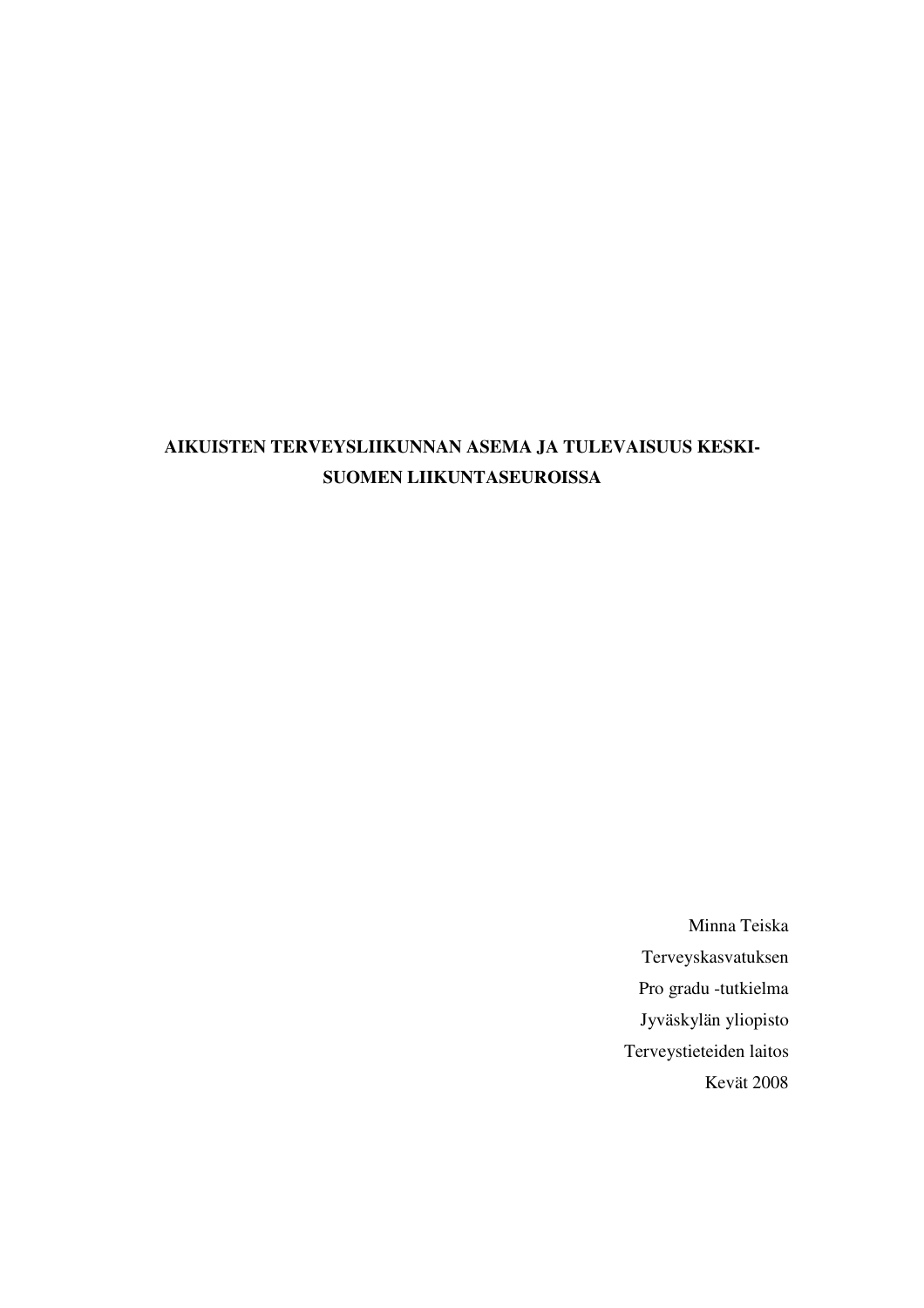## **TIIVISTELMÄ**

**Aikuisten terveysliikunnan asema ja tulevaisuus Keski-Suomen liikuntaseuroissa Minna Teiska Terveyskasvatuksen pro gradu -tutkielma Jyväskylän yliopisto, liikunta- ja terveystieteiden tiedekunta, terveystieteiden laitos Kevät 2008 Sivuja 101, liitteitä 1 Ohjaajat Terveyskasvatuksen assistentti TtM Sami Kokko, LitT Jorma Tynjälä ja tutkija TtM Sanna Salmela** 

Tutkielman tarkoituksena oli selvittää aikuisten terveysliikunnan asemaa Keski-Suomen liikuntaseuroissa. Tutkielma selvitti missä määrin ja minkälaiset keskisuomalaiset liikuntaseurat terveysliikuntaa järjestivät ja miten terveysliikunta koettiin osana tulevaisuuden seuratoimintaa. Lisäksi selvitettiin liikuntaseurojen halukkuutta terveysliikunnan järjestämiseen sekä sitä millaisia esteitä ja mahdollisuuksia liikuntaseurat kokivat aikuisten terveysliikunnan lisäämiselle seuratoiminnassa.

Tutkimus toteutettiin puhelinhaastatteluna tietokoneavusteisesti CATI-ohjelmiston avulla ja se oli tutkimusotteeltaan tilastollis-empiirinen. Terveysliikunta-käsitteen monimerkityksellisyyden vuoksi kysymyksenasettelussa käytettiin harrasteliikunta-käsitettä jonka katsottiin sisältävän ne terveysliikunnan elementit joista tässä tutkimuksessa oltiin kiinnostuneita. Puutteellisten liikuntaseurarekisterien vuoksi tutkimuksessa päädyttiin harkinnanvaraiseen otokseen, jossa tutkija käytti kahta erillistä liikuntaseurarekisteriä. Liikuntaseurojen otoskooksi saatiin 184. Liikuntaseuratoimijoiden otoskoko (N=290) määräytyi löytyneiden yhteistietojen perusteella, kustakin seurasta pyrittiin tavoittamaan vähintään kaksi seuratoimijaa. Tutkimuksen aineiston keruu toteutettiin touko-kesäkuussa 2007. Liikuntaseurojen osalta vastausprosentti oli 60 ja liikuntaseuratoimijoiden osalta 43.

Tutkimustulokset osoittivat, että aikuisten terveysliikunnan asema oli vahva noin 40 prosentissa liikuntaseuroista. Harrasteliikunnan osuus seuran aikuisliikunnasta oli noin kaksi kolmasosaa ja lähes kaikissa liikuntaseuroissa (95 prosentissa) oli mukana aikuisia harrasteliikkujia. Harrasteliikunnan osuus seuran liikuntatoiminnasta myös kasvoi vanhempiin ikäluokkiin mentäessä. Tulosten mukaan aikuisliikunta kuitenkin koettiin terveyttä edistävänä yhtä lailla niin kilpa- kuin harrasteliikuntaseuroissa. Suurin osa vastanneista (86 prosenttia) kertoi seuran olevan kiinnostunut aikuisten harrasteliikunnan lisäämisestä lähitulevaisuudessa, mutta suurimpina esteinä aikuisten harrasteliikunnan lisäämiselle pidettiin ohjaajien ja vapaaehtoisten seuratoimijoiden puutetta.

Johtopäätöksenä voidaan todeta että terveysliikunta-käsitteen käyttöön etenkin liikuntaseuratoimintaa ohjaavissa julkaisuissa tulisi kiinnittää enemmän huomiota. Terveysliikunnan aseman paraneminen liikuntaseuroissa edellyttää yhteensopivaa käsitteiden käyttöä valtion, kunnan ja kolmannen sektorin kanssa. Liikuntaseurojen valtiollisen tukemisen näkökulmasta olisi jatkossa pohdittava tarkemmin keinoja terveysliikunnan aseman parantamiseksi liikuntaseuroissa, sillä tämän tutkimuksen mukaan taloudellista tukea enemmän liikuntaseurat kaipasivat keinoja ohjaajapulan ratkaisemiseksi.

Avainsanat: terveyden edistäminen, terveysliikunta, liikuntaseurat, aikuiset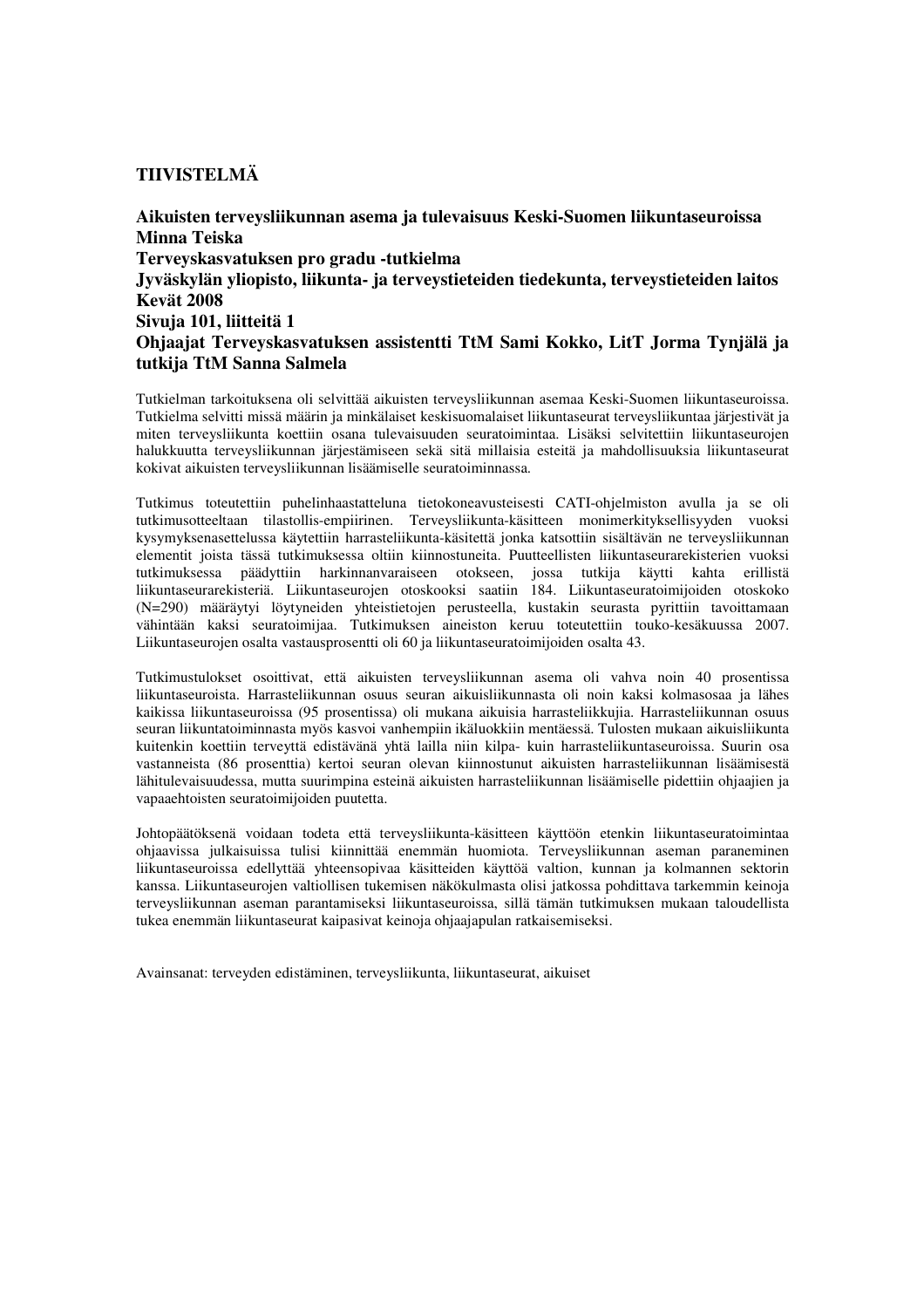#### **ABSTRACT**

**The status and future of adults' health-enhancing physical activity in sport clubs in Central Finland Master's Thesis in Health Education University of Jyväskylä, Faculty of Sport and Health Sciences, Department of Health Sciences Spring 2008 Pages 101, appendixes 1 Supervisors: Assistant of health education Sami Kokko, Ph.D. Jorma Tynjälä and researcher Sanna Salmela** 

The purpose of this Master's Thesis was to study the status of adults' health-enhancing physical activity in sport clubs in Central Finland. In this study, it was examined to what extent and what kind of healthenhancing physical activity the Central Finnish sport clubs were arranging. In addition, this study was aimed on clarifying if the sport clubs were willing to increase health-enhancing physical activity and what kind of obstacles and opportunities there were in relation to arranging health-enhancing physical activity.

The research was carried out by phone-interview with the help of the Computer-Assisted Telephone Interview (CATI). The form of research was statistical-empirical. Instead of the term "health-enhancing physical activity", the term "recreational physical activity" was used in the interview questions, as the latter term was considered to include those elements of physical activity that were of interest in this research. Because of insufficient registers of sport clubs, the discretionary sampling was used and during the gathering of the research data the researcher used two different sport club registers. The sample consisted of 184 sport clubs. Determined by the obtained contact information, the sample size of sport club actors became 290. The data was gathered between May and June 2007. The response rate for sport clubs was 60 and for actors 43.

The results showed that status of adults' health-enhancing physical activity was strong in 40 percent of sport clubs. The respondents estimated that two thirds of the adults' sport activity was recreational oriented and 95 percent of the sport clubs stated that there were adults' recreational physical activity activities in their sport club. The amount of recreational physical activity was higher in older age groups. On the other hand, adults' physical activity was considered to be health-enhancing within both in top-sport clubs and in recreational physical activity sport clubs. Most of the respondents (86 percent) reported that they were interested in increasing adults' recreational physical activity in their sport club in the near future. Approximately half of the respondents stated that shortage of instructors and shortage of volunteers were the biggest obstacles for increasing adults' recreational physical activity.

To improve the status of health-enhancing physical activity in sport clubs, the public sector should synchronize their terms used of health-enhancing physical activity with the terms used in sport clubs. In the future, to be able to arrange health-enhancing physical activity, sport clubs need some economic support, but especially they need to find ways of solving the problem of the lack of volunteers and instructors.

Keywords: health promotion, health-enhancing physical activity, sport clubs, adults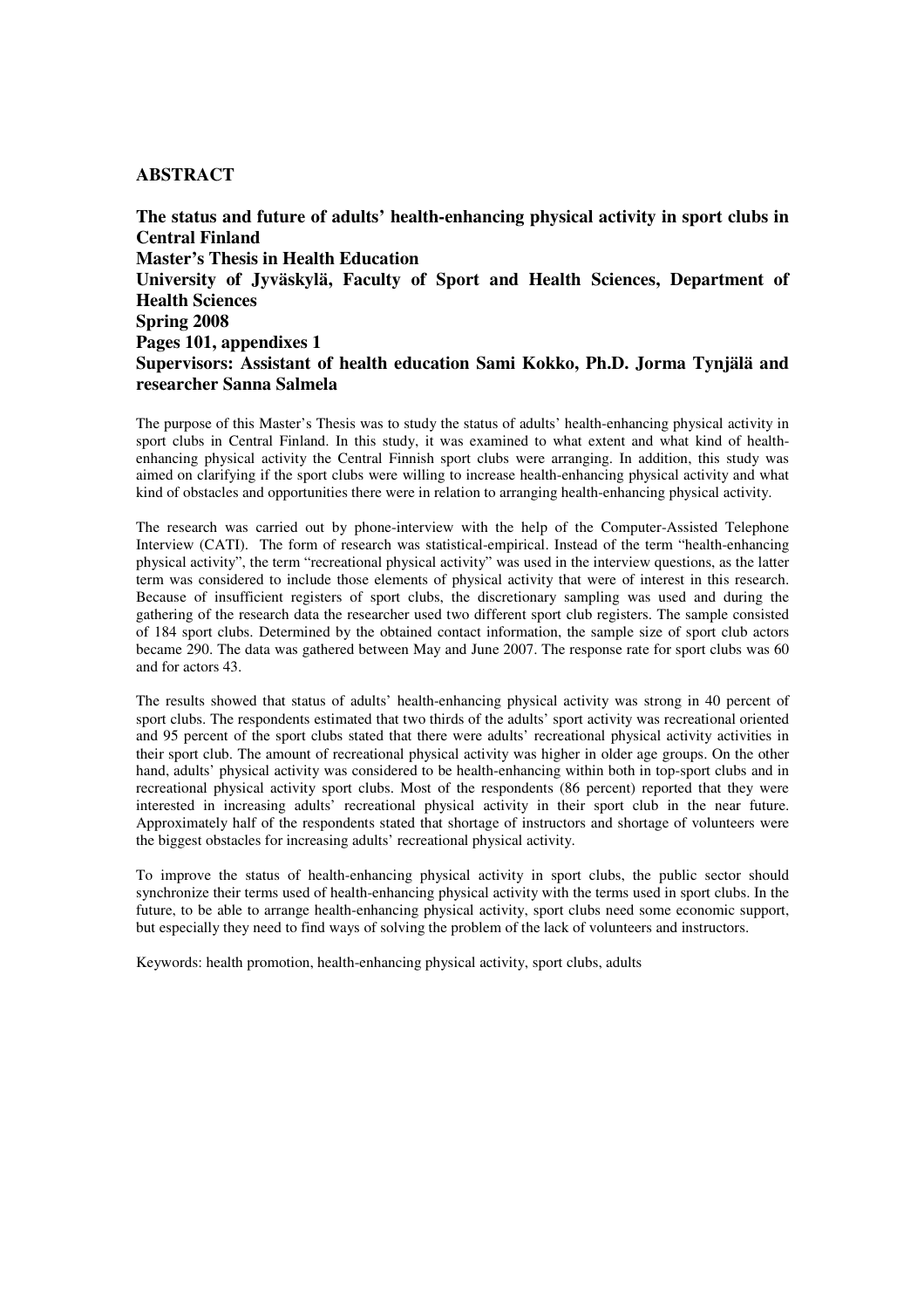# **SISÄLLYS**

| 2 LIIKUNTASEURAT LIIKUNTAKULTTUURIN PERUSKIVENÄ 3                       |  |
|-------------------------------------------------------------------------|--|
|                                                                         |  |
| 2.2 SUOMALAINEN LIIKUNTASEURA JA KANSALAISTOIMINNAN JUURET 4            |  |
|                                                                         |  |
|                                                                         |  |
| 3.2 TERVEYTEEN VAIKUTTAVA LIIKUNTA, TERVEYTTÄ EDISTÄVÄ LIIKUNTA VAI     |  |
|                                                                         |  |
|                                                                         |  |
|                                                                         |  |
|                                                                         |  |
| 4.1.2 Terveysliikunnan edistäminen kuntien tulevaisuuden strategiana 18 |  |
| 4.2 TERVEYSLIIKUNTAA EDISTÄVIEN OHJELMIEN ROOLI TERVEYSLIIKUNNASSA 19   |  |
|                                                                         |  |
|                                                                         |  |
|                                                                         |  |
|                                                                         |  |
|                                                                         |  |
| 5 LIIKUNTASEURATOIMINNAN TULEVAISUUS JA SUHDE                           |  |
|                                                                         |  |
| 5.1 LIIKUNTASEUROJEN EDELLYTYKSET TERVEYSLIIKUNNAN JÄRJESTÄMISELLE  29  |  |
|                                                                         |  |
| 5.1.2 Liikuntaseurojen kokemat esteet toiminnan järjestämiselle  31     |  |
|                                                                         |  |
| 6 TUTKIMUKSEN TARKOITUS JA TUTKIMUSONGELMAT 36                          |  |
|                                                                         |  |
|                                                                         |  |
| 7 2 TUTKIMUKSEN MITTARIT                                                |  |
|                                                                         |  |
|                                                                         |  |
|                                                                         |  |
|                                                                         |  |
|                                                                         |  |
|                                                                         |  |
| 8.1 AIKUISTEN TERVEYSLIIKUNTA KESKI-SUOMEN LIIKUNTASEUROISSA  50        |  |
|                                                                         |  |
|                                                                         |  |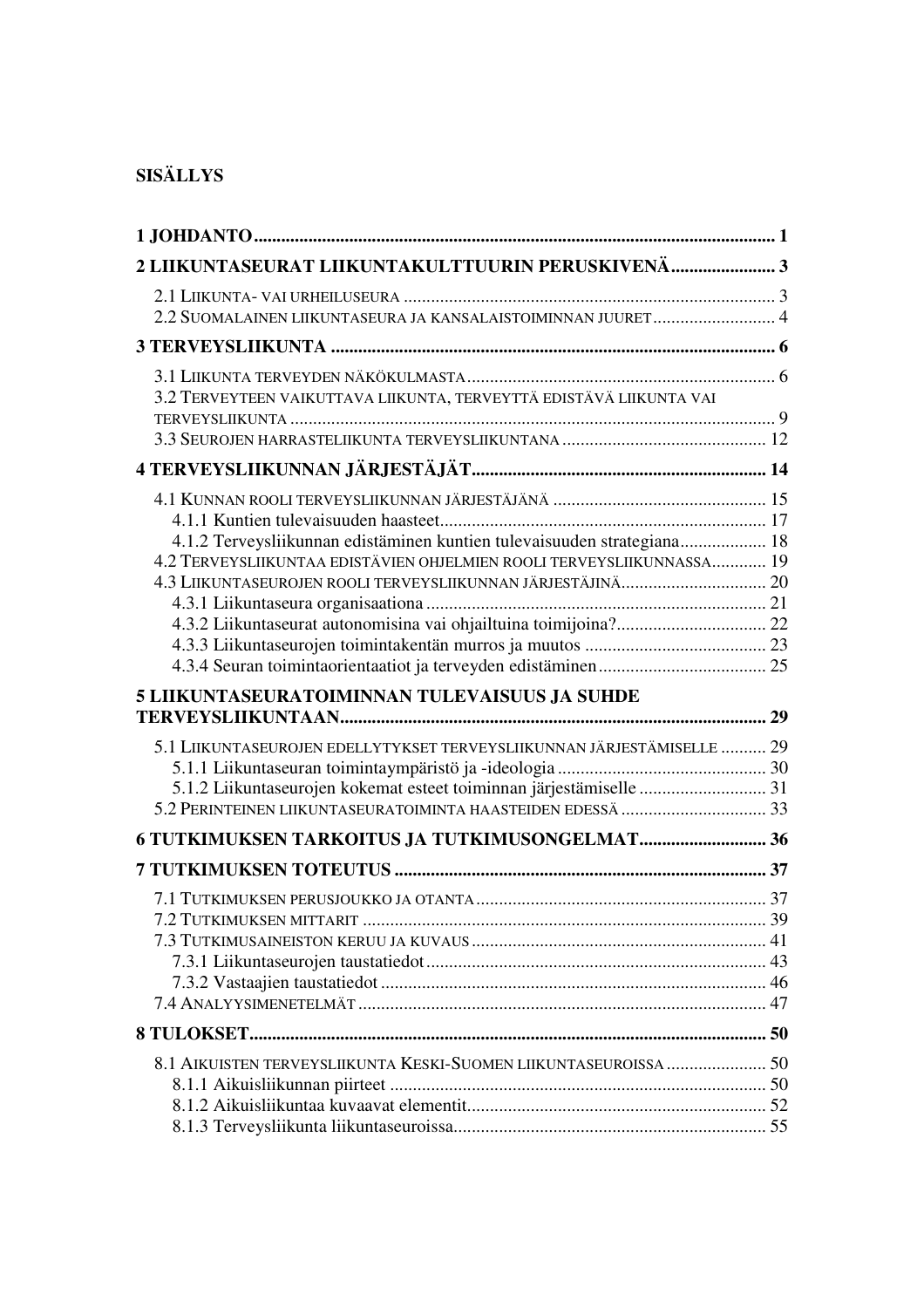| 8.2 LIIKUNTASEURAN TOIMINTAORIENTAATION YHTEYS TERVEYSLIIKUNTAAN  58                 |  |
|--------------------------------------------------------------------------------------|--|
|                                                                                      |  |
|                                                                                      |  |
| 8.2.3 Toimintaorientaationa vähintään maakunnalliseen menestykseen pyrkiminen61      |  |
| 8.2.4 Toimintaorientaationa tiedotusvälineissä näkyminen ja kaupallisuus 62          |  |
| 8.2.5 Toimintaorientaationa sosiaalisuus, elämyksien hakeminen ja yhteisön           |  |
|                                                                                      |  |
|                                                                                      |  |
| 8.3 TERVEYSLIIKUNNAN JÄRJESTÄMINEN OSANA TULEVAISUUDEN SEURATOIMINTAA 66             |  |
| 8.3.1 Liikuntaseurojen kokemat esteet aikuisten terveysliikunnan järjestämiselle  66 |  |
| 8.3.3 Liikuntaseurojen kokemat mahdollisuudet aikuisten terveysliikunnan             |  |
|                                                                                      |  |
|                                                                                      |  |
|                                                                                      |  |
|                                                                                      |  |
|                                                                                      |  |
|                                                                                      |  |
|                                                                                      |  |
|                                                                                      |  |
| 9.2.2 Liikuntaseuran toimintaorientaatio terveysliikunnan aseman määrittelijänä 80   |  |
| 9.2.3 Aikuisten terveysliikunnan tulevaisuus Keski-Suomen liikuntaseuroissa 81       |  |
|                                                                                      |  |
|                                                                                      |  |

LIITE 1 Kyselylomake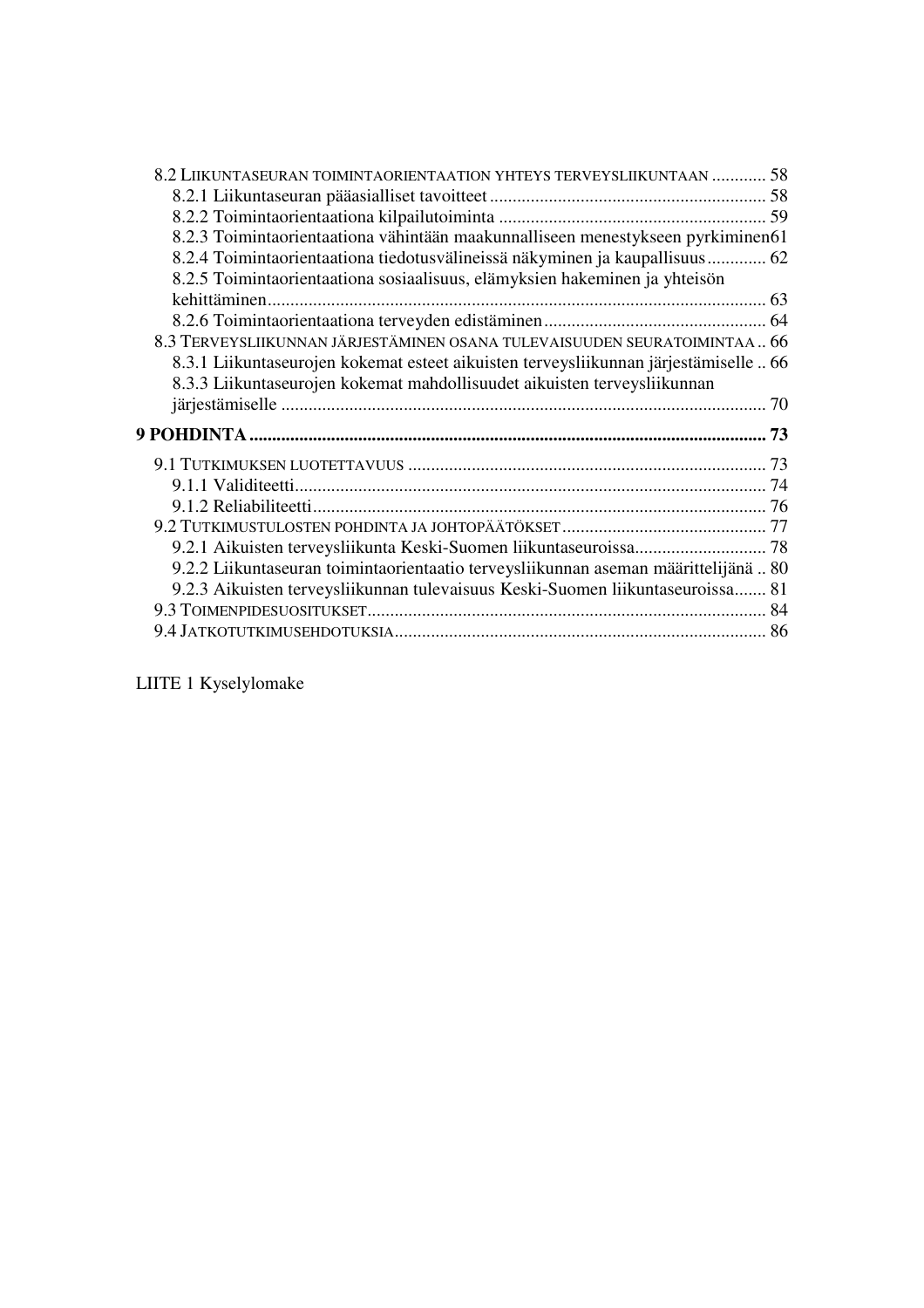## **1 JOHDANTO**

Suomessa suuret ikäluokat lähestyvät eläkeikää, mutta vielä tällä hetkellä näistä ikäluokista 71 prosenttia on edelleen työelämässä. Reilun kymmenen vuoden päästä 65–79 -vuotiaita tulee olemaan 350 000 enemmän eli tuolloin ikäluokkaa edustaa yli miljoona suomalaista. (Tilastokeskus 2004.) Työvoiman ikääntymisen, eläkeläisten joukon kasvamisen sekä eliniän pidentymisen myötä lähitulevaisuuden suurimpina haasteina nähdään väestön ikääntyminen sekä siihen liittyvä uhka kansalaisten terveydentilan ja toimintakyvyn heikentymisestä (Sosiaali- ja terveysministeriö 2001b). Terveysliikunta nähdään yhtenä kansalaisten terveyden edistämisen mahdollisuutena, mutta kysymys kuuluu, kuka ottaa vastuun aikuisten terveysliikunnan järjestämisestä?

Suomessa liikunnan terveyttä edistävä merkitys korostui 1990-luvulla, kun terveysliikunta otettiin yhdeksi liikuntapolitiikan kehittämisalueeksi (Sosiaali- ja terveysministeriö 2000, Ståhl ym. 2001a, Holopainen 2004, Vuori 2004b). Vuoden 1997 hallituksen esityksessä ehdotettiin liikuntalain uudistamista niin, että liikuntatoiminnan edistämisen ohella liikuntalaissa otettaisiin huomioon liikunnan terveydelliset ja yhteiskunnalliset vaikutukset (236/1997). Uudistetussa liikuntalaissa ehdotus huomioitiin ja liikunnan yleisten edellytysten luominen nähtiin valtion ja kuntien tehtävänä. Liikuntalaissa kunnan tehtäväksi katsotaan edellytysten luominen kuntalaisten liikunnalle kehittämällä paikallista ja alueellista yhteistyötä sekä terveyttä edistävää liikuntaa. Vastuu liikunnan järjestämisestä sen sijaan jätetään pääasiassa liikuntajärjestöille. (Liikuntalaki 1054/1998.)

Suomessa liikuntaseurat ovat olleet merkittävässä asemassa liikuntapalvelujen tarjoajina samalla, kun liikuntapaikkojen järjestäminen on ollut suurimmaksi osaksi kuntien vastuulla (Pyykkönen 2006, Opetusministeriö 2008). Väestön ikääntyessä, kuntien taloudellisten resurssien vähetessä ja palvelurakenteiden eriarvoistuessa kolmannen sektorin ja vapaaehtoistyön merkityksen odotetaan korostuvan (von Bruun 2005, Karimäki 2006). Liikuntaseuroilta odotetaan osallistumista kansallisiin hyvinvointitalkoisiin (Pekkala ja Heikkala 2007) ja niiden oletetaan ottavan yhä enemmän vastuuta myös terveysliikunnan järjestämisestä (Wuolio 2006, Opetusministeriö 2008). Liikuntaseurojen perinteinen toiminta on painottunut kilpaurheiluun eikä terveysliikunta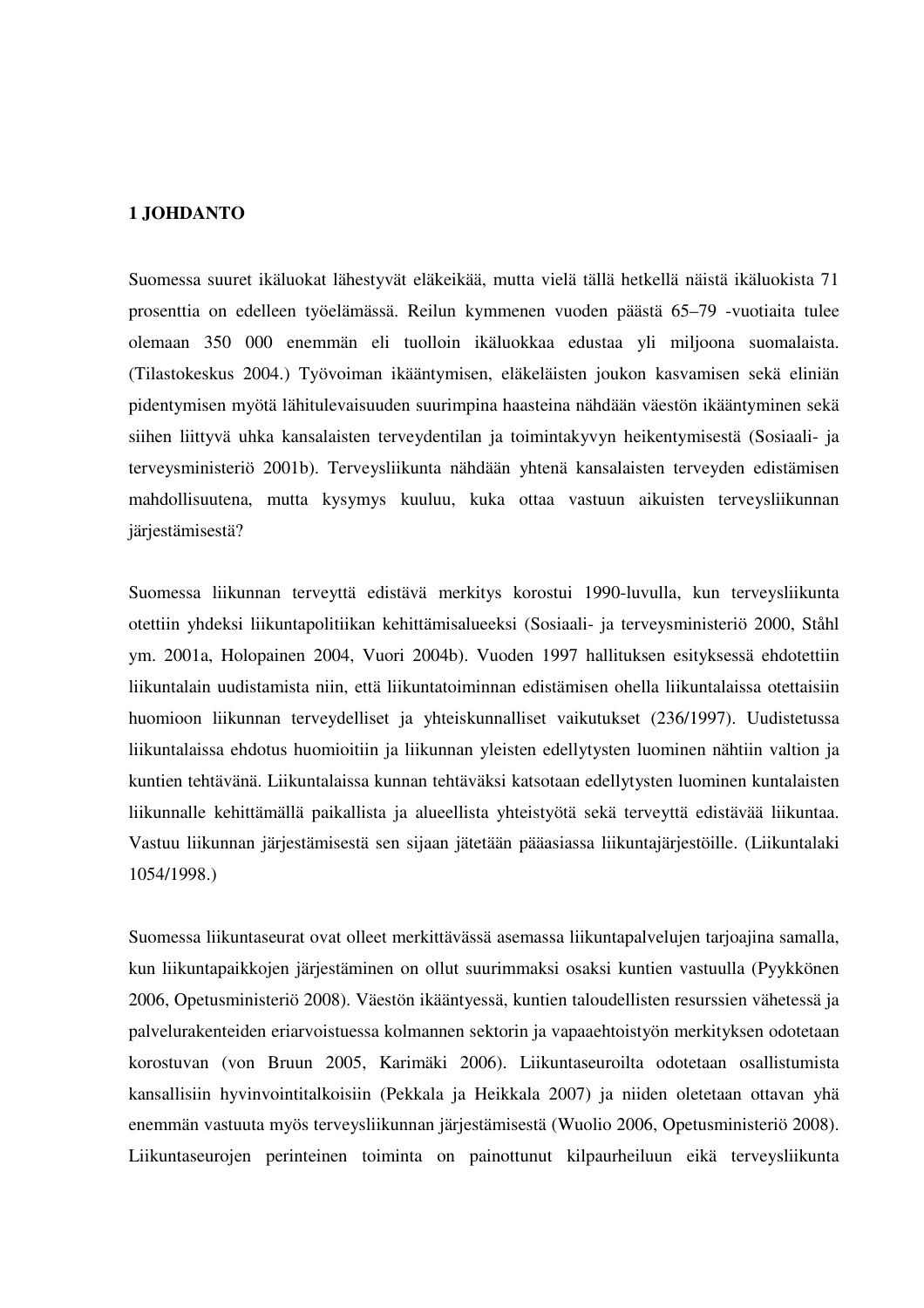ensisijaisesti vastaa liikuntaseurojen perinteisiä toimintamalleja (Opetusministeriö 2008). Yleinen yhteiskunnan muutos on kuitenkin ajanut liikuntaseuroja muuttumaan ja erilaistumaan (Heinilä 1986,128, Pekkala ja Heikkala 2007). Liikuntakulttuurin laajentuessa liikuntaseuratoiminnan on nähty eriytyvän (Koski ja Heikkala 1998) niin, että osassa liikuntaseuroista terveysliikunta voidaan nähdä yhtenä toiminnan kehittämisalueena.

Tämän Pro gradu -tutkielman aihe on noussut esille omasta kiinnostuksesta terveysliikuntaa ja sille asetettuja tulevaisuuden vaatimuksia kohtaan, sekä Keski-Suomen Liikunta ry:n tarpeesta kartoittaa maakunnan terveysliikunnan järjestäjiä. Tutkielman tarkoituksena oli selvittää, missä määrin aikuisten terveysliikuntaa toteutetaan Keski-Suomen liikuntaseuroissa, millaiset liikuntaseurat terveysliikuntaa Keski-Suomessa järjestävät ja miten terveysliikunnan järjestäminen koetaan tulevaisuudessa osana liikuntaseuratoimintaa.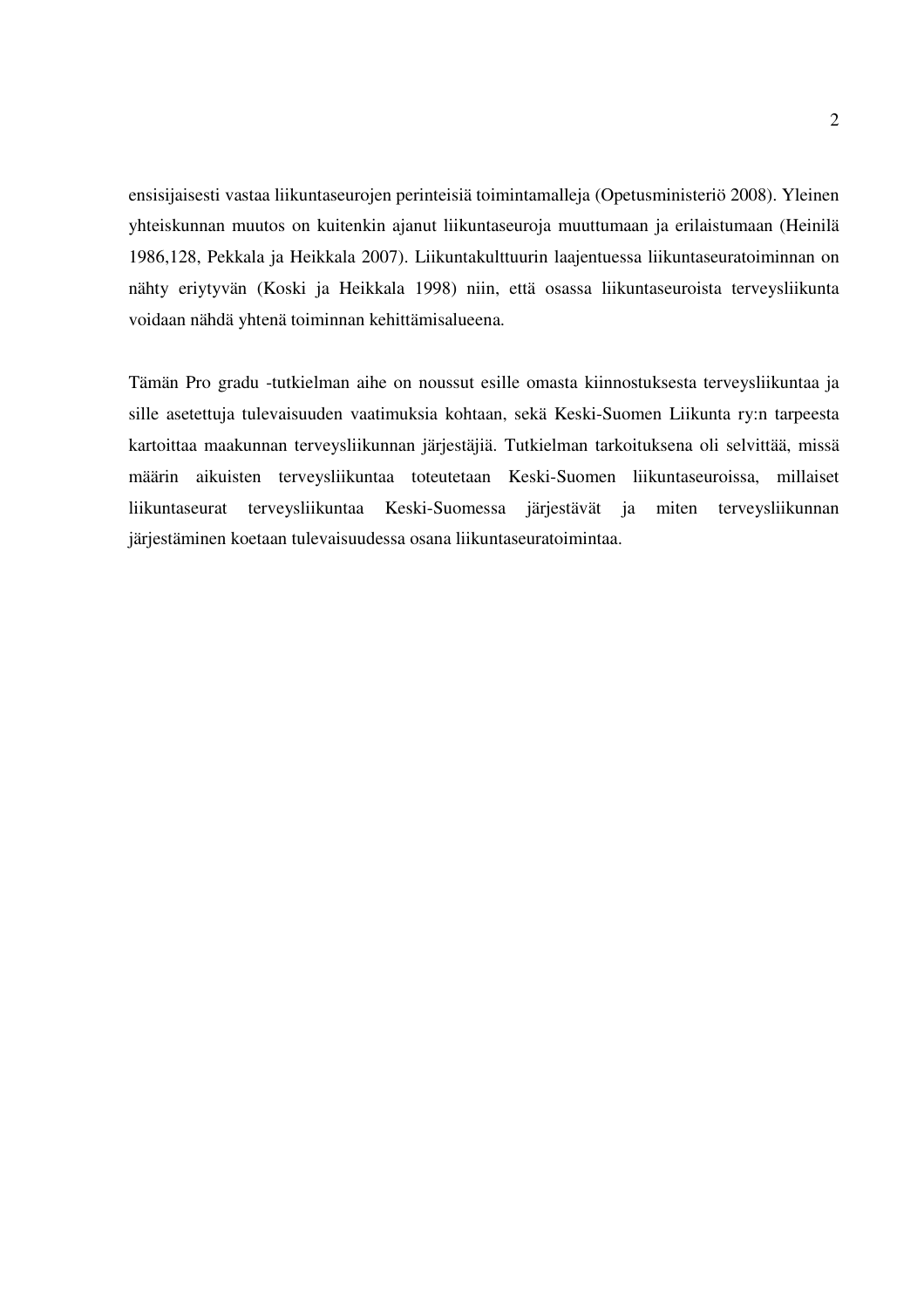# **2 LIIKUNTASEURAT LIIKUNTAKULTTUURIN PERUSKIVENÄ**

Suomalaisten liikuntaseurojen yhteiskunnallinen merkitys on laajasti tiedostettu, mutta liikuntaseuroihin kohdistuvaa tutkimusta on toistaiseksi tehty vähän (Itkonen 1996). Viime vuosikymmenien osalta liikunnan tutkimuskenttä on laajentunut ja kiinnostus liikuntaseuratoimintaa kohtaan kasvanut, mutta liikuntaorganisaatio-tutkimuksen ei voida sanoa kasvaneen samassa mittakaavassa yleisen organisaatiotutkimuksen kanssa (Koski 1994). Heinilän (1986, 1988) ja Kosken (1994, 2000) katsotaan olevan uranuurtajia suomalaisessa liikuntaseuratutkimuksessa, Heinilä liikuntasosiologian ja Koski kattavien liikuntaseuratutkimusten saralla. Itkonen (1996, 2000) ja Ilmanen (2000) ovat selvittäneet suomalaisen liikuntakulttuurin muutosta vuosien varrella. Terveyden edistämisen näkökulmaa suomalaiseen liikuntakulttuuriin on tutkinut muun muassa Ståhl (2001a, 2003) arvioidessaan liikunnan toimintapolitiikkaa terveyden edistämisen kontekstissa. Kokko, Kannas ja Itkonen (2004) toivat tutkimusartikkelissaan esille liikuntaseurat terveyttä edistävän liikunnan järjestäjinä. Omassa tutkimuksessaan Kokko (2006a, 2006b) on selvittänyt terveyttä edistävä -liikuntaseura näkökulmaa nuorten urheiluseuratoiminnassa.

Terveysliikunnan tutkimuskenttä on kaiken kaikkiaan uusi ja pitää sisällään useita tutkimattomia aihealueita. Tämän tutkielman viitekehyksessä pyrin tuomaan esille niitä näkökulmia, jotka liittyvät liikuntaseuratoimintaan ja liikuntaseuroille asetettuun tulevaisuuden haasteeseen terveysliikunnan järjestäjinä.

#### **2.1 Liikunta- vai urheiluseura**

Suomen kielessä käytetään rinnakkain sekä liikuntaseura- että urheiluseura-käsitteitä. Kosken (1994) mukaan liikuntaseuraa voidaan pitää urheiluseuraa laajempana ja kattavampana käsitteenä, sillä liikunta-termi sisältää laaja-alaisemman näkemyksen. Liikuntaseura-käsite viittaa koko liikunta- ja urheilualalla harjoitettavaan seuratoimintaan, jolloin se kattaa huippu-, kilpa- ja nuorisourheilun lisäksi seurat, joissa harrastetaan kuntoliikuntaa.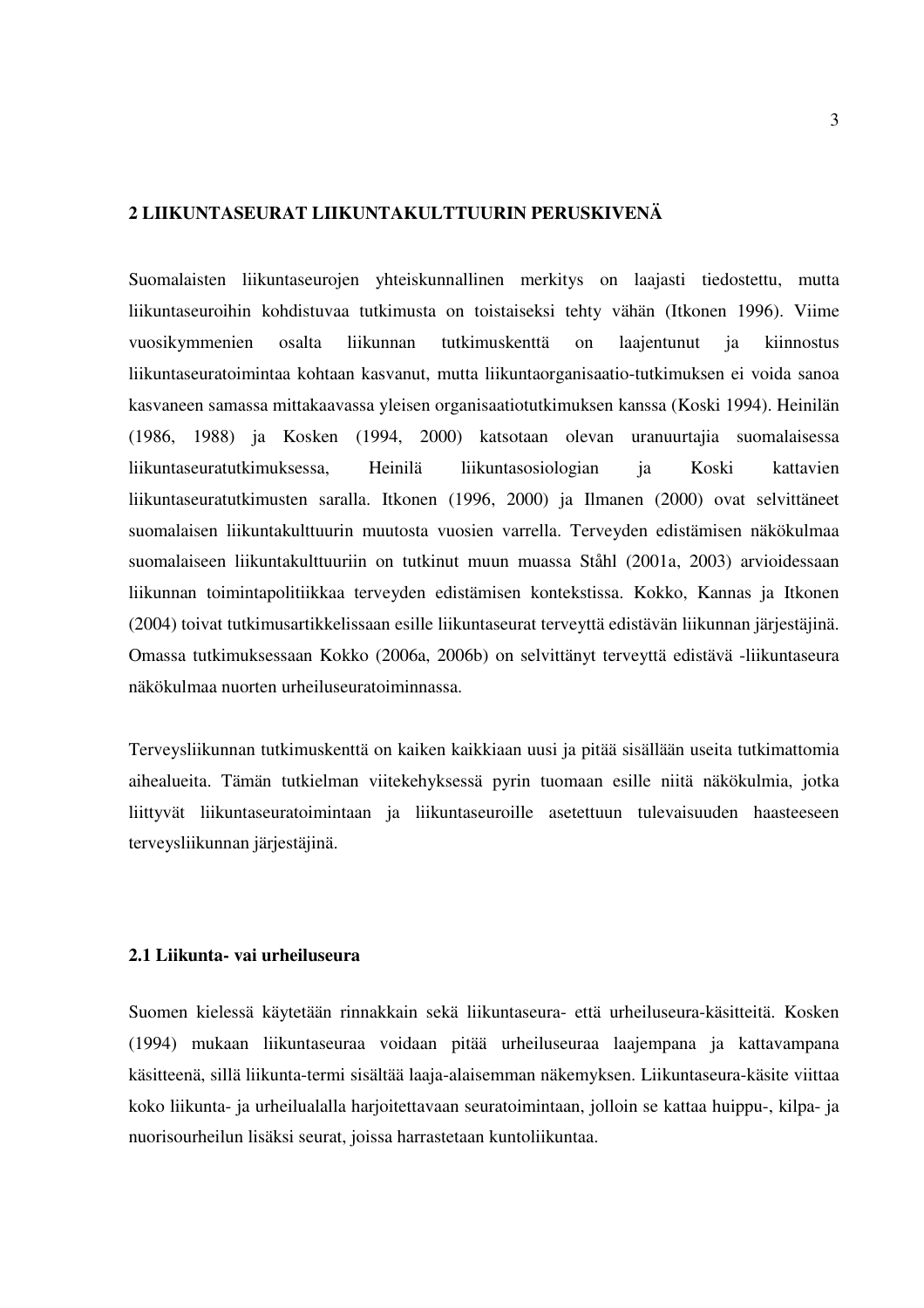Heinilä (1986, 126) määrittelee liikuntaseuran sosiaaliseksi organisaatioksi, jonka jäsenistö toteuttaa yhteisiä intressejä liikuntaosallistumisessa ja yhteisvastuullisesti lisää ja ohjaa voimavaroja seuran toimivuuden ja toimintatarkoituksen hyväksi. Toisaalta liikuntaseura käsitetään myös tuotantoyksiköksi, joka tuottaa liikuntapalvelujen avulla erilaisia liikunnallisurheilullisia tuotoksia (Heinilä ja Koski 1991).

Tässä tutkielmassa käytettiin liikuntaseura-käsitettä, sillä se sisältää paremmin tutkimuksessa esiin tulevan ja tutkimuksen kohteena olleen terveysliikunta-käsitteen. Urheiluseurat mielletään helpommin kilpaurheiluun tähtääviksi, mutta liikuntaseuroissa voidaan määrittelyjen perusteella ajatella järjestettävän kunto- ja harrasteliikuntaa, jotka mielletään osaksi terveysliikuntaa.

#### **2.2 Suomalainen liikuntaseura ja kansalaistoiminnan juuret**

Suomalaisen liikuntakulttuurin tunnuspiirteenä voidaan pitää vapaaehtoiseen kansalaistoimintaan perustuvia liikuntaseuroja (Heinilä ja Koski 1991, Opetusministeriö 2008). Kansalaisten omaehtoiseen aktiivisuuteen perustuvaa seuratoimintaa on kutsuttu suomalaisen liikuntakulttuurin selkärangaksi ja peruskiveksi (Koski 1994, Itkonen 2000,5). Suomen liikuntajärjestelmä koostuu 126 kansallisista urheilu- ja liikuntajärjestöstä, 75 lajiliitosta ja noin 6000-9000 liikuntaseurasta (SLU 2007, Opetusministeriö 2008). Liikuntaseurat eroavat toisistaan kokonsa, tavoitteidensa ja toiminta-aktiivisuutensa puolesta (Opetusministeriö 2008). Liikuntaseurojen koko vaihtelee alle 50 jäsenen seuroista reilusti yli 1000 jäsenen seuroihin. Seurajäsenistä aikuisia on noin neljännes. (Koski 2000.)

Liikunnan kansalaistoiminnan muodostumiseen ovat vaikuttaneet kansalaisyhteiskunnan vaiheet aina luokka Suomen ajoista, nykypäivän pirstoutuneeseen kansalaisyhteiskuntaan (Ilmanen ja Itkonen 2000, 12-18). Suomen kansalaistoiminnan juuret nivoutuvat tiivisti muihin järjestörientoihin (Hentilä 1993, 26), ja vuosikymmenien kuluessa järjestöt ovat ottaneet ja niille on annettu erilaisia tehtäviä (Siisiäinen 1996, 33-37). Itkosen (1993, 189-191) mukaan suomalaisen liikunnan kansalaistoiminnan kaudet ovat jaoteltavissa järjestökulttuurin kauteen 1900-luvun alusta 1930-luvulle, harrastuksellis-kilpailulliseen kauteen 1930-1960 -luvuilla,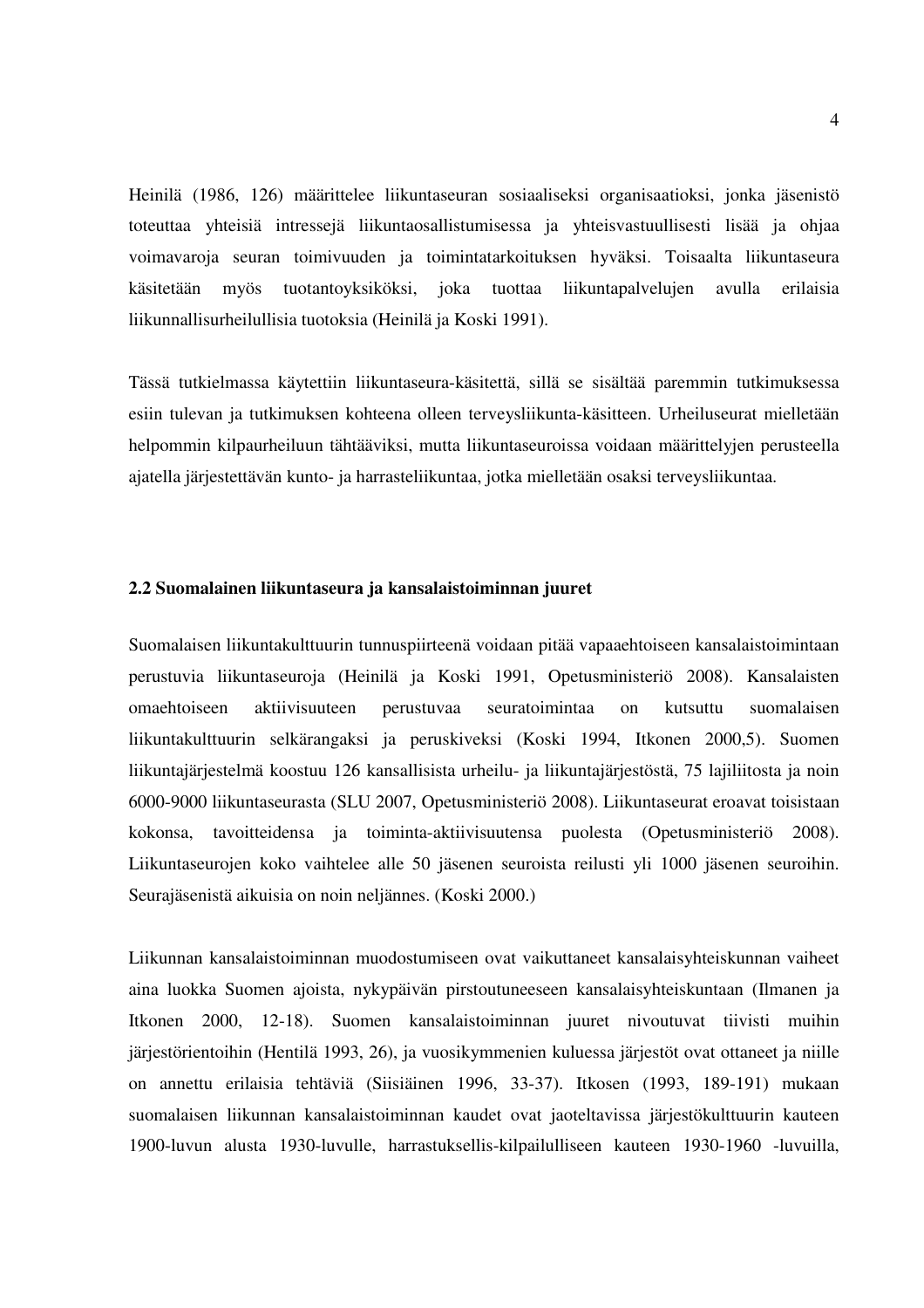kilpailullis-valmennukselliseen kauteen 1960-1980 -luvuilla ja 1980-luvulta alkaen eriytyneen liikuntakulttuurin aikaan.

Liikuntaseurojen yhteiskunnallisesti tärkeä merkitys on jo vuosia sitten tiedostettu ja tunnustettu myös julkisen vallan taholta (Koski ja Heinilä 1988). Perinteisesti kilpaurheiluun painottunut liikuntakulttuuri on vuosien kuluessa moninaistunut kun 1970-luvun kuntoliikunta laajensi urheilukäsitettä kunto- ja terveysliikunnan suuntaan (Pekkala ja Heikkala 2007). Vaikka liikuntaseuratoiminnan eriytyminen jatkuu (Itkosen 1996, 215, Pekkala ja Heikkala 2007), on perinteinen toimintamalli pitänyt toistaiseksi liikuntapalvelujen tuottamisen näkökulmasta. Järjestöt nähdään edelleen pääasiassa palvelujen tuottajina ja julkinen valta palvelujen rahoittajan roolissa (Kokkonen ja Pyykkönen 1996, Heikkilä 1998, Pyykkönen 2006, Opetusministeriö 2008), mutta valtion ja järjestöjen kohderyhmät toiminnan suuntaamisen suhteet eroavat toisistaan. Liikuntakulttuuri on laajentunut samalla kun kilpa- ja kuntourheilun rinnalla on alettu puhua hyvinvointiin vaikuttavasta liikunnasta (Pekkala ja Heikkala 2007). Julkisen vallan huolen suuntautuessa koko väestöä ja aikuisten näkökulmasta etenkin terveysliikuntaa kohtaan, järjestöt keskittyisivät mieluiten perinteiseen valmennus- ja kilpailutoimintaan sekä lasten harrasteliikuntaan (Pyykkönen 2006, Opetusministeriö 2008).

Liikunnan ja urheilun laajeneminen mutta myös niiden pirstoutuminen ovat tuoneet liikuntaseuratoiminnan eriytyneen liikuntakulttuurin nykypäivään (Ilmanen ja Itkonen 2000). Viimeisten vuosikymmenien aikana liikuntaseurat ovat eläneet muutoksen virrassa (Koski 2000) ja yhteiskunnan muutoksien oletetaan vaikuttavan lähitulevaisuudessa myös liikuntaseuratoimintaan (Pekkala ja Heikkala 2007). Liikuntaseurojen järjestämää liikuntatoimintaa, sen tämän hetken ja tulevaisuuden näkymiä kansallisessa liikuntatoiminnassa ja sitä miten terveysliikunta nivoutuu nykypäivän liikuntakulttuuriin tulen käsittelemään vielä myöhemmissä kappaleissa.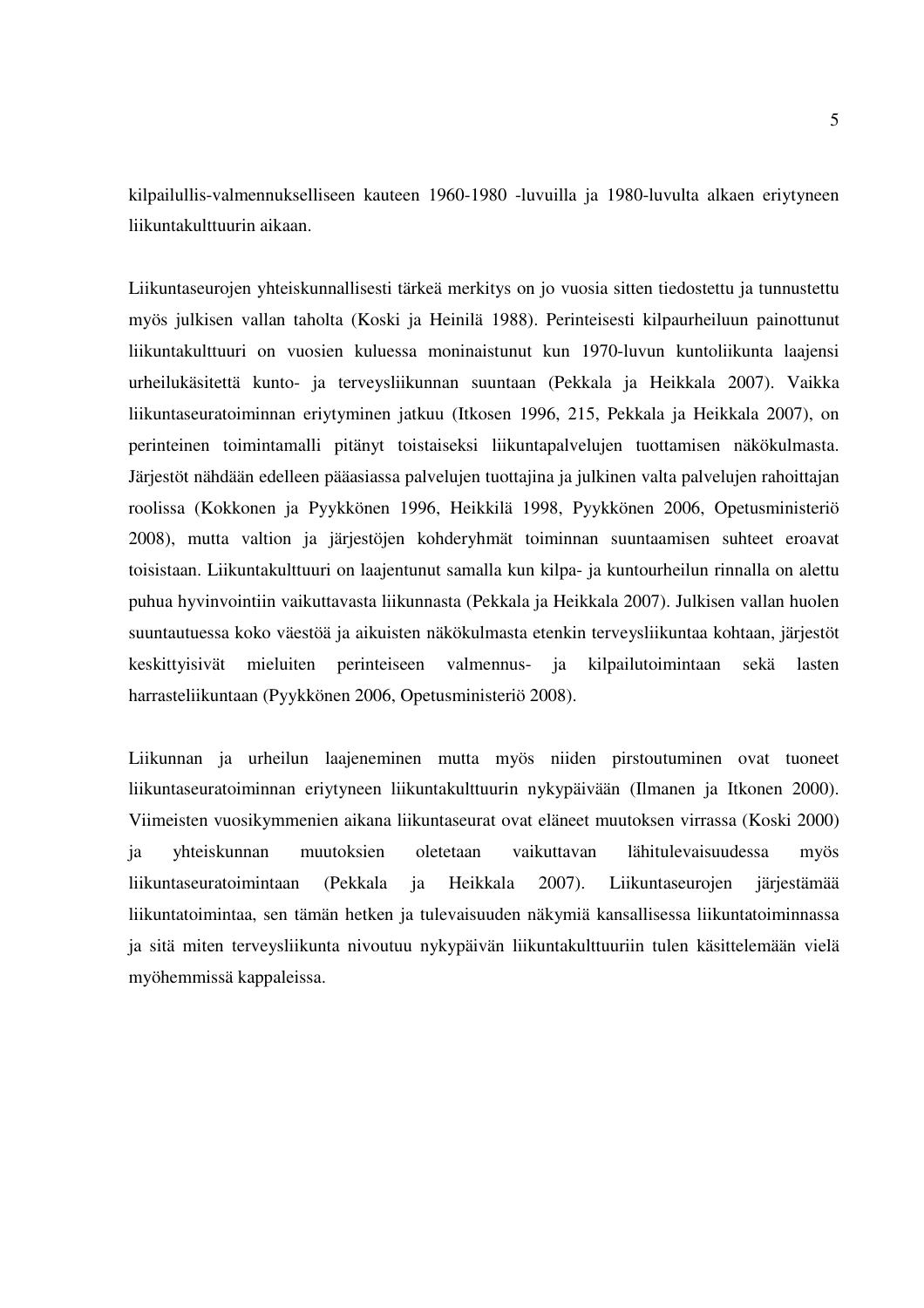## **3 TERVEYSLIIKUNTA**

Seuraavissa kappaleissa avaan terveysliikunta käsitteen moniulotteisuutta sekä sitä, miten terveysliikunta liikuntatoiminnan kentässä ymmärretään. Terveysliikunta käsitteen moniulotteisuus juontanee juurensa terveys-käsitteen monimuotoisista lähtökohdista, jolloin terveys-käsitettä perinteisesti tarkastellaan sekä fyysisen, psyykkisen että sosiaalisen terveyden näkökulmasta (Ottawa Charter 1986, Ewlesin ja Simnett 1995).

#### **3.1 Liikunta terveyden näkökulmasta**

Terveyden määritelmä "täydellisenä fyysisen, psyykkisen ja sosiaalisen hyvinvoinnin tilana, eikä pelkästään sairauden tai vamman puuttumisena" on ollut käytössä jo vuosikymmeniä (Ottawa Charter 1986). Edelleen terveys nähdään hyvin usein fyysisen terveyden kautta ja myös terveysvaikutusten tutkiminen on pääasiassa sairausnäkökulmasta lähtevää, epidemiologista kokeellista tutkimusta (Sosiaali- ja terveysministeriö 2001a, Vuori 2004a, 30). Siltaniemen ym. (2007) mukaan terveyttä on helpoin lähestyä mikrotasolla juuri sairauden ja terveydessä nähtävien vajeiden kautta, mutta Vuoren (2007) näkökulmasta terveysliikunta-käsitteenä ei sisällä pyrkimystä liikunnan medikalisointiin.

Liikunnan terveyttä, toimintakykyä ja hyvinvointia edistävä vaikutus on tuotu esille useissa eri tutkimuksissa samalla kun koetun fyysisen terveydentilan ja liikunnan harrastuksen välillä on nähty selkeä yhteys (Siltaniemi ym. 2007, 58). Liikunnan on todettu ehkäisevän sydän- ja verisuonitautien syntymistä (Wannamethee ja Sharper 2001), vähentävän huomattavasti tyypin 2 diabeteksen esiintymistä korkea riskin omaavilla henkilöillä (Laaksonen ym. 2005) sekä ehkäisevän syövän muodostumista (Thune ja Furberg 2001).

Liikunnan rasittavuudella ja liikuntamuodolla voidaan katsoa olevan merkitystä perinteisestä sairaus-näkökulmasta tarkasteltuna, jolloin annos-vastesuhde määrittää liikunnan vaikuttavuuden (Vuori 2007). Liikunnan rasittavuutta tarkastellessa on todettu, että hengitys- ja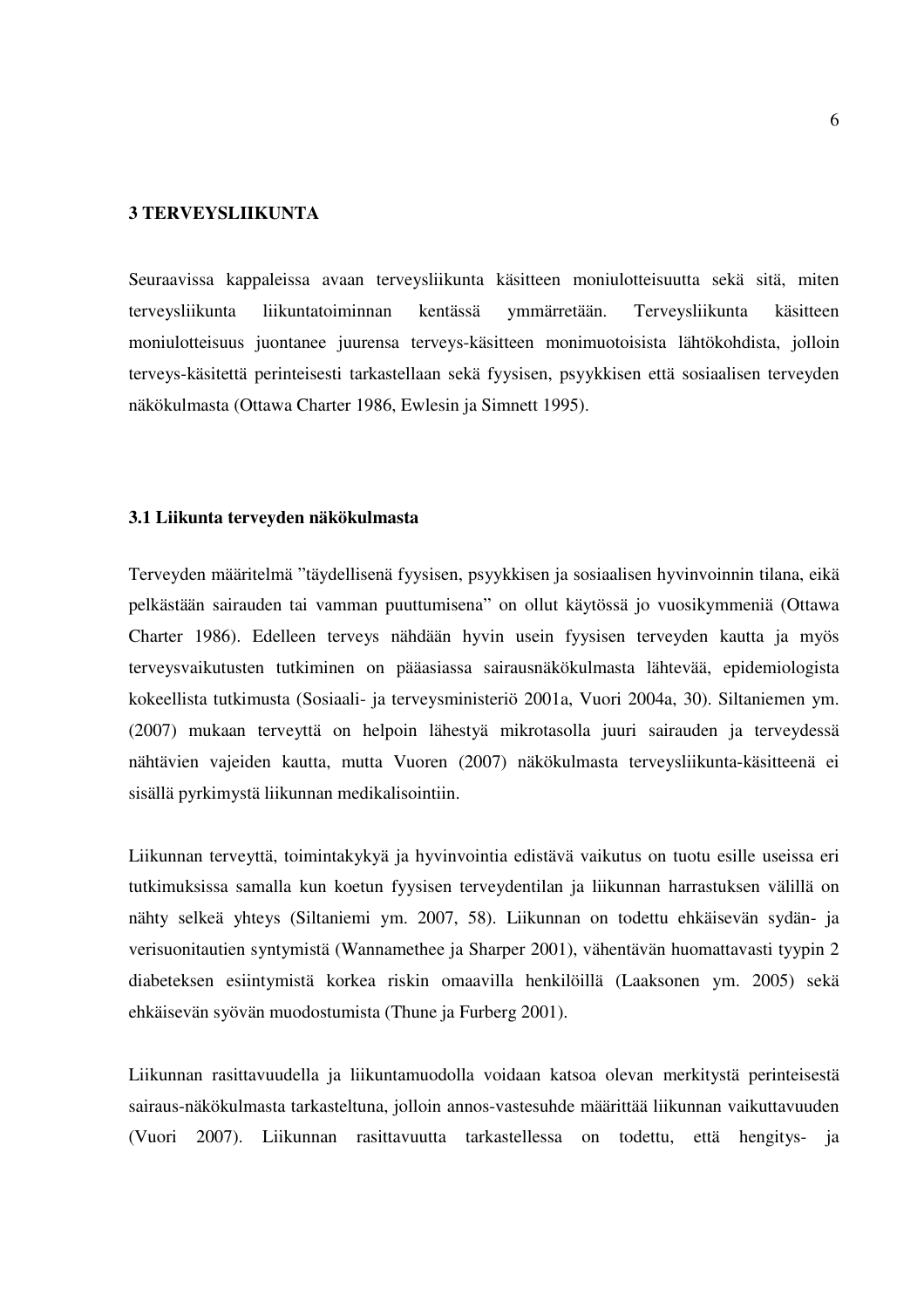verenkiertoelimistön toimintaa parantava liikunta vähentää riskiä sairastua sydän- ja verenkiertoelimistön sairauksiin, kohonneeseen verenpaineeseen sekä parantaa henkistä hyvinvointia (Haskell ym. 2007). Kestävyystyyppisen liikunnan on sen sijaan todettu vähentävän riskiä muun muassa lihavuuden, osteoporoosin ja masennuksen synnyssä (USDHHS 1996, Booth ym. 2002, Haskell 2007). Bucksch ja Schlichtin (2006) tutkimuksen mukaan kohtalaisella voimakkuudella suoritettu terveysliikunta tuotti tutkimusten mukaan positiivia terveyshyötyjä erityisesti iäkkäille, naisille sekä vähemmän liikkuville ja inaktiivisille. Laajaan tutkimustietoon perustuen on laadittu niin kansainvälisiä (Haskell 2007) kuin kansallisia liikuntasuosituksia (Vuori 2007, UKK-instituutti 2008). Suomen terveysliikunnan suositus kiteytyy UKK-instituutin luomassa liikuntapiirakassa, jossa suosituksena pidetään vähintään 30 minuutin liikuntaa 5-7 päivänä viikossa (UKK-instituutti 2008).

Liikunnan vaikutuksia terveyteen voidaan tarkastella myös perinteisen sairauslähtöisen tarkastelun ulkopuolelta. Ewlesin ja Simnettin (1995) mukaan ihmiset kokevat terveyden merkityksen eri tavoin ja näin ollen myös terveysvaikutukset voivat henkilöstä riippuen kohdistua erilaisiin terveyden osatekijöihin, joita ovat fyysinen, psyykkinen, emotionaalinen, sosiaalinen, hengellinen ja yhteiskunnallinen terveys. Laajemman terveyskäsityksen mukaan liikunnalla voidaan nähdä olevan psyykkistä ja sosiaalista terveyttä sekä toimintakykyä edistävä vaikutus, jolloin fyysiset vaikutukset ovat vain yksi terveyden osatekijä. (Sosiaali- ja terveysministeriö 2000, Kokko 2006a.)

Terveysliikunnalla voidaan tuottaa niin fyysisiä, psyykkisiä kuin sosiaalisiakin terveyshyötyjä (Opetusministeriö 2008). Vuoren (2007) mukaan psyykkisen ja sosiaalisen terveyden osalta näyttö terveysliikunnan vaikutuksista ja annos-vastesuhteista on kuitenkin heikko. Työikäisten aikuisten liikunta nähdään ensisijaisesti työkykyä parantavana ja sairauksia ehkäisevänä tekijänä (USDHHS 1996, Thune ja Furberg 2001), sillä työelämässä liikunnan terveysvaikutusten kautta saadaan vähennettyä sairauspoissaoloja ja työkyvyttömyyseläkkeitä (Ståhl ym. 2001a). Ikääntyville aikuisille liikunnan merkitys korostuu henkisen hyvinvoinnin kohentumisena sekä terveyteen liittyvän elämänlaadun paranemisena (USDHHS, 1996, Vuori ym. 1996). Lisäksi liikunta auttaa säilyttämään ikääntyvien toimintakykyä ja tuo elämään sisältöä, samoin vanhuksille liikunnan ajatellaan turvaavan itsenäistä selviytymistä (Sosiaali- ja terveysministeriö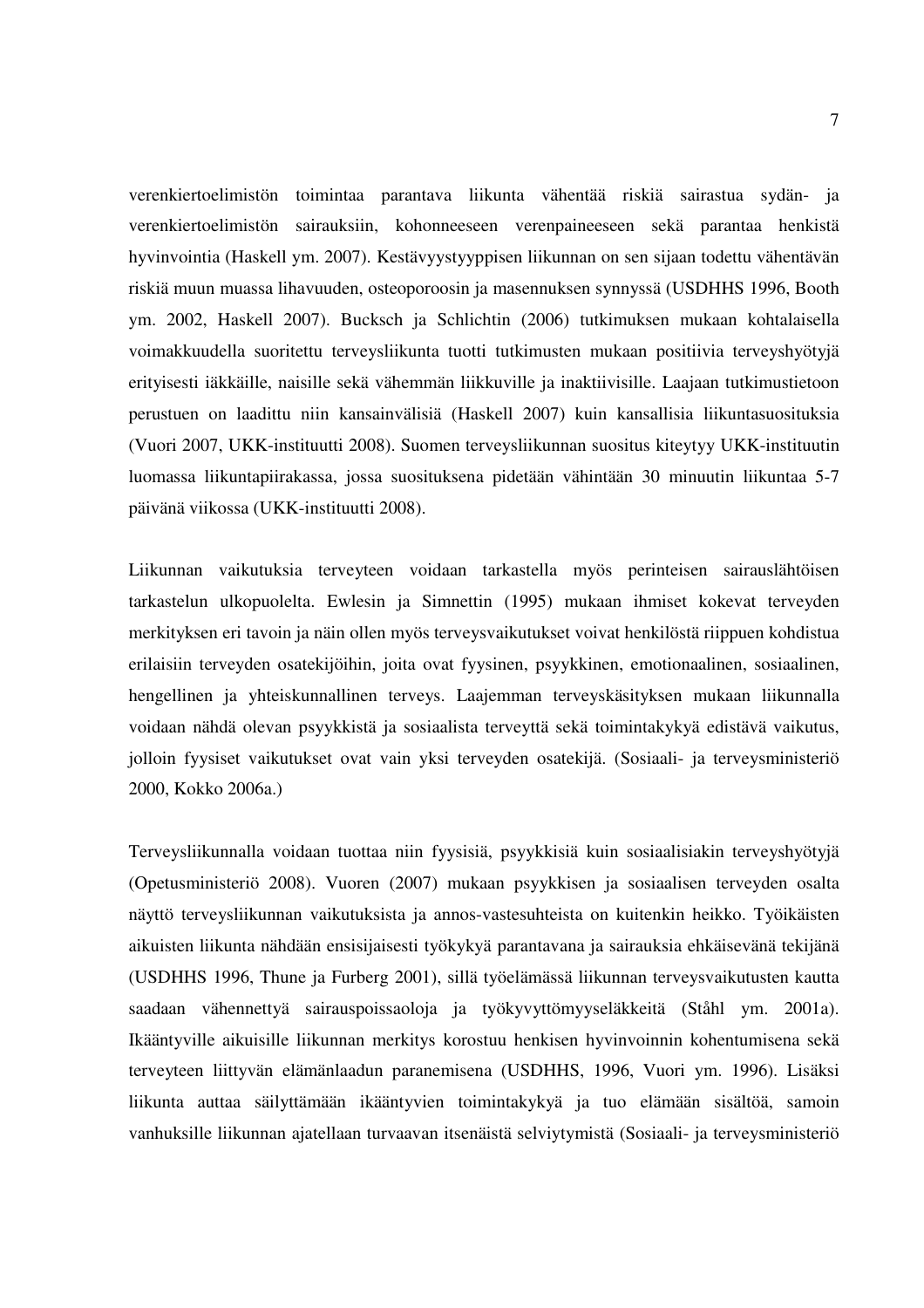2001a). Seitsamon ym. (2007) tutkimuksessa harrastuksiin osallistumisella ja toiminnallisella kapasiteetilla todettiin olevan merkittävä rooli ikääntyvien hyvinvoinnin säilyttämisessä.

Liikuntaseurassa tapahtuva ryhmäliikunta tarjoaa terveyshyötyjen ohella myös kanavan yhteisöllisyyden toteuttamiselle (Koski 2000). Sosiaalinen tuki, sosiaalinen verkosto ja yhteisöllisyys ovat yhteydessä koettuun terveyteen (Hyyppä ja Mäki 2000, Siltaniemi ym. 2007, 55-57), stressille altistumiseen sekä terveyden ja stressin väliseen yhteyteen, mutta myös terveyskäyttäytymiseen (Heaney ja Israel 1997). Lukuisat tutkimukset ovat osoittaneet sosiaalisen tuen ja liikunta-aktiivisuuden välillä olevan positiivisen yhteyden (mm. Ståhl ym. 2001b). Kahn ym. (2002) totesivat liikunta-aktiivisuuden lisääntymisen olevan merkittävää silloin, kun sosiaalisen tuen interventiot oli toteutettu yhteisössä toimintaympäristölähtöisesti. Samansuuntaiseen tulokseen tultiin myös Sarjeen (2007, 139-144) ikääntyneille toteutetussa interventio-tutkimuksessa, jonka mukaan harjoittelun täytyy edistää fyysisten ominaisuuksien ohella myös osallistujien psykologista valppautta ja sosiaalista kommunikointia jotta kiinnostus liikuntaa kohtaan säilyy. Sosiaalisien motiivien on nähty olevan merkittävässä mutta ei ensisijaisessa roolissa liikuntaharrastusten osalta. Puolestaan liikunnan ilo, terveys ja kuntotekijät nähdään merkityksellisimpinä motivointitekijöinä (Schulzn 2007, 206).

Sallisin ym. (2004) mukaan liikkumattomuutta voidaan pitää yleisenä terveyskriisinä ja sen on myös todettu olevan useiden eri sairauksien riskitekijä (Booth ym. 2002). Liikkumattomuus on merkittävä tekijä muun muassa sydän- ja verisuonisairauksien (Kohl 2001), diabeteksen (Hu ym. 2001) ja lihavuuden (USDHHS 1996, Booth ym. 2002) synnyssä. Liikkumattomuus on yhdistetty myös lisääntyneeseen kuolleisuuden riskiin (Lee ja Skerrett 2001) samalla kun kuolleisuusriskin on todettu olevan alentunut säännöllisesti liikkuvilla ja fyysisesti aktiivisilla henkilöillä (Warburton ym. 2006).

Liikunnan terveyshyödyillä ajatellaan olevan myös taloudellisia vaikutuksia, sillä säännöllisen liikunnan edistämisen nähdään olevan yhteiskunnalle edullinen tapa parantaa väestön toimintakykyä ja terveyttä ja näin vaikuttaa kansatalouteen (Keeler ym. 1989, Sosiaali- ja terveysministeriö 2000, Ståhl ym. 2001a, Opetusministeriö 2008). Liikuntaa harrastamaton henkilö aiheuttaa sosiaali- ja terveydenhuollolle huomattavasti suuremmat nettokulut kuin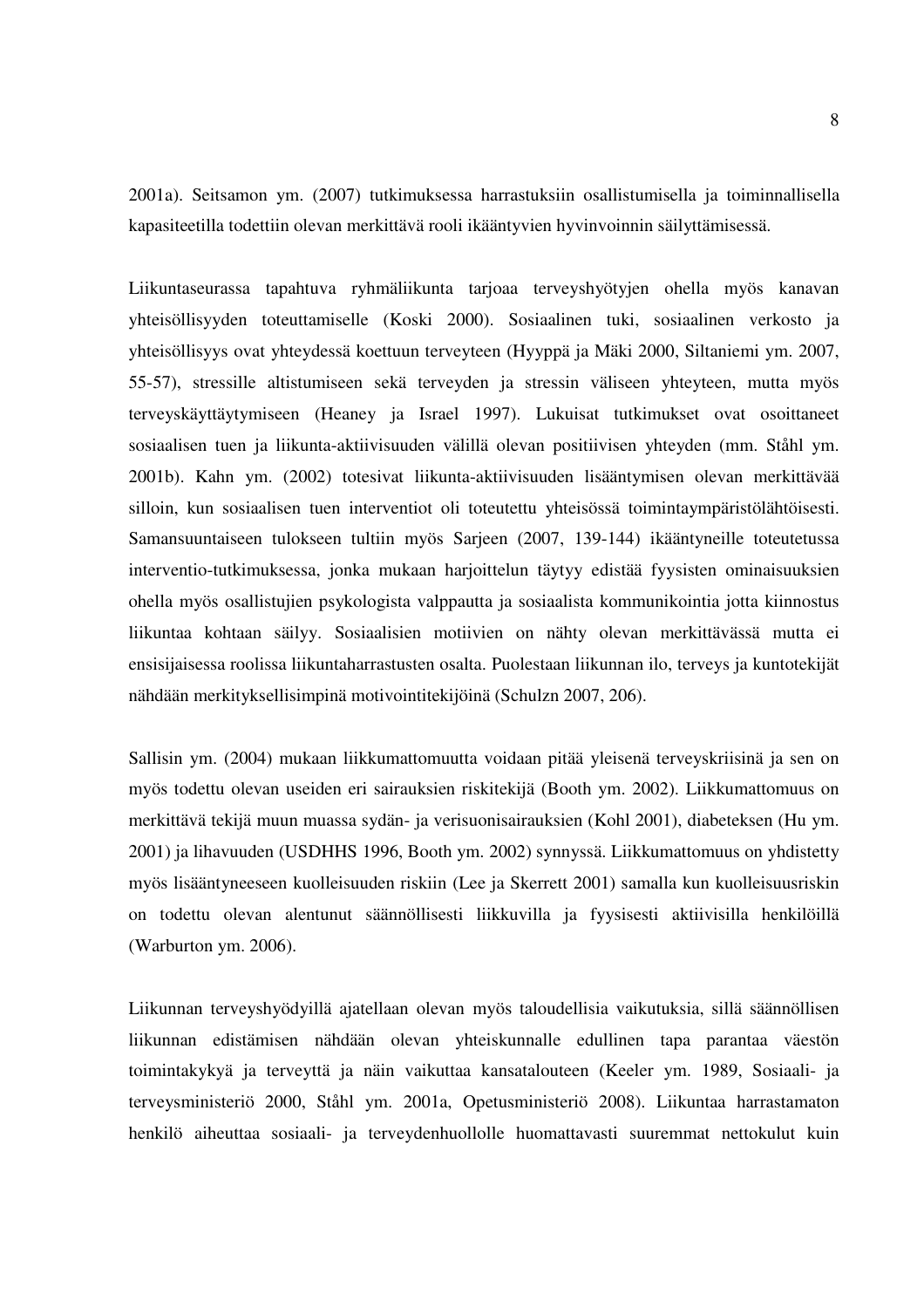vastaavanlainen liikunnan harrastaja (Keeler ym. 1989), vaikka onnettomuudet liikuntaharrastuksissa lasketaan mukaan (Schulz 2007, 200). Liikkumattomuuden on arvioitu aiheuttavan Yhdysvalloissa yli 77 miljardin dollarin (Pratt ym. 2000) ja Suomessa 300-400 miljoonan euron vuosittaiset kustannukset yksin suorina terveydenhuoltokuluina (Fogelholm ym. 2007). Suomen kustannuksista puolet olisi arvion mukaan sairauspoissaoloista ja työn tuottavuuden heikkenemisestä aiheutuvia ja toinen puolisko kustannuksista tulisi suorina terveydenhuolto- ja sosiaalimenoina (Fogelholm ym. 2007).

#### **3.2 Terveyteen vaikuttava liikunta, terveyttä edistävä liikunta vai terveysliikunta**

Terveyteen vaikuttavasta liikunnasta on muodostunut oma käsitteellinen toimintamuoto, jolloin puhutaan terveyttä edistävästä liikunnasta tai terveysliikunnasta (Ståhl 2003, 11). Englanninkielisessä kirjallisuudessa terveysliikunnasta käytetään "Health-enhancing physical activity" -termiä ja sen on katsottu olevan kuuluvan olennaisena osana terveyden edistämiseen (Vuori ym. 1996). Suomessa terveyttä edistävän liikunnan ja terveysliikunnan käsitteet otettiin käyttöön 1990-luvulla tieteellisen tiedon lisäännyttyä liikunnan tuottamista terveyshyödyistä. Käsitteitä tarvittiin, kun haluttiin edistää ja markkinoida liikuntaa terveydellisin perustein sekä perustella liikunnan asemaa ja merkitystä yhteiskunnassa. (Ståhl ym. 2001a, Holopainen 2004, Vuori 2004b.)

Terveysliikunta -käsitteestä tuli jo 1990-luvun loppupuolella tunnettu ja hyvän markkinointiarvon omaava termi (Vuori 1999) ja viimeisen runsaan vuosikymmenen aikana liikunta-ajattelussa on koettu huomattavia muutoksia kun liikuntakäsitettä on laajennettu terveysliikunta-käsitteellä (Opetusministeriö 2008). Vuosikymmenen kuluessa terveysliikunta sai paljon huomiota, ja vaikka terveysliikunta otettiin käyttöön epäröiden, sen käyttö vakiintui niin julkisuudessa kuin arkikielessä. Käsitteen sisällöstä ei ollut selkeää yksimielisyyttä ja niinpä virallisissa asiakirjoissa käytettiin vielä 1990-luvun loppupuolella pääasiassa käsitettä "terveyttä edistävä liikunta". (Vuori 1999, Ståhl ym. 2001a, Holopainen 2004, Vuori 2007.)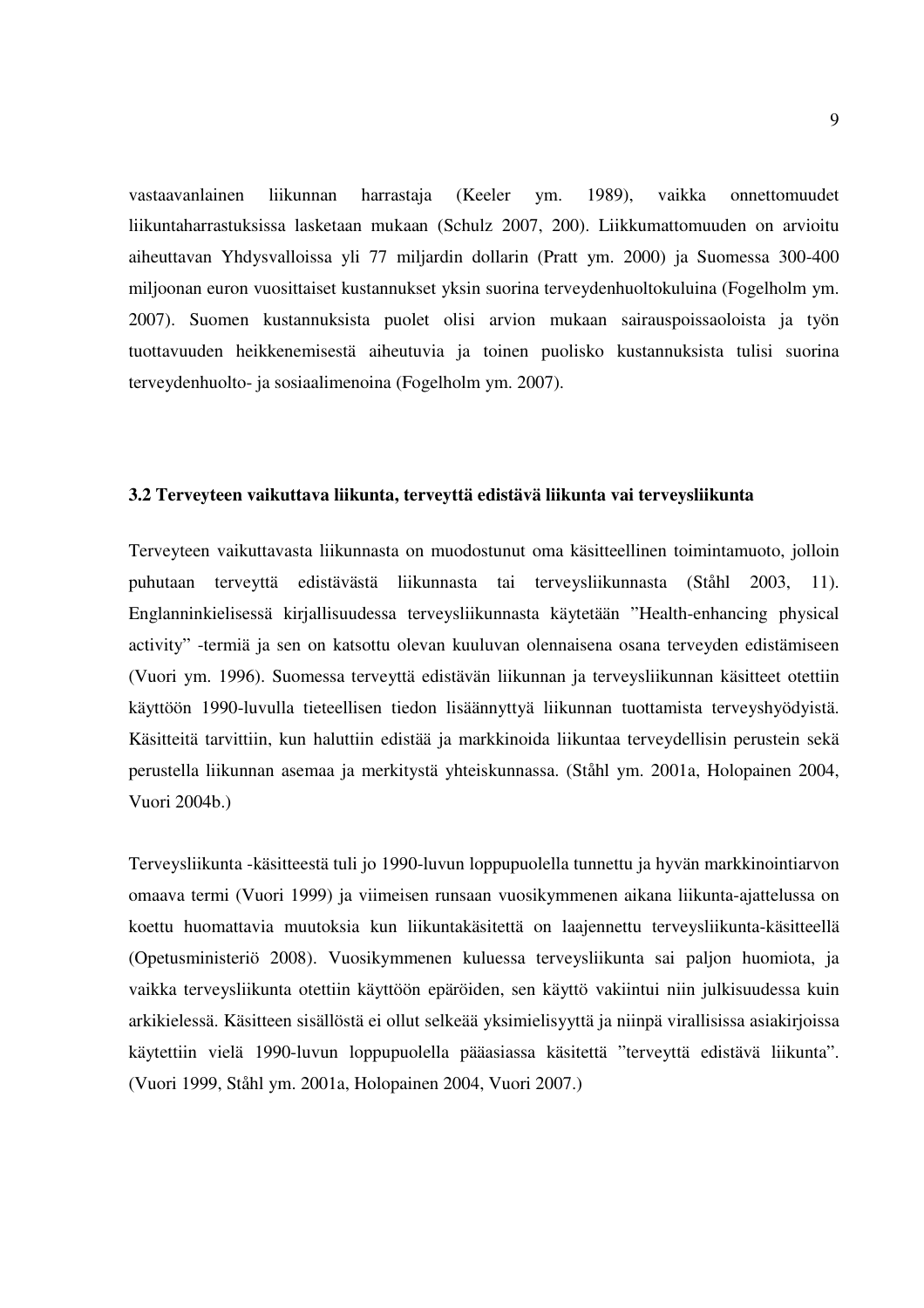Sekä Vuoren (2007), että Sosiaali- ja terveysministeriön (2000) määritelmien mukaan terveysliikunta on kehittynyt terveyttä edistävästä liikunnasta jolloin terveyttä edistävä liikunta nähdään terveysliikuntaa kattavampana käsitteenä. Sosiaali- ja terveysministeriön (2001) määritelmässä liikunnan terveysvaikutuksia käsiteltäessä puhutaan terveyttä edistävästä liikunnasta, mutta terveysliikunnasta puhutaan kun liikunnan terveysvaikutusten ohella otetaan huomioon liikunnan toteutettavuus ja turvallisuus. Vuoren (2007) mukaan terveysliikuntakäsitteen käytössä painottuu biologinen terveys, kun taas psyykkisistä tai sosiaalisista terveysvaikutuksista puhuttaessa tulisi käyttää terveyttä edistävä liikunta -käsitettä.

Terveysliikunnan määrittelyjen perustana on usein ajatus liikunnan eriarvoisuudesta terveyden näkökulmasta. Liikuntamuotojen välillä voidaan nähdä eroja niin toteuttamisen helppoudessa kuin taloudellisuudessakin, ja näin ollen toiset liikuntamuodot voidaan nähdä enemmän terveyttä tuottavina ja terveydelle vaarattomampina kuin toiset. (Vuori 2001, Ståhl ym. 2001a) Yleensä ihmiset kuvaavat terveysliikuntaa fyysisen aktiivisuuden ja eri liikuntalajien kautta, jolloin kävely, pyöräily ja uinti nähdään perinteisinä terveysliikuntamuotoina (Ståhl ym. 2001a). Moisio (1999) näkee terveysliikunnan laajana liikunnan harrastamisena johon voidaan laskea mukaan monenlainen harrastus- ja hyötyliikunta, sillä terveysliikunta ei edellytä erityisiä liikuntamuotoja tai välineitä.

Merkittävimmät erot terveysliikunnan määritelmissä ovat rajaukset arki- ja hyötyliikunnan suhteen. Sosiaali- ja terveysministeriön (2001) määritelmässä arki-, hyöty- ja kuntoliikunta ovat osa terveysliikuntaa. Opetusministeriön (2008) mukaan terveysliikunta jaetaan arki- ja kuntoliikuntaan, jolloin myös harrastuksen ulkopuolinen liikunta katsotaan osaksi liikuntakulttuuria. Myös terveysliikunnan suositusta kuvaavassa liikuntapiirakassa arki, hyöty- ja työmatkaliikunnan katsotaan olevan osa terveysliikuntaa (UKK-instituutti 2008). Fogelholm ym. (2007) rajaavat terveysliikunnan tarkoittamaan kaikkea fyysistä aktiivisuutta huippu-urheilua ja hyvin kevyttä aktiivisuutta lukuun ottamatta. Myös Ståhl ym. (2003) rajaavat kilpaurheilun ohella myös arkiliikunnan terveysliikunnan ulkopuolelle. Määritelmän mukaan liikunta ymmärretään terveysliikunnaksi, kun se on tietoista ja tavoitteellista toimintaa. Terveysliikunnalla on selkeä hyötyfunktio, sillä se tuottaa yksilölle terveyttä ja yhteiskunnalle taloudellisia säästöjä sairauksia ehkäisemällä (Ståhl ym. 2003.)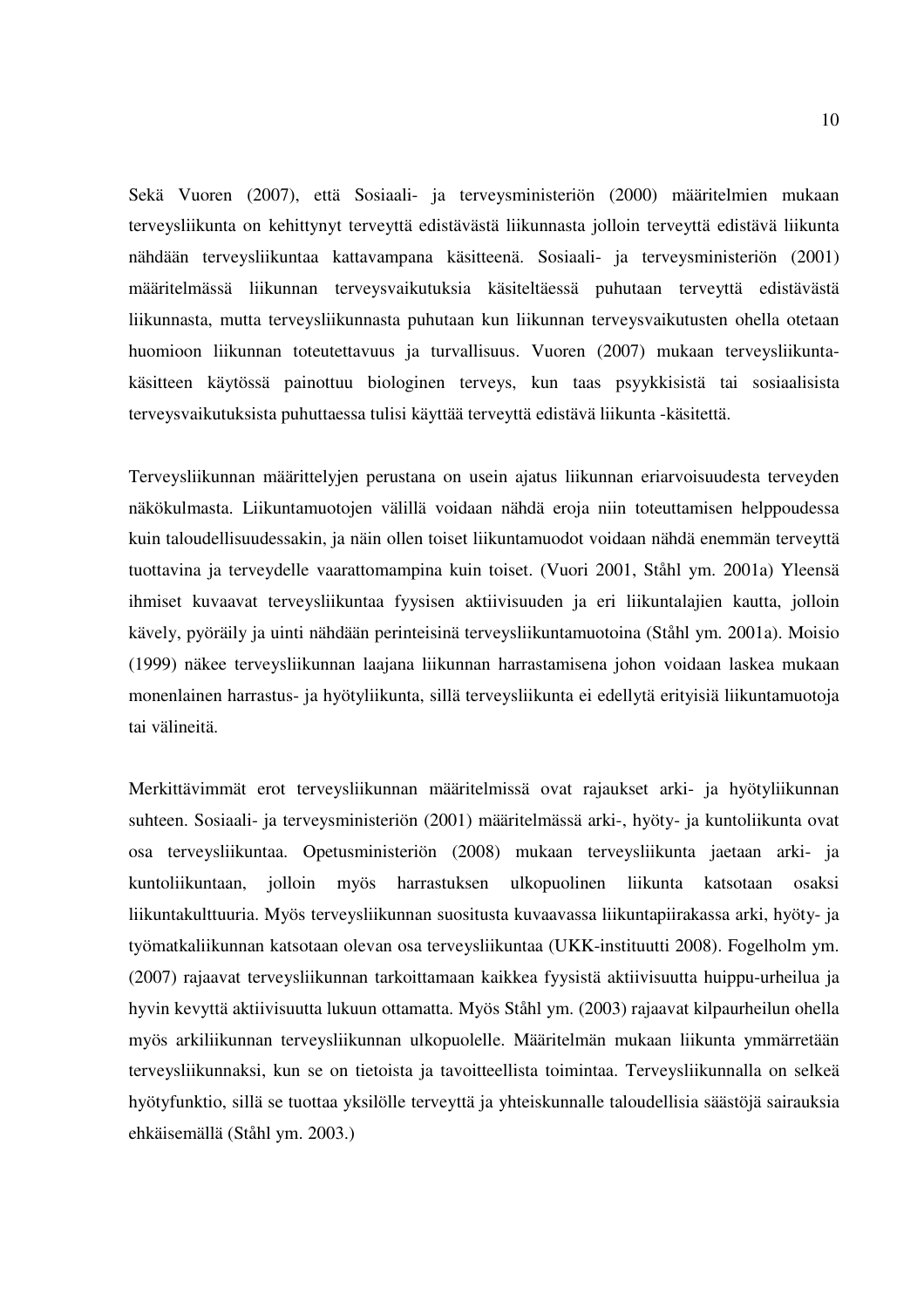Terveysliikunnan vaikutukset voidaan nähdä kattavampana terveyden kirjona, jolloin terveysvaikutukset voivat olla fyysisten, psyykkisten ja sosiaalisten ohella myös henkisiä ja objektiivisesti mitattuja tai koettuja subjektiivisia vaikutuksia (Vuori 1999). Liikuntasuositusten mukaan vähintään kohtuullisesti, mutta ei liikaa kuormittava ja säännöllisesti toteutettu fyysinen aktiivisuus edistää terveyttä (Haskell ym. 2007, Pate ym. 1995). Osassa terveysliikunnan määritelmistä käsitys terveysliikunnasta perustuukin fyysiseen näkökulmaan missä terveysliikunta määritellään sellaiseksi fyysiseksi aktiivisuudeksi, joka tehokkaasti ja turvallisesti parantaa terveyskuntoa. Terveyskunto sen sijaan nähdään niinä fyysisen kunnon osatekijöinä, joilla on yhteyksiä terveyteen ja fyysiseen toimintakykyyn. (Fogelholm ja Oja 2005, 77-78.)

Vuoren (2001) mukaan terveysliikunnaksi luetaan "liikunta, joka on kaikille suositeltavaa ja mahdollista ja joka edistää fyysistä, psyykkistä ja/tai sosiaalista terveyttä toiminnan syistä ja toteuttamistavoista riippumatta". Opetusministeriön (2008) julkaisussa määritelmä on samansuuntainen ja terveysliikunta määritellään "fyysiseksi aktiivisuudeksi jolla on terveyttä edistäviä tai ylläpitäviä vaikutuksia ilman liiallisen tai liian intensiiviseen urheiluun liittyviä vaaroja. Omassa määritelmässään Vuori (2001) ei rajaa lapsia ja nuoria terveysliikunnan ulkopuolelle, kun sen sijaan Ståhlin ym. (2001a) tutkimuksen mukaan terveysliikunta ymmärretään yleisimmin aikuisten, ei-liikkujien ja erityisryhmäliikkujien liikuntamuodoksi.

Useimmissa terveysliikuntaa määrittelevissä julkaisuissa terveysliikunnaksi ymmärretään "usein toistuva, säännöllisesti jatkuva sekä määrältään ja kuormittavuudeltaan riittävä liikunta, joka vastaa liikkujan kuntoa, taitoja ja motivaatiota". Terveysliikunta ei myöskään sisällä suurta vammautumisen tai sairastumisen vaaraa ja tuottaa näin ollen terveyttä hyvällä hyötysuhteella. (Moisio 1999, Foster 2000, Sosiaali- ja terveysministeriö 2000, Vuori 2004b, Opetusministeriö 2008.) Opetusministeriön (2008) uusimman määritelmän mukaan terveysliikunnalla tarkoitetaan "kaikkea fyysistä aktiivisuutta, jolla on terveyttä edistäviä tai ylläpitäviä vaikutuksia ilman liialliseen tai liian intensiiviseen urheiluun liittyviä vaaroja".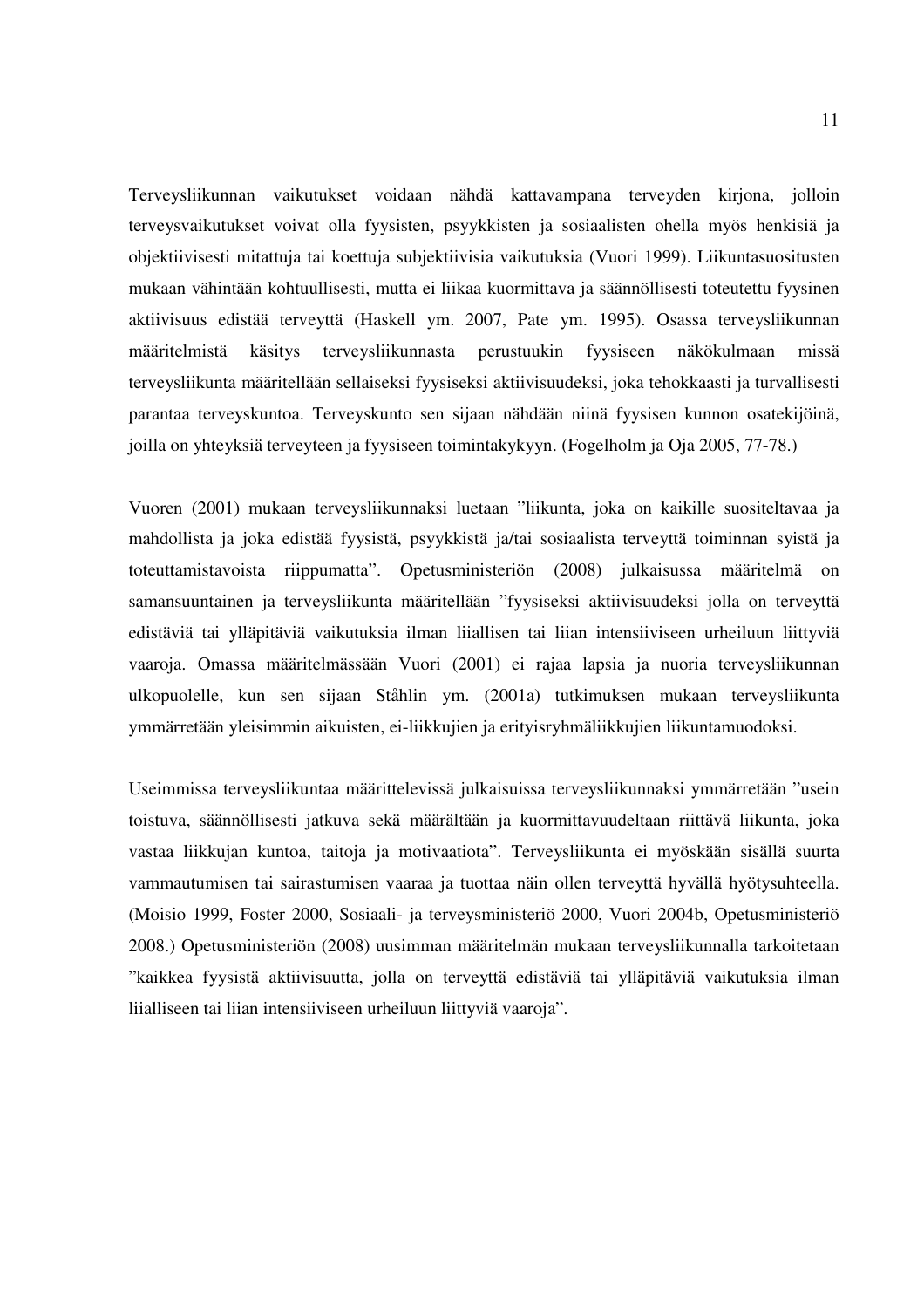#### **3.3 Seurojen harrasteliikunta terveysliikuntana**

Ståhlin ym. (2001a) tutkimuksen mukaan terveysliikunta ymmärretään terveys- ja liikunta-alan päättäjien keskuudessa monimerkityksellisesti ja puhekäytännöt eroavat toisistaan, mikä saattaa aiheuttaa ongelmia virallisessa päätöksenteossa, hallinnossa tai lainsäädännössä. Tutkimuksen mukaan liikuntapäättäjien ja terveysalan päättäjien käsitykset terveysliikunnasta ja sen tehtävistä erosivat osittain toisistaan. Tulokset osoittivat myös, että liikunta- ja terveysalan päättäjät, sekä poliittiset päätöksentekijät asennoituvat terveysliikuntakäsitteeseen eri tavoin. Terveysliikuntakäsitteen ymmärtämisen moniulotteisuudesta kertovat myös terveysliikunnan määritelmien laaja-alaisuus, sillä terveysliikunnaksi ymmärretään määritelmästä riippuen liikunta aina arki- ja hyötyliikunnasta (Moisio 1999, UKK-instituutti 2008) yhdeksi kuntoliikunnan osaalueeksi (Ståhl ym. 2001a, Fogelholm ja Oja 2005, 77-78).

Vuoren (1999) mukaan terveyttä edistävä liikunta on käsitteenä selkeämpi, sillä se korostaa myös tavoitetta, mutta selkeydestään huolimatta se on terveysliikunta-termiä kankeampi käyttää. Vaikka Vuoren (2007) mielestä yhteisöjen terveyden edistämisestä puhuttaessa olisi osuvampaa käyttää terveyttä edistävä liikunta -käsitettä, käytetään tässä tutkielmassa terveysliikuntakäsitettä. Terveysliikunta on nykykielessä yleisemmin käytössä (mm. Opetusministeriö 2007, Opetusministeriö 2008) ja myös käsitteenä terveyttä edistävä liikunta -käsitettä sujuvampi käyttää. Tämän tutkielman lähtökohtana on tarkastella liikuntaseurojen järjestämää fyysistä liikuntaa, mutta terveysliikunnalla oletetaan olevan myös laajempia terveysvaikutuksia. Tällöin terveysliikunnan tuomia terveyshyötyjä ei tarkastella ainoastaan fyysisestä näkökulmasta, vaan terveysliikunnalla ajatellaan olevan hyvinvointia edistävä merkitys myös sosiaalisten ja psyykkisten vaikutustensa ansiosta.

Terveysliikunta rajattiin tässä tutkielmassa tarkoittamaan yli 18-vuotiaiden aikuisten terveysliikuntaa, joka käsittää liikuntaseuroissa järjestetyt harraste- ja kuntoliikuntamuodot. Liikuntaseurojen järjestämä aikuisten liikunta nähdään terveysliikuntana silloin, kun se ei ole kilpa- tai huippu-urheilua, arki- tai hyötyliikuntaa, eikä sisällä suurta vammautumisen tai sairastumisen vaaraa (Foster 2000, Sosiaali- ja terveysministeriö 2000, Ståhl ym. 2001a, Vuori 2004b).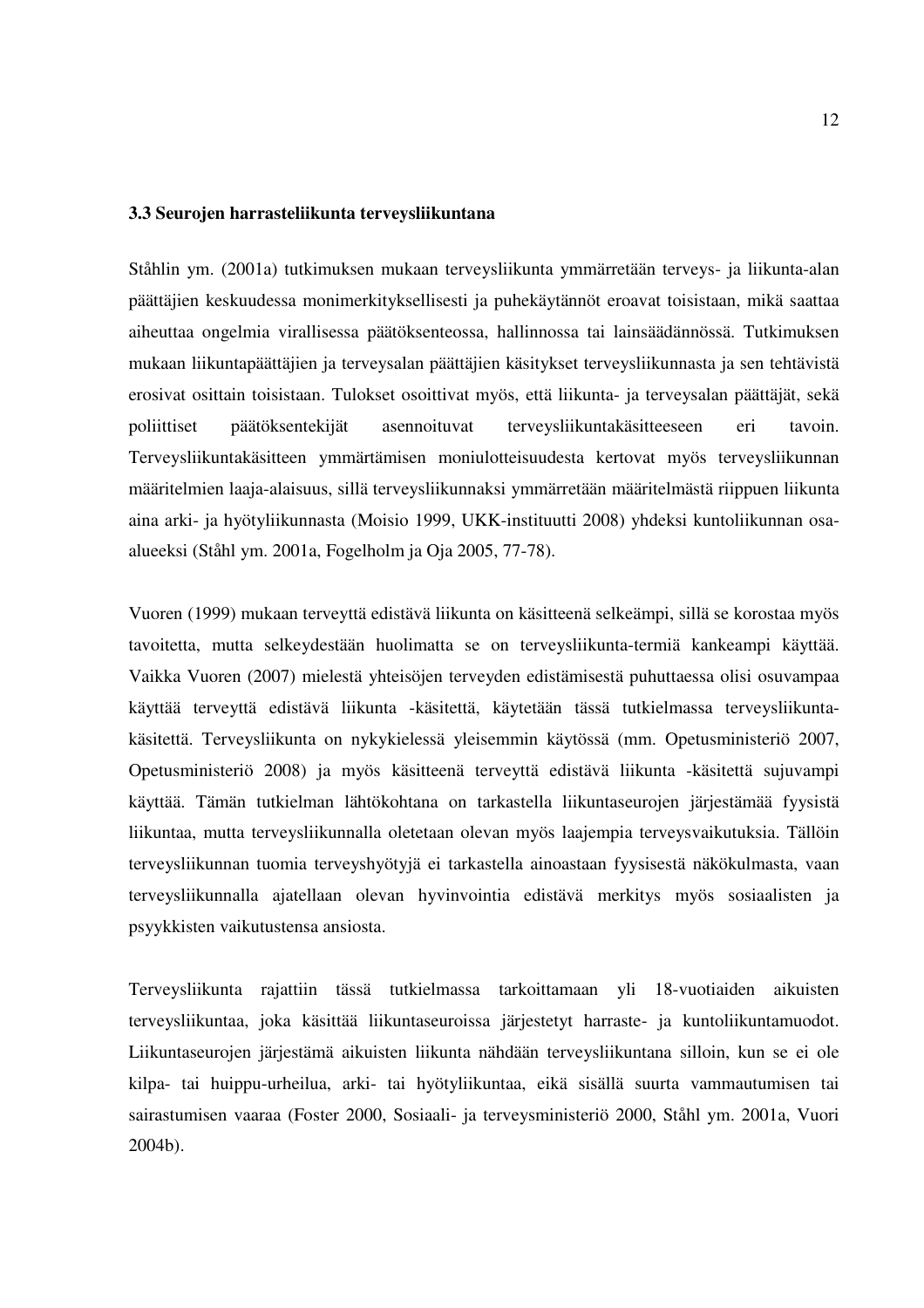Ståhl ym. (2003) tutkimuksen mukaan liikuntajärjestöissä myös huippu- ja kilpaurheilijoiden liikuntaa pidetään terveysliikuntana. Terveysliikunta-käsitteen monimerkityksellisyyden ja mahdollisen medikalisaatioon viittaavan arvo-latauksen vuoksi tämän tutkielman aineistonkeruussa päädyttiin käyttämään terveysliikunta-käsitteen sijasta harrasteliikuntakäsitettä. Harrasteliikunta-käsitteeseen päädyttiin, sillä liikuntaseurat käyttävät toimintaohjelmissaan yleisesti harraste- tai kuntoliikunta tai kunto-, kilpa- tai huippu-urheilu käsitteitä. Kuntoliikunta ja kuntourheilu -käsitteiden sisältämät viittaukset kunnon kohentamiseen yhdistetään usein fyysisen kunnon kohentamiseen, joten harrasteliikunta-käsitteen katsottiin soveltuvan parhaiten tähän tutkimukseen. Liikuntaseurojen järjestämän harrasteliikunnan voitiin katsoa sisältävän ne terveysliikunnan elementit joista tässä tutkimuksessa oltiin kiinnostuneita.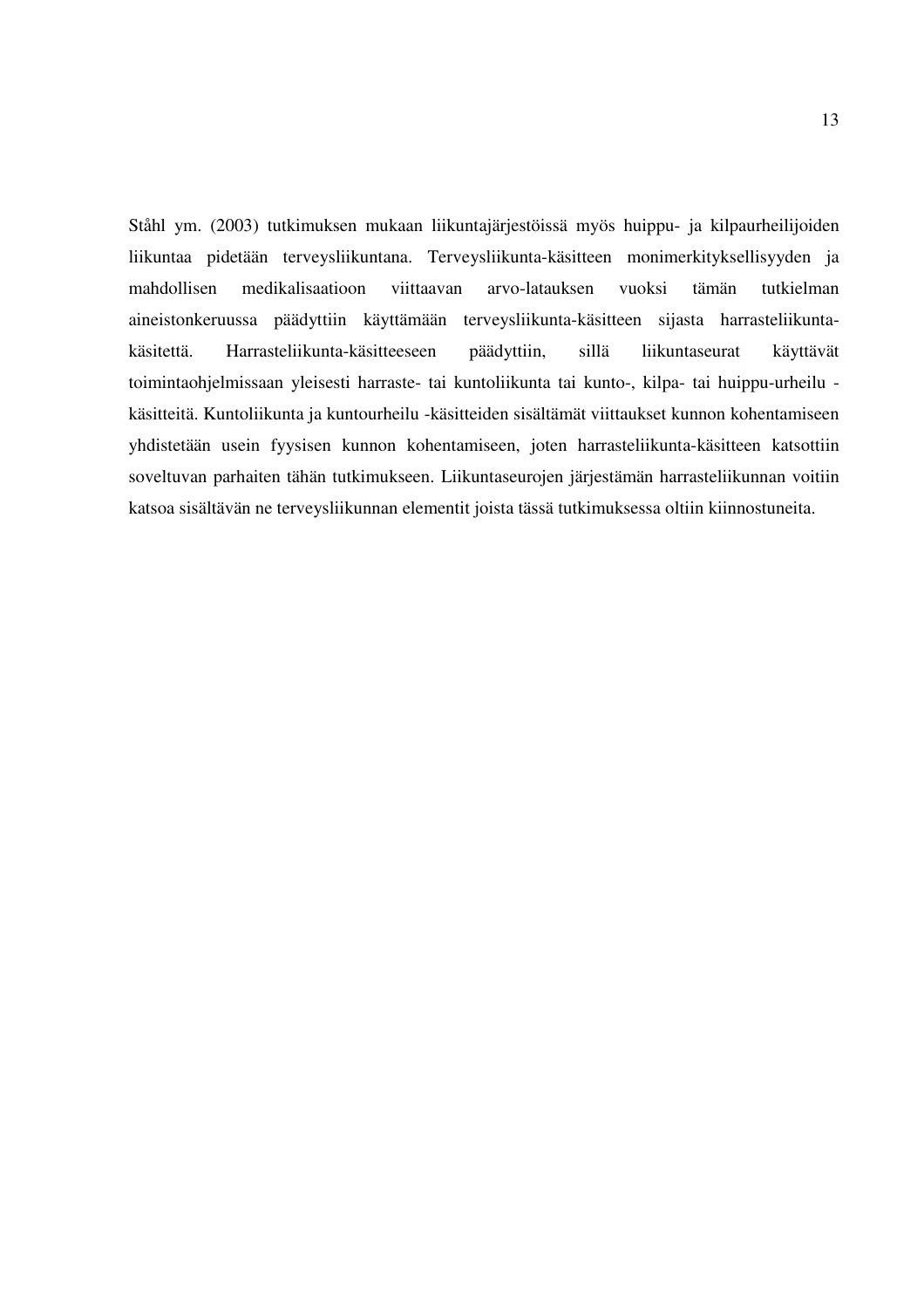# **4 TERVEYSLIIKUNNAN JÄRJESTÄJÄT**

Terveysliikunnan edellytysten luominen väestölle edellyttää riittävän määrän kiinnostuneita ja motivoituneita ihmisiä (Vuoren ym. 1998), mutta liikuntakulttuurin edellytysten luominen on pääosin kunnallisten toimialojen varassa (Opetusministeriö 2008). Terveysliikunnan toteuttamiseen vaaditaan ihmisten ja liikuntapaikkojen ohella palveluja, tietoa ja taitoa eri liikunnan osa-alueilla. Liikuntaedellytysten luominen vaatii yksittäisten panosten ohella yhteistyötä lukuisten eri paikallisten tahojen kesken. (Vuori ym. 1998.) Liikuntatoimen laajentuminen osaksi terveys- ja hyvinvointipolitiikkaa on laajentanut myös kunnallisten hallinnonalojen yhteistyötä (Opetusministeriö 2008). Liikunta nähdäänkin osana terveys-, liikenne-, sosiaali-, ympäristö-, nuoriso- ja koulupolitiikkaa (Suomen Kuntaliitto 2007).

Kosken (2000) mukaan suomalainen liikuntatoiminta koostuu yksilöiden ohella perheistä, kaveriporukoista, kouluista, yliopistoista, työpaikoista sekä keskeisistä toimijoista, kuten julkisista organisaatioista, vapaaehtoisorganisaatioista ja kaupallisesta sektorista. Suomessa suurin osa liikuntatoiminnasta tapahtuu ilman virallisia tahoja ja omatoiminen liikunta on suomalaisten yleisin tapa harrastaa liikuntaa (Koski 2000, SLU 2006). Omatoimisen liikunnan voidaan katsoa olevan hyvin usein myös terveysliikuntaa, sillä useimmiten suomalaiset harrastavat kävelylenkkeilyä, pyöräilyä, hiihtoa ja uintia (Moisio 1999, Vuori 1999, SLU 2006).

Kunnallisella tasolla liikuntapalvelujen tuottajat ovat jaettavissa julkiseen valtaan, yhteisöihin ja yrityksiin (Rissanen ym. 1995), kun taas sosiaaliset organisaatiot ovat jaettavissa liiketaloudellisiin, julkishallinnollisiin ja vapaaehtoisorganisaatioihin (Koski 1994). Suomi eroaa muista maista liikunnan organisointimuodoissa siinä, että perheet, koulu ja yliopistot eivät ole liikunnan organisoijina merkittävässä roolissa. Sen sijaan suomalaisen organisoidun liikuntatoiminnan voidaan katsoa olevan sidoksissa vapaaehtoistyöhön. (Koski 1999, 293- 333.)

Viime vuosina liikuntaa organisoivien järjestöjen kenttä on laajentunut ja liikuntatoimintaa on otettu mukaan niin kansanterveysjärjestöiden kuin muidenkin järjestöjen toimintaan (Opetusministeriö 2008). Ohjatuista liikuntapalveluista suurimman osan tuottavat kuitenkin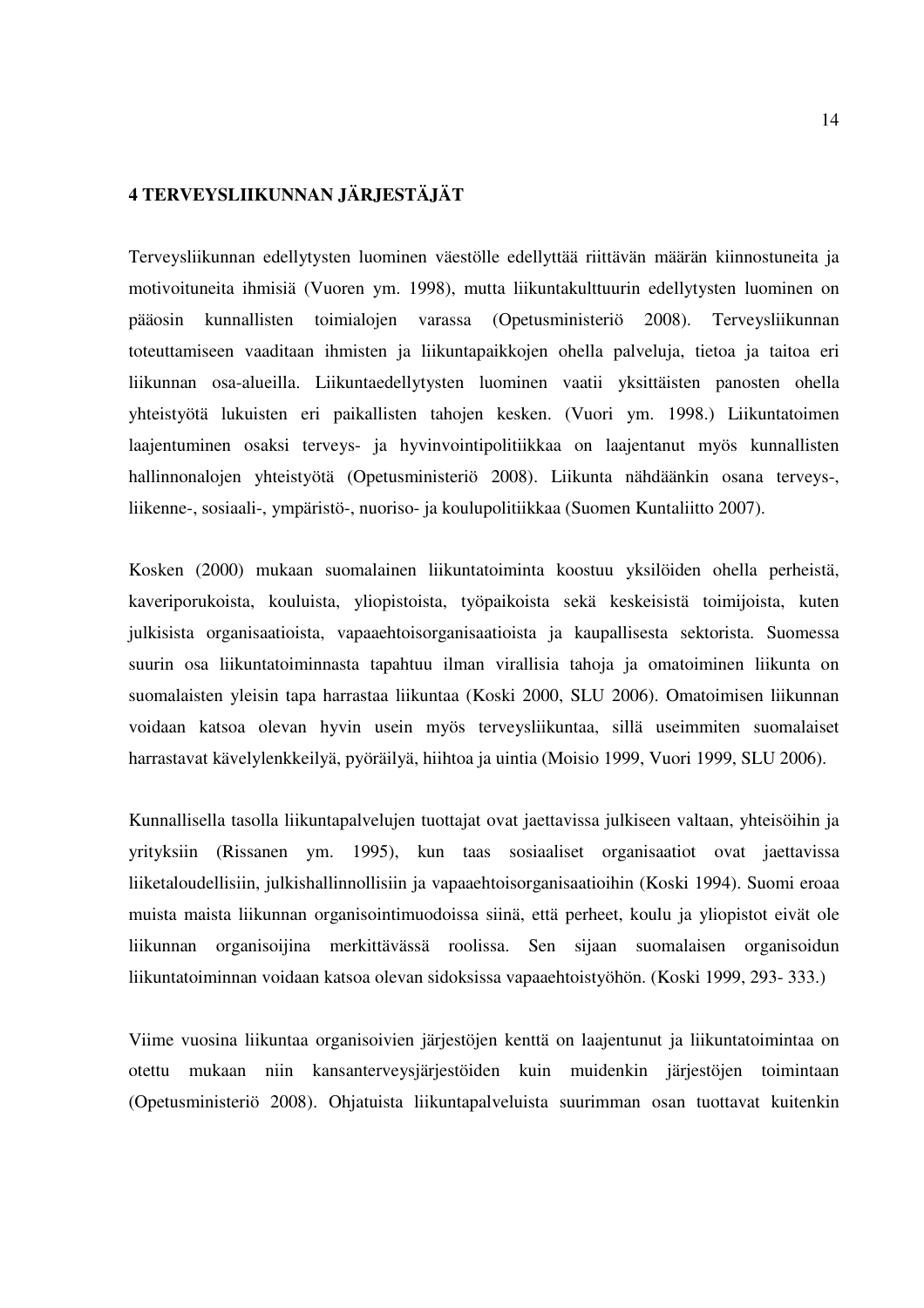liikuntaseurat, kuntien osuuden ollessa noin 25 ja yksityisten noin 10 prosenttia (Pyykkönen, 2006).

Paikallisesti terveysliikunnan toiminnan toteuttajia ovat kuntien ohella liikunta- ja kansanterveysjärjestöt sekä kaupalliset liikunta-alan yritykset, työnantajat ja työterveyshuolto. Liikunta- ja kansalaisjärjestöistä terveysliikunnan järjestäjinä toimivat työttömien yhdistykset, asukas- ja kyläyhdistykset, eläkeläis-, vammais- ja vanhustyöjärjestöt, vapaaehtoisjärjestöt sekä liikunta- ja urheiluseurat. Muita terveysliikunnan järjestäjiä ovat kansalais- ja työväenopistot, seurakunnat, tutkimus- ja oppilaitokset, kuntoutuslaitokset sekä yksityiset liikunta-alan yritykset. (Sosiaali- ja terveysministeriö 2000, Fogelholm ym. 2007.)

Kosken (1999, 293, 2000) mukaan yksityisten kaupallisten palveluiden osuus on Suomessa vielä suhteellisen pieni verrattuna muun muassa Yhdysvaltoihin. Viime vuosina yksityisten palveluiden osuus on kuitenkin kasvanut ja tulevaisuudessa niiden odotetaan ottavan entistä suuremman osan ohjatuista liikuntapalveluista (von Bruun 2005, SLU 2006, Pyykkönen 2006). Yksityissektorin uskotaan haastavan julkisen tarjonnan, sillä kansalaisten suuremmat tulot ja liikuntaan liittyvät kulutusvalinnat ohjaavat maksukykyisiä yhä enemmän yksityisten liikuntapalvelujen ja räätälöityjen hyvinvointipalvelujen pariin (Suomen Kuntaliitto 2007, Opetusministeriö 2008).

#### **4.1 Kunnan rooli terveysliikunnan järjestäjänä**

Suomessa liikuntatoimintaa aktivoidaan ja organisoidaan kunnallisten ja valtiollisten järjestelmien kautta (Koski 2000, Opetusministeriö 2008). Valtionhallinnon keinoja edistää terveysliikuntaa ovat pääasiassa informaatio, säädökset ja olosuhderahoituksiin vaikuttaminen (Fogelholm ym. 2007). Liikuntaseuratoiminnalla ja kuntahallinnolla on pitkä yhteinen menneisyys ja seuratoimintaa on käytetty jopa vahvistamaan kunnallista identiteettiä (Opetusministeriö 2008). Koska julkisella sektorilla on edelleen merkittävä rooli liikuntaseurojen järjestämässä liikuntatoiminnassa, esittelen seuraavaksi lyhyesti myös kuntien roolia liikuntatoiminnan kentällä. Muun muassa kunta- ja väestörakenne ovat osaltaan vaikuttamassa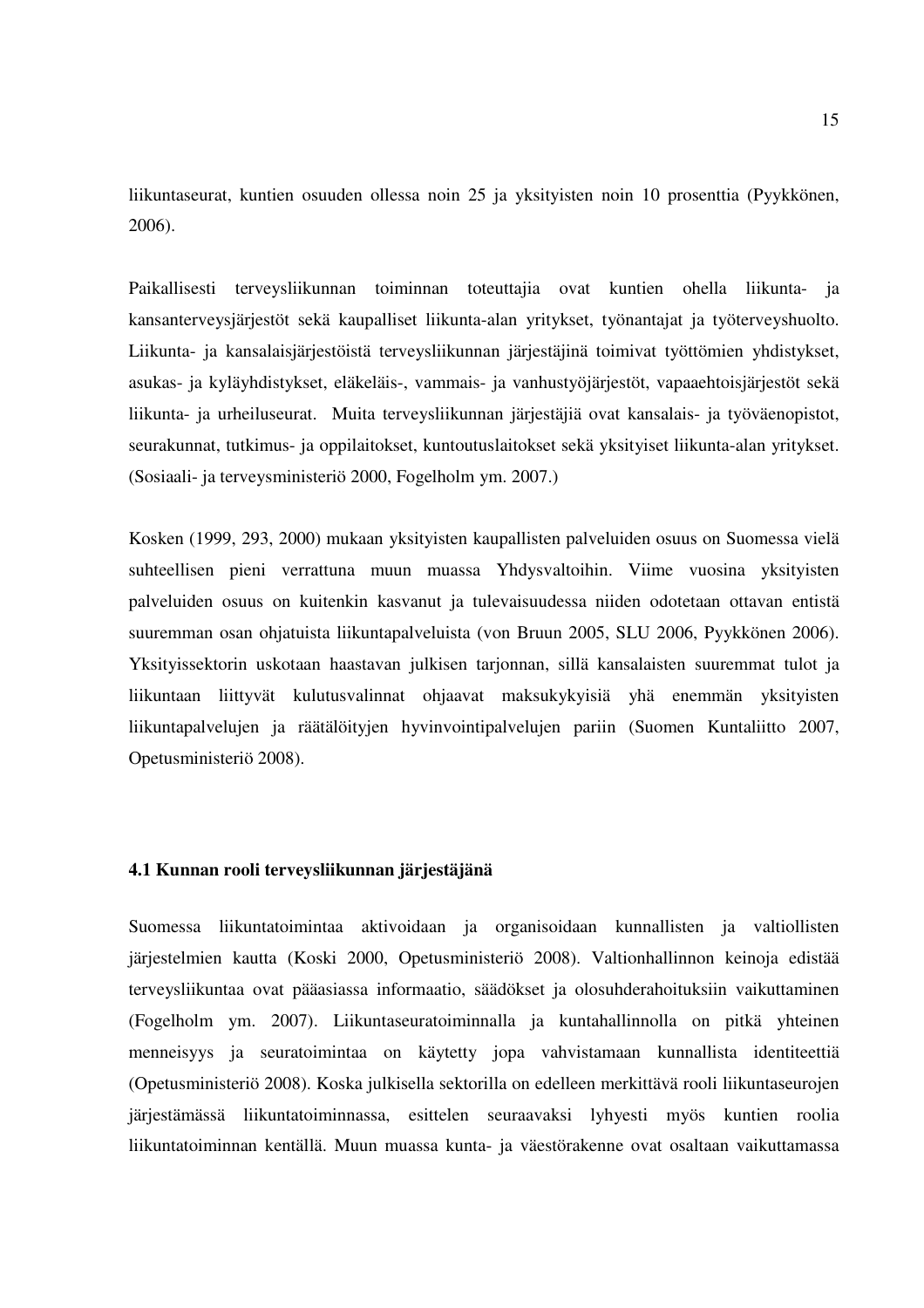liikuntaseurojen mahdollisuuksiin järjestää liikuntatoimintaa (Pekkala ja Heikkala 2007), ja näin ollen kuntien tulevaisuuden haasteet ovat sidoksissa myös liikuntaseuratoimintaan.

Kunnalliset liikuntapalvelurakenteet ovat muovautuneet vuosien saatossa yhtenäisestä valtakunnallisesta liikuntajärjestelmästä kohti kuntien itsehallinnollista asemaa paikallisina toimijoina (Pyykkönen 2006, Opetusministeriö 2008). Liikuntatoimen organisointi- ja hallintorakenteet vaihtelevat edelleen kunnittain eikä Suomessa ole tällä hetkellä yhtenäistä ja selkeää vapaa-ajan politiikkaa, vaan toiminta perustuu eri sektoreiden toimintapolitiikoille. Suurimmat erot kuntien välillä löytyvät lautakuntarakenteista, sillä pääasiassa vain suuret kunnat ovat pystyneet säilyttämään liikuntatoimella oman itsenäisen lautakunnan. Suurimmassa osassa Suomen kunnista liikuntatoimi kuuluu vapaa-aikalautakunnan yhteyteen. (Kurikka ja Borodulin 1997, Pyykkönen 2006.)

Terveysliikunnan esiintulon myötä 1990- luvulla uudistettu liikuntalaki toi liikunnan terveyttä edistävän vaikutuksen osaksi liikunnan yhteiskunnallista perustelua (Liikuntalaki 1054/1998). Suomen perustuslain 16 pykälän yksityiskohtaisten perustelujen mukaan "julkinen valta luo edellytyksiä yksilön mahdollisuudelle kehittää itseään siten, että se ylläpitää ja tukee kirjastoja, kansalais- ja työväenopistoja sekä kulttuuri- ja liikuntalaitoksia ja avustaa tieteen, taiteen ja liikunnan harjoittamista" (Suomen perustuslaki 731/1999). Liikuntalaissa (1054/1998) kuntien tehtäväksi katsotaan "edellytysten luominen kuntalaisten liikunnalle kehittämällä paikallista ja alueellista yhteistyötä sekä terveyttä edistävää liikuntaa". Lisäksi kuntien tulee tukea kansalaistoimintaa, tarjota liikuntapaikkoja sekä järjestää liikuntaa ottaen huomioon myös erityisryhmät. Itse liikuntatoiminnan organisointi on kuntatasolla vähäistä ja merkittävä rooli kunnalla on ainoastaan erityisryhmien liikuntatoiminnassa (Koski 2000). Liikuntapalvelunsa kunnat rahoittavat pääasiassa verotuloillaan (Opetusministeriö 2008).

Yhteistyötä kansalaisjärjestöjen ja kuntien liikuntatoimen välillä voidaan pitää tärkeänä linkkinä järjestelmän toiminnan kannalta, sillä itse liikuntatoiminta perustuu vapaaehtoiseen kansalaistoimintaan (Heikkilä 1998, Pyykkönen 2006). Suomen liikuntalakia ei voida pitää liikuntatoimintaa lainsäädännöllisesti tarkasti säätelevänä vaan kansalaisjärjestöille jätetään jokseenkin laaja toiminnan vapaus (Koski 2000). Pyykkösen (2006) mukaan uusi liikuntalaki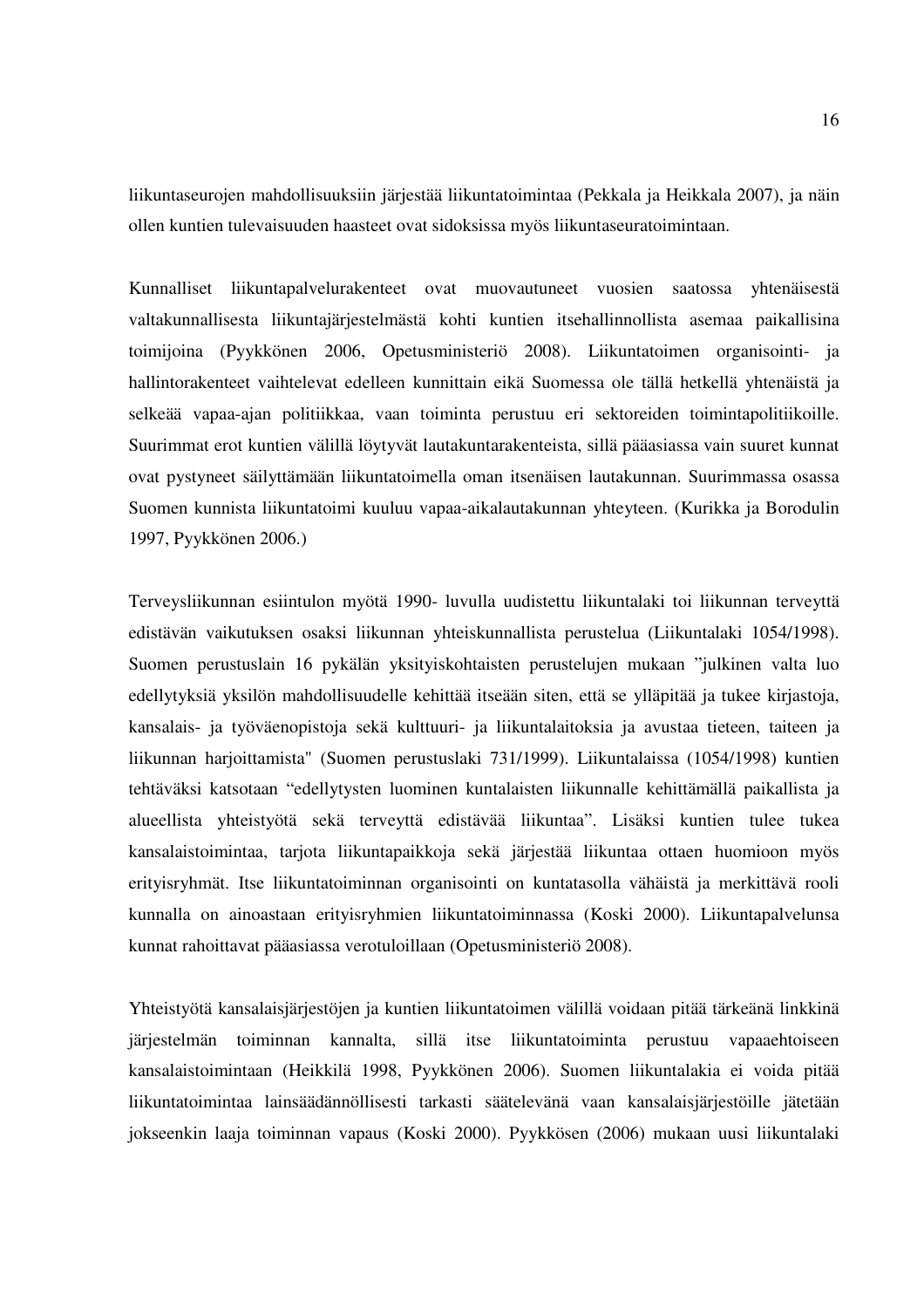nosti terveysliikunnan sekä lasten ja nuorten liikunnan poliittisen ohjauksen ja valtionhallinnon kohderyhmiksi. Samalla painopiste on viimeisten vuosikymmenien aikana siirtynyt urheilusta ja kuntoilusta vähän liikkuvien liikuntaharrastuksen lisäämiseen. (Liikunta-asetus 1055/1998, Liikuntalaki 1054/1998.)

#### **4.1.1 Kuntien tulevaisuuden haasteet**

Lähitulevaisuuden suurimpina haasteina nähdään työvoiman ikääntymisen, eläkeläisten joukon kasvamisen ja eliniän pidentymisen myötä väestön ikääntyminen ja siihen liittyvä uhka kansalaisten terveydentilan ja toimintakyvyn heikentymisestä (Sosiaali- ja terveysministeriö 2001b, Tilastokeskus 2004, von Bruun 2005). Lisähaasteita kunnille tuo myös tuotannon, työpaikkojen ja väestön keskittyminen kasvukeskuksiin, mikä eriarvoistaa kuntien aseman palvelutuotannon turvaajina jakaen kuntia elinvoimaisiin ja taantuviin kuntiin (von Bruun 2005).

Keski-Suomessa kuntien väkiluku vaihtelee noin 890 asukkaan Luhangasta noin 84 000 asukkaan Jyväskylään. Kahdessa kolmasosassa Keski-Suomen kunnista asukkaita on alle 6000. Kuten muuallakin Suomessa, myös Keski-Suomen kunnissa on nähtävissä väestön ikääntyminen, mikä koskee ennen kaikkea juuri pieniä taantuvia kuntia. Keski-Suomen kunnista Luhangassa yli 50 vuotiaita on noin 60 prosenttia kuntalaisista, kun vastaava luku Jyväskylässä on noin 30. (Tilastokeskus 2006.)

Suomalaisen kuntakentän monimuotoisuus näkyy ongelmien kirjon moninaisuutena, sillä suuret ja pienet kunnat kamppailevat erilaisten ongelmien kanssa (Kurikka ja Borodulin 1997, von Bruun 2005). Suurten kuntien ongelmaksi nousee väestön keskittymisen ja muuttoliikkeen aiheuttama palvelutason säilyttämisen paine jatkuvilla uusilla investoinneilla (Kurikka ja Borodulin 1997). Sen sijaan muuttotappiokuntien kyky pitää yllä palveluita heikkenee ja kuntatalouden kiristymisen uskotaan kasvattavan paineita palvelujen priorisointiin ja karsintaan. Ensisijaisina karsittavina palveluina nähdään "ei-lakisääteiset" palvelut kuten nuoriso-, kulttuurija liikuntapalvelut, samalla kun palveluntarjontaa joudutaan kohdistamaan enenevässä määrin vanhusten huoltoon. Kuntatalouden heikkenemisen syitä ennustaa muun muassa veropohjan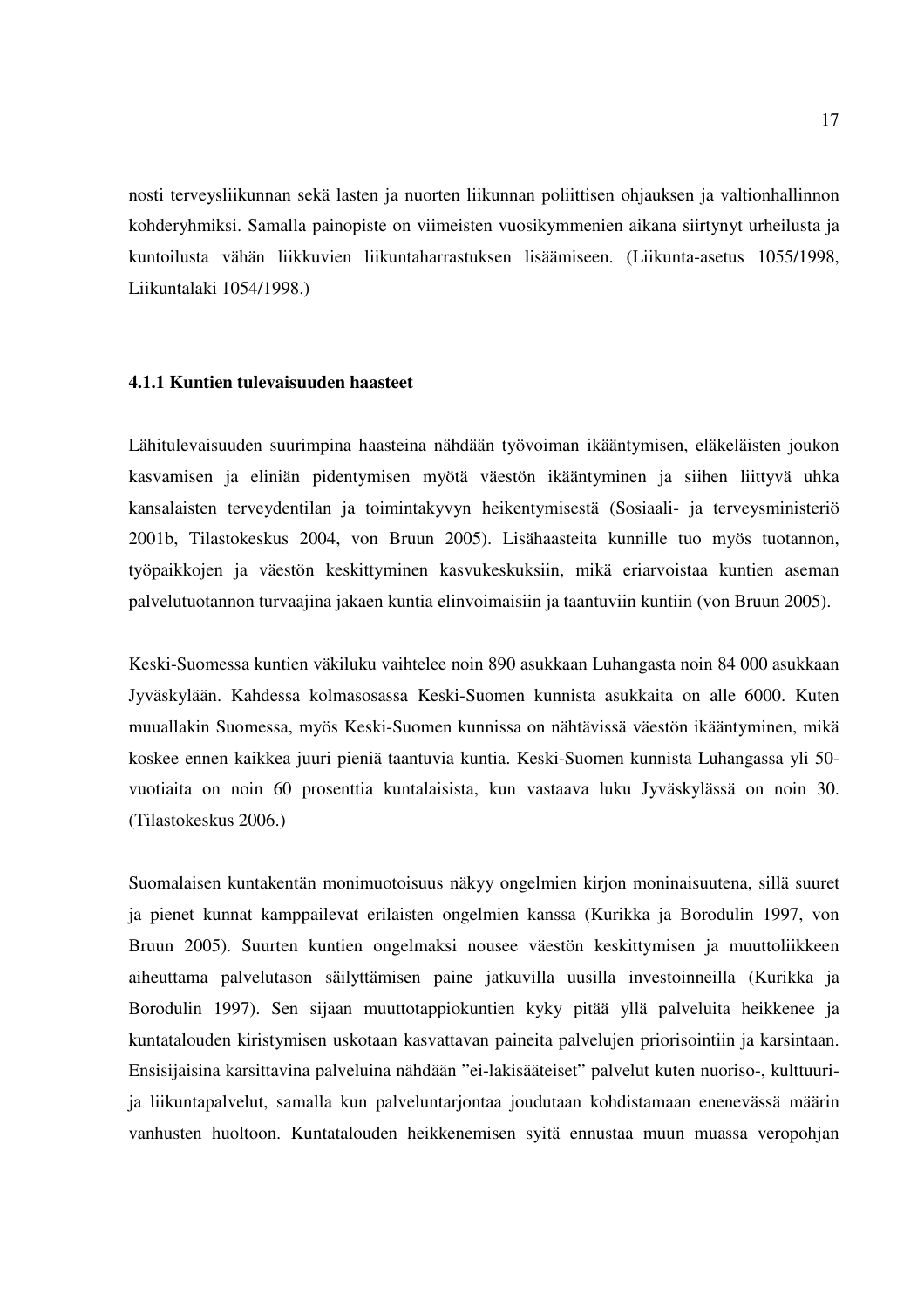kaventuminen työikäisen väestön siirtyessä eläkkeelle sekä sosiaali- ja terveydenhuoltokulujen kasvu. (von Bruun 2005.)

#### **4.1.2 Terveysliikunnan edistäminen kuntien tulevaisuuden strategiana**

Terveysliikunnalla on merkittävä rooli sosiaali- ja terveystoimen menojen ehkäisijänä (Kuntoliitto 2007). Terveysliikunnan edistämisen tärkeänä tavoitteena pidetään väestöryhmien ja asuinalueiden välisten terveyserojen pienentämistä (Sosiaali- ja terveysministeriö 2000), jolloin muun muassa tehokkaiden strategioiden kehittäminen nousee tulevaisuuden keskeiseksi haasteeksi (Smith ja Bird, 2004). Terveysliikunnan edistämiseen liittyvien oleellisten strategioiden luominen tuli esille Euroopan Unionissa vuonna 1996 kun Euroopan Komission tapaamisessa käsiteltiin terveysliikunnan edistämisen tärkeyttä ja mahdollisuuksia (Vuori ym. 1996). Suomessa terveysliikunnan kansallinen edistäminen nähtiin tärkeänä kehittämistoimenpiteenä vuosituhannen alussa kun terveysliikunnan kehittämiseksi julkaistiin "terveysliikunnan paikalliset suositukset". Tavoitteiksi asetettiin muun muassa terveysliikunnan toteutusmahdollisuuksista ja saatavilla olevista terveysliikuntapalveluista tiedottaminen sekä eri toimijoiden välisten yhteistyön ja verkostoitumisen kehittäminen kuntalaisten terveysliikuntapalvelujen parantamiseksi. (Sosiaali- ja terveysministeriö 2000.)

Kunnan liikuntatoimi nähdään terveysliikunnan edistäjänä, verkostojen luojana ja kansalaistoiminnan tukijana, mutta tulevaisuudessa kuntien ja liikuntaseurojen kumppanuushankkeiden odotetaan lisääntyvän (Suomen Kuntaliitto 2007). Ståhlin ym. (2001a) mukaan etenkin liikunta-alan päättäjät pitävät terveysliikunnan edistämisen edellytyksenä yhteistyötä liikunta- ja terveyssektorin välillä, jolloin myös terveys- ja sosiaalitoimen, koulutoimen ja työelämän haluttaisiin ottavan vastuuta terveysliikunnasta. Sen sijaan terveysalan päättäjien mukaan terveydenhuollon tehtävänä on toimia asiantuntijana ja kaikkein passiivisimpien aktivoijana, kun taas vastuu liikuntatoiminnasta kuuluu liikuntatoimelle. Liikuntatoimen yhteistyö eri hallinnon alojen kanssa on lisääntynyt kun liikuntatoiminta on laajentunut vapaa-ajan toiminnasta osaksi terveys- ja hyvinvointipolitiikkaa. Myös meneillään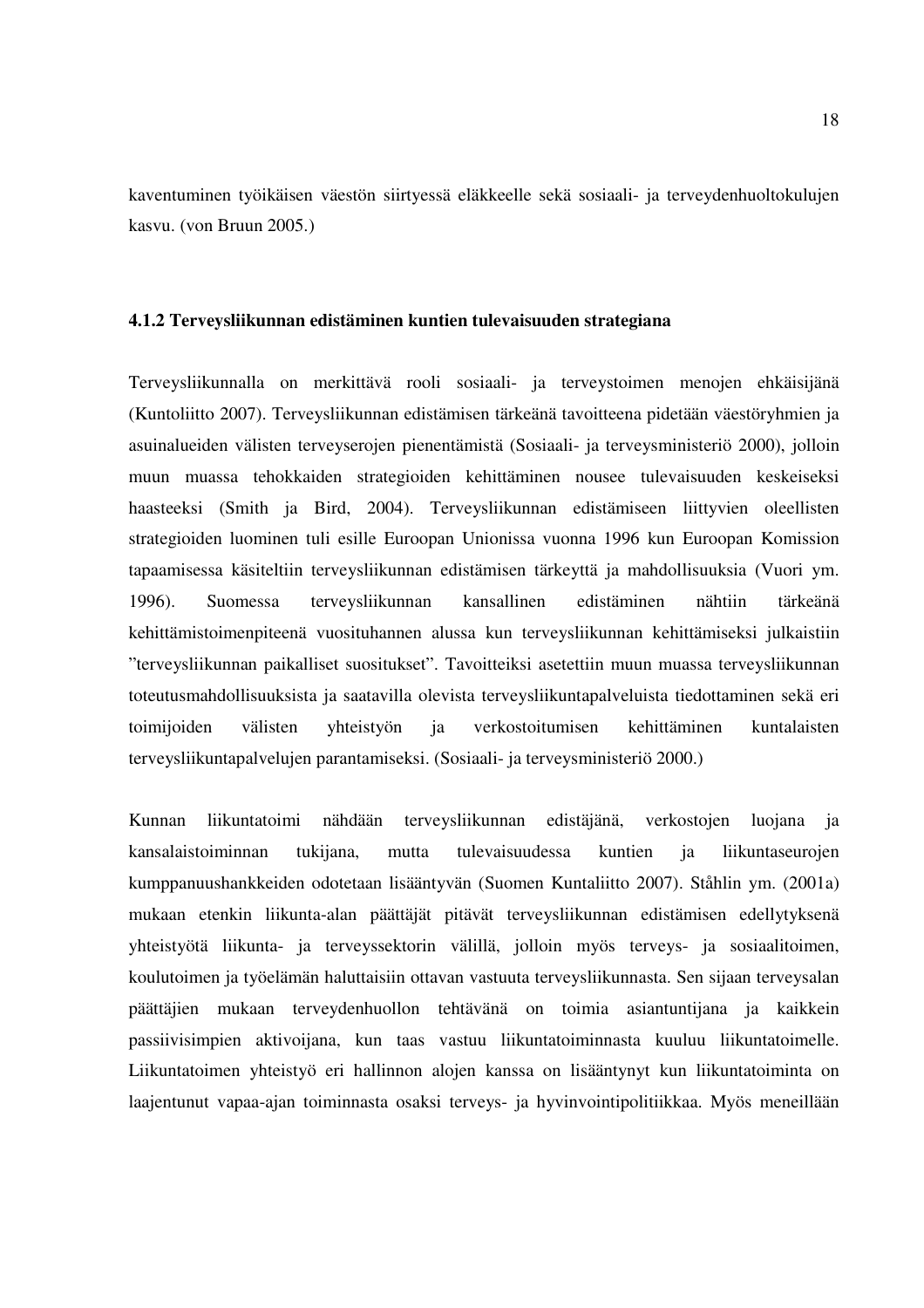olevan kunta- ja palvelurakenneuudistuksen (Paras-hanke) odotetaan muovaavan kuntakenttää entisestään. (Opetusministeriö 2008.)

#### **4.2 Terveysliikuntaa edistävien ohjelmien rooli terveysliikunnassa**

Fyysisen inaktiivisuuden aiheuttamat lukuisat terveysongelmat sekä laajaksi ongelmaksi paisunut väestön ylipainoisuus ovat ajaneet terveysviranomaiset niin kansallisesti kuin kansainvälisestikin pohtimaan keinoja väestön fyysisen aktiivisuuden lisäämiseksi (USDHHS 1996, Kahn ym. 2002).

Suomessa käynnistettiin 1990- luvun alkupuolella kaksi kansallista terveysliikuntaohjelmaa tieteellisen näytön lisäännyttyä liikunnan terveyshyödyistä (Vuori ym. 1998). Liikuntakomitean ehdotuksesta käynnistyneen Liikunta Suomi – ohjelman tarkoitus oli aktivoida uusia paikallisia liikuntapalveluja lisäämällä yhteistyötä, asiantuntemusta ja tiedonvälitystä (Sosiaali- ja terveysministeriö 2001a, Pyykkönen 2006). Vuonna 1995 käynnistyi Kunnossa kaiken ikää ohjelma, jonka tavoitteena on ollut lisätä 40–60 -vuotiaiden suomalaisten riittävästi ja säännöllisesti liikkuvien määrää, sekä luoda lisää keski-ikäisille liikunnan aloittelijoille sopivia liikuntapaikkoja (Anttila 1999). Molemmat kansalliset terveysliikuntaohjelmat ovat osoittautuneet menestyksekkäiksi, sillä ne ovat luoneet paljon uusia paikallisia hankkeita lisäten väestön fyysiseen aktiivisuuteen osallistumista. (Vuori ym. 1998, Anttila 1999, Sosiaali- ja terveysministeriö 2001a.)

Terveysliikuntaan painottuvilla liikuntaohjelmilla on ollut myös liikuntaseurojen aikuisten terveysliikuntaa aktivoiva rooli. Liikuntaseurat mainitaan yhteistyötahoina muun muassa Voimaa vanhuuteen -ohjelman seurantaraportissa (Kalmari ym. 2007). Myös Kunnossa kaiken ikää hanke on ollut aktiivisena viemässä aikuisten terveysliikuntaa liikuntaseuroihin ja järjestöihin muun muassa myöntämällä avustuksia yli 40-vuotiaiden liikuntatoiminnan kehittämiseen (KKI 2007).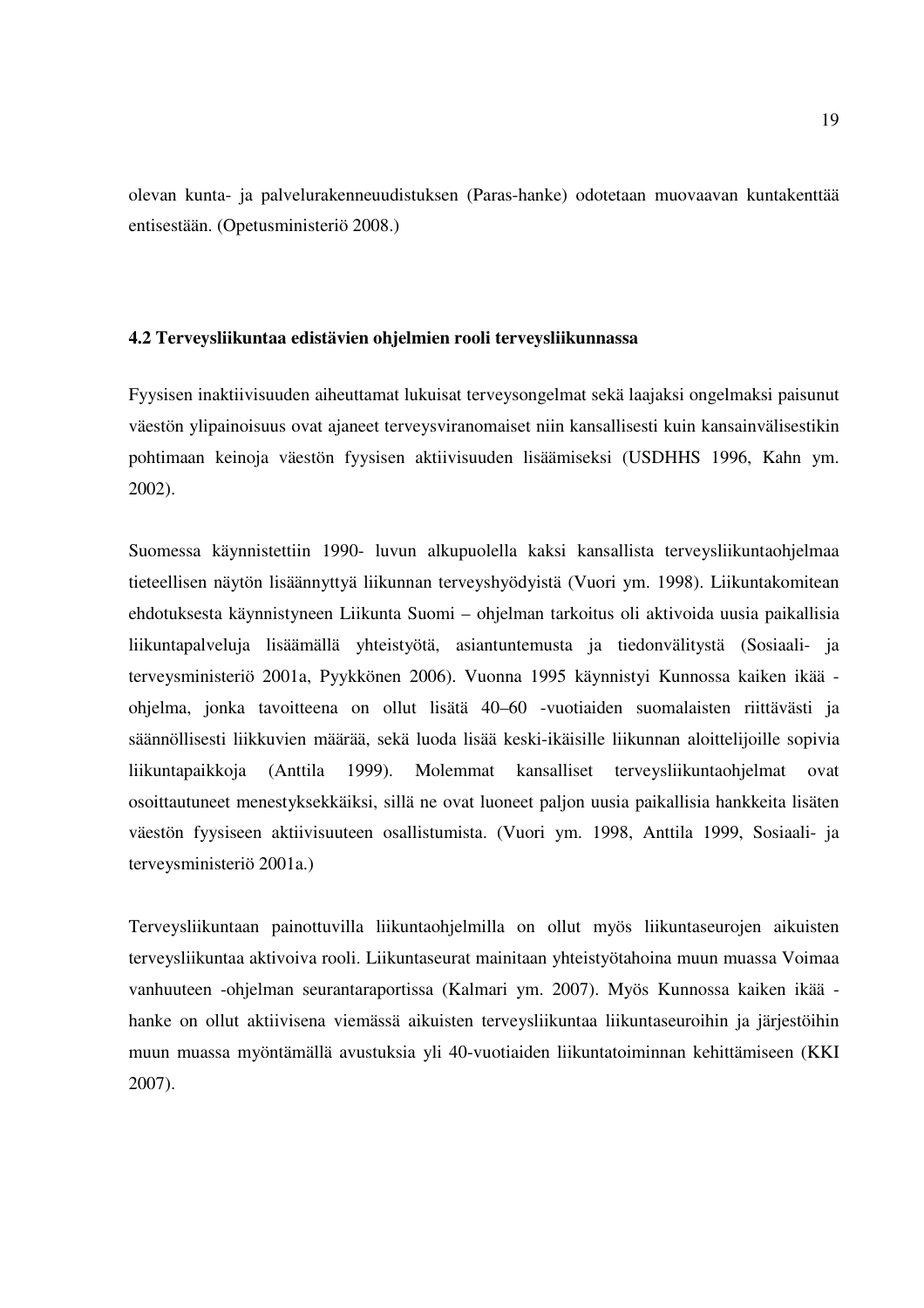Paikallisista terveysliikuntaa edistävistä hankkeista ensimmäinen oli Turussa vuosina 1994-2000 toteutettu Liike2000-hanke, jonka tarkoituksena oli soveltaa verkostomaista toimintatapaa kunnallishallinnossa. Hankkeen lähtökohtana oli etenkin passiivisten kuntalaisten hyvinvoinnin edistäminen terveyttä edistävän liikunnan keinoin. Hanke osoitti, että kuntalaisten hyvinvoinnin edistäminen edellyttää kuntatasolla sektorien välistä yhteistyötä, mutta se vaatii yhteistyötä myös muiden paikallistason toimijoiden kanssa, kuten järjestöjen, yritysten ja tiedotusvälineiden kanssa. (Koski 2001.)

Terveyspoliittisesti tärkeä ohjelma suomalaisten terveyden kohentamiseksi on Terveys 2015 kansanterveysohjelma, jossa liikunta nähdään yhtenä keinona väestön terveyden edistämisessä (Terveys 2015). Paikallisista hankkeista Keski-Suomessa on tällä hetkellä käynnissä muun muassa Jyväskylän kaupungin hallinnoima TERLI-hanke (Seudullinen terveys- ja erityisliikunta alueellisesti toteutettuna Jyväskylän verkostokaupungin kunnissa). TERLI- hanke pilotoi ja pyrkii vakiinnuttamaan hankekuntiin yhteisen terveys- ja erityisliikunnan toimintamallin. Toimintamallin mukaan julkinen ja yksityinen sektori sekä kansalaistoimijat tulevat toteuttamaan yhteistyössä ennaltaehkäiseviä ja kuntouttavia liikuntapalveluita. (TERLI 2006.)

### **4.3 Liikuntaseurojen rooli terveysliikunnan järjestäjinä**

Arviot liikuntaseurassa liikkuvien aikuisten määristä vaihtelevat tilastoittain. Vuonna 1995 toteutetun tutkimuksen mukaan liikkujan roolissa seuratoimintaan osallistui noin 30 prosenttia aikuisväestöstä (Koski 1996) kun taas Kansallisen liikuntatutkimuksen (SLU 2006) mukaan liikuntaseuroissa liikkuu noin 13 prosenttia 19-65 -vuotiaista aikuisista. Tutkimusten mukaan niin liikuntaseurojen kuin liikuntaseurassa liikkuvienkin määrä on kasvanut (Seippel 2002, SLU 2006). Seurakentällä etenkin lajiseurojen osuus on kasvanut samalla lajien kirjo laajentunut (Koski 1996), mutta liikuntakulttuurin monipuolistumista ovat hidastaneet perinteiset urheilukäsitykset sekä järjestörakenteet (Opetusministeriö 2008).

Kuntourheiluliiton (2004) kyselyn mukaan 85 prosentissa liikuntaseuroista harrastetaan kunto- ja terveysliikuntaa ja sen todettiin olevan lajiseuroissa yleisseuroja tavanomaisempaa. Sen sijaan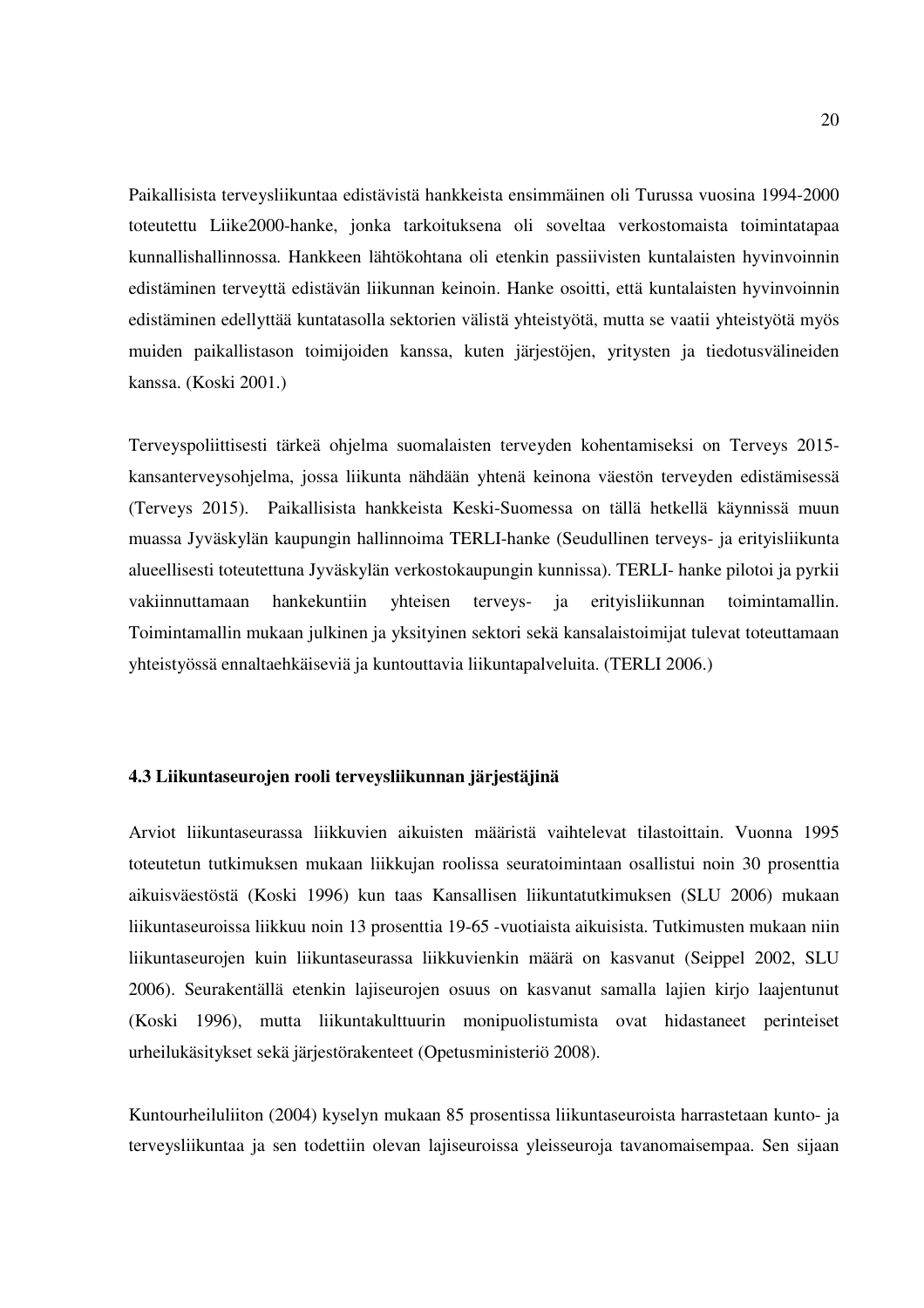Kansallisen liikuntatutkimuksen (SLU 2006) mukaan liikuntaseurojen markkinaosuudet jakautuvat pääasiassa kilpaurheilijoille (73 prosenttia) terveysliikkujien markkinaosuuden jäädessä kuuteen prosenttiin ja kuntoliikkujien osuuden 12 prosenttiin. Kosken (2000) tutkimuksessa yli puolet liikuntaseuroista näki pääasiallisena toiminnan tarkoituksena kilpaurheilun (kansallisen ja alemman tason kilpaurheilu) ja menestykseen tähtäämisen, kun liikuntaharrastuksen edistämisen näki painopisteenä 40 prosenttia vastaajista.

Whitelaw ym. (2001) mukaan terveyskäyttäytymisen muutos tapahtuu helpommin kun se kohdistetaan tiettyyn ympäristöön yksilön sijaan. Liikuntaseuraa pidetäänkin ihanteellisena paikkana edistää liikunta-aktiivisuutta koko yhteisön mittakaavassa (Eime ym. 2007). Terveysliikunnan näkökulmasta liikuntaseuroilla voidaankin nähdä olevan otollinen paikka terveysliikunnan järjestämiseen ja kansalaistoiminnan luonteen muuttumisen myötä kunnat odottavat Suomeen syntyvän terveyttä edistävään liikuntaan keskittyneitä monialaisia kansalaisjärjestöjä (Suomen Kuntaliitto 2007).

#### **4.3.1 Liikuntaseura organisaationa**

Suomalainen liikuntakulttuuri rakentuu vapaehtoiseen kansalaistoimintaan (Koski 1994). Oikeusministeriön (2005) arvion mukaan Suomen kansalaisjärjestöissä tehtiin vapaaehtoistyötä vuonna 1996 yli 123 miljoonaa tuntia ja säännölliseen vapaaehtoistyöhön osallistui noin 665 000 ihmistä. Liikuntaseura on sosiaalinen organisaatio, mutta se voidaan ymmärtää myös tuotantoorganisaationa joka tuottaa liikuntapalveluja saavuttaakseen liikunnallis-urheilullisia tuotoksia. Organisaatiomuodoltaan liikuntaseuran on katsottu kuuluvan niin sanottuihin aatteellisiin yhdistyksiin. (Heinilä ja Koski 1991.) Yhdistys on yhteistä tavoitetta, arvoa tai intressiä ajavien ihmisten yhteenliittymä (Siisiäinen 1996, 13). Vapaaehtoisen kansalaistoiminnan perustana on aina tietty arvoperusta, mutta myös yhteisiä asenteita ja intressejä (Koski 1994). Näin ollen liikuntakulttuurissa yhdistyksen piirteet ovat perinteisesti määrittyneet lajin ja etenkin sen kilpailutoiminnan ympärille (Heikkala ja Koski 2000, 108).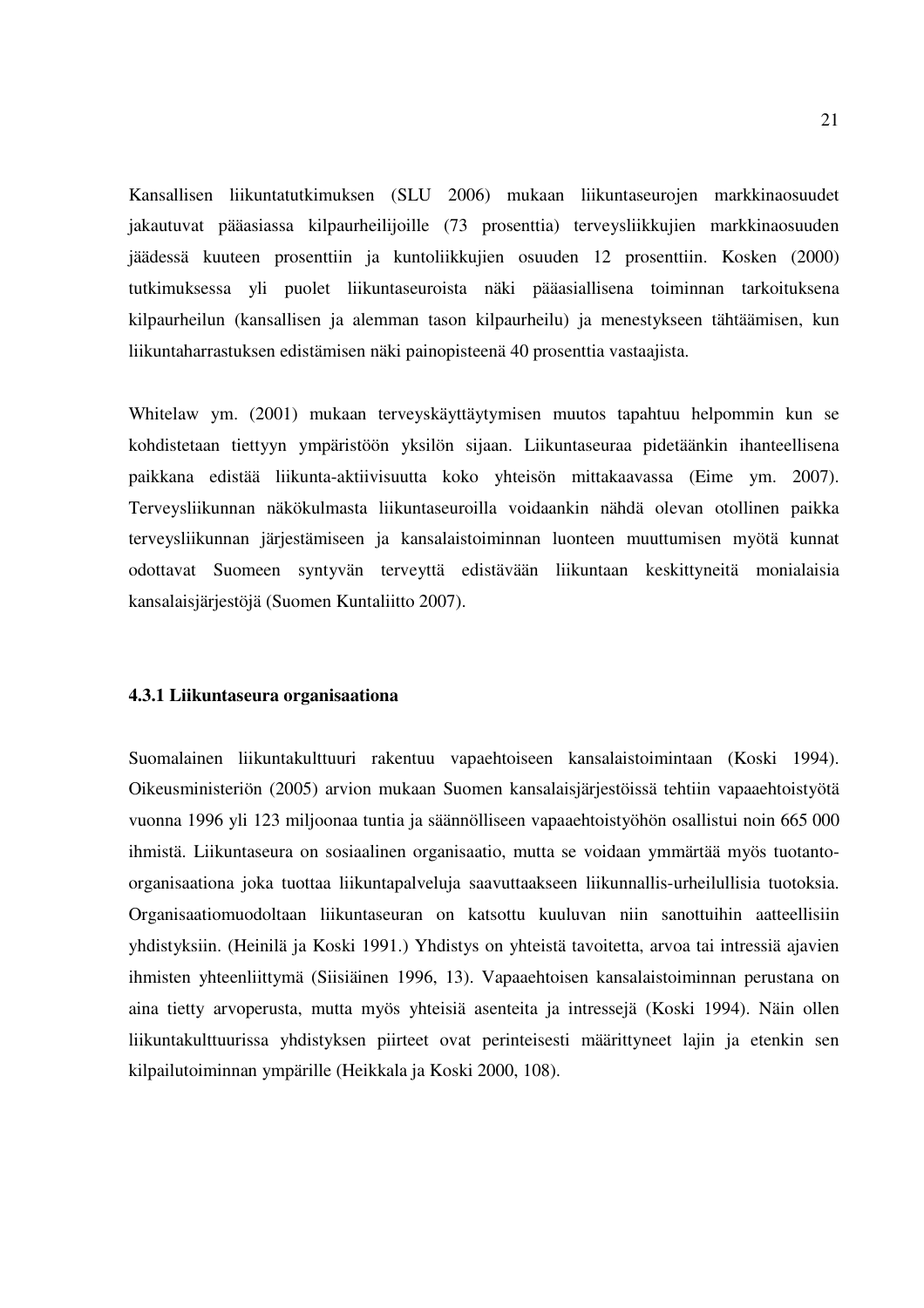Suomessa liikuntaseuratoiminta pohjautuu vapaaehtoisen kansalaistoiminnan ja liikuntaharrastuksen varaan (Heinilä ja Koski 1991), mutta liikuntaseurojen toimintaehtojen ja toimintajärjestelmien voidaan nähdä vaihtelevan. Vaihtelevuutta selittävät liikuntaseurojen erilaiset ulkoiset ja sisäiset toimintaympäristöt sekä menneisyyden toimintaperinteet ja pitkän aikavälin kehitystavoitteet. Ulkoisesta ympäristöstä liikuntaseurojen toimivuuteen ja toimintaehtoihin vaikuttavat poliittisen, kulttuurisen, väestöllisen, elinkeinollisen, ekologisen, taloudellisen, poliittisen, viestinnän sekä liikuntaympäristön tarjoamat edellytykset. Sisäisistä rakennemuuttujista liikuntaseuroihin vaikuttavat niiden aatteellisten ja liikunnallisten toimintaideologioiden vaihtelevuus, jäsenistö, ohjelma, voimavarat sekä hallinto. (Heinilä 1986, 126-128.) Liikuntaseurat erotellaan yleisesti niiden erikoistuneisuuden tai monipuolisuuden mukaan jolloin puhutaan laji- tai erikoisseuroista ja yleisseuroista. Toisaalta liikuntaseuroja voidaan jaotella myös niiden toimintaorientaation perusteella kilpailullista menestystä tai liikuntaharrastusta korostaviin seuroihin. (Heinilä ja Koski 1991.)

#### **4.3.2 Liikuntaseurat autonomisina vai ohjailtuina toimijoina?**

Yhdistys perustetaan aatteellisen tarkoituksen toteuttamista varten ja se eroaa perusajatukseltaan yhteisöstä, jolla on taloudellinen tarkoitus (OPM 2005). Perinteisen käsityksen mukaan liikuntaseuran toimintaideologia määrittelee seuran toiminnan tarkoituksen, aatteelliset päämäärät ja arvoperusteet (Heinilän ja Koski 1991). Arvo-orientaatioltaan lajiliitot ovat olleet kilpa- ja huippu-urheiluun suuntautuneita, mutta 1990- luku on tuonut muutoksia lajiliittojen painotuksiin ja merkittävänä tekijänä nähdään valtion tulosohjaukseen siirtyminen (Heikkala 1998).

Suomessa järjestötoimintaa tuetaan sekä suoraan että epäsuorasti (OPM 2005). Liikuntaseurat voivat saada taloudellista tukea lajiliitoilta tai kuntien avustuksina, joista säädetään Valtionavustuslaissa (688/2001) ja Liikuntalaissa (1054/1998). Liikuntalaki on puitelaki, joka ei sinällään velvoita samalla tavalla kuin subjektiivisiin oikeuksiin kohdistuvat lait. Kunnat toteuttavat avustuspolitiikkaa omavaltaisesti, jolloin liikuntaseurojen saama tuki vaihtelee kunnittain. Valtion tulosohjausjärjestelmä liikuntajärjestöille otettiin käyttöön samaan aikaan 1990-luvulla kun terveysliikunnan aseman vahvistui Suomessa. Terveysliikunnan aseman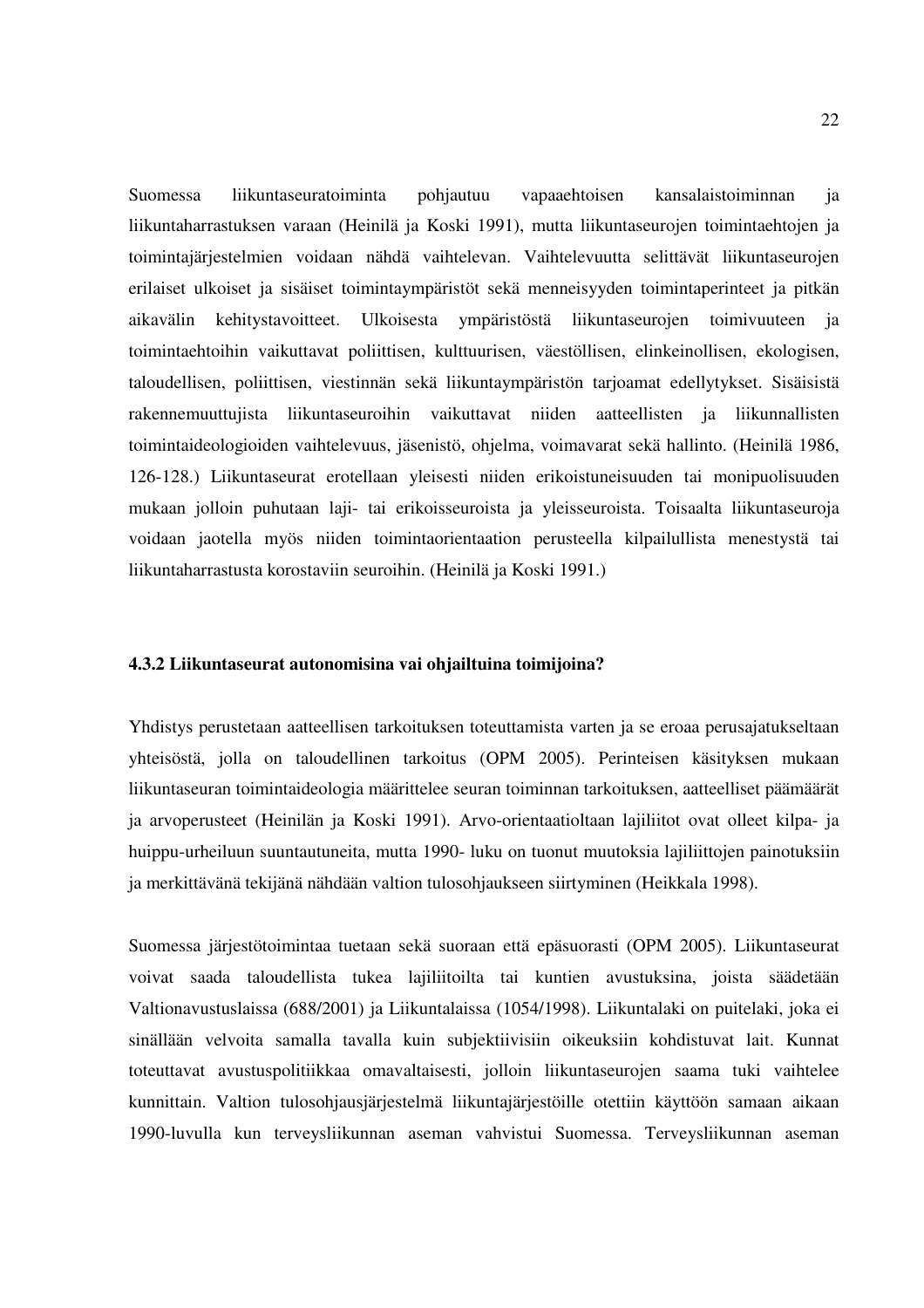vahvistumista kuvastaa myös se, että terveysliikunta kirjattiin liikuntajärjestöjen valtionavustuskriteereihin, jolloin myös urheilu- ja liikuntajärjestöjen kiinnostus terveysliikunnan järjestämistä kohtaan kasvoi. (Hallituksen esitys 236/1997, Fogelholm 2007, 71.)

Valtion tulosohjaus painottuu lasten- ja nuorten liikuntaan jonka osuus on 50 prosenttia. Kilpa- ja huippu-urheilun sekä aikuisten liikunnan osuus on kumpikin 25 prosenttia. Aikuisten liikunnan tulosalueen tavoitteeksi on asetettu toiminnan terveyttä, kuntoa, työ- ja toimintakykyisyyttä sekä hyvinvointia edistävä vaikutus. (Opetusministeriö 2004.) Avustussopimuksilla pyritään muokkaamaan liikuntaseurojen toimintaa, sillä kunnissa terveysliikunta nähdään eriomaisena mahdollisuutena aktivoida vähän liikkuvia kansalaisia (Opetusministeriö 2008). Julkisen tuen nähdäänkin määrittelevän järjestöjen ja liikuntaseurojen asemaa. Taloudellisen tuen vastapainoksi järjestöjen autonomia suhteellistuu ja paine yhteiskunnallisten asioiden hoitamiseen kasvaa samalla kun julkisen sektorin nähdään olevan oikeutettu odottamaan liikuntaseuroilta osallistumista kansalaisten hyvinvoinnin edistämiseen muun muassa terveysliikunnan muodossa. (Heikkala 1998, 47, Kokko ym. 2006 Pekkala ja Heikkala 2007.)

Norjassa terveysliikuntaa vastaava "sport for all" eli liikuntaa kaikille on levinnyt laajalti liikuntaseurakenttään, mutta liikuntaseurojen jako kilpailullisiin ja "sport for all" seuroihin on aiheuttanut kiistoja julkisesta tuesta jo vuosia (Skirstad 1999, 273, 332). Suomessa liikuntaseurojen tukeminen terveysliikunnan järjestämisestä on vasta kehitysasteella, mutta Suomessa perinteiset kilpaurheiluseurat ovat ilmaisseet epäilevän suhtautumisensa uuteen tukipolitiikkaan siirtymisestä. Muun muassa Suomen Salibandyliitto on kritisoinut vahvasti tulosohjausjärjestelmää, sillä sen saamat avustukset eivät ole lisääntyneet samassa suhteessa toiminnan kasvun kanssa (Wuolio 2000).

#### **4.3.3 Liikuntaseurojen toimintakentän murros ja muutos**

Ihmisten elämäntapojen moninaistuminen, sosiaalisen ja alueellisen liikkuvuuden lisääntyminen sekä elämäntyylien eriytyminen ovat vaikuttaneet liikuntakulttuurin muodostumiseen ja liikuntamuotojen suosioon (Itkonen 1996). Elämänmuotojen monimuotoistuessa ja vapaa-ajan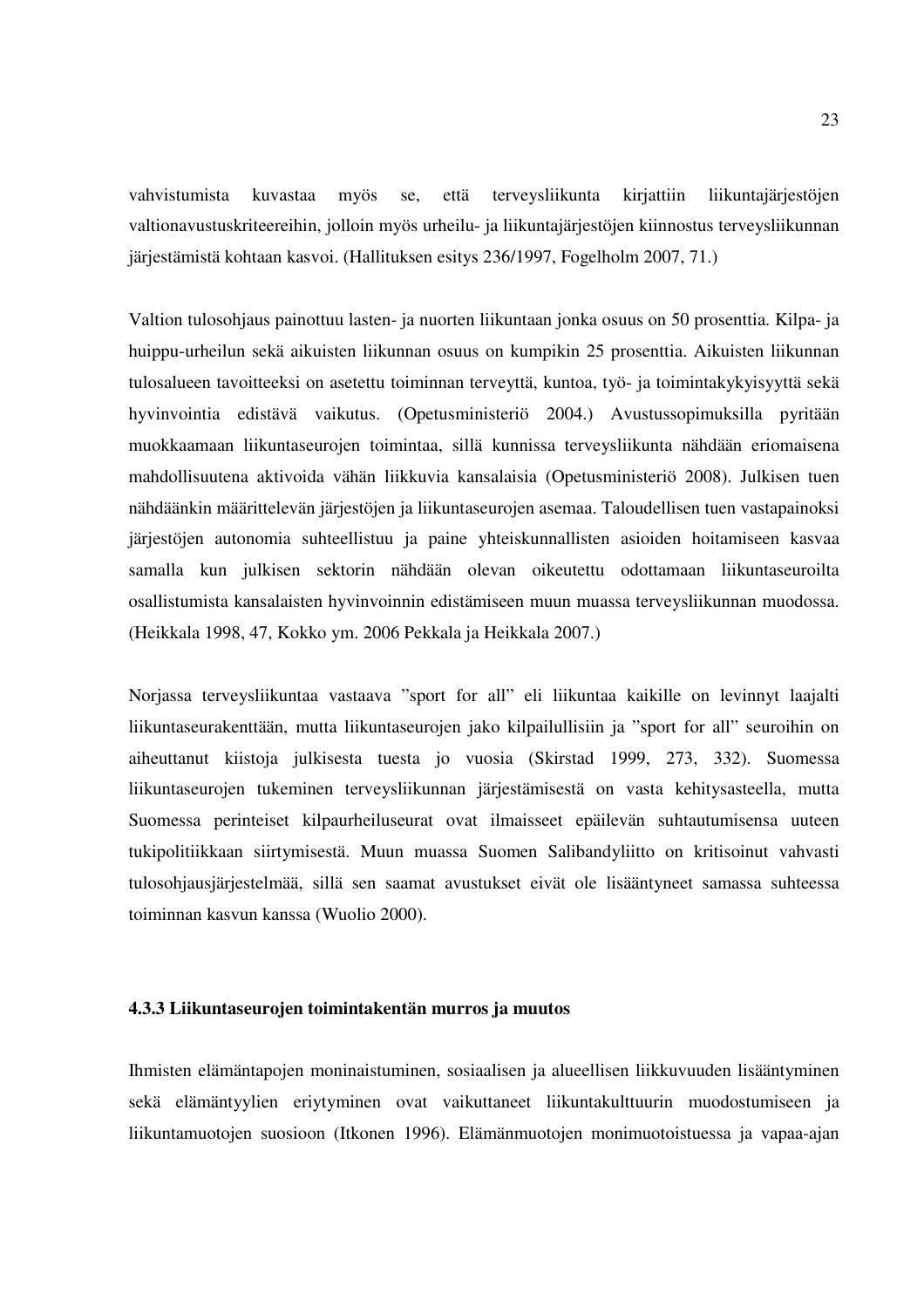mahdollisuuksien lisääntyessä suomalainen seuratoiminta on toistaiseksi pitänyt asemansa (Koski 1994), mutta liikuntakulttuurin muutos on jakanut liikuntakentän kahtia jolloin on alettu puhua urheilullis-suorituksellisista seuroista ja sosiokulttuurisista seuroista (Itkonen 2000, 24). Liikuntakulttuurin monipuolistuminen on kuitenkin edennyt hitaasti ja monipuolistumista on jarruttanut perinteisten urheilukäsitysten ohella järjestörakenteet (Opetusministeriö 2008).

Liikuntakentän sisäiset sosiaaliset muutokset ovat johtaneet erilaisten liikuntamuotojen kehittymiseen (De Knop ym. 1996). Liikuntaseurojen toimintajärjestelmien vaihtelevuus ja liikuntakulttuurin tehtäväalue on nähty laajentuvana ja monipuolistuvana, jolloin liikuntaseurat erilaistuvat (Heinilä 1986,128), mutta myös eriytyvät (Koski ja Heikkala 1998). Samanaikaisesti liikuntakulttuurin sisäisen eriytymisen ohella urheilujärjestelmä on hakenut uudenlaista sijaintia vapaaehtoisuuden, valtion ja markkinoiden välimaastossa. Liikuntamuotojen lisääntyessä liikuntaseurojen toiminnan eriytyminen on johtanut seuratoiminnan jakautumiseen. Osa seuroista keskittyy puhtaasti huippu-urheiluun ja kilpailullisiin tavoitteisiin, samalla kun niiden toiminta median ja markkinavoimien vaikutuksesta muuttuu yhä enemmän liikeyritysmäiseksi. (Koski ja Heikkala 1998, 120-121, Heikkala 2000, Itkonen 2000, 23-24.)

Kuntoliikuntamuotojen lisääntyminen on synnyttänyt liikuntaa, jolla ei voida katsoa olevan yhtäläisyyksiä varsinaisen urheilun kanssa. Osa seuroista keskittyykin harrastuksenomaiseen toimintaan ja perustaa toimintansa liikunnan avulla tapahtuvaan yhteisten elämysten hakemiseen tai yhteisön toiminnan kehittämiseen. (Itkonen 2000, 23-24.) Toimintaa järjestetään yhä enemmän nuorten ja aktiiviurheilijoiden ohella myös perheille ja ikääntyville näiden osuuden ollessa kuitenkin vielä suhteellisen pieni. Tulevaisuuden toiminnan kannalta liikuntaseurojen odotetaan pyrkivän yhä enemmän alhaalta ylöspäin ohjautuvaan järjestelmään. Toiminnan jatkumisen varmistamiseksi liikuntaseurojen tulisikin siirtyä perinteisestä tarjontakeskeisyydestä kysyntäkeskeiseen toimintamalliin. Tällöin toimintaa laajennetaan ja sitä järjestetään kysyntää vastaavalle kohderyhmälle. (Koski 2000, Opetusministeriö 2008.)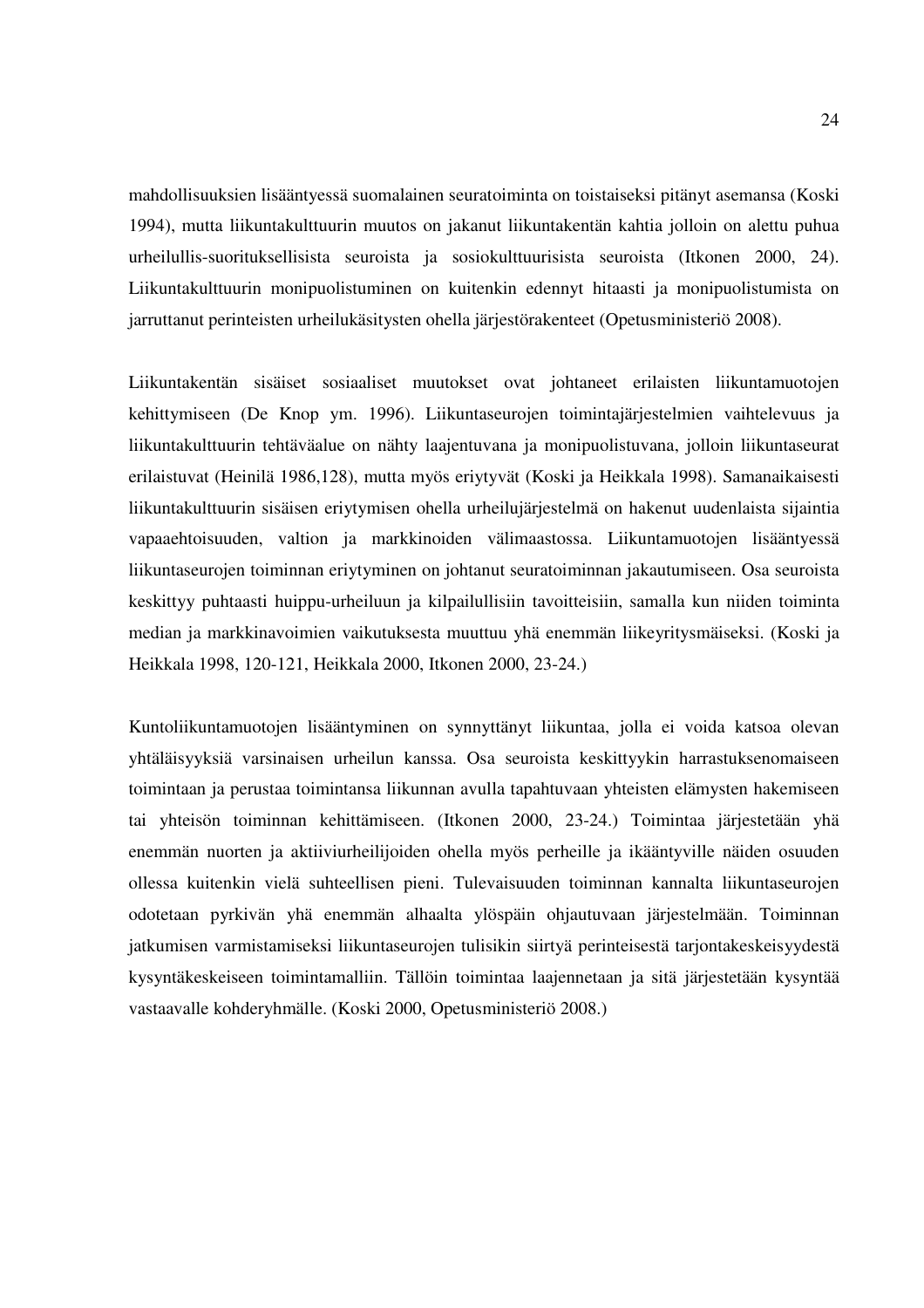#### **4.3.4 Seuran toimintaorientaatiot ja terveyden edistäminen**

Heinilä ja Koski (1991) jakoivat 1990-luvun alun tutkimuksessaan liikuntaseurat toiminnan päätarkoituksen mukaan kilpa-, kunto- ja monialaseuroihin. Tutkimuksen liikuntaseurat jakautuivat lähes tasaisesti menestykseen pyrkiviin kilpaseuroihin, liikunta- ja ulkoiluharrastusta päätarkoituksenaan pitäviin kuntoseuroihin ja näitä molempia sisältäneisiin monialaseuroihin. Toimintatarkoituksensa mukaan liikuntaseurat jaettiin neljään lohkoon: kilpaurheilun erikoisseuraan, kilpaurheilun yleisseuraan, naisvoimisteluseuraan ja kuntoliikuntaseuraan. Nelijaossa kuntoliikuntaseuralla tarkoitetaan seuroja joilla on harrastuspainotteinen ja monipuolinen liikuntakäsitys kun taas naisvoimisteluseura nähdään harrastuspainotteisena ja erikoistuneen liikuntakäsityksen omaavana seurana.

Itkonen (1993,64, 1996, 2000,23-24) puolestaan kuvaa liikuntaseurojen toimintaorientaatioita seuratypologialla, joka jakaa liikuntaseurat pääjaoltaan urheilullis-suorituksellisiin ja sosiokulttuurisiin seuroihin. Tyypittelyn perusteella Itkonen pyrkii selvittämään miten erilaisista lähtökohdista syntyneillä urheilullisilla ja liikunnallisilla yhteenliittymillä muodostuu toisistaan poikkeavia tavoitteita ja toimintoja.

Urheilullis-suoritukselliset seurat ovat erilaisissa urheilun kilpailujärjestelmissä mukana olevina seuroja, mutta näistä väljimmin mukana ovat liikunnallis-harrastukselliset seurat. Kilpailulliskasvatuksellisissa seuroissa painottuvat lajinomaisuus, säännöllinen valmentautuminen ja kilpailulliset tavoitteet. Sen sijaan julkisuus-markkinallisten huippu-liikuntaseurojen voidaan katsoa irtaantuneen perinteisestä liikunnan vapaaehtoistoiminnasta. Julkisuus-markkinalliset seurat toimivat kuten liikeyritykset, jolloin taloudellisten tulosten saavuttaminen, tuotteistaminen, yritysjohtaminen sekä ammattitaitoinen, riittävä työvoima ja toimiva työnjako ovat toiminnassa avainasemassa. Julkisuus-markkinallisen toiminnan määrittelijöinä toimivat markkinat ja resurssit, jolloin urheilun paikallisessa mittakaavassa avainasemassa ovat toimintaa sponsoroiva liike-elämä, sekä suorituspaikkoja tarjoava julkinen sektori, unohtamatta toiminnan kenttää määrittelevää yleisöä. (Itkonen 1996, 417-418.)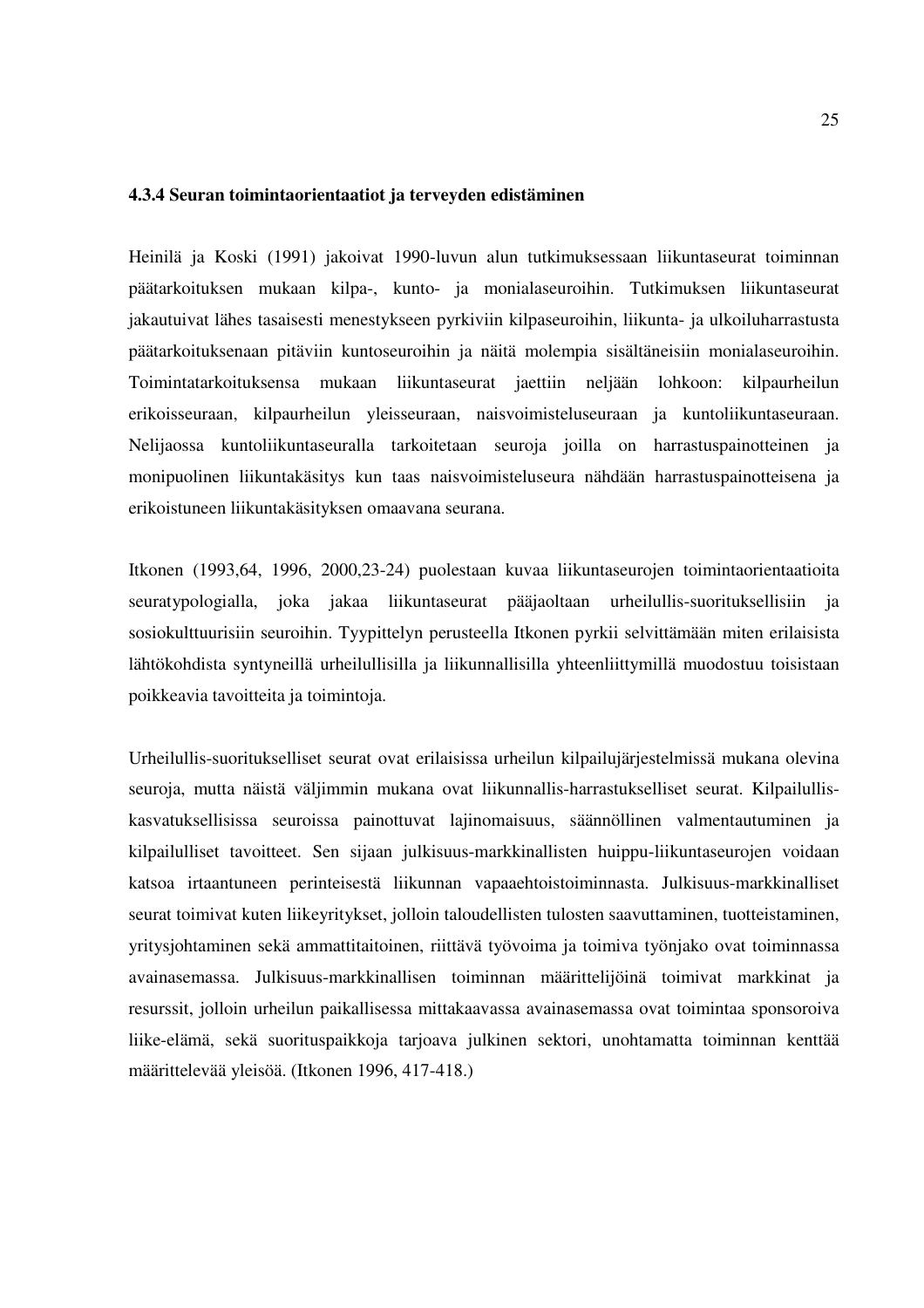Sosiokulttuurisessa seuratoiminnassa ei haeta kilpailullista menestystä tai suorituksellista kyvykkyyttä. Yhteisöllis-elämyksellisen seuran tavoitteet ovat yhteisten elämysten hakemisessa ja yhteisön toiminnan kehittämisessä. Alueellis-liikunnallisen seuran toiminta perustuu fyysiseen tilaan tai siihen liitettyyn sosiaaliseen ympäristöön. Kasvatuksellis-sosiaaliset seurat käyttävät liikuntaa välineenä muiden kuin kilpailutavoitteiden saavuttamiseen. (Itkonen 2000, 24.)

Itkosen (2000, 24) mukaan liikuntaseurojen toimintaorientaatioissa on tapahtunut selkeä jako urheilullis-suorituksellisten ja sosiokulttuuristen toimintojen välille. Jakautumisen taustalla ovat sellaisten kuntoliikuntamuotojen lisääntyminen joilla ei katsota olevan yhteisiä piirteitä perinteisen urheilun kanssa, yritysmäisen huippu-urheilun ja vapaaehtoistoiminnan hajaantuminen sekä yhteisömuodostuksen kirjavoituminen. Heinilän ja Kosken (1991) tutkimuksen mukaan suuremmilla paikkakunnilla seurojen erikoistuminen kilpaurheiluun oli yleisempää, kun taas pienemmillä paikkakunnilla kunto- ja monialaseurat olivat hieman yleisempiä.

Kokko ym. (2004) ovat mukailleet Itkosen (2000) seuratypologiaa terveyden edistämisen näkökulmasta (Kuvio 1). Eri seuratyyppien välillä nähdään tapahtuneen eriytymistä myös terveyteen liittyvissä asioissa. Terveyden edistämisen mahdollisuuksien koetaan olevan suurimmillaan sosiokulttuurisissa seuroissa ja alimmillaan urheilullis-suorituksellisissa seuroissa, joissa toiminta tähtää kilpaurheiluun ja taloudellisiin tekijöihin. Urheilullis-suorituksellisissa seuroissa ei juuri jää aikaa ja mahdollisuuksia terveyden edistämiselle, kun taas harrastuslähtöisissä sosiokulttuurisissa seuroissa terveyden edistäminen saattaa olla itse toiminnan päätarkoitus. Terveysliikunnan näkökulmasta voidaan ajatella, että terveyden edistämisen mahdollisuuksien lisääntyessä terveysliikunta toteutuisi todennäköisemmin sosiokulttuurisissa seuroissa.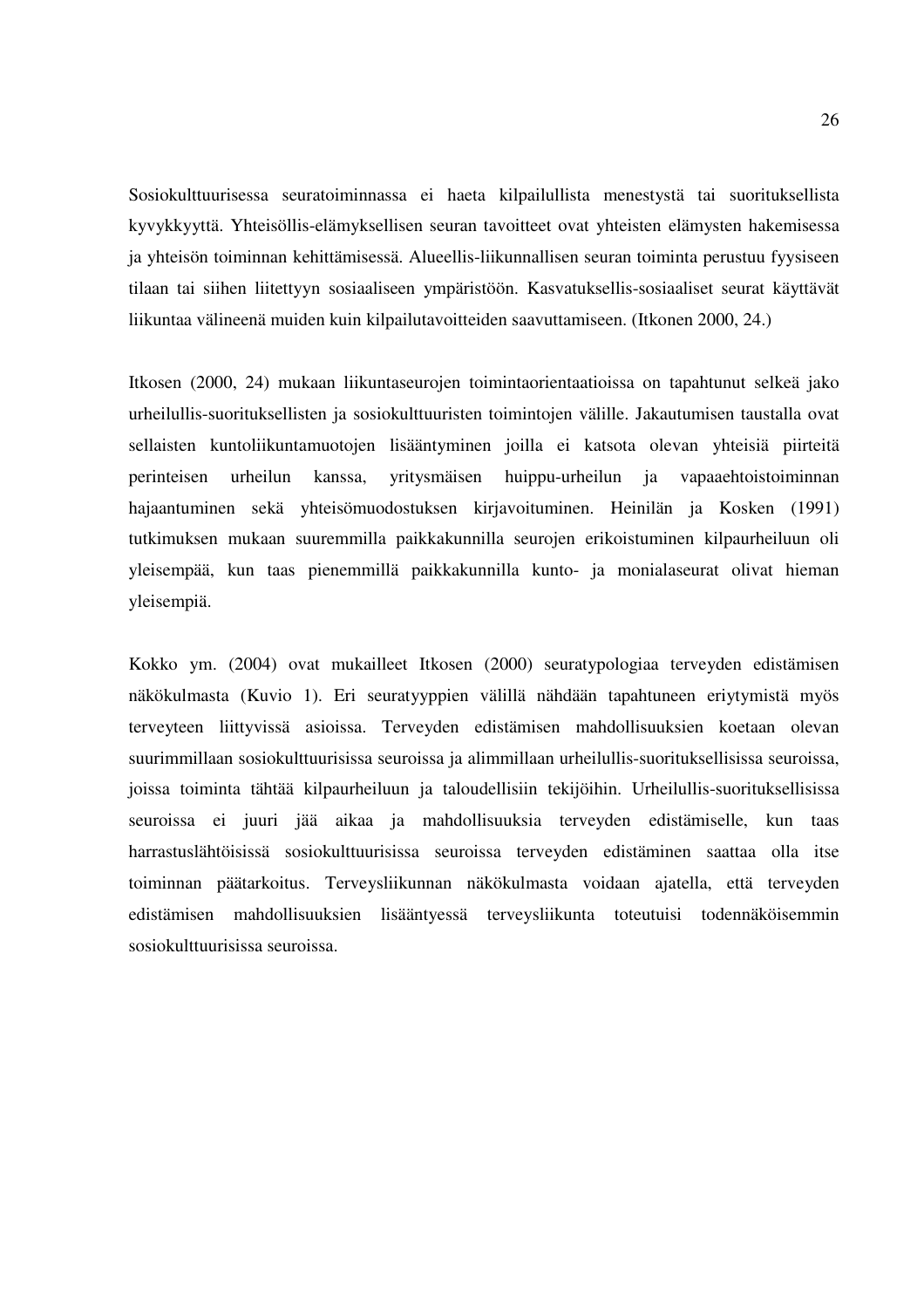

**Kuvio 1** Itkosen (2000) seuratypologiaa terveyden edistämisen näkökulmasta mukaillen (Kokko ym. 2004).

Kokon ym. (2004) mukaan terveysliikunta mahdollistuu urheilullis-suorituksellisista sosiokulttuuriin seuroihin mentäessä, kun taas Heikkala (1998) näkee liikuntaseuratoiminnan kaiken kaikkiaan pääasiassa huippu-urheiluun keskittyvänä ja näin ollen liian kapeana sekä lasten että aikuisten harrasteliikunnalle. Heikkalan (1998) mukaan liikuntaseuroissa ei ole "tilaa" aikuisten terveysliikunnan järjestämiselle. Myös Itkonen (1996, 417-418) arvioi liikunnallisharrastuksellisen ja kilpailullis-kasvatuksellisen liikuntaseuratoiminnan ohjautuvan perinteisen liikuntaseuratoiminnan ulkopuolelle.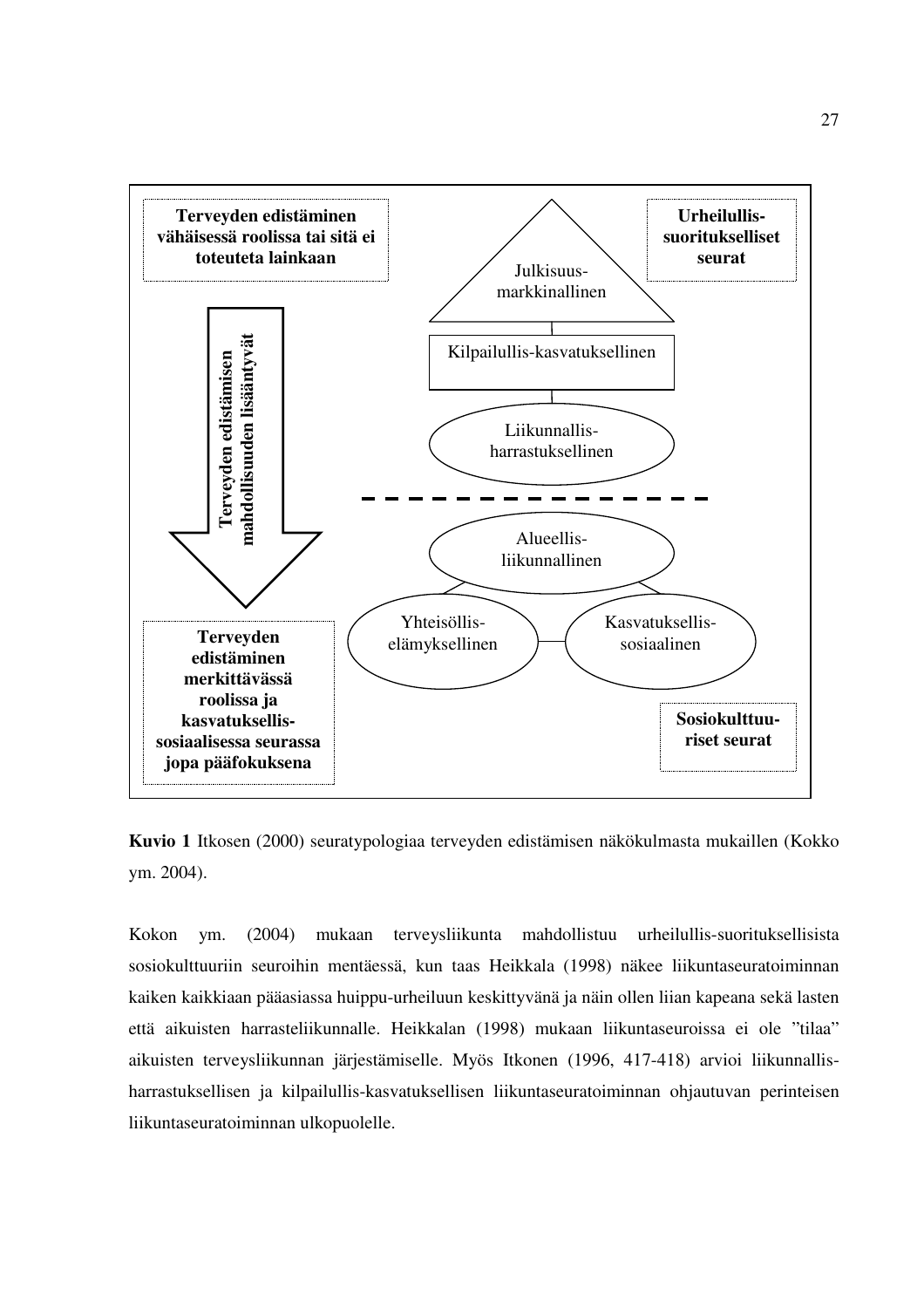Terveysliikuntatoiminnan kehittymisen näkökulmasta perinteiseen kilpailutoimintaan nojaavan liikuntaseuratoiminnan nähdään jarruttavan liikuntaseurojen monipuolistumista (Opetusministeriö 2008).

Seuratoiminnan kannalta liikuntakulttuurin murros nähdään vaikeana ja sosiokulttuuristen liikuntaseurojen odotetaankin hakevan uusia yhteistyökumppaneita toiminnan säilyttämiseksi (Itkonen 1996, 417-418). Aikuisliikunnan näkökulmasta työpaikkojen ja kampanjoiden merkitys tulee korostumaan ja tulevaisuudessa liikuntajärjestöjen odotetaan verkostoituvan uusien toimijoiden kanssa perinteisen seuratoiminnan ulkopuolelle (Heikkalan 1998). Myös Itkonen (2000, 23) näkee alueellis-liikunnallisten seurojen toiminnan perustuvan tiettyyn sosiaaliseen ympäristöjen ympärille. Liikuntajärjestöjen uudelleen ankkuroituminen nähtiin jo 1990-luvun lopulla yhtenä tulevaisuuden ydinkysymyksenä, jolloin toiminnan edellytyksiä oletettiin tulevaisuudessa haettavan laajentamalla reviiriä kilpa- ja huippu-urheilun ulkopuolelle. (Heikkala 1998.) Tällä vuosituhannella liikuntaseuroissa on alettu kiinnittää enemmän huomiota uuden tyyppisiin harrasteryhmiin, mutta myös kasvatus- ja terveyskysymyksiin. Kuitenkin edelleen liikuntaseurojen käytännöt vaihtelevat suuresti (Opetusministeriö 2008).

Toisaalta voidaan kyseenalaistaa, onko liikuntaseurojen määritelmä aatteellisina yhdistyksinä (Heinilä ja Koski 1991) enää sellaisenaan käytettävissä, sillä liikuntaseurojen toimintaorientaatiot näyttäisivät olevan lipumassa eri suuntiin. Useissa tutkimuksissa on tehty kahtiajakoa niin sanottujen kilpaseurojen ja kuntoseurojen välille, jolloin kilpaseurojen tavoitteiden on nähty eroavan kuntoseurojen tavoitteista. Kosken (1994) mukaan kilpaseurojen kilpailumenestys korreloi tunnettavuuden kanssa kun taas kuntoseurojen kohdalla vastaavaa korrelaatiota ei ole. Kosken (1994) tutkimustulos tukee Itkosen (2000, 24) käsitystä julkisuus-markkinallisista seuroista joissa markkinat ja tiedotusvälineissä näkyminen ovat keskeisessä roolissa.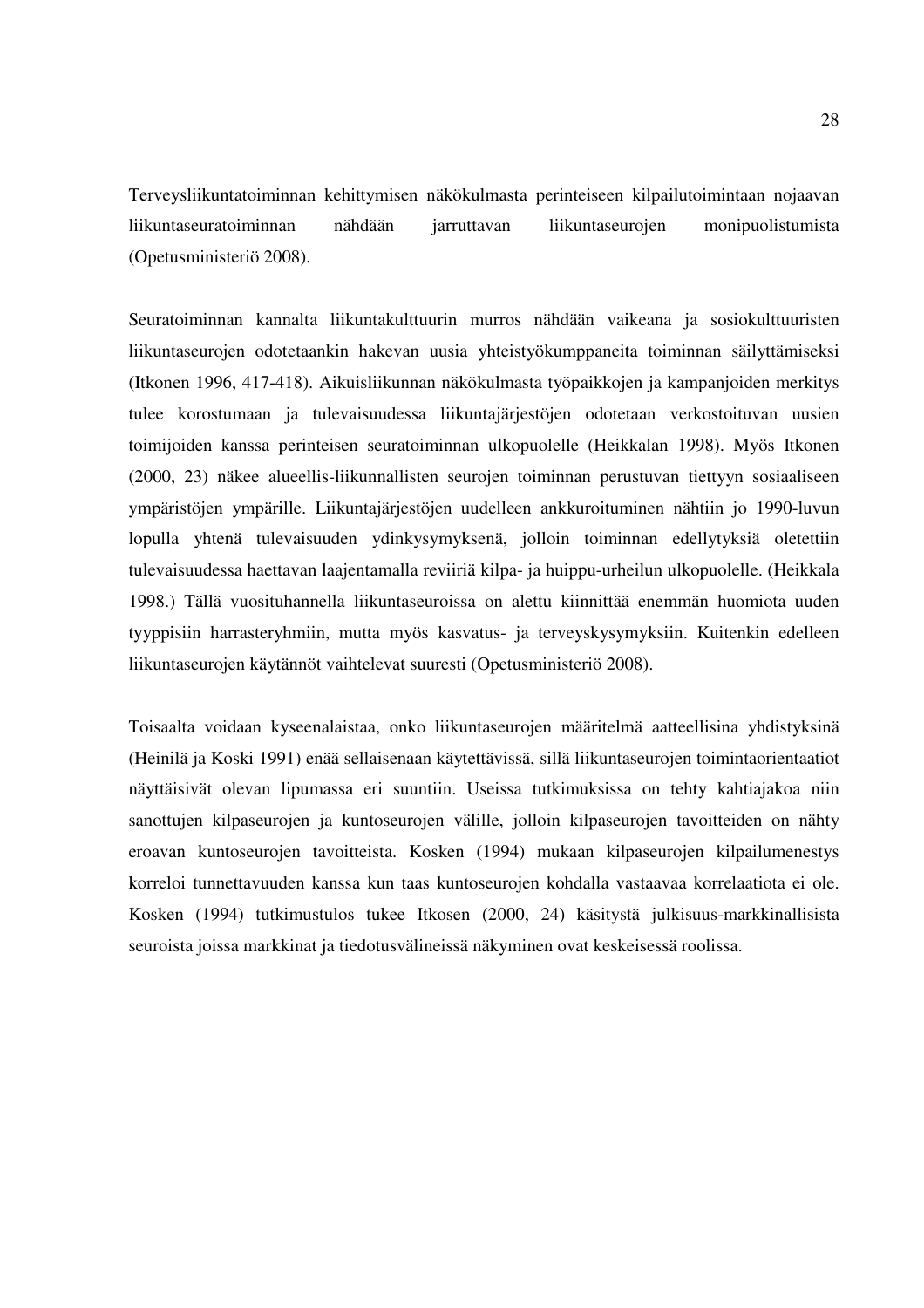# **5 LIIKUNTASEURATOIMINNAN TULEVAISUUS JA SUHDE TERVEYSLIIKUNTAAN**

Liikuntatoimintaan ovat viime vuosina vaikuttaneet niin yleiset yhteiskunnan muutokset kuin liikuntakulttuurin ja järjestökentän muutokset (Heikkala 2000, 120, Koski 2000). Yleiset muutokset kuten globalisaatio ja Euroopan yhdentyminen, sekä sosiaaliset, taloudelliset, kulttuuriset ja poliittiset muutokset ovat muovaamassa Suomen (Koski 2000, Pekkala ja Heikkala 2007), mutta myös koko Euroopan (Heinemann 1999, 13-31) liikuntaseuratoimintaa. De Knop ym. (1996) mukaan liikuntaseuroja uhkaavat ennen kaikkea sosiaaliset, taloudelliset, institutionaaliset sekä sosio-ekonomiset muutokset. Toisaalta liikuntakulttuurin muutokset näkyvät kansainvälistymisenä, kaupallistumisena, totaalistumisena, ammattimaistumisena, median roolin kasvamisena, eriytymisenä, lisääntyneenä osallistumisena sekä siirtymisenä tarjontaorientaatiosta kysyntäorientaatioon. (Heinemann 1999, 13-31, Skirstad 1999, 278-280, Koski 2000, Siisiäinen 2006, 118.)

Heikkalan (2000, 120) mukaan liikunnan järjestökentän muutosten takana ovat kasvu, eriytyminen ja ammattimaistuminen. Liikunnan järjestökentän muutos on tuonut uusia toimintatapoja perinteisen vapaaehtoistoiminnan rinnalle ja urheilujärjestelmä on hakenut paikkaansa vapaaehtoistoiminnan sekä valtiollisen ja talousajattelun välimaastossa. Vaikka vapaaehtoistoiminta nähdään edelleen liikuntakulttuurin peruskivenä, ovat yritysmaailman toimijat ja resurssit tulleet entistä olennaisimmiksi myös liikuntaseuratoiminnassa. (Itkonen 1996, 417-418, Heikkala 2000,120.)

#### **5.1 Liikuntaseurojen edellytykset terveysliikunnan järjestämiselle**

Liikuntapolitiikan painottumisen terveysliikuntaan ja sen kehittämiseen odotetaan muovaavan liikuntaseurojen tulevaisuuden haasteita. Task ym. (1999, 218) mukaan ikääntyvän väestön kasvun voidaan katsoa velvoittavan vähemmän vaativien liikunta-aktiviteettien järjestämiseen samalla kun kolmannen sektorin ja vapaaehtoistyön merkityksen odotetaan korostuvan (von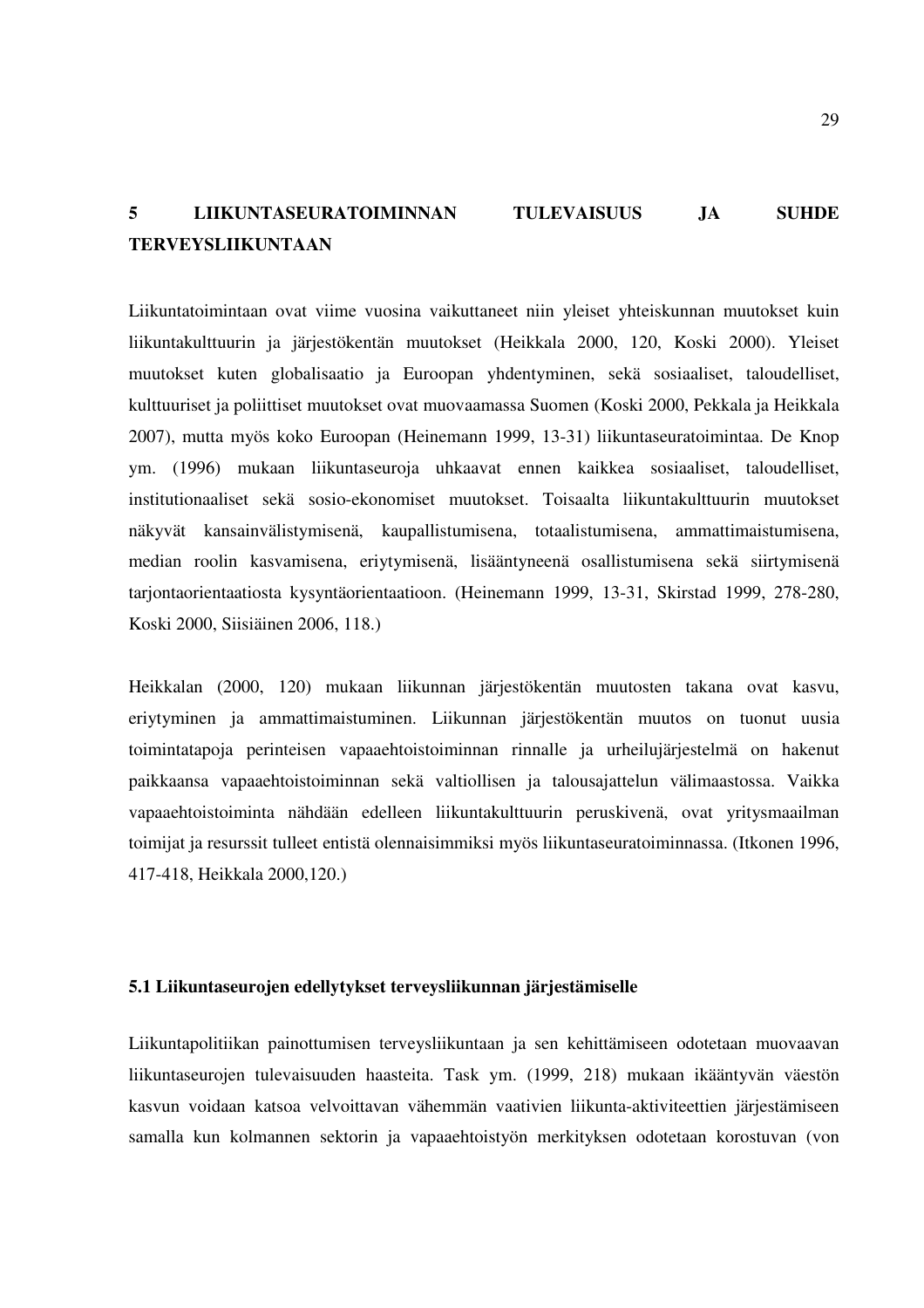Bruun 2005, Karimäki 2006). Liikuntakentälle jaettavan yhteiskunnallisen tuen tärkeimpiä perusteita ovat terveyden ja hyvinvoinnin edistäminen (Opetusministeriö 2008). Liikuntaseurojen toivotaankin tulevaisuudessa ottavan enemmän vastuuta terveysliikunnan järjestämisestä (Wuolio 2006). Perinteisesti liikunnallisesti aktiivista väestönosaa edustaneen järjestötoiminnan odotetaan lähtevän edistämään terveysliikuntaa kehittämällä uusia liikunta- ja palvelumuotoja vähän liikkuvien motivoimiseksi liikunnan pariin. (Sosiaali- ja terveysministeriö 2001a, Opetusministeriö 2008.)

Liikuntaseuratoiminta on laajentanut kohderyhmäänsä (Heinilä ja Koski 1998, Koski 2000, Opetusministeriö 2008), mutta niin ikään lajijaostot ovat muuttaneet toimialojensa painotuksia viime vuosikymmenen aikana (Koski ja Heikkala 1998). Lajiliitoista 40 prosenttia on siirtynyt toiminnallisesti aikaisempaa enemmän nuorisourheilun ja viidesosa harrasteliikunnan suuntaan (Koski ja Heikkala 1998). Liikuntaseuroista lähes puolet ilmoitti merkittävistä toiminnan muutoksista, jotka koskivat muun muassa laajentumista, uudistumista tai kehittymistä. Liikuntaseuroista kaksi kolmannesta koki muutokset myönteisinä ja vain viidennes muutoksista koettiin kielteisinä. (Koski 2000.)

### **5.1.1 Liikuntaseuran toimintaympäristö ja -ideologia**

Liikuntaseuran toimintaideologia määrittelee toiminnan liikunnallis-urheilullisen tarkoituksen ja seuratoiminnan aatteellisen arvomaailman (Heinilä ja Koski 1991), mutta liikuntaseuroilla on oma ympäristönsä kuten muillakin organisaatioilla (Koski 1994). Osana ympäristöään liikuntaseura heijastaa muun muassa kotikuntansa arvoja, kulttuuria, elämäntapoja ja elinehtoja sekä kotikunnan sille tarjoamia liikuntamahdollisuuksia (Heinilä ja Koski 1991).

Liikuntatoiminnan edellytysten luominen edellyttää sekä yksittäistä panosta että yhteistyötä muiden paikallisten tahojen kanssa. Kansalaisjärjestöjen ja kunnan yhteistyön odotetaan lisääntyvän etenkin liikunnan lähipalveluita järjestettäessä (Suomen Kuntaliitto 2007). Saavutettavien ja liikunnasta kiinnostuneiden ihmisten ohella avainasemassa ovat liikuntapaikat, tariolla olevat palvelut sekä liikunnan tieto-taito. (Vuori ym. 1998.)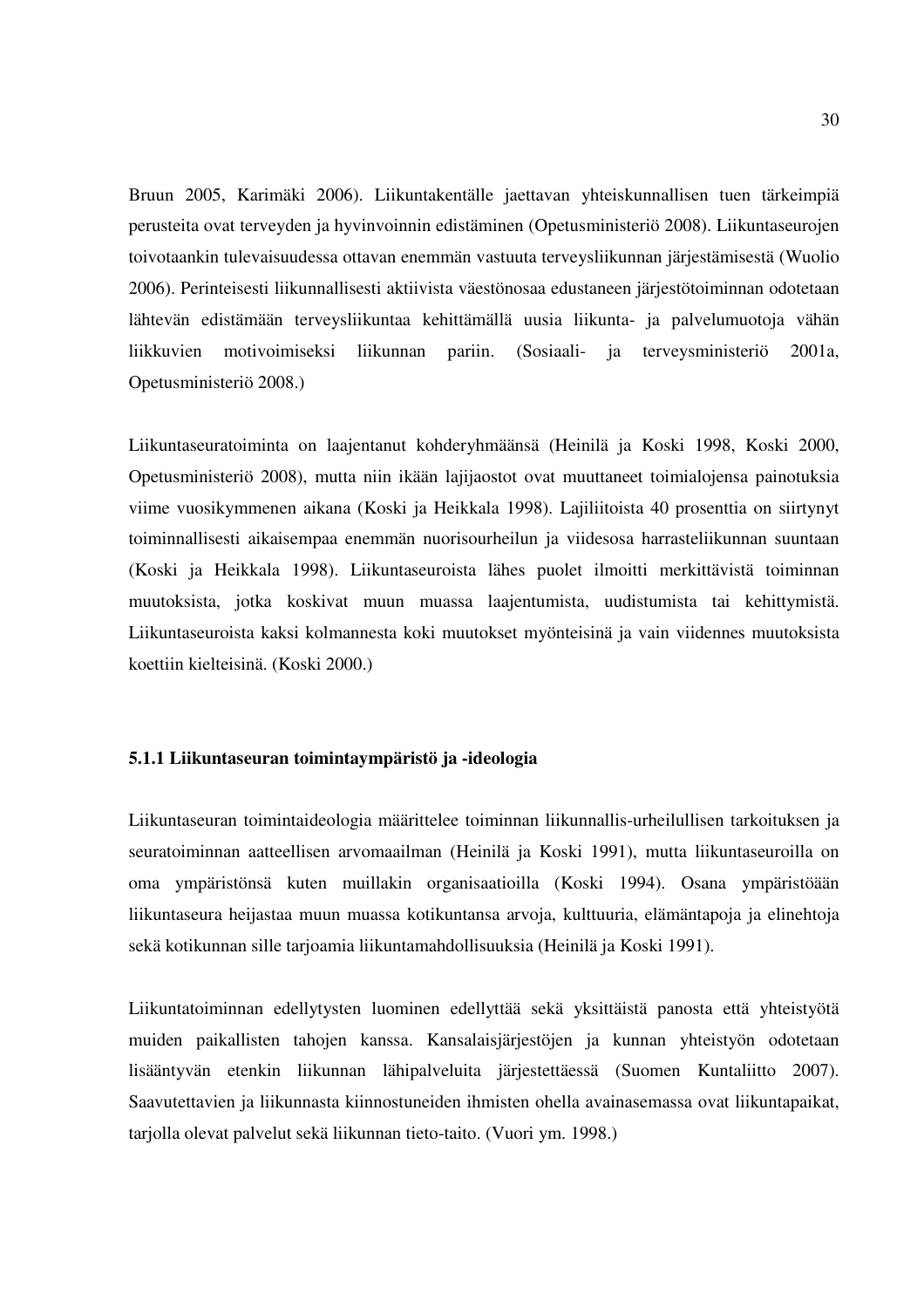Liikuntaseurat pitävät useimmin koteja seuran vakiintuneimpina yhteistyökumppaneina (Heinilä ja Koski, 1991, Koski 2000). Vielä vuoden 1987 tutkimuksessa (Heinilä ja Koski 1991) kunnallistoimi oli liike- ja tuotantolaitoksia yleisin yhteistyökumppani, mutta vuoden 1996 tutkimuksessa (Koski 2000) liike- ja tuotantolaitokset olivat jo toiseksi yleisimpiä.

Kuntien ja liikuntaseurojen keskeisimmät yhteistyömuodot ovat kilpailujen, liikuntatilaisuuksien ja puulakisarjojen järjestämisessä. Viranomaisten näkökulmasta liikuntaan aktivointi ja tiedottaminen olisivat mielenkiintoisimpia kuntien ja liikuntaseurojen välisiä yhteistyöalueita. Kuntien ja liikuntaseurojen välinen yhteistyö on keskimäärin vähentynyt, sen sijaan kuntien yhteistyötä eläkeläis- ja erityisryhmien liikunnan järjestämisessä on lisääntynyt. (Seppälä 2002.)

#### **5.1.2 Liikuntaseurojen kokemat esteet toiminnan järjestämiselle**

Tutkimukset ovat antaneet vaihtelevia tuloksia liikuntaseurojen kokemista ongelmista, mutta ennen kaikkea ulkomaiset seuratutkimukset eivät näyttäisi olevan samassa linjassa suomalaisten tutkimusten kanssa. Liikuntaseuratoiminnan muodot, käytännöt ja liikuntakulttuuri vaihtelevat maittain ja näin ollen liikuntaseuratoiminnan vertailu eri maiden kesken on vaikeaa (Heinemann 1999). Suomessa liikuntaseurojen kokemista esteistä kerätty tutkimustieto on rajallista ja etenkin uudempia tutkimuksia ei ole saatavilla. Terveysliikunnan näkökulmasta tutkimustieto puuttuu lähes täysin, joten nojaan tässä viitekehyksen osiossa liikuntaseurojen yleisesti kokemiin ongelmiin toiminnan järjestämisessä.

Harjun (2004) mukaan järjestötoiminta on tulevaisuudessa lukuisien haasteiden edessä. Aktiivisten järjestötoimijoiden ikääntyminen tulee aiheuttamaan pulaa toimijoista, sillä ongelmana on nuorten houkutteleminen yhdistysten vastuutehtäviin. Näin ollen yhdistystoiminnan vastuulliset tehtävät kasautuvat ikääntyville sukupolville. Toisaalta myös järjestötoimijoiden osaamisen nähdään heikentyneen, sillä oppiminen sosiaalistumisen ja järjestökoulutuksen kautta on vähentynyt.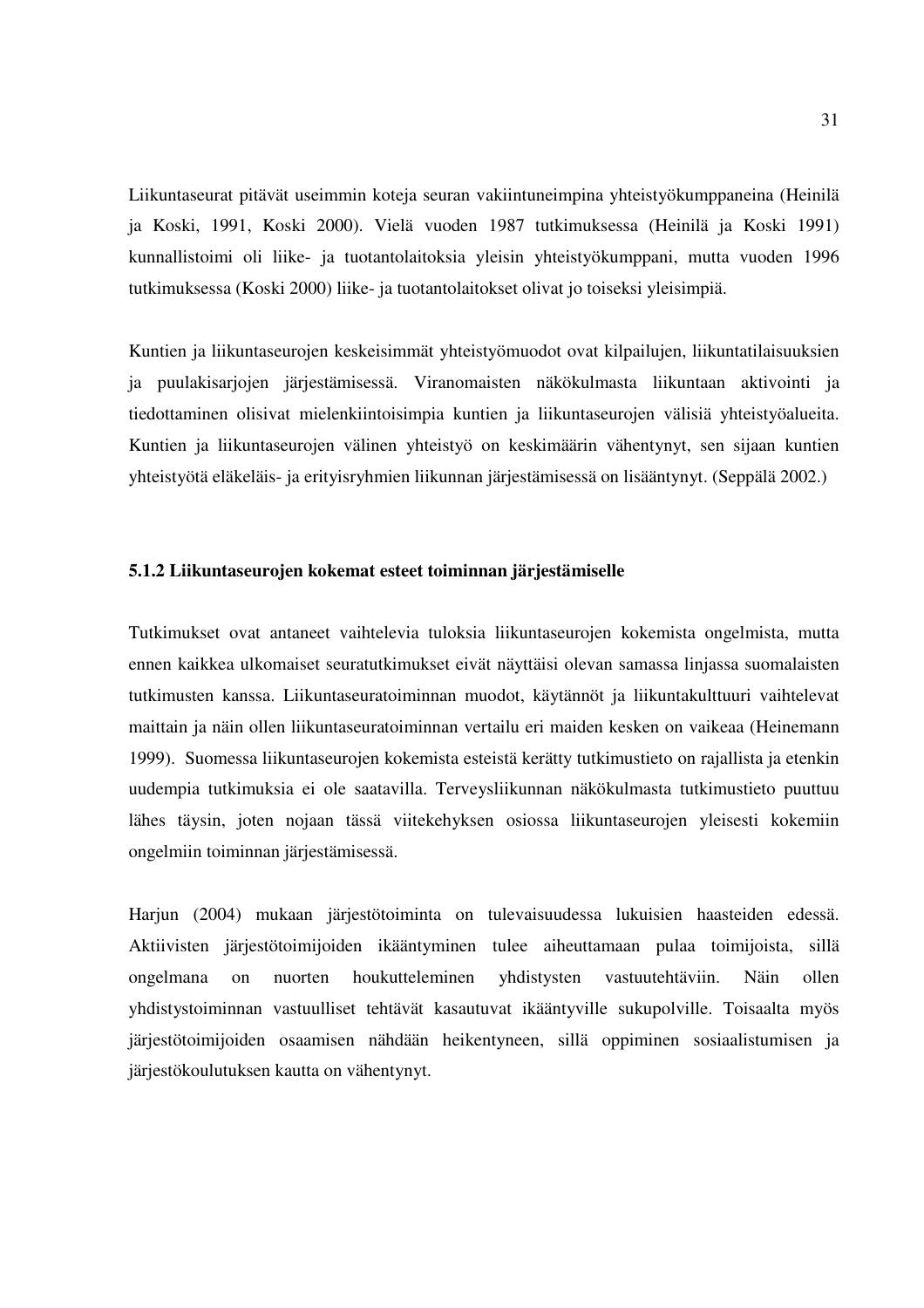Jo 1990-luvun liikuntaseura tutkimuksessa (Heinilä ja Koski 1991) liikuntaseurojen sihteerit pitivät henkilöiden ja toimitilojen puutetta suurimpina esteinä liikuntaseuratoiminalle. Myös Kuntourheiluliiton (2004) uudemmassa tutkimuksessa seurapäättäjät arvioivat vapaaehtoistyöntekijöiden vähyyden suurimmaksi uhaksi seurojen kunto- ja terveysliikunnan järjestämiselle kun taas Suomen Kuntaliiton teettämässä tutkimuksessa (Koski ja Varis 1997) liikuntaseurat kokivat vuorojen ja sisäliikuntatilojen vähyyden suurimmaksi ongelmakseen.

Kosken ja Variksen (1997) tutkimuksessa vuorojen ja tilojen vähyys nähtiin useammin ongelmaksi jäsenmäärältään suuremmissa seuroissa. Liikuntaseuran kotikunnan kuntatyypin mukaan jaoteltuna tilojen määrä koettiin vähintään hyväksi useammin keskikokoisten paikkakuntien liikuntaseuroissa kuin isojen kaupunkien tai maaseutujen liikuntaseuroissa. Liikuntatilojen kustannukset olivat tuottaneet ongelmia 15 prosentille vastanneista seuroista. Välineiden puute tai niiden huono kunto oli ongelmana kymmenesosalle liikuntaseuroista. Heinilän ja Kosken (1991) tutkimuksessa viidesosa vastaajista piti huonoa taloutta esteenä liikuntaseuratoiminnalle. (Koski ja Varis 1997.)

Kunnan viranhaltijoiden näkökulmasta liikuntaseurojen toimintaa vaikeutti eniten ohjaajien puute, seurojen vähäinen keskinäinen yhteistyö, seurajäsenten passiivisuus, taloudelliset puutteet sekä ohjaajien puutteellinen ammattitaito. Viranhaltioista lähes puolet oli sitä mieltä että seuratoiminnan ohjaajien määrän lisäämisen mahdollistaisi yhteistyön kunnan kanssa siten, että kunta osallistuisi ohjaajien hankintaan. Sen sijaan viidesosan mielestä toiminnan tulisi jatkossakin olla vapaaehtoista tai että seurojen tulisi palkata yhteisiä ohjaajia. (Mäki-Lohiluoma ja Pesonen, 1992.)

Ulkomaisista liikuntaseuratutkimuksista käy ilmi, että Suomen liikuntaseuratoimintaa on vaikea verrata muiden maiden liikuntaseuratoimintaan. Taks ym. (1999, 215) mukaan belgialaisten liikuntaseurojen kohtaamista ongelmista suurimmaksi nousivat taloudelliset ongelmat (41 prosenttia), liikuntavälineet (25 prosenttia) sekä nuorten urheilijoiden rekrytointi ja heidän pitämisensä seurassa. Vastaajista vain kymmenen prosenttia piti pätevien ja motivoituneiden valmentajien löytymistä ongelmana liikuntaseuratoiminnalle.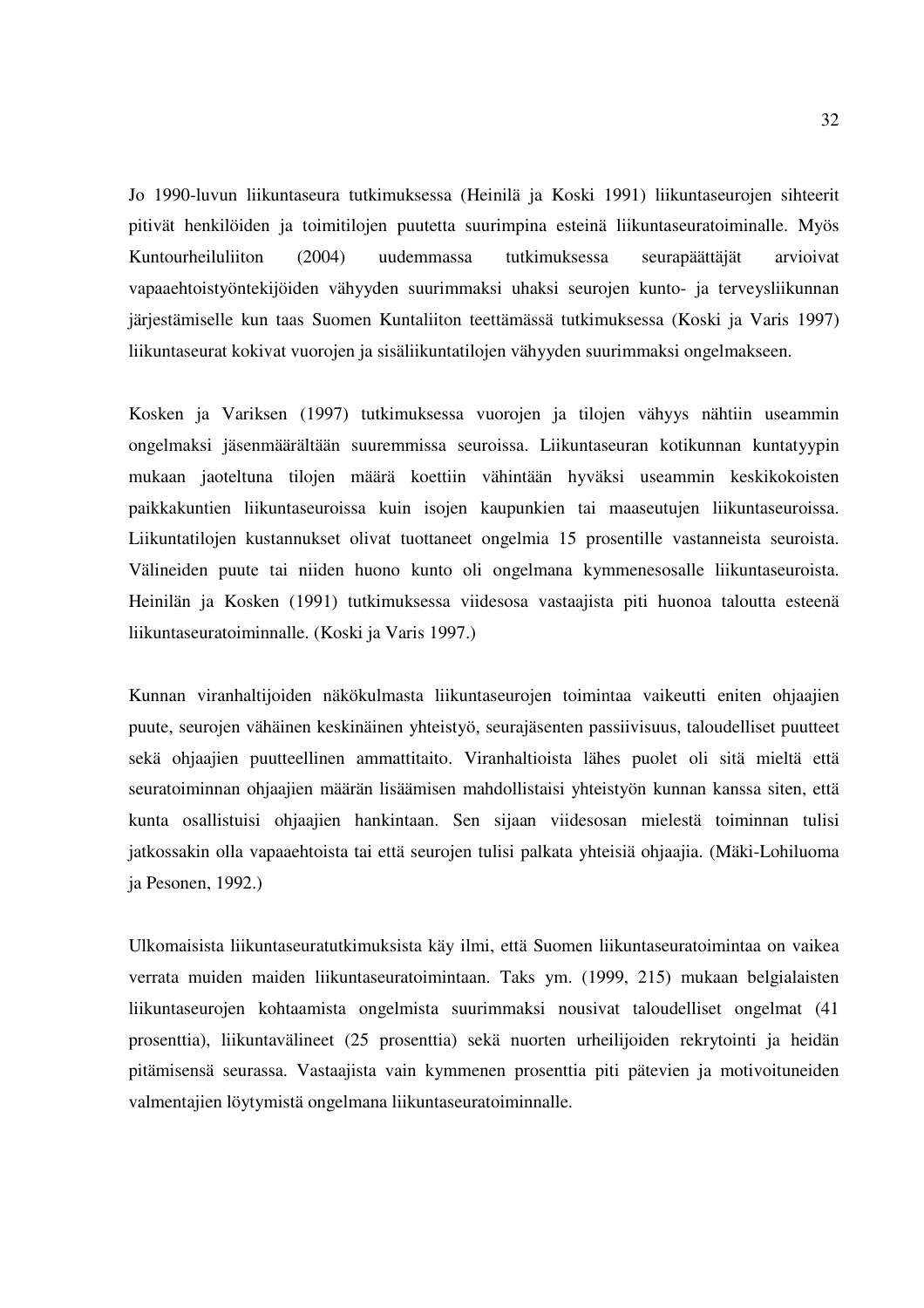Norjan liikuntaseuroissa taloudelliset ongelmat olivat ongelmana vain viidesosalle seuroista, kun taas yli puolet vastaajista piti suurimpina ongelmina inhimillisiin resursseihin liittyviä tekijöitä kuten puutetta vapaaehtoisista työntekijöistä, valmentajista tai ohjaajista sekä sitoutuneista jäsenistä. Liikuntapaikkoihin liittyvät tekijät olivat ongelmana vain 14 prosentille seuroista. (Seippel 2004.)

### **5.2 Perinteinen liikuntaseuratoiminta haasteiden edessä**

Tällä hetkellä vapaaehtoistyön nähdään vastaavan noin 80 000 ihmisen työpanosta, mutta tulevaisuudessa vapaaehtoisten rekrytointi, ohjaaminen, motivointi ja palkitseminen vaativat huomattavasti aikaisempaa enemmän panostusta ja tämä tietää haasteita myös seurakentälle (Harju 2004). Kulttuuriset muutokset, perhe-elämän vaatimukset, kiire työelämässä ja kilpailevat vapaa-ajan harrastukset rajaavat vapaaehtoistyössä toimimisen rooleja ja toiminnassa mukanaoloaikaa (Heikkala 1998, 45). Ihmisten asenteiden ja arvostusten muuttuminen sekä kansainvälistyminen haastavat järjestöjä uudella tavalla. Järjestötoimintaan sitoutuminen on muuttunut ja lähes elinikäisen sitoutumisen tilalle on tullut yhä enemmän sopimuksellisuus. Liikuntaseuratoiminnassa ollaan usein mukana vain sen ajan kuin toiminta palvelee ja hyödyttää toimijaa. (Harju 2004.)

Vapaaehtoistoiminnan tulevaisuudesta on annettu eriäviä mielipiteitä. Vapaaehtoissektorin on kaavailtu heikentyvän (Ibsen 1999, 252, Koski 2000), vaikka liikuntaseurojen jäsenmäärät näyttäisivät kasvavan (mm. Taks ym. 1999, Koski 2000). Heikkala (1998, 45) näkee vapaaehtoistyön tulevaisuuden myönteisenä, sillä hyvinvointivaltion palvelujen kaventuminen ja palvelujen suuntautuminen maksukykyiselle väestölle antaa enemmän tilaa myös vapaaehtoistyölle. Toisaalta julkisen ja yksityisen sektorin hakeutumisen kolmannen sektorin alueelle odotetaan vaikuttavan olennaisesti yhdistys- ja järjestötoimintaan (Heikkala 2000, 133). Puolestaan Harjun (2004) näkemyksen mukaan vapaehtoisuuteen perustuva järjestötoiminta osoittaa hiipumisen merkkejä, vaikka tutkimukset eivät sitä vielä todistakaan.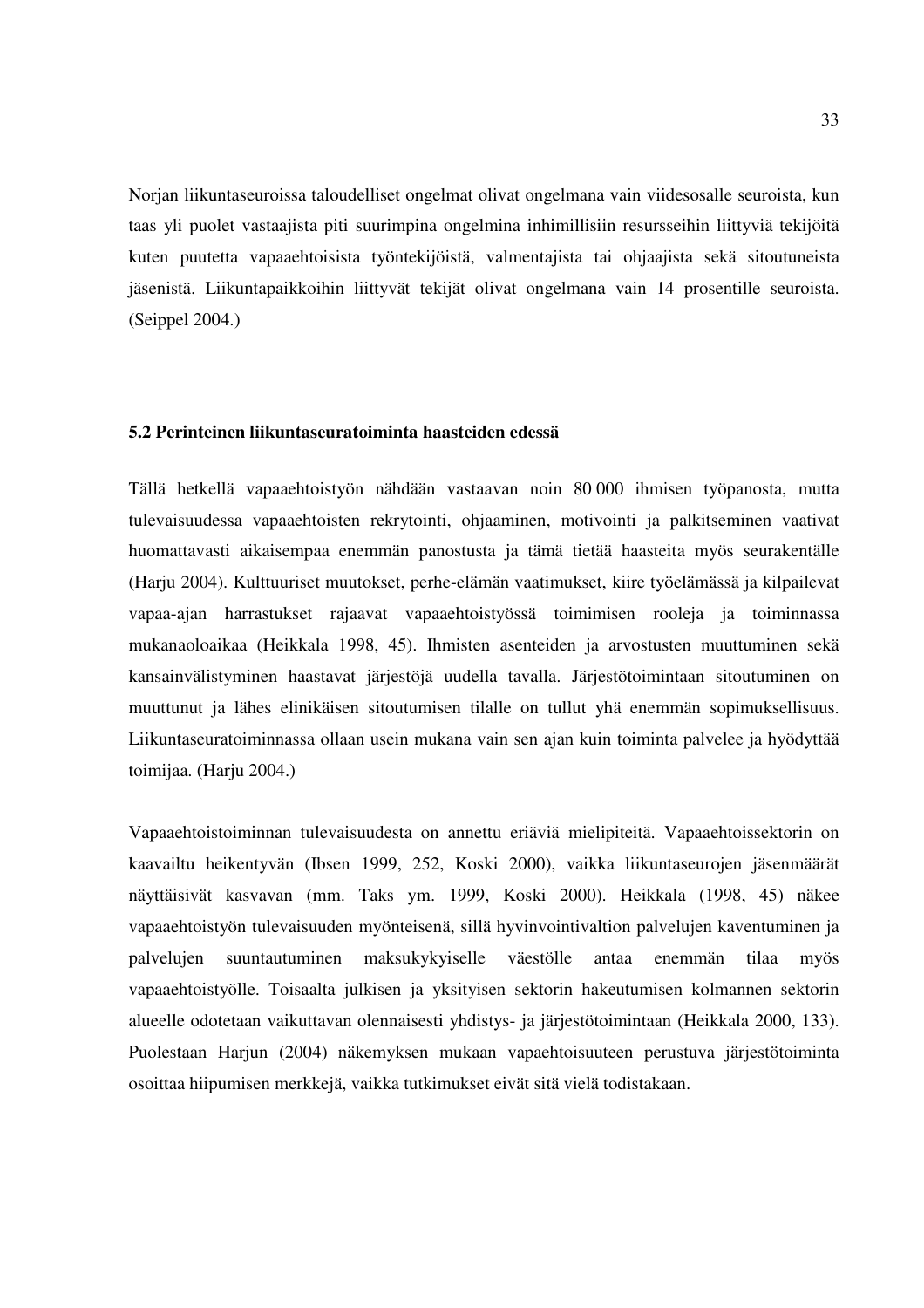Heikkala (1998, 44-45) pitää yhdistys- ja järjestötoimintaa yhtenä keskeisenä yhteiskunnallisen eheytymisen mekanismina. Työ, koulutus, harrastukset, julkiset tiedotusvälineet, kuluttaminen ja liikunta voivat nousta uudenlaiseen asemaan, kun elämän perustelujen elementtejä etsitään yhä useammin muualta kuin perheestä tai lähipiiristä. Moderni yhteiskunta koostuukin yhä selvemmin perinteisten sosiaalisten suhteiden häviämisen myötä erilaisia tavoitteita ajavista järjestöistä.

Opetusministeriön (2008) liikuntaohjelman kehittämisehdotuksissa on huomioitu liikuntaseurojen kokemat tulevaisuuden ongelmat ja liikuntakulttuurin kehittämisessä korostetaan kansalaistoiminnan edellytysten parantamista. Liikuntaseurojen tulevaisuuden edellytysten parantamiseksi ja yhteistyön lisäämiseksi kunnan ja muiden paikallisten toimijoiden kesken toimikunta ehdottaa valtion suoran liikuntaseurojen kehittämistuen käynnistämistä. Valtionhallinto näkee etenkin riittämättömästi liikkuvien aktivointia tärkeänä, mutta liikuntaseurojen painottuminen urheiluperinteeseen koetaan houkuttelemattomana liikuntaan tottumattomien näkökulmasta. Myös Kuntourheiluliiton (2004) tutkimuksen kunnalliset päättäjät pitivät merkittävänä uhkana kunto- ja terveysliikunnan järjestämiselle liikuntaseuroissa sitä, että seurat kohdistavat toimintansa liiaksi kilpaurheiluun (62 prosenttia vastanneista).

Kuntourheiluliiton (2004) barometrissa reilu kaksi kolmasosaa seurajohtajista arvioi jäsenmäärän lisääntyvän kunto- ja terveysliikuntaan panostettaessa. Seurajohtajista vajaa kaksi kolmasosaa uskoi myös seuran tulojen kasvuun terveysliikuntaan panostettaessa. Seurapäättäjistä neljä viidestä ja kuntapäättäjistä lähes kaikki (98 prosenttia) arvioivat kunto- ja terveysliikunnan merkityksen lähitulevaisuudessa merkittäväksi tai erittäin merkittäväksi. Myös lajiliittojen ilmapiirin on todettu muuttuneen terveyden edistämisen suhteen myönteisemmäksi (Kokko 2006b).

Liikuntaseuratoiminnan kannalta tulevaisuuden haasteet koskettavat kaikkein eniten juuri taantuvia kuntia. Von Bruunin (2005) mukaan kolmannen sektorin ja vapaaehtoistyön merkityksen voidaan odottaa kasvavan samalla kun taantuvien kuntien resurssit pienentyvät. Pienten maaseutupaikkakuntien edellytykset liikuntaseuratoiminalle heikkenevät muuttoliikkeen vähentäessä toimijoiden määrää samalla kun väestörakenne vanhenee. Tällä tulee olemaan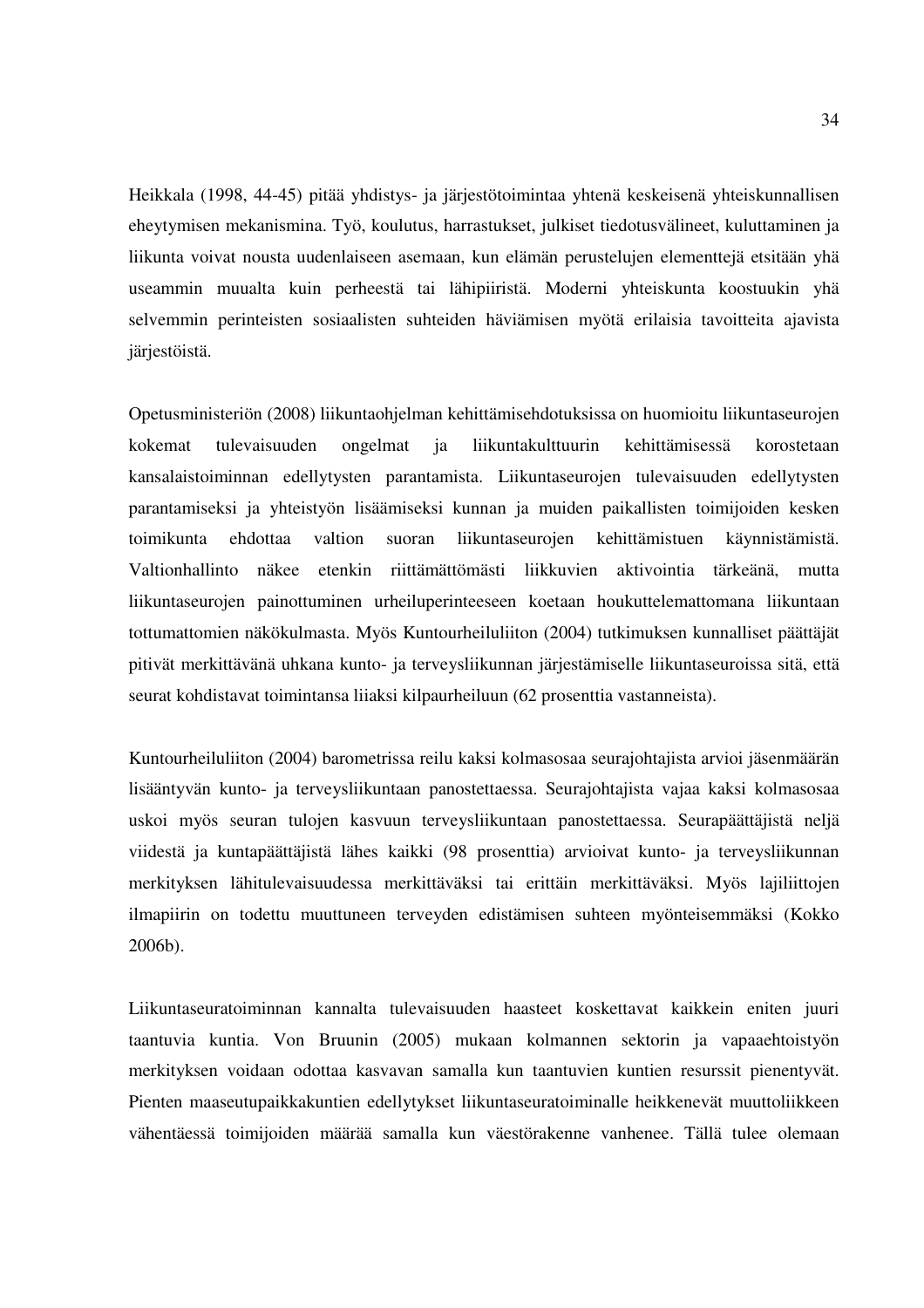huomattava heijastevaikutus liikuntakulttuuriin tulevaisuudessa. Yhteistyöverkostojen luomista pidetään olennaisena kysymyksenä järjestötoiminnan tulevaisuuden toiminnan kehittämisessä, sillä vielä toistaiseksi verkostotyöskentely on uusi ja outo asia järjestökentällä (Harju 2004). Perinteisesti nuorten ikäryhmien toimintaan keskittyneiden liikuntaseurojen on reagoitava muutokseen, sillä nuorten ikäluokkien pienentyminen johtaa nuorten osallistujien vähentymiseen. Tulevaisuudessa liikuntaseurojen toiminnan kannalta voi olla ratkaisevaa se, pystyvätkö liikuntaseurat luomaan ikääntyviä kiinnostavaa toimintaa. Liikuntaseuroista kuitenkin vain neljä prosenttia piti väestön vanhenemista ja nuorten poismuuttoa merkittävänä muutoksena. (Koski 2000.)

Harjun (2004) kartoituksen mukaan järjestöllistä koulutusta tarjotaan, mutta se ei vastaa kaikkia järjestöjen kehittämishaasteita joita järjestöt ovat 2000-luvulla kohdanneet. Toisaalta koulutuksia on tarjolla ja koulutusten määrää voitaisiin lisätä, mutta osanottajista on pulaa eikä koulutus kiinnosta niitä jotka sitä tarvitsevat.

Oikeusministeriön (2005) mukaan järjestöllistä koulutusta tulee lisätä ja tehostaa, jotta järjestötoimintaa kohtaaviin haasteisiin voidaan tulevaisuudessa vastata. Oikeusministeriön toimikunnan mielestä Suomessa tulisi käynnistää laaja järjestöllinen koulutusohjelma, jossa paneudutaan laajan ja monipuolisen osallistumisen mahdollistamiseen järjestöissä. Järjestökoulutuksiin osallistumisen edistämiseksi laadukkaan järjestökoulutuksen järjestäminen nähdään olennaisena tulevaisuuden toimenpiteenä.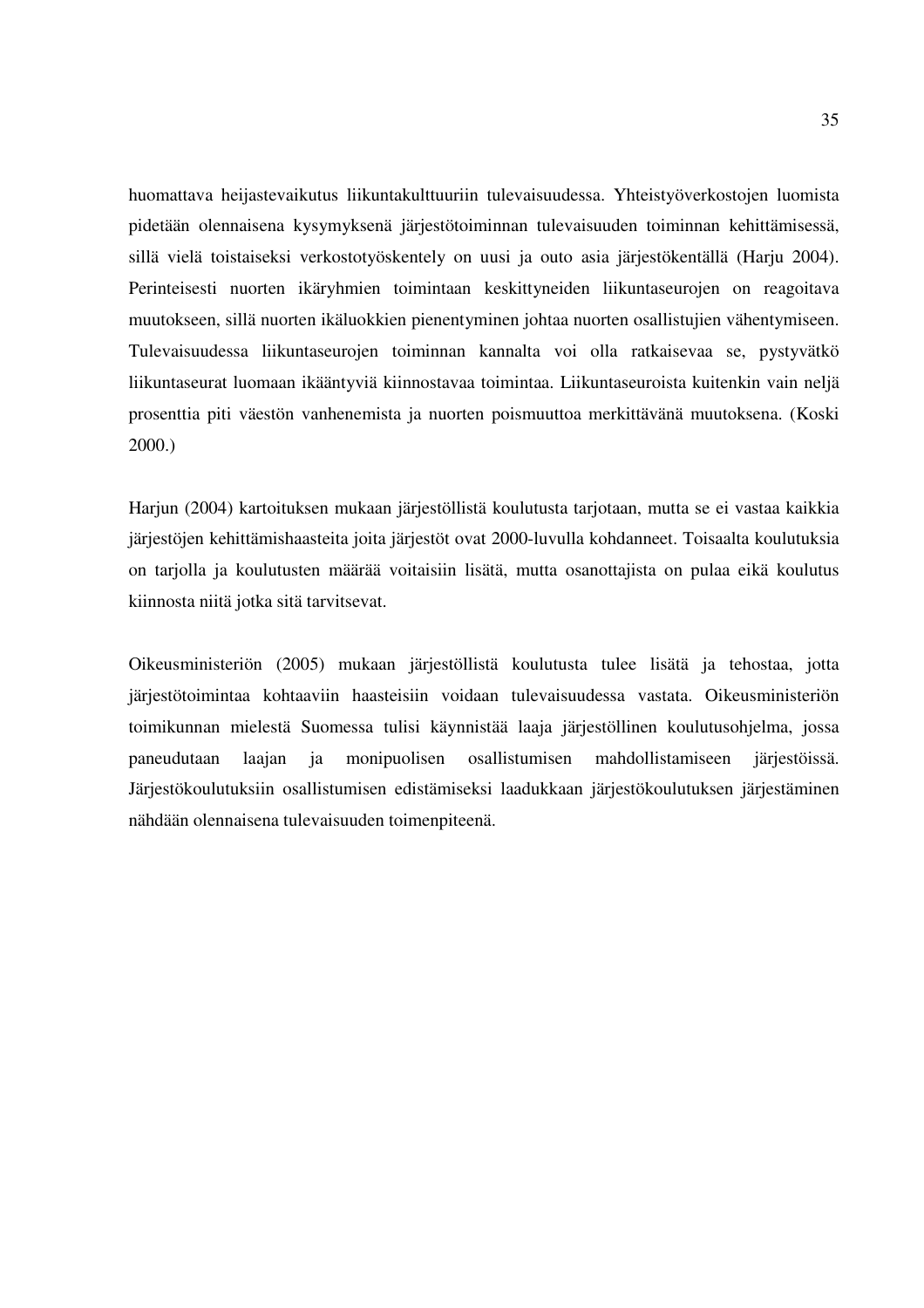# **6 TUTKIMUKSEN TARKOITUS JA TUTKIMUSONGELMAT**

Tämän tutkielman tarkoituksena oli selvittää Keski-Suomen kuntien liikuntaseuroissa järjestettävän aikuisten terveysliikunnan asemaa ja tulevaisuuden näkymiä. Tutkimus kartoitti liikuntaseuratoimijoiden näkemyksiä aikuisten terveysliikunnasta ja sen asemasta seuratoiminnassa. Lisäksi selvitettiin liikuntaseurojen halukkuutta aikuisten terveysliikunnan järjestämiseen ja heidän kokemiaan esteitä terveysliikunnan järjestämisen näkökulmasta.

Tutkimusongelmat:

- 1. Missä määrin aikuisille suunnattua terveysliikuntaa toteutetaan Keski-Suomen kuntien liikuntaseuroissa?
- 2. Minkä tyyppiset liikuntaseurat toteuttavat aikuisten terveysliikuntaa Keski-Suomessa?
- 3. Miten aikuisten terveysliikunnan järjestäminen koetaan tulevaisuudessa osana liikuntaseuratoimintaa?

3.1 Millainen on liikuntaseurojen halukkuus aikuisten terveysliikunnan järjestämiseen?

3.2 Mitkä ovat liikuntaseurojen kokemat esteet ja mahdollisuudet aikuisten terveysliikunnan järjestämiselle?

Hypoteesin asettaminen edellyttää aikaisempiin tutkimustuloksiin pohjautuvaa tietoa odotettavissa olevasta tutkimustuloksesta (Metsämuuronen 2005, 48). Koska aikaisempaa tutkimustietoa ei ollut saatavilla, ensimmäiselle ja kolmannelle tutkimuskysymykselle ei pystytty hypoteesia asettamaan. Toisen tutkimuskysymyksen osalta oletuksena pidetään Itkosen (2000) seuratypologiaa terveyden edistämisen näkökulmasta mukailleen Kokon ym. (2004) näkemystä siitä, että terveyden edistäminen, ja näin myös terveysliikunta, mahdollistuu enenevässä määrin urheilullis-suorituksellisista seuroista sosiokulttuurisiin seuroihin mentäessä (Kuvio 1).

Koska terveysliikunta-käsite on ymmärrettävissä hyvin moniulotteisesti, päädyttiin tämän tutkimuksen aineistonhankinnassa käyttämään tutkimuskysymysten terveysliikunta-käsitteen sijasta harrasteliikunta-käsitettä. Harrasteliikunta-käsitteen käyttöä on perusteltu aikaisemmissa kappaleissa.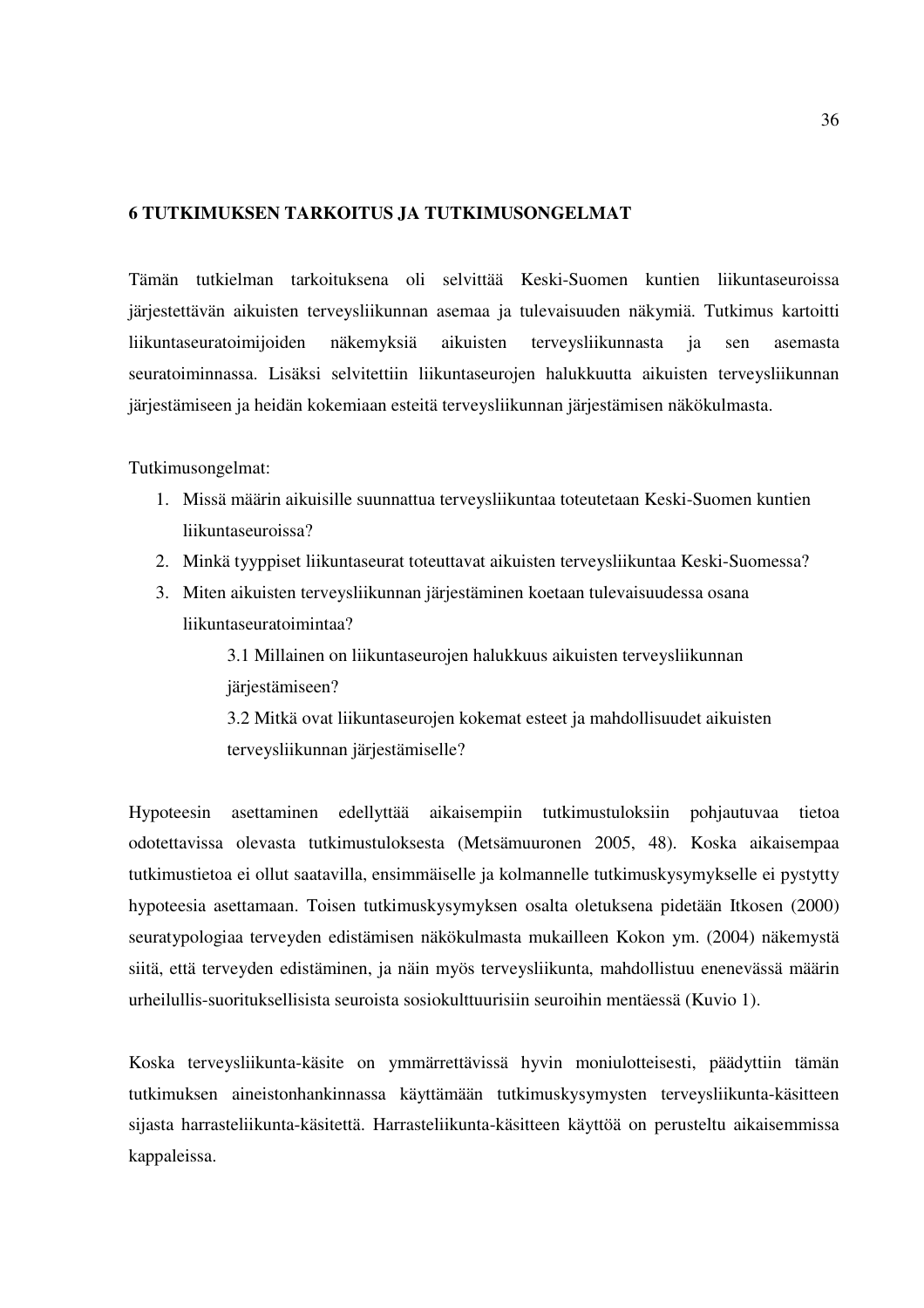## **7 TUTKIMUKSEN TOTEUTUS**

### **7.1 Tutkimuksen perusjoukko ja otanta**

Tutkimuksen perusjoukon muodostivat Keski-Suomen liikuntaseurat (N= noin 500). Otannassa tavoitteena oli kunnallinen edustavuus keskisuomalaisista liikuntaseuroista, mutta koko Keski-Suomen kattavan seurarekisterin puuttumisen vuoksi tutkimuksessa jouduttiin käyttämään kahta erillistä Keski-Suomen alueen liikuntaseurarekisteriä. Tutkimuksessa päädyttiin harkinnanvaraiseen otokseen, joka koostui Keski-Suomen Liikunta ry:n jäsenseurojen jäsenrekisteristä (liikuntaseurarekisteri A, n=94) ja Keski-Suomen liikuntaseuroista kootusta puutteellisesta seurarekisteristä (liikuntaseurarekisteri B, n=96). Seurarekisterit koostuivat eri liikuntaseuroista, sillä seurarekisteri B oli koottu täydentämään seurarekisteriä A. (Kuvio 2)

Terveysliikunnan määritelmän mukaisesti terveysliikunta ei sisällä suurta vammautumisen tai sairastumisen vaaraa (Moisio 1999, Foster 2000, Sosiaali- ja terveysministeriö 2000, Vuori 2004b). Määritelmään perustuen molemmista seurarekistereistä rajattiin pois moottoriurheiluseurat, joiden toiminnan nähtiin olevan ristiriidassa terveysliikunnan määritelmän kanssa. Otoksen rajauksessa liikuntaseurarekisteristä A poistettiin yhteensä kuusi liikuntaseuraa ja liikuntaseurarekisteristä B kahdeksan liikuntaseuraa. Rajauksen jälkeen liikuntaseuraotos sisälsi 184 liikuntaseuraa, jotka edustivat 28:aa eri kuntaa Keski-Suomen alueella. Tutkimus rajattiin käsittämään aikuisliikunnan, mutta junioriliikuntaseuroja ei rajattu pois, sillä osassa junioriseuroista tiedettiin järjestettävän liikuntatoimintaa myös aikuisille liikkujille.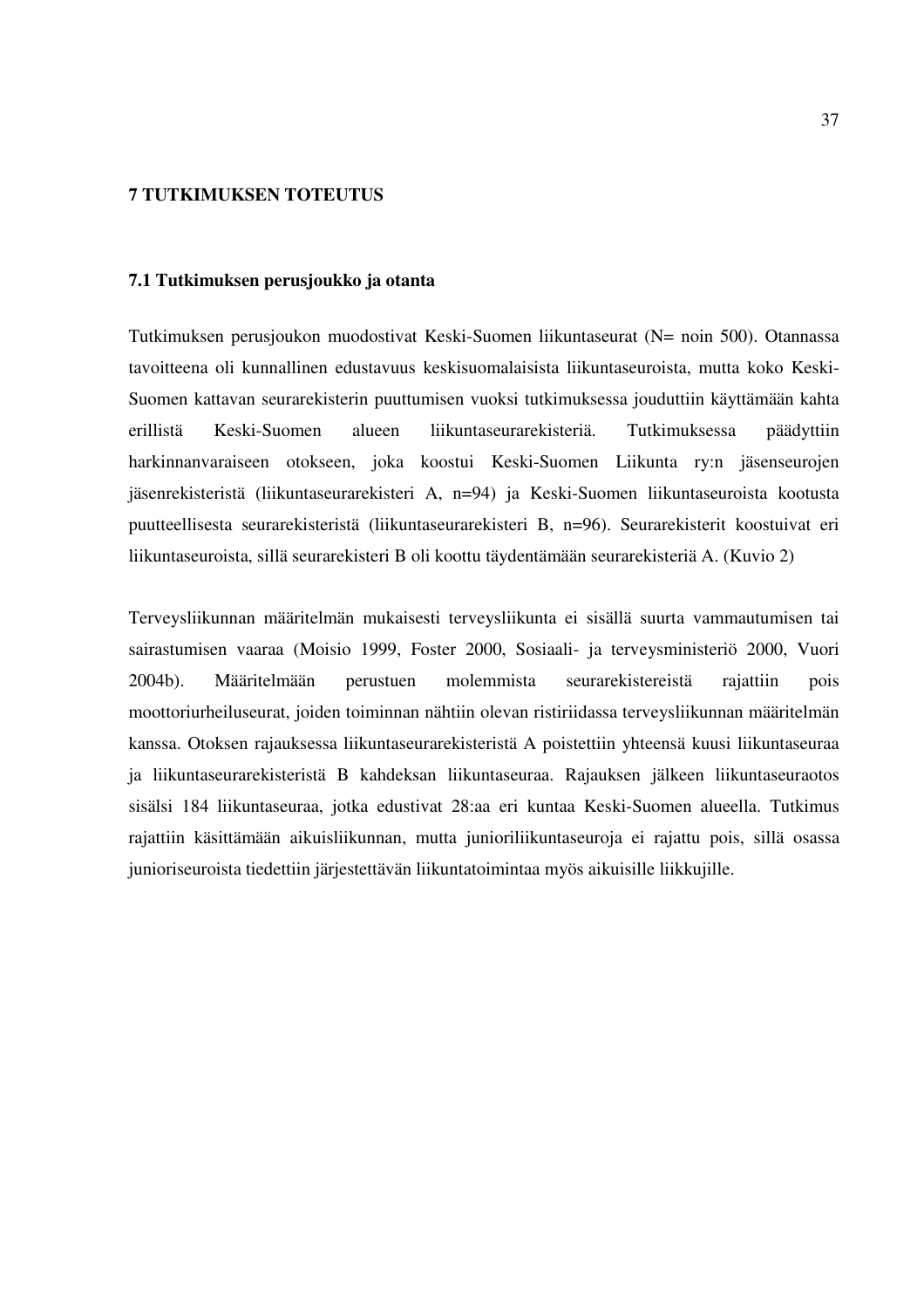

**Kuvio 2** Tutkimuksen perusjoukko ja otannan eteneminen

Tutkimuksen ensisijaisena tavoitteena oli saada vähintään kaksi vastaajaa yhtä liikuntaseuraa kohden. Näin ollen jokaiselle tutkimusotoksen liikuntaseuralle (n=184) pyrittiin löytämään vähintään kahden seuratoimijan yhteystiedot. Ensisijaisesti etsittiin seuran toiminnanjohtajan tai seuran puheenjohtajan sekä mahdollisten jaostojen puheenjohtajien yhteystietoja. Yhteystietoja etsittiin pääosin liikuntaseurojen internet-sivujen kautta. Mikäli seuran toiminnanjohtajan, puheenjohtajan tai lajijaoston puheenjohtajan yhteistietoja ei löydetty, pyrittiin löytämään henkilö joka oli aktiivisena seuratoimijana jossain muussa roolissa. Yhteistietojen löytymisen perusteella seuratoimijaotokseksi saatiin 290. Otoksen (n=184) liikuntaseurat käsittivät 37 prosenttia perusjoukon (N= noin 500) liikuntaseuroista. Seuratoimijoiden perusjoukon kokonaismäärästä ei ollut tietoa.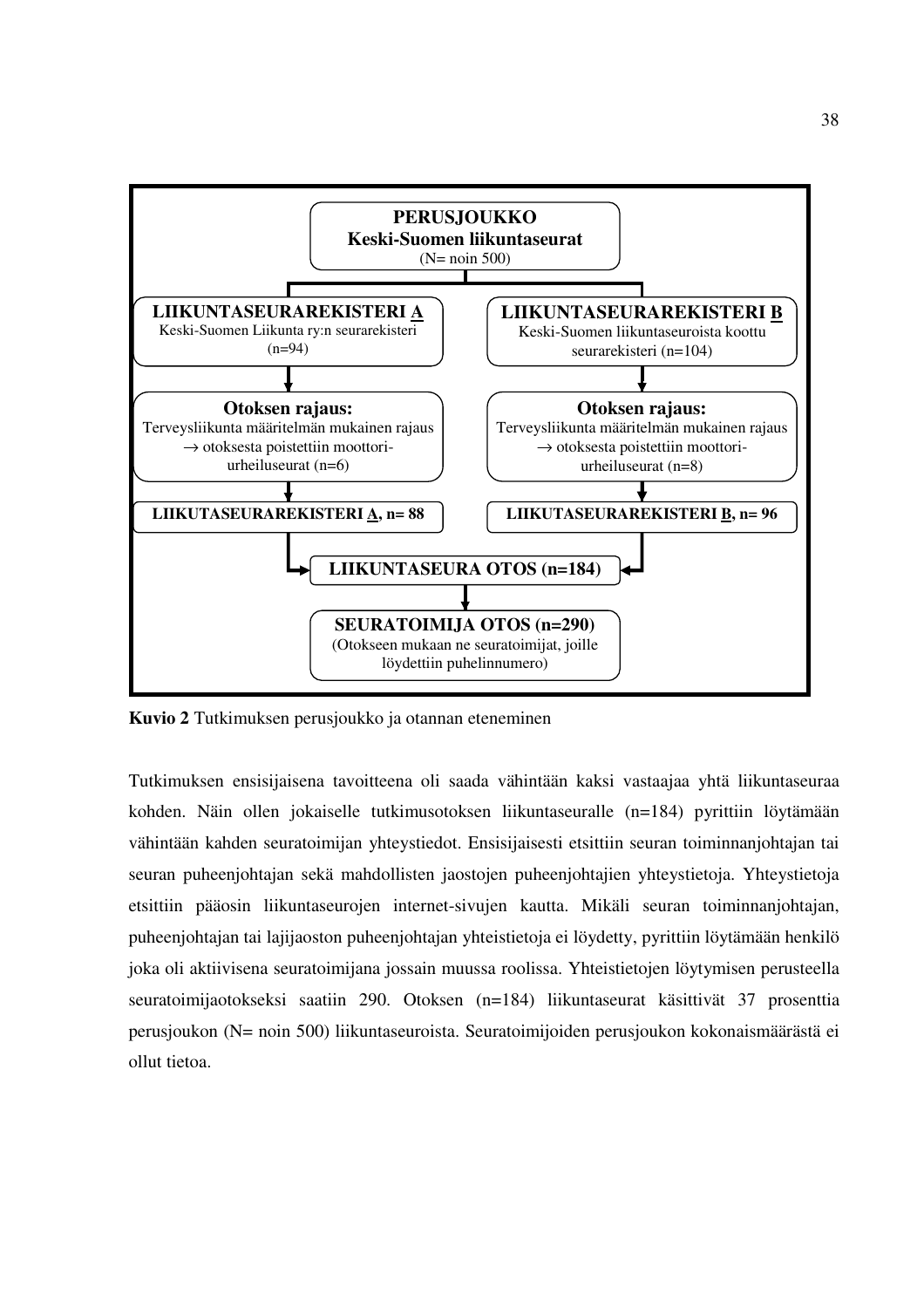## **7.2 Tutkimuksen mittarit**

Tutkimuksen mittarina toimi SPSS Data Entry Builder and Station -ohjelmalla toteutettu kyselylomake (Liite 1). Kyselylomake sisälsi yhteensä 20 strukturoitua kysymystä. Kysymyksistä osa oli monivalintakysymyksiä, mutta mielipiteitä ja väittämiä sisältäneissä kysymyksissä käytettiin Likertin neliportaisia vastausasteikkoja.

Sähköinen ohjelma mahdollisti puhelinhaastattelun suorittamisen tietokoneavusteisesti jolloin mittarilla saatu tieto saatiin suoraan sähköisesti luettavaan muotoon. Kysymyspatteristo laadittiin tätä tutkimusta varten ja kysymysten asettelussa pyrittiin huomioimaan puhelimitse toteutetun kyselyn mukanaan tuomat erityisvaatimukset. Kysymyspatteristo pyrittiin pitämään mahdollisimman selkeänä, sillä puhelimitse suoritetun kysely arvioitiin tuovan mukanaan omia vaikeuksiaan kysymysten asettelulle, ymmärtämiselle ja hahmottamiselle.

Kyselylomake esitestattiin kymmenellä tutkimusotoksessa mukana olleella seuratoimijalla. Esitestausvaiheessa kyselylomake sisälsi sekä strukturoituja että avoimia kysymyksiä. Avoimien kysymysten osalta vastaukset nauhoitettiin puhelun aikana. Esitestausvaiheessa mukana olleet avoimet kysymykset jouduttiin kuitenkin puheluiden liiallisen pitkittymisen ja tutkimuksen käytännön toimivuuden vuoksi poistamaan. Esitestausvaiheen jälkeen myös Likert-asteikot muutettiin viisiportaisesta neliportaisiksi. Asteikon pienentämisellä pyrittiin siihen että vastaaja joutuisi ottamaan kantaa kun niin sanottu keskitie jäi vastausvaihtoehdoista pois. Muutoksella haluttiin myös selkeyttää kyselyä, sillä jo esitestaus osoitti että puhelimessa toteutettuna kysymyspatteristolta vaadittiin normaalia enemmän selkeyttä ja yksinkertaisuutta.

Kysymyksissä numero 12 ja 13 liikuntaseurojen järjestämän liikuntatoiminnan luonnetta selvitettiin pyytämällä vastaajia arvioimaan kilpa- tai huippu-urheilun ja harrasteliikunnan osuuksia seuran liikuntatoiminnasta. Kysymyksessä vastaaja arvioi prosentuaalisen määrän niin, että seuran aikuisliikkujat jaoteltiin joko kilpa- tai huippu-urheilijoiksi tai harrasteliikkujiksi.

Kysymyspatteristoissa 14-19 käytettiin Likertin neliportaista asteikkoa. Vastaajat arvioivat (1 = ei ollenkaan, 2 = jonkin verran, 3 = paljon, 4 = erittäin paljon tai en osaa sanoa) missä määrin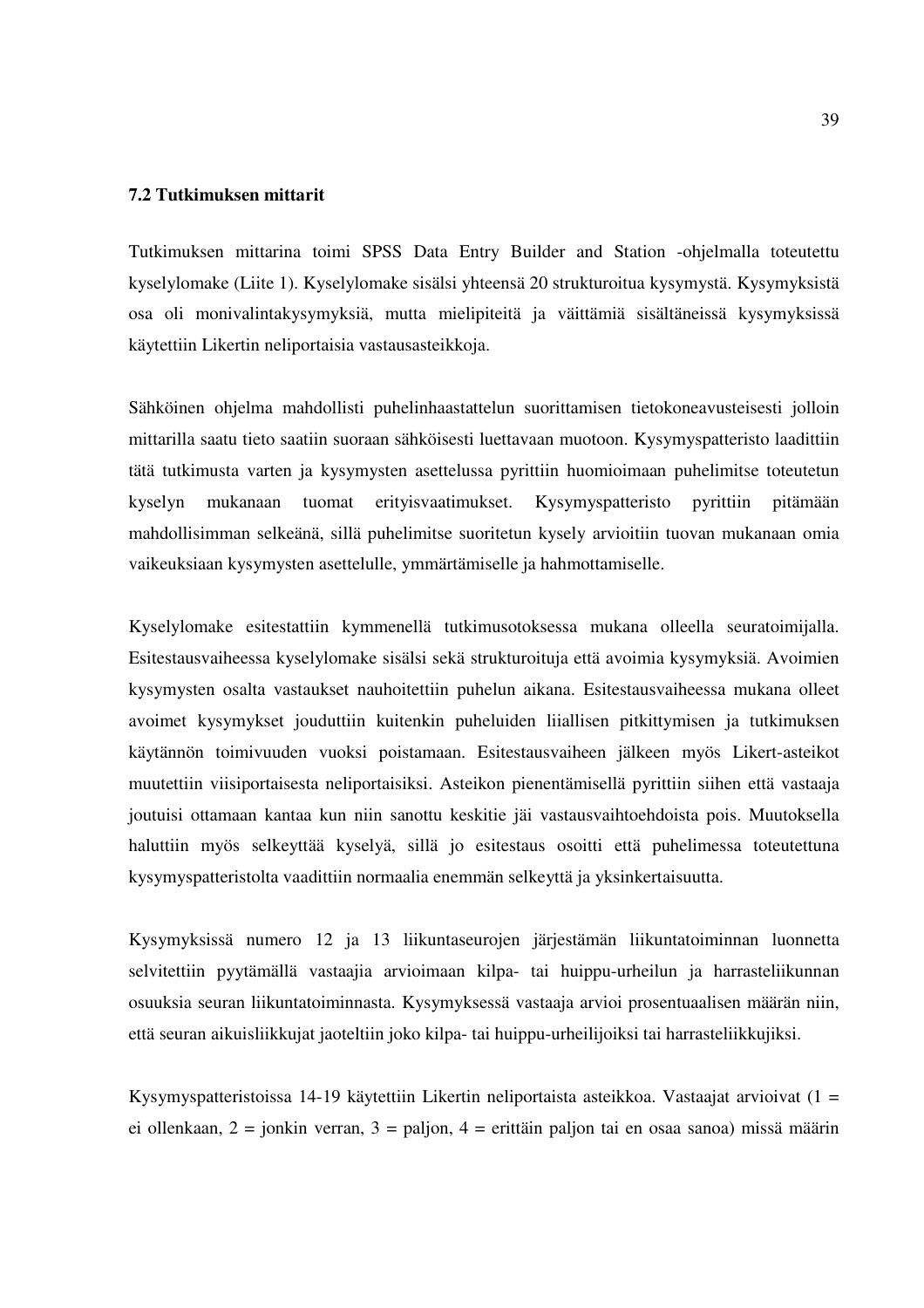luetellut tekijät sopivat esitytettyihin väittämiin. "En osaa sanoa" -vastaukset määriteltiin puuttuviksi tiedoiksi.

Kysymyksessä numero 14 vastaajia pyydettiin arvioimaan, millaiselta osin liikuntatoiminnan pääasiallisia tavoitteita kuvaavat väittämät sopivat heidän seuransa tai jaostonsa aikuisliikuntatoimintaan. Liikuntaseurojen toimintaorientaatiot luokiteltiin Itkosen (1996, 2000) seuratypologian mukaan. Luokittelun perusteella oltiin kiinnostuneita siitä, miten liikuntaseurat kokivat aikuisliikunnan pääasialliset tavoitteet ja minkä tyyppiset liikuntaseurat toteuttavat aikuisten terveysliikuntaa. Itkosen (1996, 2000) seuratypologian mukaan liikuntaseuran pääasialliset tavoitteet jaettiin seuraavasti: 1) Aikuisliikunta on pääasiassa kilpailutoimintaa tai siihen tähtäävää, 2) Aikuisliikunnan päätarkoituksena on vähintään kansalliseen menestykseen pyrkiminen, 3) Seuran aikuisliikunnassa tiedotusvälineissä näkyminen ja kaupallisuus ovat merkittävässä roolissa, 4) Seuran aikuisliikunnan pääasiallisena tavoitteena on sosiaalisuus, elämyksien hakeminen ja yhteisön kehittäminen sekä 5) Seuran aikuisliikunnan pääasiallisena tavoitteena on terveyden edistäminen. Kysymyksessä ei rajattu sitä, kuinka montaa osa-aluetta vastaaja piti seuran pääasiallisena tavoitteena, vaan vastaaja arvioi väittämät Likertin neliportaisella asteikolla. Näin ollen vastaaja saattoi kokea usean eri väittämän olevan "erittäin paljon" seuran pääasiallinen tavoite.

Terveysliikunnan asemaa liikuntaseuroissa selvitettiin liikuntaa kuvaavien elementtien avulla. Kysymyspatteristossa 15 lueteltuja elementtejä olivat yhdessäolo ja sosiaalisuus, kaverillisuus, hauskuus ja ilonpito, henkinen hyvinvointi ja mielenvirkistys, elämyksellisyys, liikunta terveyttä edistävänä toimintana, liikkujien turvallisuus, suorituksen parantaminen ja lajitaitojen kohentaminen, kilpailullisuus, kilpailumenestys sekä huippu-urheilu. Vastaajat arvioivat missä määrin luetellut elementit kuvaavat seuran aikuisliikuntaa. Aikuisliikuntaa kuvaavista elementeistä muodostettiin tutkimuksen kannalta oleellinen terveysliikunnan asemaa kuvaava summamuuttuja. Summamuuttujan muodostamista käsittelen analyysimenetelmät-kappaleessa.

Liikuntaseurojen tulevaisuuden näkymiä terveysliikunnan suhteen tarkasteltiin kysymyspatteristoissa 17-19. Kysymyspatteristossa numero 18 aikuisten harrasteliikuntaa estäviksi tekijöiksi nimettiin liikuntatilojen puute, liikuntavälineiden puute, ohjaajien puute,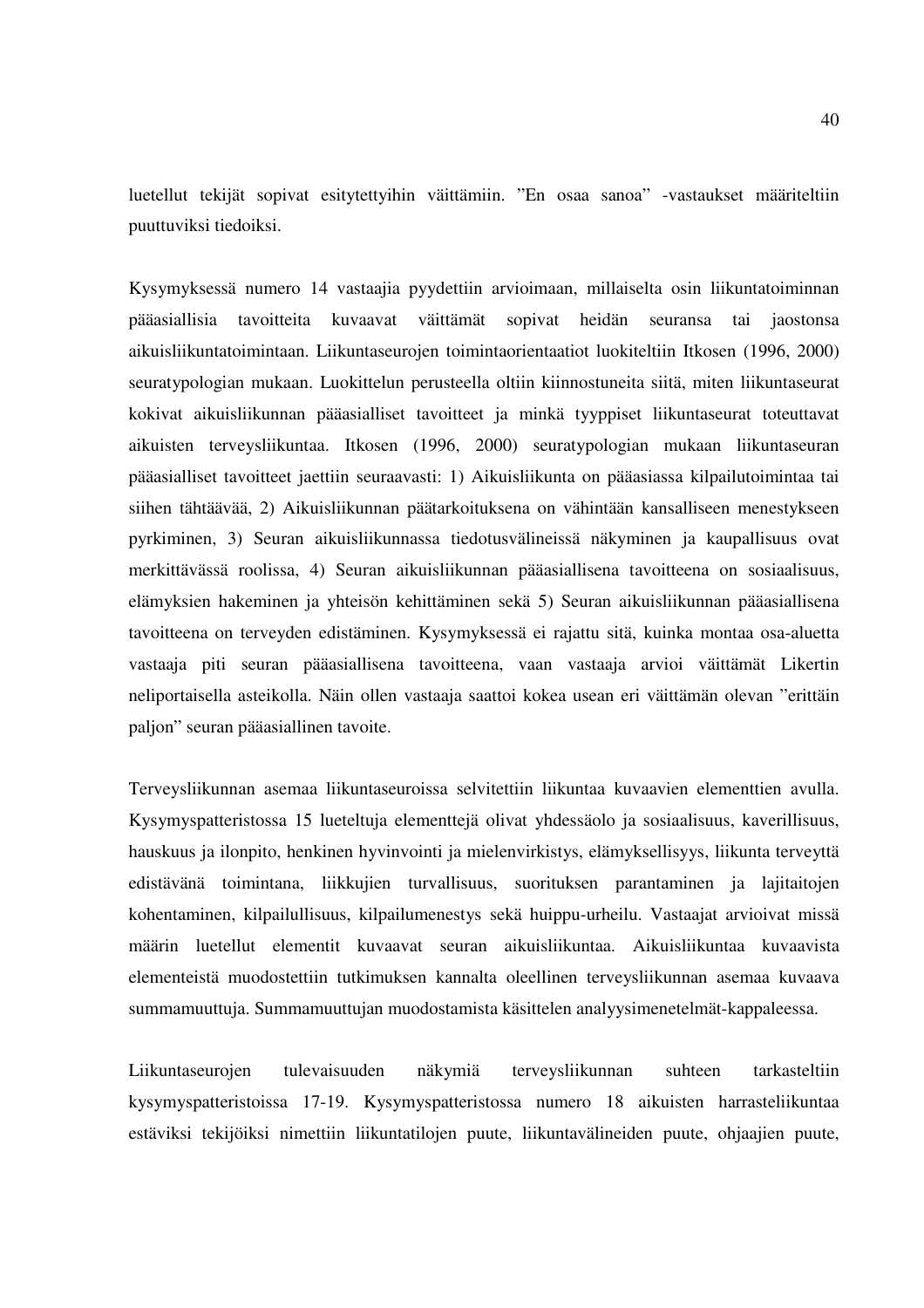tiedonpuute aikuisten harrasteliikunnasta, ohjaajien ohjaustaitojen vajavuus, sopivia ohjaajakoulutuksia ei ole tarjolla, ohjaajat eivät mene koulutuksiin, aikuisten liikkujien haluttomuus osallistua harrasteliikuntaan tai osallistujien puute, taloudelliset puutteet sekä vapaaehtoisten seuratoimijoiden tai toimitsijoiden puute (muiden kuin ohjaajien). Kysymyspatteristossa 19 aikuisten harrasteliikunnan mahdollistaviksi tekijöiksi nimettiin avustukset, ohjaajien määrän lisääminen, koulutukset, tiedottaminen, tuotteistaminen tai markkinointi, liikuntatilojen alempi hinnoittelu, organisointi, liikuntatilojen saatavuus, uudet vapaaehtoistyöntekijät, vahvempi yhteistyö kuntasektorin kanssa sekä vahvempi yhteistyö yksityisen sektorin kanssa.

### **7.3 Tutkimusaineiston keruu ja kuvaus**

Tutkimusaineisto kerättiin tietokoneavusteisesti puhelinhaastatteluohjelma CATI:n (Computerassisted telephone interviewing) avulla touko-kesäkuussa 2007. Tutkimuksen aineiston keruu päädyttiin toteuttamaan postikyselyn sijaan puhelinhaastattelun avulla, sillä tutkimuksen alkuvaiheessa huolena oli riittävän suuren otoksen saaminen tilastollista testausta varten. Aikaisempien tutkimusten perusteella voitiin todeta, että liikuntaseuroja koskevissa postikyselyissä oli keskimääräistä heikompi vastausprosentti (Koski 1996, Koski ja Varis 1997).

Kyselylomaketutkimuksen etuina voidaan pitää laajan tutkimusaineiston saavuttamista (Hirsjärvi 2000), mutta postikyselyn haittapuolena on usein suuri vastaamattomuusprosentti (Ahola 2004). Vaikka puhelinhaastattelua pidetään tehokkaana aineistonkeruumenetelmänä, on sitä pidetty laadultaan heikompana, sillä puhelinhaastattelulla ei välttämättä tavoiteta riittävän edustavaa otosta. Etenkin arkaluontoisista asioista kysyttäessä puhelinhaastattelun luotettavuutta ei ole pidetty postikyselyn veroisena. (Biemer 1988, 297, Barriball ym. 1996, Ahola 2004.)

Alkuperäinen tutkimuksen aineiston keruun tavoite oli saada vähintään kaksi vastaajaa seuraa kohden, mutta pääasiassa liikuntaseuroista tavoitettiin vain yksi edustaja. Lajiseurojen osalta yhteystiedot rajoittuivat pääasiassa yhteen henkilöön ja yleisseurojen osalta vain 14 seurasta tavoitettiin kaksi liikuntaseuran edustajaa joten tältä osin tavoitetta ei saavutettu. Ensisijaisesti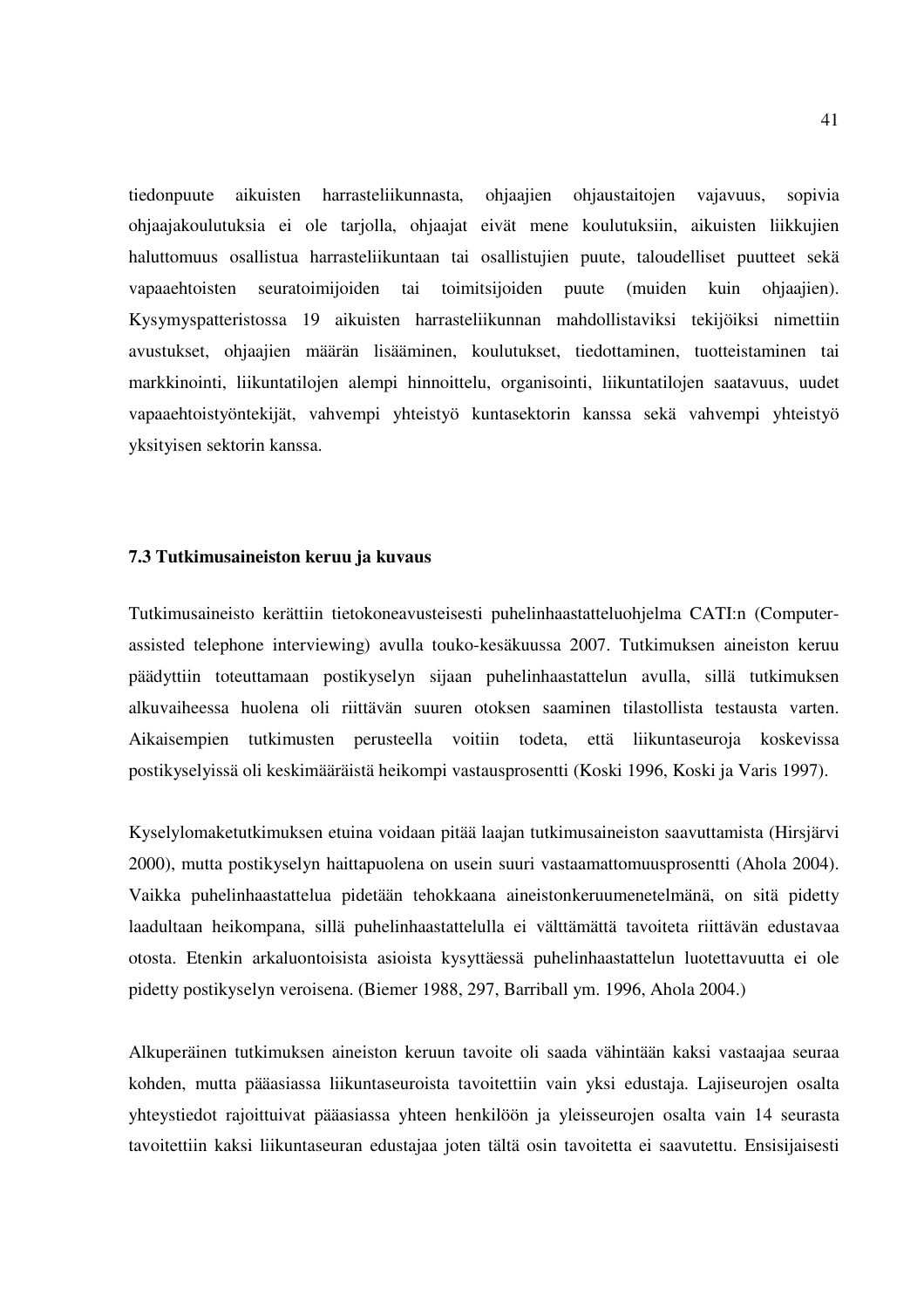pyrittiin tavoittamaan seuran puheenjohtaja tai toiminnanjohtaja, mutta mikäli heitä ei tavoitettu, pyrittiin tavoittamaan seuran lajijaoston puheenjohtaja. Mikäli saatavilla oli useamman eri lajijaoston puheenjohtajan yhteistiedot, soittojärjestys arvottiin. Jos seuran yhteystiedoista ei löytynyt edellä mainittuja, pyrittiin tavoittamaan henkilö joka oli aktiivinen seuratoimija jossain muussa roolissa.

Aineistonkeruun aikana samalle henkilölle soitettiin korkeintaan kolme kertaa ja mikäli häntä ei tavoitettu, pyrittiin tavoittamaan seuran toinen edustaja. Aineiston keruun takarajaksi asetettiin 12.6.2007 johon mennessä oli soitettu yhteensä 301 puhelua ja saatu yhteensä 126 liikuntaseuran edustajan vastausta. Seuratoimijaotoksesta (n=290) jäi näin ollen tavoittamatta 164 henkilöä ja vastausprosentiksi saatiin 43. Seuratoimijoista 99 jäi tavoittamatta, sillä puhelinnumero ei ollut käytössä, se oli virheellinen tai numerossa ei vastattu kolmen soitetun puhelun aikana. Seuratoimijoista 65 jäi puolestaan tavoittamatta, sillä heihin ei ehditty ottaa yhteyttä aineiston keruun aikarajan mennessä umpeen. Tavoitetuista henkilöistä ainoastaan yksi kieltäytyi ja pyysi haastattelijaa soittamaan seuran toiselle edustajalle, joten vastausprosentti niiden osalta jotka tavoitettiin, oli 99. Liikuntaseuraotoksen (n=184) osalta jäi tavoittamatta 73 liikuntaseuraa. Liikuntaseuroista 58 jäi tavoittamatta, sillä seuratoimijaa ei tavoitettu tai numero oli virheellinen. Puolestaan 15 liikuntaseuraa jäi tavoittamatta aineiston keruun aikarajan mennessä umpeen. Aineistonkeruulla tavoitettiin 60 prosenttia otoksen liikuntaseuroista. (Kuvio 3)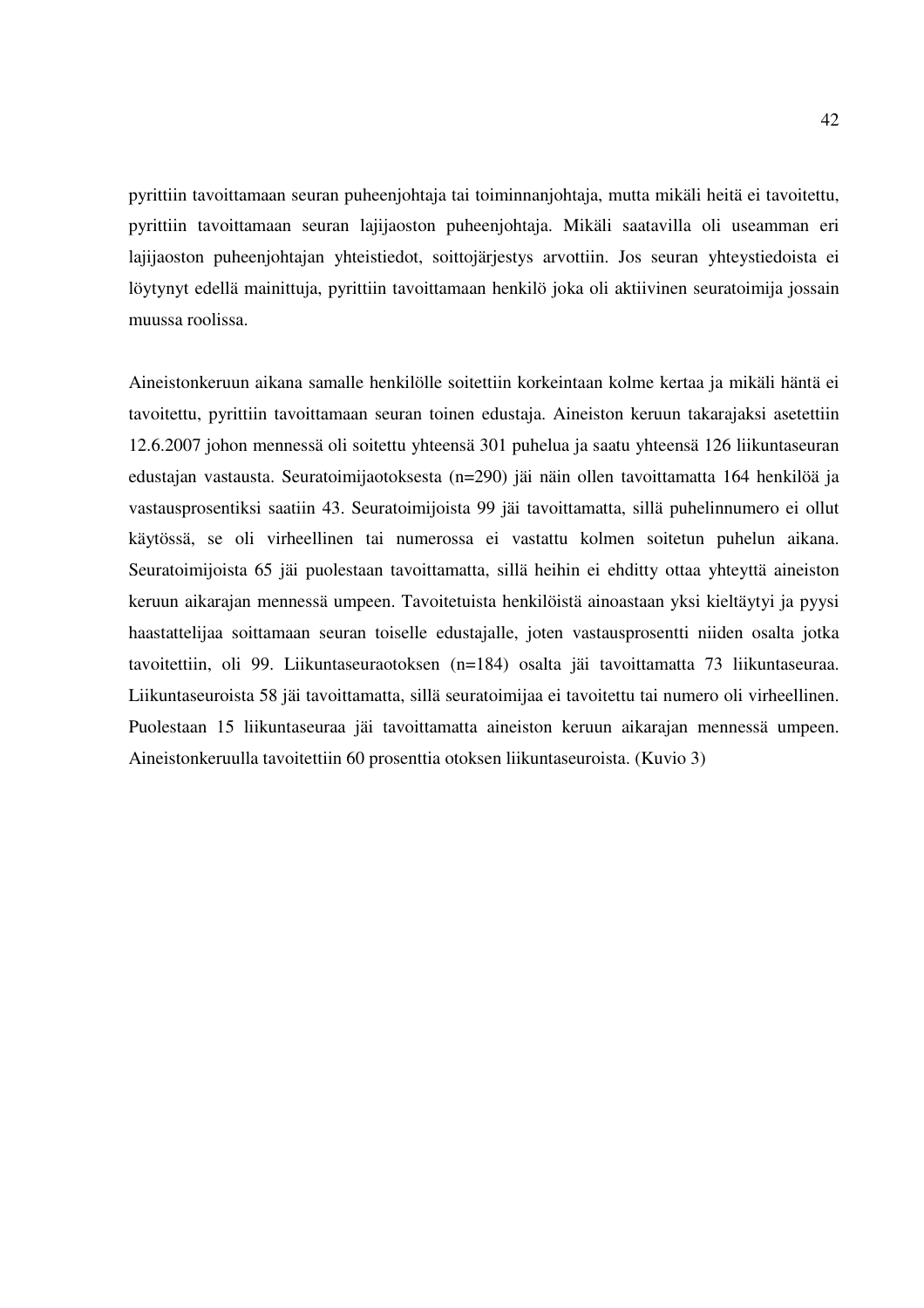

**Kuvio 3** Aineiston keruun eteneminen

### **7.3.1 Liikuntaseurojen taustatiedot**

Otoksessa oli mukana liikuntaseuroja 28sta Keski-Suomen kunnasta. Kyselyyn osallistui vastaajia yhteensä 25stä Keski-Suomen kunnasta (vuoden 2007 kuntatilasto), joten alueellinen kattavuus oli hyvä. Tutkimuksessa mukana olleista kunnista läntisen Keski-Suomen kuntia olivat Hankasalmi, Jyväskylä, Jyväskylän maalaiskunta, Konnevesi, Laukaa ja Muurame. Pohjoisen Keski-Suomen kunniksi jaoteltiin Kannonkoski, Kinnula, Kivijärvi, Kyyjärvi, Pihtipudas, Saarijärvi, Viitasaari ja Äänekoski. Eteläisen Keski-Suomen kuntia olivat Joutsa, Jämsä, Jämsänkoski, Korpilahti, Leivonmäki, Luhanka ja Toivakka. Itäisen Keski-Suomen kunniksi katsottiin Keuruu, Multia, Pylkönmäki ja Uurainen. (Taulukko 1)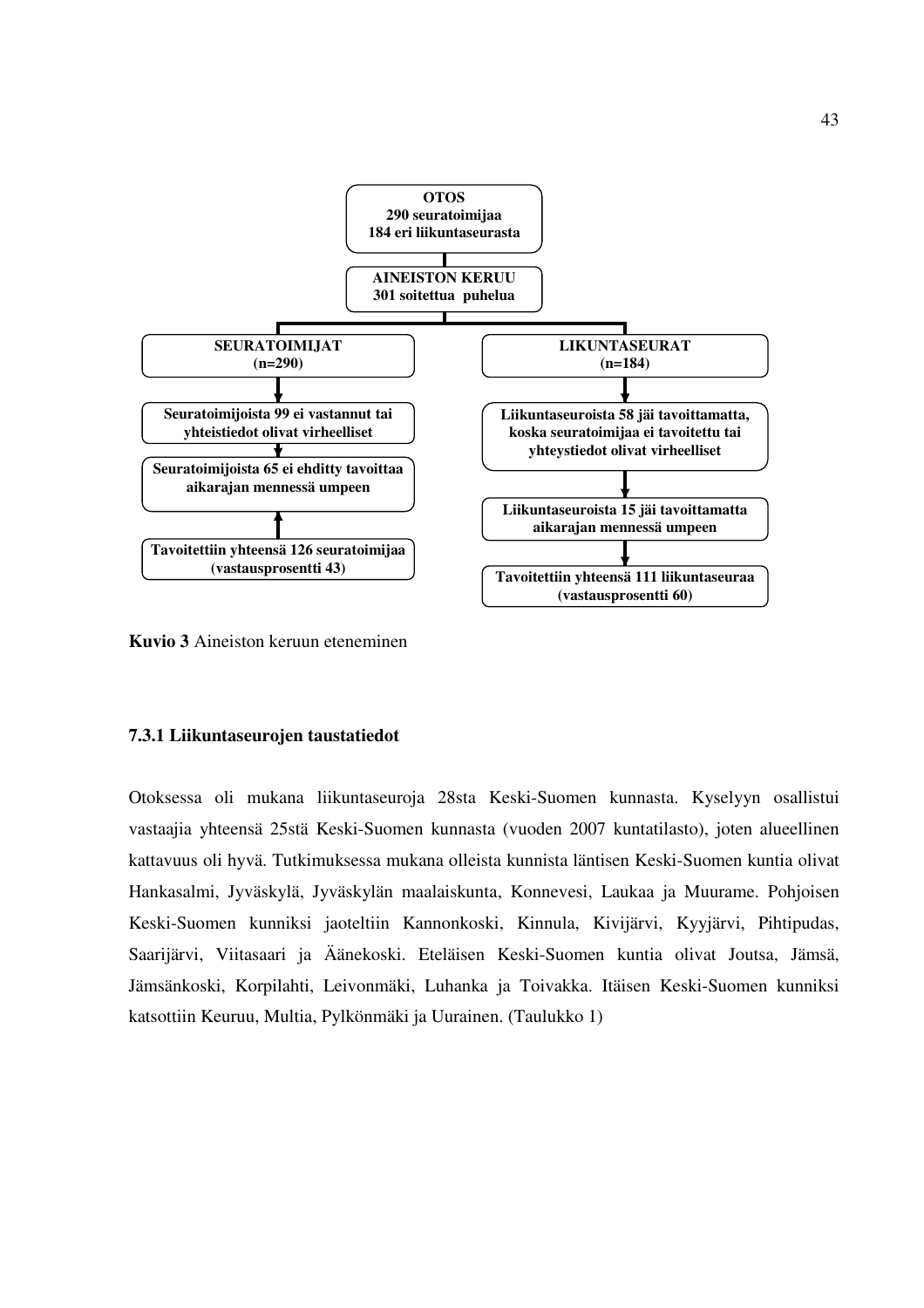|                               | Kuntia          | Kuntia          | Liikun-         |                | Liikunta-   | Vastaus                          | Seura-       |             | Seuratoi-   | Vastaus-   |
|-------------------------------|-----------------|-----------------|-----------------|----------------|-------------|----------------------------------|--------------|-------------|-------------|------------|
|                               | alu-            | aineis-         | taseuro-        |                | seuroja     | prosent-                         | toi-         |             | mijoita     | prosentti  |
|                               | eella           | tossa           | ja              |                | aineistossa | $\mathbf{t}$                     | mijoita      |             | aineistossa | (toimijat) |
| Keski-                        |                 |                 | otokses-        |                |             | (seurat)                         | otokses-     |             |             |            |
| Suomen                        |                 |                 | sa              |                |             |                                  | sa           |             |             |            |
| alueet                        | $\overline{f}$  | $\mathbf{f}$    | $\mathbf{f}$    | $\overline{f}$ | $(\%)$      | $\overline{\mathcal{O}_{\!\!O}}$ | $\mathbf{f}$ | $\mathbf f$ | $(\%)$      | $\%$       |
| Pohjoi-                       | 9               | $\overline{8}$  | 31              | $22\,$         | (20)        | 59                               | 76           | 28          | (22)        | 37         |
| nen                           |                 |                 |                 |                |             |                                  |              |             |             |            |
| Keski-                        |                 |                 |                 |                |             |                                  |              |             |             |            |
| Suomi                         |                 |                 |                 |                |             |                                  |              |             |             |            |
| Länti-                        | 6               | 6               | 109             | 61             | (55)        | 56                               | 139          | 66          | (52)        | 47         |
| nen                           |                 |                 |                 |                |             |                                  |              |             |             |            |
| Keski-                        |                 |                 |                 |                |             |                                  |              |             |             |            |
| Suomi                         |                 |                 |                 |                |             |                                  |              |             |             |            |
| Eteläi-                       | $\overline{8}$  | $\overline{7}$  | $28\,$          | $17\,$         | (15)        | 61                               | $47\,$       | 19          | (15)        | 40         |
| nen                           |                 |                 |                 |                |             |                                  |              |             |             |            |
| Keski-                        |                 |                 |                 |                |             |                                  |              |             |             |            |
| Suomi                         |                 |                 |                 |                |             |                                  |              |             |             |            |
| Itäinen                       | $\overline{5}$  | $\overline{4}$  | $\overline{16}$ | 11             | (10)        | 69                               | $28\,$       | 13          | (11)        | 46         |
| Keski-                        |                 |                 |                 |                |             |                                  |              |             |             |            |
| Suomi                         |                 |                 |                 |                |             |                                  |              |             |             |            |
| Yhteen-                       | $\overline{28}$ | $\overline{25}$ | 184             | 111            | (100)       | 60                               | 290          | 126         | (100)       | 43         |
| $\mathrm{s}\ddot{\mathrm{a}}$ |                 |                 |                 |                |             |                                  |              |             |             |            |

**Taulukko 1** Keski-Suomen kuntien, liikuntaseurojen ja vastaajien jakautuminen alueittain ja aineistossa (Kunnat vuoden 2007 kuntatilaston mukaan)

Kyselyyn vastanneet seuratoimijat edustivat 111 eri liikuntaseuraa. Liikuntaseuraotoksen liikuntaseuroista suurin osa (n=109) oli läntisen Keski-Suomen alueelta. Myös aineistossa Läntinen Keski-Suomi oli edustetuin ja noin puolet aineiston liikuntaseuroista ja seuratoimijoista tuli tältä alueelta. Kyselyyn vastanneista 14sta tapauksessa kyselyyn vastasi kaksi henkilöä samasta liikuntaseurasta ja yhdessä tapauksessa kyselyyn vastasi kolme henkilöä samasta liikuntaseurasta. Suurin vastausprosentti oli itäisen Keski-Suomen alueella, jossa seuratoimijoista tavoitettiin lähes puolet ja liikuntaseuroista lähes 70 prosenttia. (Taulukko 1)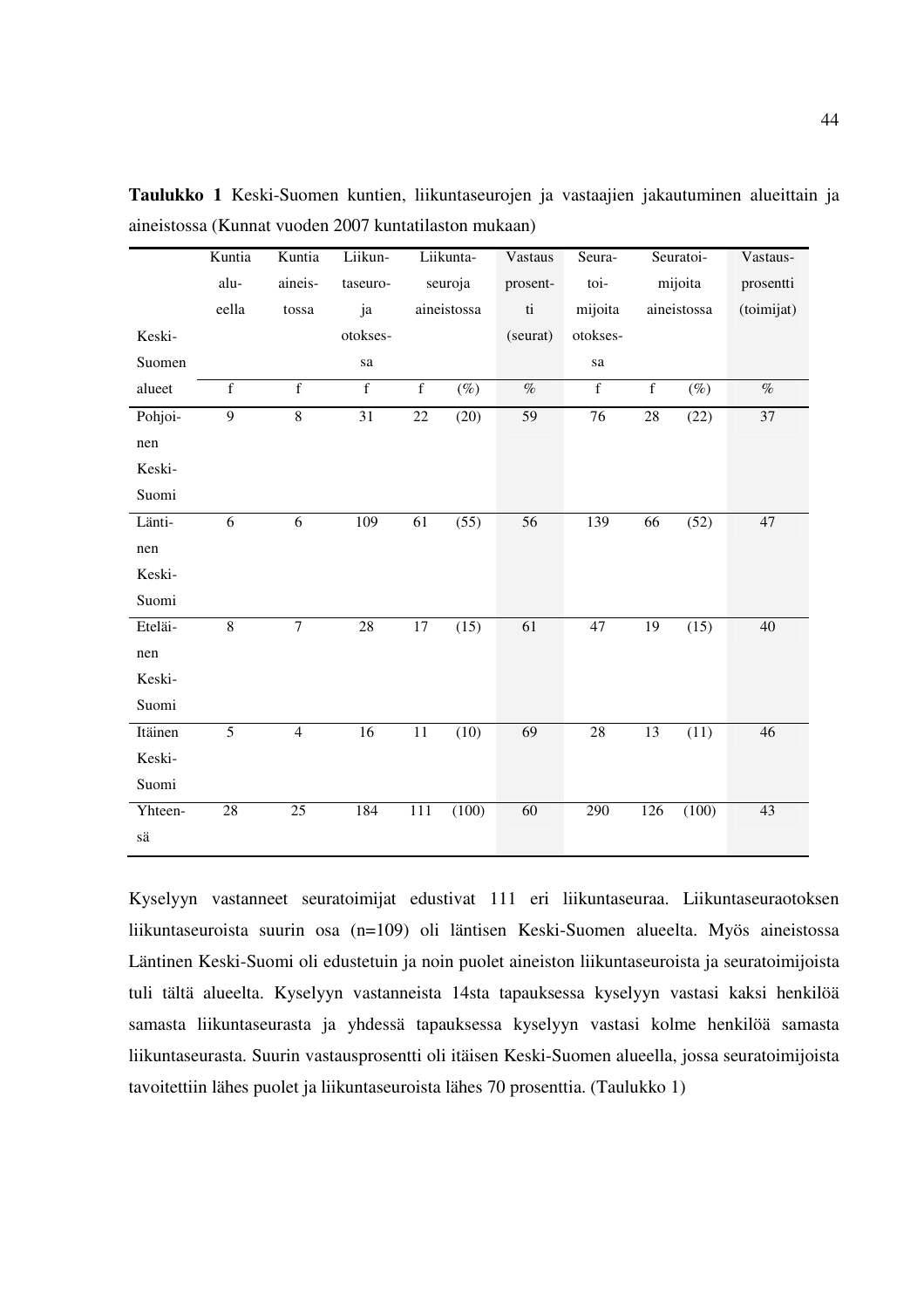Tutkimuksessa mukana olleiden liikuntaseurojen toiminnassa oli mukana 53 eri liikuntalajia, joista yleisimmät liikuntalajit seuroissa olivat yleisurheilu, hiihto, lentopallo ja jalkapallo. Liikuntaseuroista 53 prosenttia oli yleisseuroja ja 47 prosenttia laji- tai erikoisseuroja. Tutkimuksessa mukana olleiden liikuntaseurojen jäsenmäärä vaihteli 20:sta 2850:een, jäsenmäärän ollessa keskimäärin 384. Jäsenmäärän osalta puuttuvia arvoja oli 22, sillä jaostojen puheenjohtajat eivät pääosin osanneet arvioida seuran jäsenmäärää. Jaostojen jäsenmäärät vaihtelivat 20:sta 250:een, keskiarvon ollessa 86 jäsentä. (Taulukko2)

|                   |                    | f  | $\%$ |
|-------------------|--------------------|----|------|
| Seuramuoto        | Yleisseura         | 67 | 53   |
|                   | Laji-/erikoisseura | 59 | 47   |
| Seuran jäsenmäärä | 20-100             | 26 | 25   |
|                   | 101-200            | 22 | 21   |
|                   | 201-400            | 27 | 26   |
|                   | $401+$             | 29 | 28   |
| Jaoston           | 20-79              | 12 | 55   |
| jäsenmäärä        | 80-250             | 10 | 45   |

**Taulukko 2** Liikuntaseurojen taustatekijät

Liikuntaseurojen toiminnasta 45 prosenttia oli alle 18-vuotiaille suunnattua liikuntatoimintaa. Aikuisliikunnasta 18-34 –vuotiaiden liikuntatoimintaa oli noin neljäsosa, 35-59 –vuotiaiden noin viidesosa ja 60-vuotiaiden tai vanhempien liikuntatoimintaa vajaa kymmenesosa (Taulukko 3). Yhteensä kuusi kyselyyn osallistunutta jätti vastaamatta seuran aikuisliikuntaa koskeneisiin jatkokysymyksiin, sillä seurassa ei järjestetty lainkaan yli 18-vuotiaiden liikuntatoimintaa.

**Taulukko 3** Seuran liikuntatoiminnan jakautuminen eri ikäluokkiin, N=120-126 (%)

|                         | Alle 18 - vuotiaat | 18-34 -vuotiaat | 35-59 -vuotiaat | 60-vuotiaat tai |
|-------------------------|--------------------|-----------------|-----------------|-----------------|
|                         |                    |                 |                 | vanhemmat       |
| Seuran liikuntatoiminta | 45                 | 26.             |                 |                 |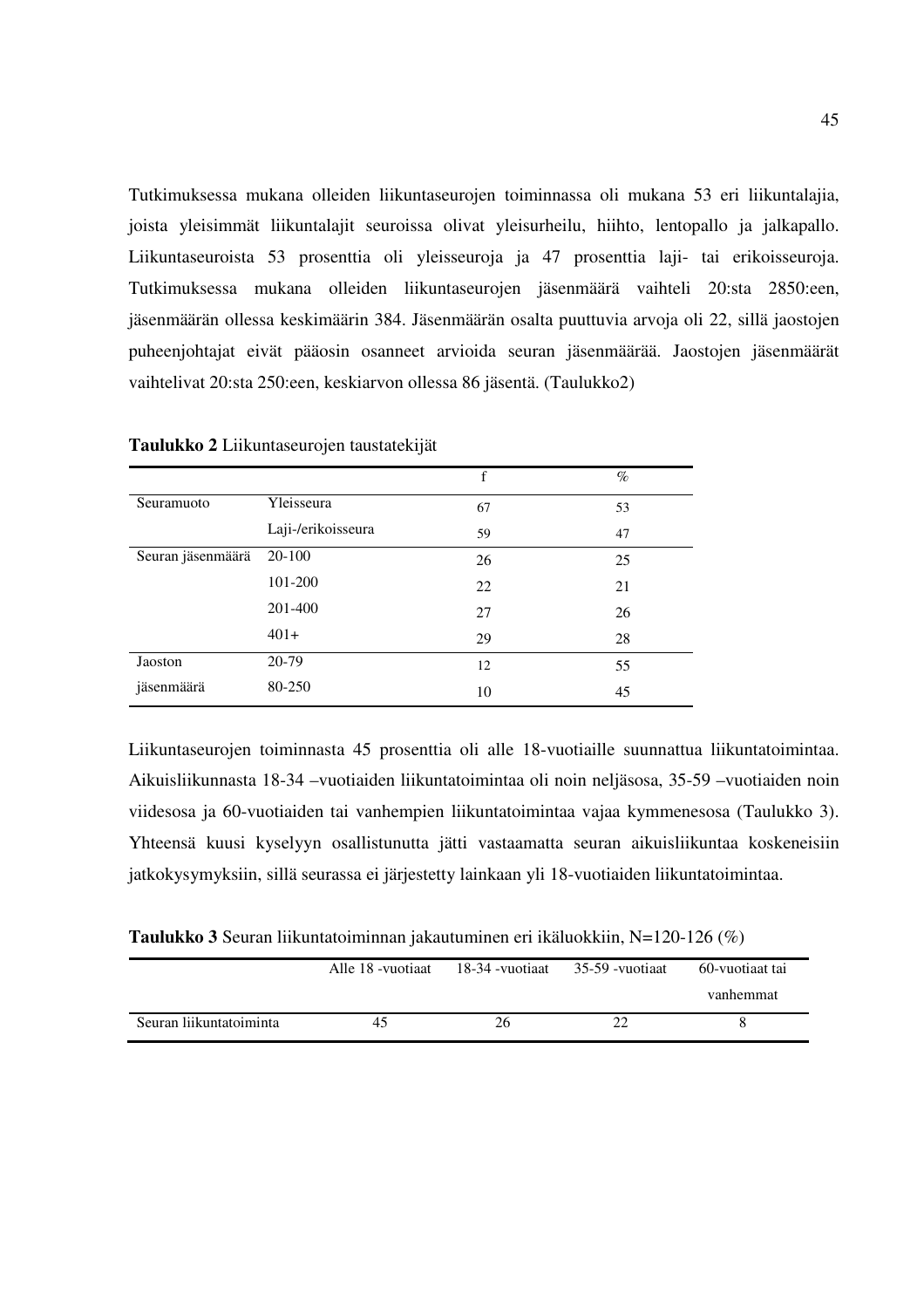## **7.3.2 Vastaajien taustatiedot**

Kyselyyn vastasi yhteensä 126 liikuntaseuratoimijaa. Vastaajista lähes kolme neljäsosaa oli miehiä ja neljäsosa naisia. Vastaajien ikä vaihteli 20 ikävuodesta 69 ikävuoteen keski-iän ollessa 46 vuotta. Vastaajista 2 prosenttia oli toiminnanjohtajia, 76 prosenttia seuran puheenjohtajia ja 12 prosenttia lajijaoston puheenjohtajia, ja kymmenesosa vastanneista toimi seuraorganisaatiossa jossain muussa asemassa. (Taulukko 4)

Vastaajat olivat toimineet nykyisessä tehtävässään alle yhdestä toimikaudesta 36 toimikauteen. Keskimäärin vastaajat olivat toimineet nykyisessä tehtävässään noin 6 toimikautta. Vastaajista kolmasosa oli opistoasteen tutkinnon suorittaneita, ammattikoulun tai muun keskiasteen koulun suorittaneita ja yliopisto tai korkeakoulututkinnon suorittaneita oli molempia viidesosa. Vastanneista kolme viidestä oli suorittanut jonkin liikunta-, urheilu- tai valmennuskoulutuksen tai -tutkinnon. (Taulukko 4)

|                     |                           | f              | $\%$           |
|---------------------|---------------------------|----------------|----------------|
| Sukupuoli           | Mies                      | 92             | 73             |
|                     | Nainen                    | 34             | 27             |
| Ikä                 | 21-40                     | 39             | 31             |
|                     | 41-50                     | 40             | 32             |
|                     | $51+$                     | 47             | 37             |
| Koulutus            | Kansakoulu                | 5              | $\overline{4}$ |
|                     | Peruskoulu/keskikoulu     | 2              | $\overline{c}$ |
|                     | Ammattikoulu tai muu      | 28             | 22             |
|                     | keskiasteen koulu         |                |                |
|                     | Ylioppilas                | 6              | 5              |
|                     | Opistoasteen tutkinto     | 38             | 30             |
|                     | Ammattikorkeakoulu        | 21             | 17             |
|                     | Yliopisto tai korkeakoulu | 26             | 21             |
| Liikunta-alan       | Kyllä                     | 74             | 59             |
| koulutus            | Ei                        | 51             | 41             |
| Asema seurassa      | Toiminnanjohtaja          | $\overline{2}$ | $\overline{c}$ |
|                     | Seuran puheenjohtaja      | 96             | 76             |
|                     | Lajijaoston puheenjohtaja | 15             | 12             |
|                     | Jokin muu                 | 13             | 10             |
| Toiminut nykyisessä | $1-4$ -vuotta             | 71             | 56             |
| asemassa            | $5-10$ -vuotta            | 37             | 29             |
|                     | $11-20$ -vuotta           | 11             | 9              |
|                     | $21-36$ -vuotta           | 7              | 6              |

**Taulukko 4** Liikuntaseuratoimijoiden taustatekijät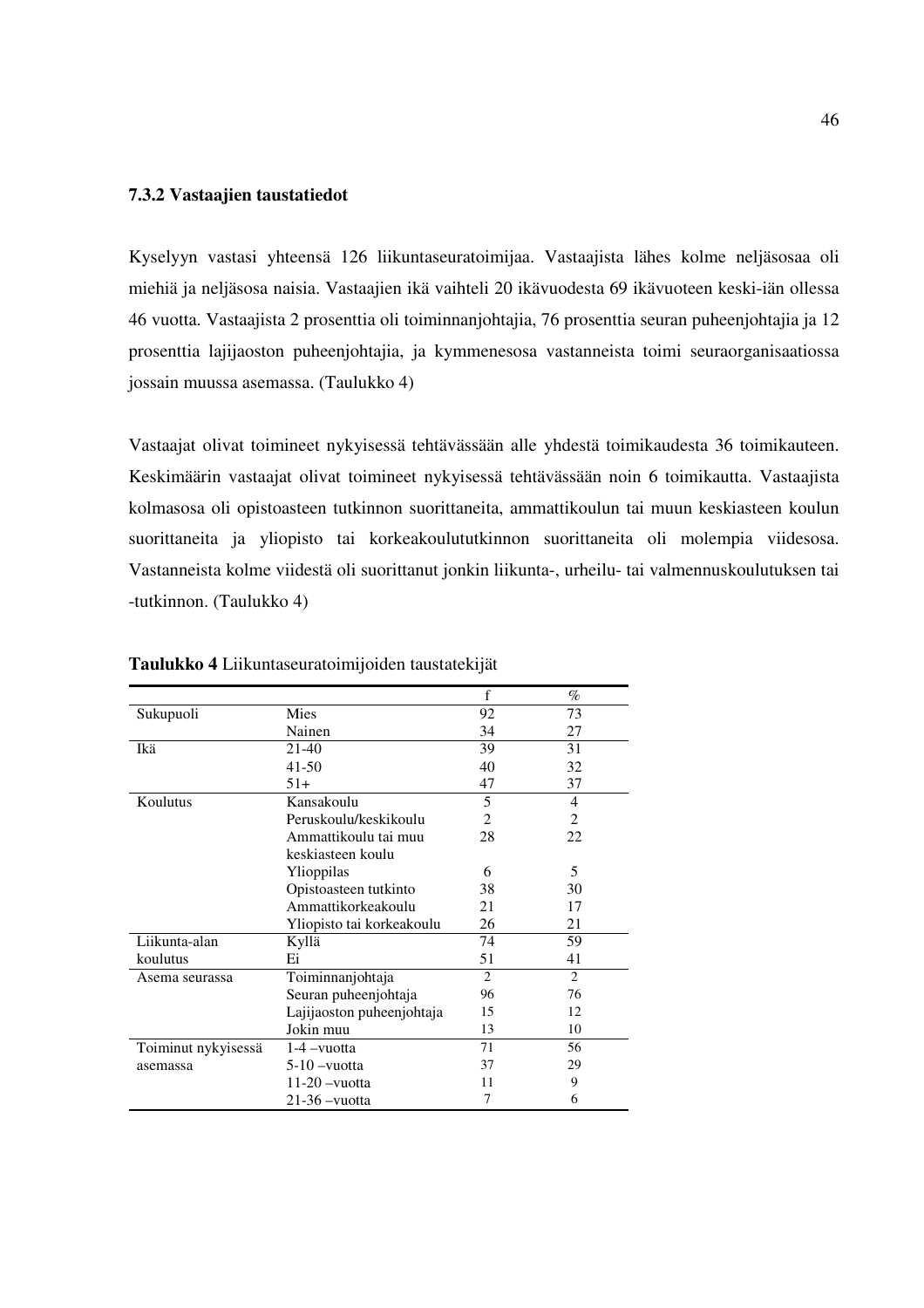Vastaajan asemalla (toiminnan johtaja, seuran puheenjohtaja, jaoston puheenjohtaja tai joku muu seuratoimija) ei ollut tilastollisesti merkitsevää eroa kuin yhden muuttujan suhteen (organisointi harrasteliikuntaa mahdollistavana tekijänä), joten tutkimuksessa kaikkien seuratoimijoiden vastauksia käytettiin samanveroisina kuvaamaan liikuntaseurojen tilannetta.

### **7.4 Analyysimenetelmät**

Tutkimusaineiston analyysi tehtiin SPSS for Windows 14.0 -ohjelmalla. Keskeisimpinä taustamuuttujina analyyseissa käytettiin seuramuotoa (laji- tai yleisseura), seuran jäsenmäärää ja seuran kotikunnan väkilukua. Keskivertojakaumien ohella tilastollisissa analyyseissä muuttujien analysointiin ja niiden välisien yhteyksien selvittämiseen käytettiin ristiintaulukointia sekä parametrittomia testejä, sillä pääosin aineisto ei ollut normaalisti jakautunut. Muuttujien välistä riippuvuutta tarkasteltiin Spearmanin korrelaatiokertoimen (r) avulla. Korrelaatiokertoimen riippuvuutta pidettiin heikkona kun se sai arvon r<0.3, kohtalaisena kun arvo oli välillä 0.3<r<0.7 ja voimakkaana kun r>0.7 (Törmäkangas 2006). Muuttujien välistä riippumattomuutta testattiin Khiin neliö -testillä, Mann-Whitney U:n ja Kruskall-Wallis H:n testeillä. Khii-toiseen testistä on tuloksissa esitetty γ<sup>2</sup>-testisuureen arvo, vapausasteet sulkumerkinnöillä sekä testin p-arvo. Mann-Whitneyn testistä on esitetty tuloksissa testisuureen arvo (U) sekä U-testin p-arvo. Kruskall-Wallisin testiä käytettiin niille muuttujille joissa vertailtavia ryhmiä oli enemmän kuin kaksi. Kruskall-Wallisin testistä on tuloksissa esitetty testin  $\chi^2$ -arvo, vapausasteet sulkumerkinnöillä ja testin p-arvo. Käytetty testimuoto on ilmoitettu myös taulukoissa. Riskitasona käytettiin tasoa 0.05 ja tilastollinen merkitsevyys on ilmoitettu kahdella desimaalilla.

Taustamuuttujista kunnan asukasluku ja seuran jäsenmäärä luokiteltiin kolmiluokkaisiksi muuttujiksi. Keskeisimpien taustamuuttujien ohella tilastollisia vertailuja tehtiin muodostettujen summamuuttujien suhteen (seuratyyppi-summamuuttuja ja terveysliikunnan asema summamuuttuja). Molemmat summamuuttujat luokiteltiin kaksiluokkaisiksi, mutta alkuperäisiä muuttujia käytettiin korrelaatiota testattaessa.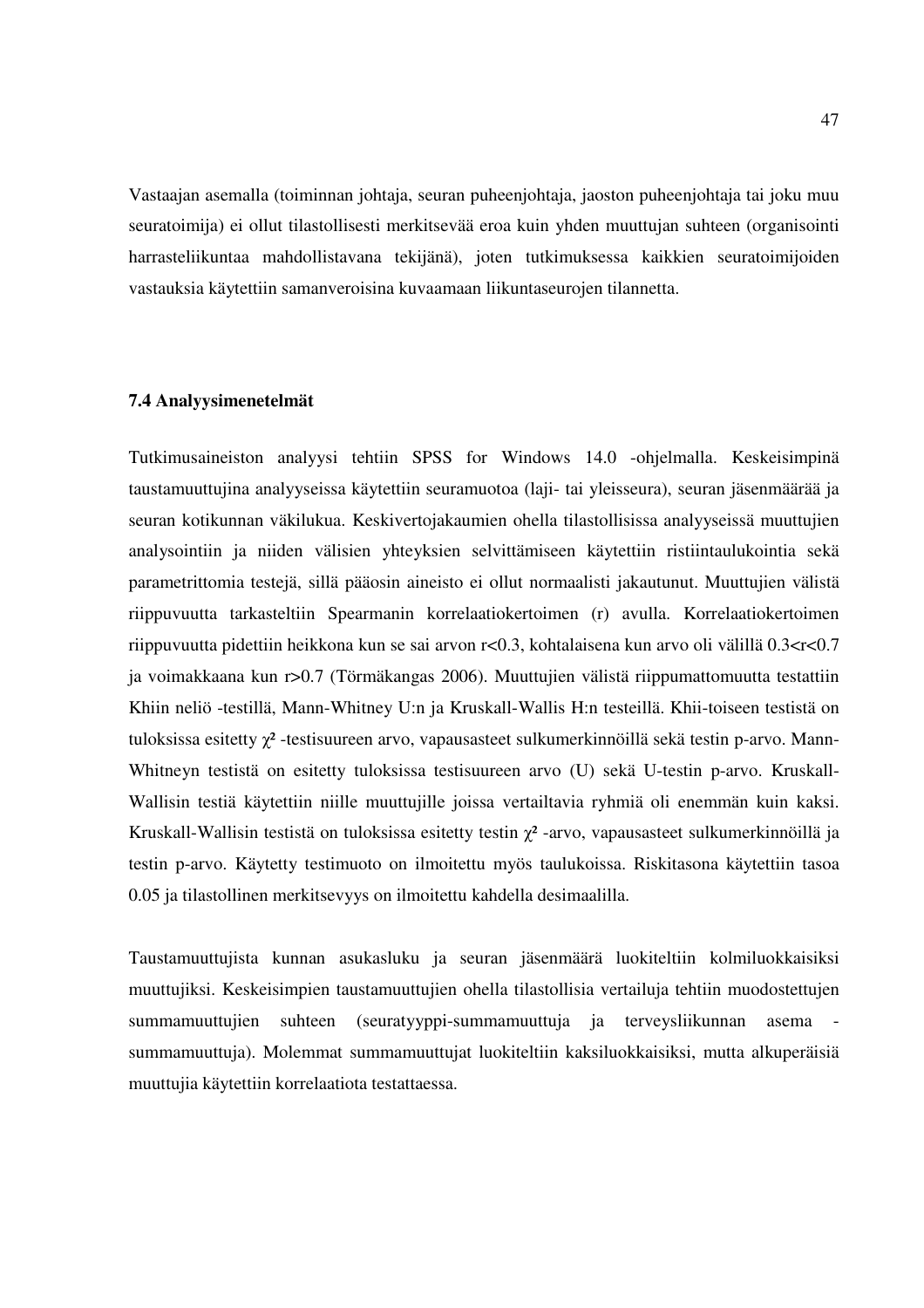Kysymysten 12 ja 13 prosenttiosuuksista muodostettiin uudet yhdistemuuttujat laskemalla harrasteliikunnan ja kilpaurheilun osuuksien keskiarvot seuroittain. Muodostettujen yhdistemuuttujien arvojen perusteella harrasteliikuntaseuroiksi nimettiin ne liikuntaseurat, joiden harrasteliikunnan osuus oli vähintään puolet seuran aikuisliikunnasta. Puolestaan kilpaseuroiksi nimettiin seurat, joiden harrasteliikunnan osuus oli alle puolet seuran aikuisliikunnasta.

Jotta kysymyksen numero 15 muuttujien jakaumia voitiin tarkastella ristiintaulukoinnin avulla, aineistoa tiivistettiin luokittelemalla neliluokkaiset Likert-asteikon muuttujat kaksiluokkaisiksi muuttujiksi. Muuttujaluokat "ei ollenkaan" ja "jonkin verran" yhdistettiin yhdeksi muuttujaluokaksi ja samoin "paljon" ja "erittäin paljon" yhdeksi omaksi luokakseen.

Kysymyspatteriston numero 15 liikunnan elementeistä muodostettiin myös seuran aikuisliikuntaa kuvaava terveysliikunnan summamuuttuja. Terveysliikunnan summamuuttuja muodostettiin pisteyttämällä yksitoista liikunnan elementtiä niin, että terveysliikuntaa kuvaavat elementit saivat arvon yksi ja kilpaurheilua kuvaavat elementit saivat arvon nolla. Näin ollen terveysliikuntaan viittaavat elementit lisäsivät summamuuttujan arvoa, kun taas kilpaurheiluun viittaavat elementit vähensivät summamuuttujan arvoa. Terveysliikuntaa kuvaavat elementit (yhdessäolo ja sosiaalisuus, henkinen hyvinvointi ja mielenvirkistys, liikunta terveyttä edistävänä toimintana, liikkujien turvallisuus) saivat arvon yksi silloin kun vastaaja oli kokenut elementin kuvaavan seuran aikuisliikuntaa "paljon" tai "erittäin paljon". Sen sijaan kilpaurheiluun viittaavat elementit (kilpailullisuus, kilpailumenestys, huippu-urheilu) saivat arvon nolla silloin kun vastaaja oli kokenut elementtien kuvaavaan seuran aikuisliikuntaa "paljon" tai "erittäin paljon". Terveysliikunnan summamuuttujan yhteenlaskettu arvo kuvasi terveysliikunnan asemaa seurassa jolloin korkea summapistemäärä kertoi terveysliikunnan vahvasta asemasta liikuntaseurassa. Jatkotarkasteluja varten terveysliikunnan asemaa kuvaava muuttuja luokiteltiin jakaumien perusteella kahteen luokkaan, terveysliikuntaorientoituneisiin liikuntaseuroihin joissa terveysliikunnan asema oli vahva (terveysliikunnan summapistemäärä 9-11) sekä kilpailuorientoituneisiin liikuntaseuroihin joissa terveysliikunnan asema oli heikko (terveysliikunnan summapistemäärä alle yhdeksän).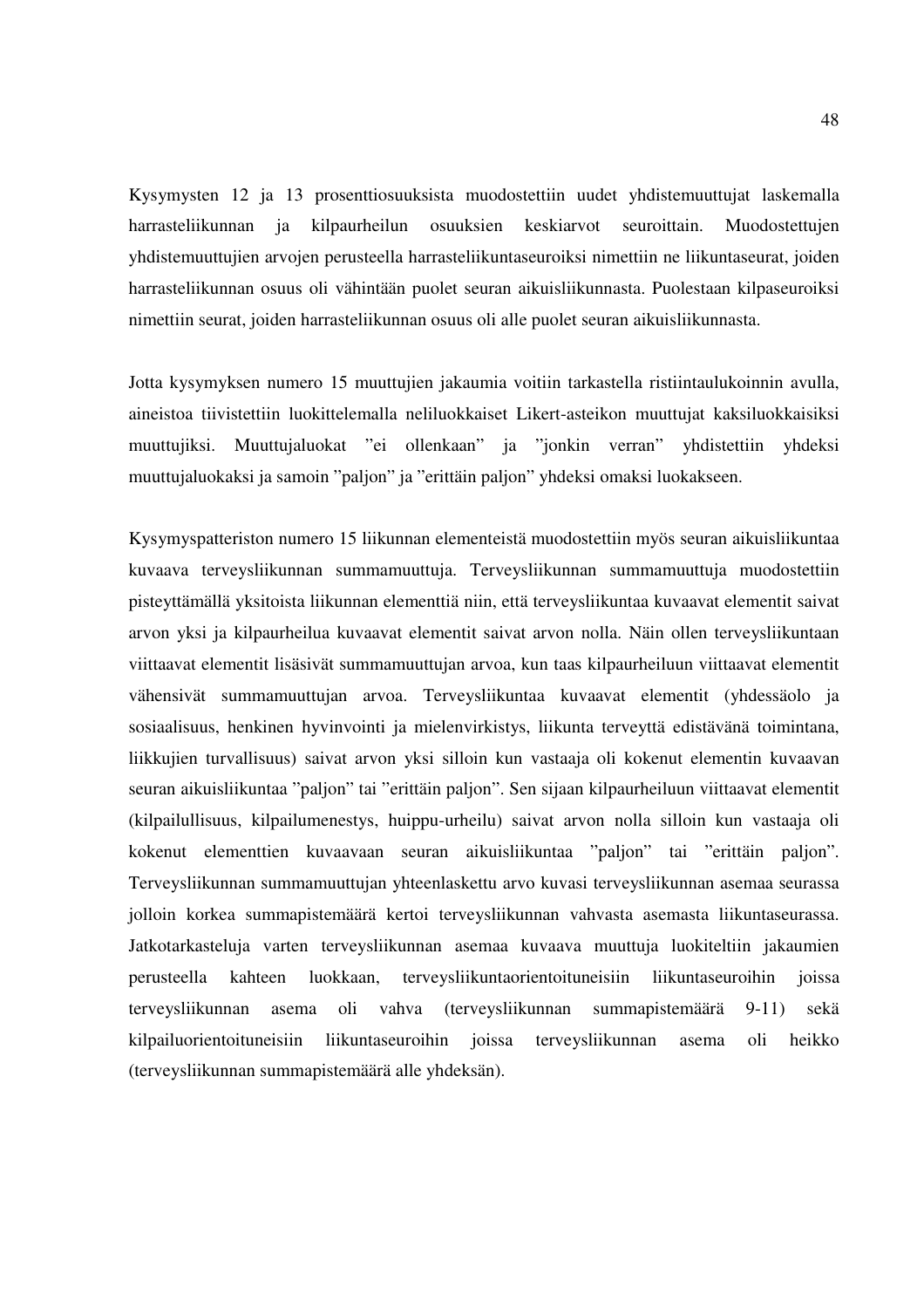Myös kysymyspatteristojen 18 ja 19 alkuperäisistä muuttujista muodostettiin molemmista summamuuttujia. Alkuperäisten muuttujien latautumista eri faktoreille tarkasteltiin eksploratiivisen faktorianalyysin avulla. Faktorianalyysissä muuttujien sallittiin korreloivan keskenään, joten menetelmänä käytettiin Promax-rotaatiota. Faktorianalyysin avulla löydettiin yhteisiä muuttujia selittäviä tekijöitä, joten samalle faktorille latautuneista muuttujista muodostettiin summamuuttujia summaamalla yhteen alkuperäiset muuttujat. Summamuuttujien sisäistä konsistenssia tarkasteltiin Cronbachin Alfa -kertoimen avulla.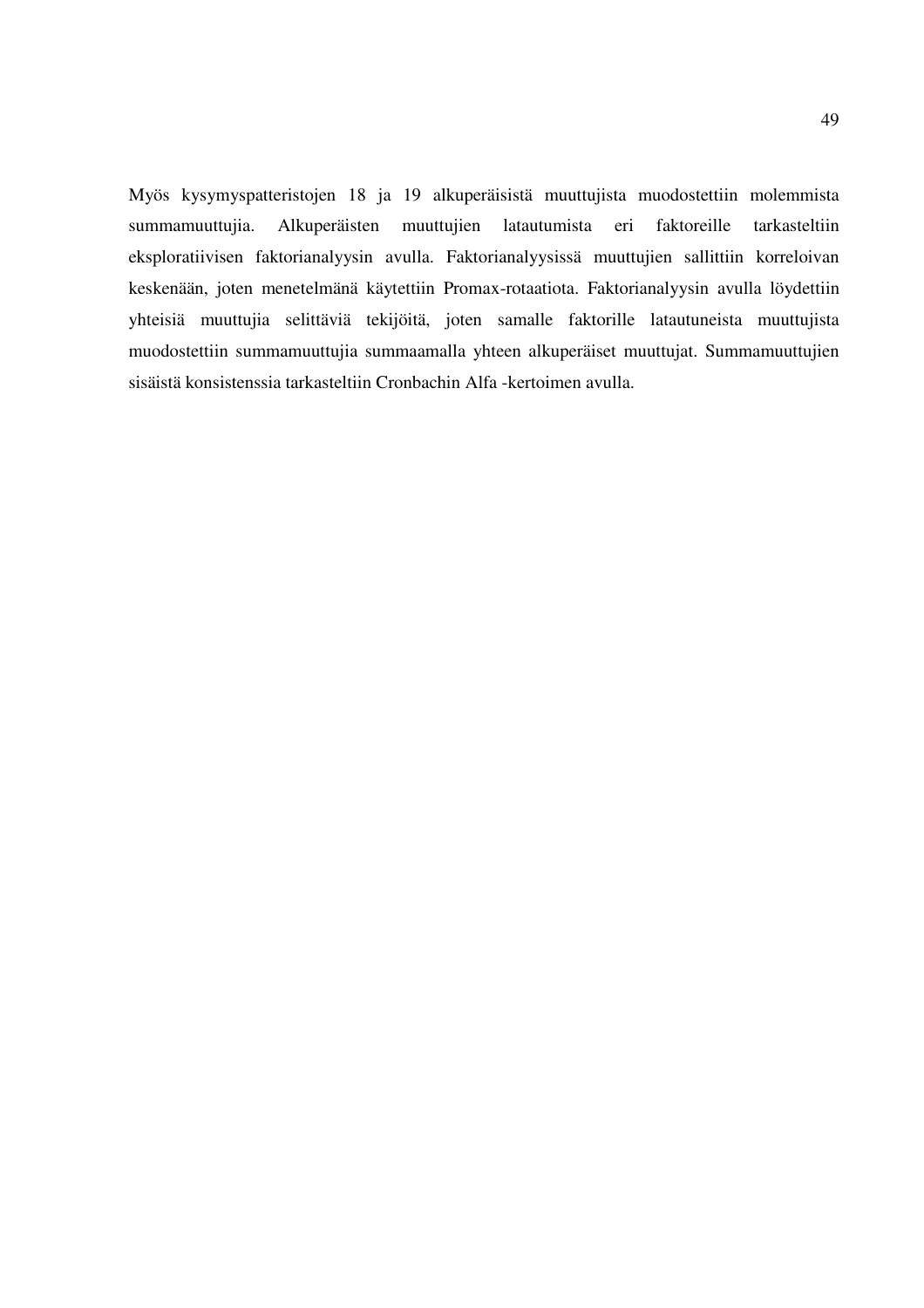### **8 TULOKSET**

Tutkimustuloksia käsitellään tutkimuskysymysten mukaisessa järjestyksessä. Ensimmäiseksi selvitetään sitä, missä määrin aikuisten terveysliikuntaa järjestetään Keski-Suomen liikuntaseuroissa. Toiseksi tarkastellaan minkä tyyppisissä liikuntaseuroissa aikuisten terveysliikuntaa Keski-Suomessa järjestetään. Viimeiseksi selvitän sitä, missä määrin liikuntaseurat olivat kiinnostuneita aikuisten terveysliikunnan järjestämisestä lähitulevaisuudessa ja millaisia esteitä ja mahdollisuuksia aikuisten harrasteliikunnan lisäämisessä koetaan olevan.

### **8.1 Aikuisten terveysliikunta Keski-Suomen liikuntaseuroissa**

Terveysliikunnan määrää Keski-Suomen liikuntaseuroissa selvitettiin kartoittamalla liikuntaseurojen aikuisliikunnan piirteitä sekä aikuisliikuntaa kuvaavia elementtejä. Aikuisliikunnan piirteet sisältävät liikuntaseurojen liikuntatoiminnan keskeiset toimialueet ja toiminnan piirteen. Sen sijaan aikuisliikunnan elementit kuvastavat seuran aikuisliikunnan luonnetta.

## **8.1.1 Aikuisliikunnan piirteet**

Liikuntaseurojen järjestämästä yli 18-vuotiaiden liikuntatoiminnasta pääosa oli harrasteliikuntaa. Kaikissa kolmessa aikuisten ikäluokassa (18–34, 35–59 ja 60-vuotiaat tai vanhemmat) harrasteliikunnan osuus oli kilpaurheilua suurempaa. Aikuisten nuorimmassa ikäluokassa, 18-34 vuotiaissa, harrasteliikunnan osuus liikuntatoiminnasta oli 62 prosenttia. Harrasteliikunnan osuus seuran liikuntatoiminnasta kasvoi vanhempiin ikäluokkiin mentäessä ja 35–59-vuotiaiden liikunnasta jo 76 prosenttia oli harrasteliikuntaa. Kaikkein suurin harrasteliikunnan osuus oli 60 vuotiaiden tai sitä vanhempien ikäluokassa, jossa liikuntatoiminnasta 85 prosenttia oli harrasteliikuntaa. Kun seurojen liikuntatoimintaa tarkasteltiin koko aineiston näkökulmasta,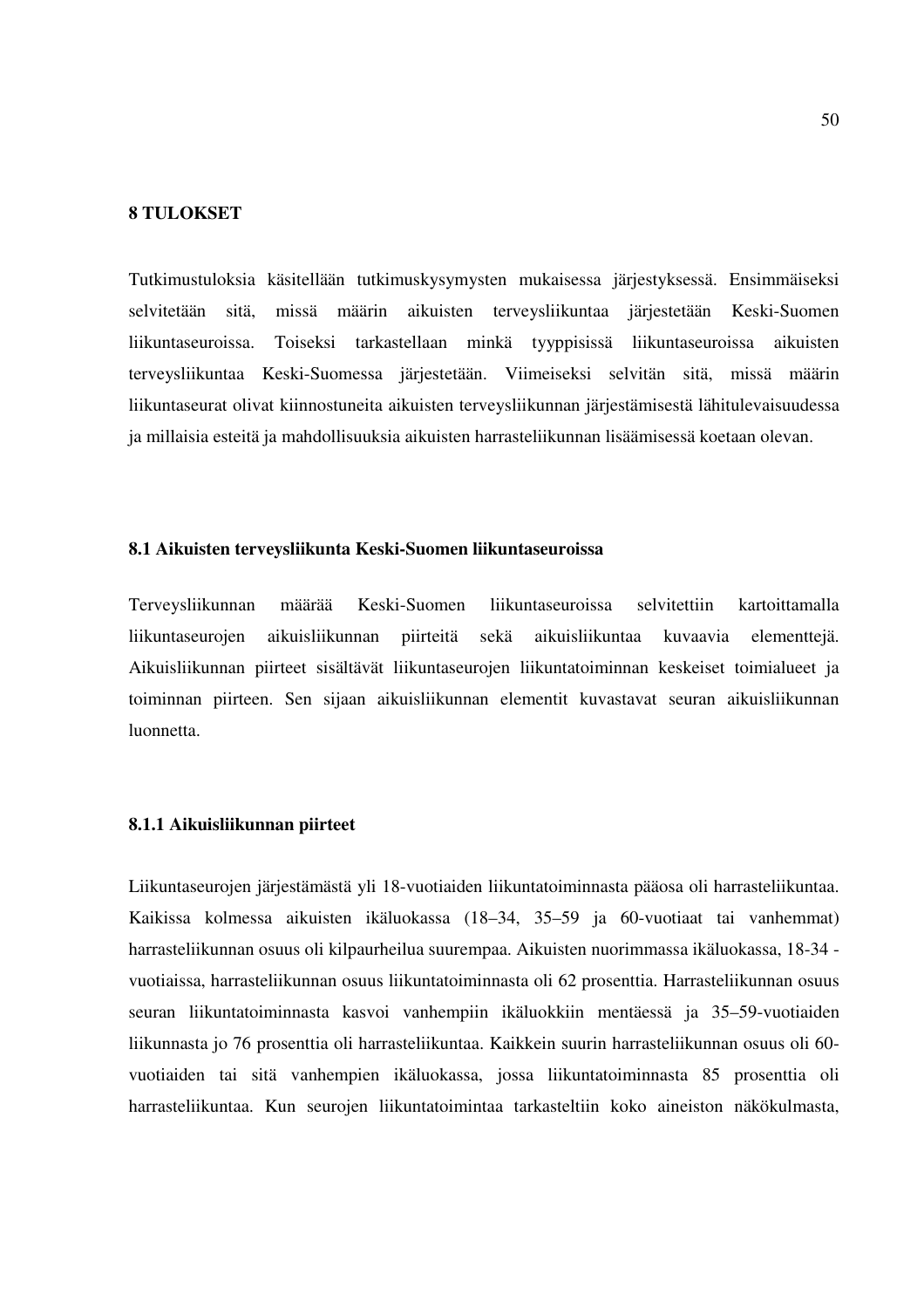harrasteliikunnan keskiarvoksi saatiin 75 prosenttia ja kilpa- tai huippu-urheilun keskiarvoksi noin 35 prosenttia.

Liikuntaseurat jaettiin aikuisten harrasteliikunnan keskiarvon perusteella kahteen ryhmään. Niitä liikuntaseuroja, joiden aikuisten harrasteliikunnan keskiarvo jäi alle puoleen (0-49 prosenttia) kutsuttiin seuratyypiltään kilpaseuroiksi (12 prosenttia vastanneista). Puolestaan niitä seuroja, joiden aikuisliikunnasta vähintään puolet (50-100 prosenttia) oli harrasteliikuntaa, kutsuttiin seuratyypiltään harrasteliikuntaseuroiksi (88 prosenttia vastanneista).

Vastaajista joka toinen ilmoitti seuran aikuisliikunnassa olevan mukana vähintään aikuisten kansallisella huipulla kilpailevia. Eri lajien kilpailusarjoissa tai kilpailujärjestelmissä mukana olevia aikuisliikkujia oli 77 prosentissa liikuntaseuroista. Seurojen aikuisliikuntatoiminnassa kaikkein yleisimpiä olivat aikuiset harrasteliikkujat tai harrasteliikuntaryhmät, joita ilmoitti olevan mukana seuran aikuisliikunnassa 95 prosenttia vastaajista. Viisi prosenttia vastanneista seuroista ilmoitti, että heidän toiminnassaan ei ollut lainkaan aikuisten harrasteliikuntaa. (Taulukko 5)

|                                                                                       |     | Kyllä | Ei |      | Yhteensä  |
|---------------------------------------------------------------------------------------|-----|-------|----|------|-----------|
|                                                                                       | n   | (%)   | n  | (%)  | $n(\%)$   |
| Huippu-urheilussa mukana olevat aikuisliikkujat (vähintään<br>kansallisella huipulla) | 60  | (50)  | 60 | (50) | 120 (100) |
| Kilpailusarjoissa tai kilpailujärjestelmissä mukana olevat<br>aikuisliikkujat         | 92  | (77)  | 28 | (23) | 120 (100) |
| Harrastuspainotteiset aikuisliikkujat                                                 | 114 | (95)  | 6  | (5)  | 120 (100) |

### **Taulukko 5** Seuran aikuisliikunnan muodot, N=120

Niiden seurojen vastaajia, joiden toiminnassa oli mukana aikuisten harrasteliikuntaa (n= 114), pyydettiin arvioimaan, mikä kolmesta annetusta vaihtoehdosta (fyysisen kunnon kohentaminen, sosiaalisuus vai henkinen hyvinvointi ja mielen virkistys) kuvaisi parhaiten heidän seuransa järjestämää aikuisten harrasteliikuntaa. Vastaajien mielestä seuran aikuisten harrasteliikuntaa kuvasi parhaiten joko fyysisen kunnon kohentaminen tai henkinen hyvinvointi ja mielenvirkistys (kummankin osuus 40 prosenttia). Vähiten aikuisten harrasteliikuntaa kuvasi sosiaalisuus, jota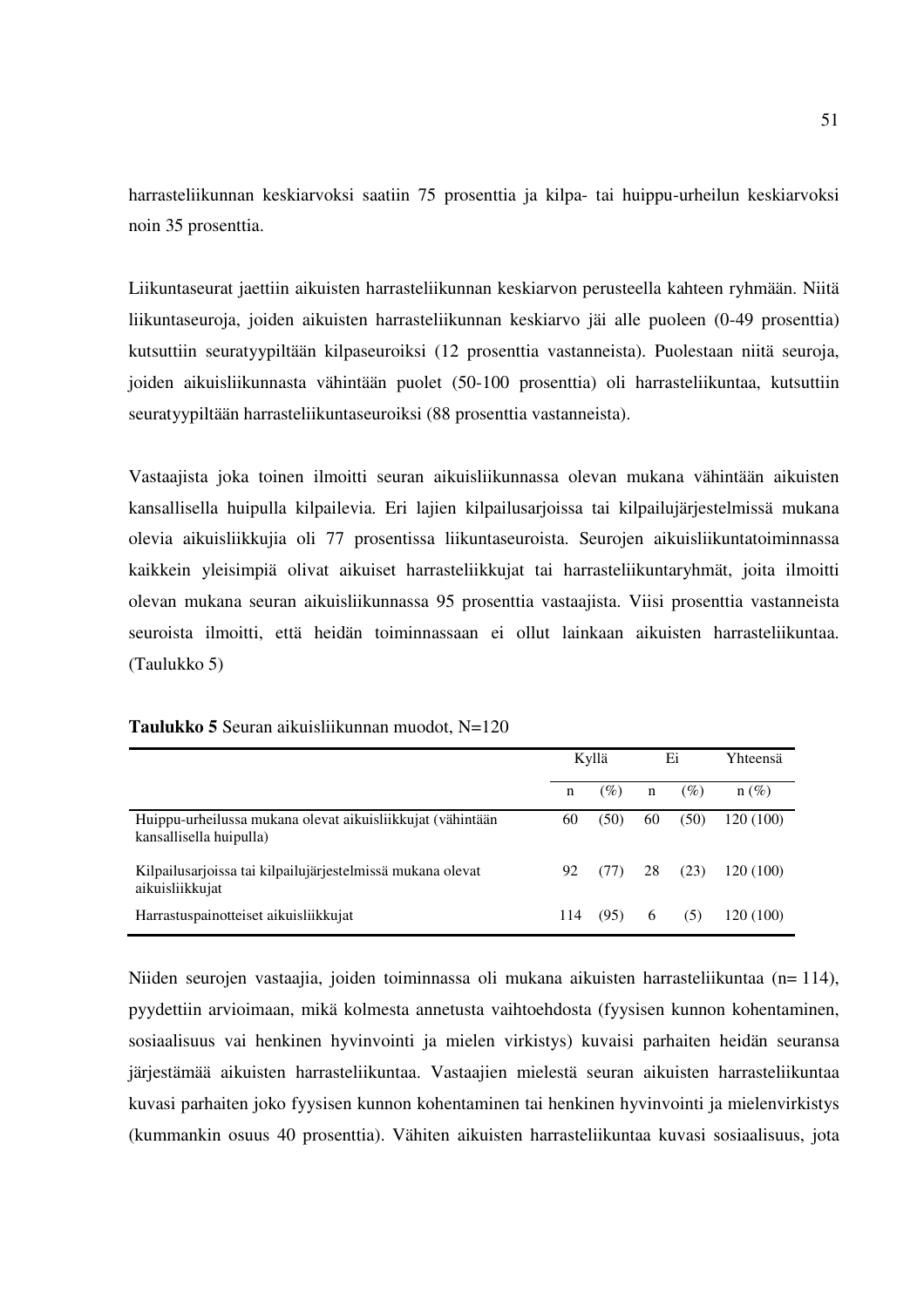piti aikuisliikuntaa kuvaavana piirteenä viidesosa vastaajista. Laji- tai erikoisseuroissa fyysisen kunnon kohentaminen koettiin yleisseuroja yleisemmin aikuisten harrasteliikuntaa kuvaavana piirteenä. Myös sosiaalisuus kuvasi laji- tai erikoisseurojen aikuisten harrasteliikuntaa hieman yleisseuroja yleisemmin. Yleisseurojen aikuisten harrasteliikuntaa puolestaan kuvasi parhaiten henkinen hyvinvointi ja mielenvirkistys (48 prosenttia yleisseuroista). (Taulukko 6)

|               |                        | Aikuisten harrasteliikuntaa kuvaava piirre |                                         |                                                           |                     |  |  |  |  |
|---------------|------------------------|--------------------------------------------|-----------------------------------------|-----------------------------------------------------------|---------------------|--|--|--|--|
|               |                        | Sosiaalisuus<br>$\%$                       | Fyysisen<br>kunnon<br>kohentaminen<br>% | Henkinen<br>hyvinvointi<br>ja mielen<br>virkistys<br>$\%$ | Yhteensä<br>$n(\%)$ |  |  |  |  |
| Koko aineisto |                        | 20                                         | 40                                      | 40                                                        | 114 (100)           |  |  |  |  |
| Seuramuoto    | Yleisseura             | 17                                         | 35                                      | 48                                                        | 60 (100)            |  |  |  |  |
|               | Laji- tai erikoisseura | 24                                         | 44                                      | 32                                                        | 54 (100)            |  |  |  |  |
| Seuratyyppi   | Kilpaseura             | 15                                         | 46                                      | 39                                                        | 13 (100)            |  |  |  |  |
|               | Harrasteliikuntaseura  | 21                                         | 39                                      | 40                                                        | 100(100)            |  |  |  |  |

**Taulukko 6** Aikuisten harrasteliikuntaa kuvaavat piirteet seuramuodon ja seuratyypin suhteen, N= 114

Kilpaseuroista (harrasteliikunnan osuus alle puolet seuran aikuisliikunnasta) lähes puolet koki fyysisen kunnon kohentamisen kuvaavan parhaiten seuran aikuisten harrasteliikuntaa. Sen sijaan harrasteliikuntaseuroissa (harrasteliikunnan osuus yli puolet seuran aikuisliikunnasta) fyysisen kunnon kohentaminen sekä henkinen hyvinvointi ja mielenvirkistys kuvasivat molemmat yhtä paljon seuran harrasteliikuntaa. Harrasteliikuntaseuroissa sosiaalisuus kuvasi kilpaseuroja yleisemmin seuran aikuisten harrasteliikuntaa. Aikuisliikuntaa kuvaavien muuttujien ja seuramuodon tai seuratyypin välillä ei kuitenkaan ollut tilastollisesti merkitsevää eroa. (Taulukko 6)

## **8.1.2 Aikuisliikuntaa kuvaavat elementit**

Lähes kaikkien vastanneiden mielestä (93 prosenttia) "liikunta terveyttä edistävänä toimintana" kuvasi seuran aikuisliikuntaa paljon tai erittäin paljon. Seuraavaksi eniten liikuntaseurojen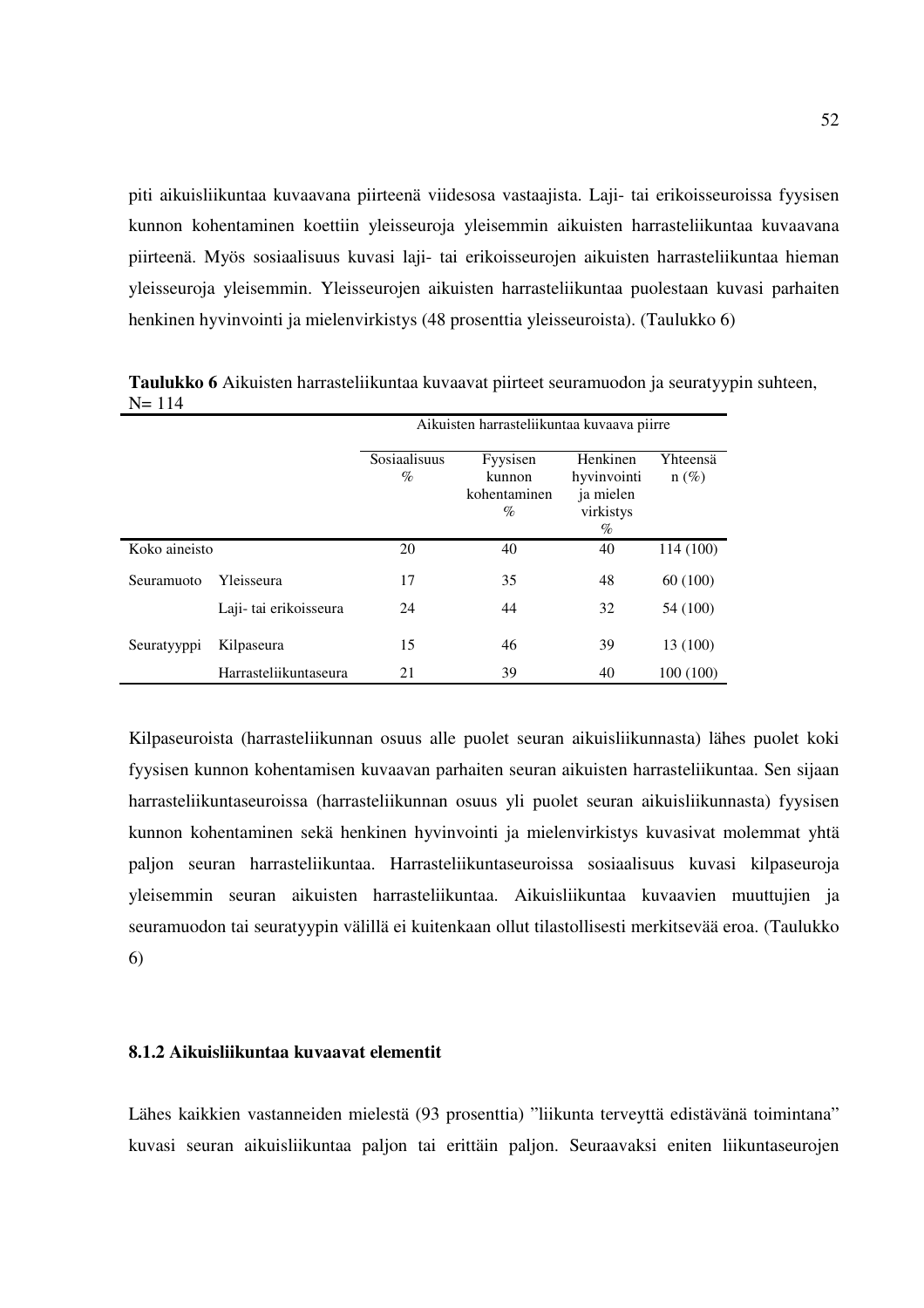aikuisliikuntaa kuvaavina elementteinä koettiin "henkinen hyvinvointi ja mielenvirkistys", "yhdessäolo ja sosiaalisuus", "kaverillisuus" sekä "hauskuus ja ilonpito". (Kuvio 4)

Aikuisliikuntaa kuvaavista elementeistä ainoastaan kilpaurheiluun viittaavat elementit jakoivat näkemyksiä vastaajien kesken. Vastanneista hieman yli puolet ilmoitti kilpailumenestyksen kuvaavan seuran aikuisliikuntaa paljon tai erittäin paljon. Kilpailullisuus sen sijaan kuvasi kahden viidesosan aikuisliikuntaa palon tai erittäin paljon ja huippu-urheilu kuvasi seuran aikuisliikuntaa paljon tai erittäin paljon noin kolmasosassa seuroista. (Kuvio 4)



**Kuvio 4** Liikuntaseuran aikuisliikuntaa kuvaavat elementit (%), N= 116-120

Aikuisliikuntaa kuvaavista elementeistä yhdessäolo ja sosiaalisuus, kaverillisuus, henkinen hyvinvointi ja mielenvirkistys, elämyksellisyys sekä liikunta terveyttä edistävänä toimintana kuvasivat yhtä lailla sekä harrasteliikuntaseurojen että kilpaseurojen aikuisliikuntaa. Sekä kilpaettä harrasteliikuntaseuroista 93 prosenttia piti aikuisliikuntaa terveyttä edistävänä paljon tai erittäin paljon. Sen sijaan hauskuus ja ilonpito sekä liikkujien turvallisuus koettiin kuvaavan hieman paremmin kilpaseurojen kuin harrasteliikuntaseurojen aikuisliikuntaa. Ryhmien välillä ei kuitenkaan ollut tilastollista merkitsevyyttä.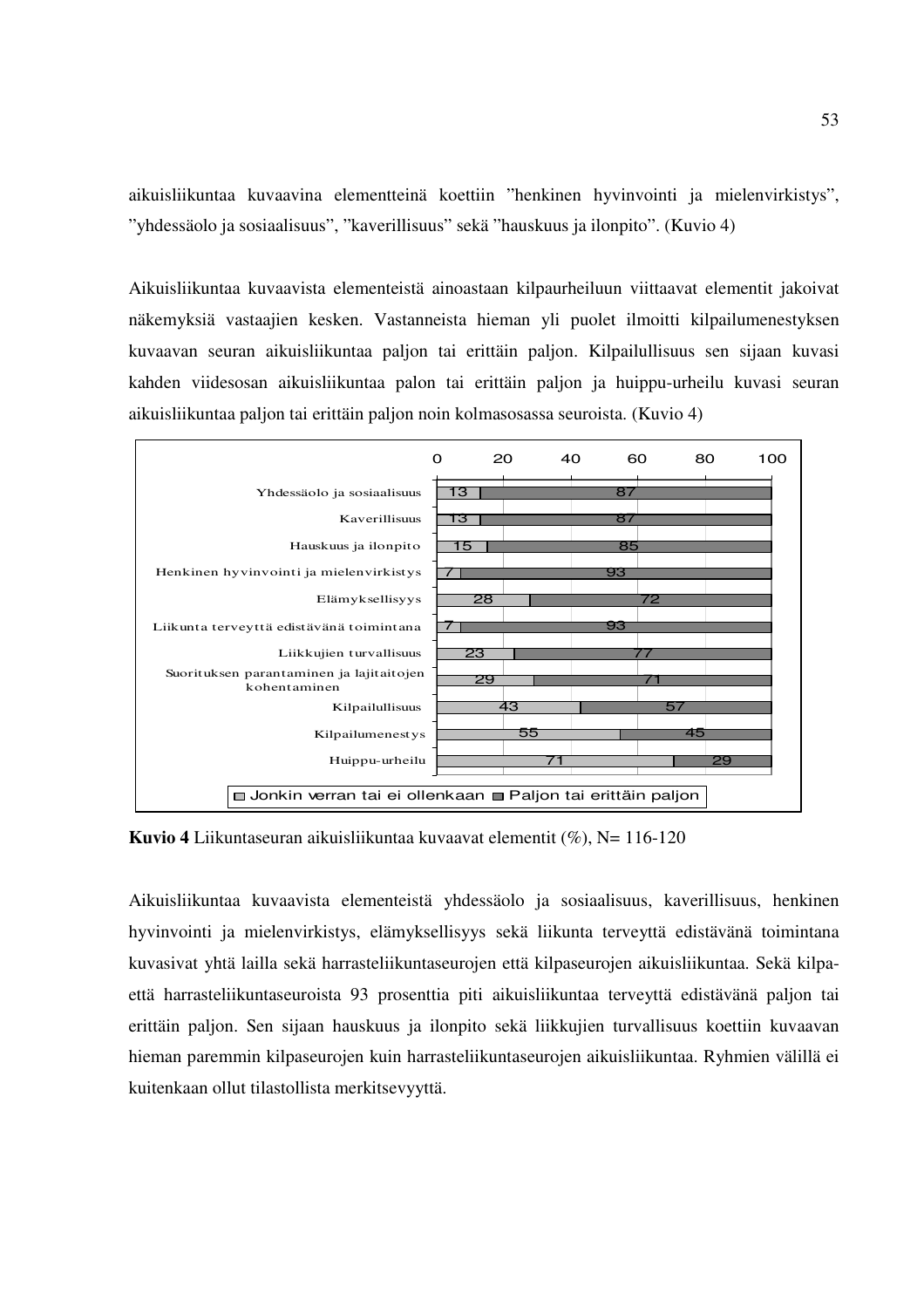Aikuisliikuntaa kuvaavien elementtien osalta harrasteliikuntaseurojen ja kilpaseurojen välillä oli eroa ainoastaan kilpaurheiluun viittaavissa elementeissä. Suorituksen parantaminen ja lajitaitojen kohentaminen [x<sup>2</sup>(1) =4,163, p=.041], kilpailullisuus [x<sup>2</sup>(1) =17,287, p<.001], kilpailumenestys  $[x^{2}(1) = 16,199, p<.001]$  ja huippu-urheilu  $[x^{2}(1) = 20,160, p<.001]$  kuvasivat harrasteliikuntaseuroja paremmin kilpaseurojen aikuisliikuntaa. (Taulukko 7)

**Taulukko 7** Aikuisliikuntaa kuvaavien elementtien jakautuminen kilpaseurojen, harrasteliikuntaseurojen ja koko aineiston suhteen, N=110-114.

|                                                                | Kuvaa seuran aikuisliikuntaa |                               |           |                             |                               |          |                              |  |  |  |
|----------------------------------------------------------------|------------------------------|-------------------------------|-----------|-----------------------------|-------------------------------|----------|------------------------------|--|--|--|
|                                                                |                              | <b>Harrasteliikuntaseura</b>  |           |                             | Kilpaseura                    |          |                              |  |  |  |
| Seuran aikuis-<br>liikuntaa                                    | Vähän/<br>ei ollen-<br>kaan  | Paljon/<br>erittäin<br>paljon | Yhteensä  | Vähän/<br>ei ollen-<br>kaan | Paljon/<br>erittäin<br>paljon | Yhteensä | p-arvo*                      |  |  |  |
| kuvaavat<br>elementit                                          | $\%$                         | $\%$                          | $n(\%)$   | $\%$                        | $\%$                          | $n(\%)$  |                              |  |  |  |
| Yhdessäolo ja<br>sosiaalisuus                                  | 13                           | 87                            | 100 (100) | 14                          | 86                            | 14 (100) | $\qquad \qquad \blacksquare$ |  |  |  |
| <b>Kaverillisuus</b>                                           | 11                           | 89                            | 99 (100)  | 14                          | 86                            | 14 (100) | $\qquad \qquad -$            |  |  |  |
| Hauskuus ja<br>ilonpito                                        | 17                           | 83                            | 100 (100) | $\overline{0}$              | 100                           | 14 (100) | $\overline{\phantom{0}}$     |  |  |  |
| Henkinen<br>hyvinvointi ja<br>mielenvirkistys                  | 7                            | 93                            | 100(100)  | 7                           | 93                            | 14 (100) |                              |  |  |  |
| Elämyksellisyys                                                | 30                           | 70                            | 100 (100) | 29                          | 71                            | 14 (100) | $\overline{\phantom{0}}$     |  |  |  |
| Liikunta terveyt-<br>tä edistävänä<br>toimintana               | 7                            | 93                            | 100 (100) | 7                           | 93                            | 14 (100) |                              |  |  |  |
| Liikkujien<br>turvallisuus                                     | 26                           | 74                            | 97 (100)  | 15                          | 85                            | 13 (100) |                              |  |  |  |
| Suorituksen<br>parantaminen ja<br>lajitaitojen<br>kohentaminen | 34                           | 66                            | 100(100)  | 7                           | 93                            | 14 (100) | .041                         |  |  |  |
| Kilpailullisuus                                                | 66                           | 34                            | 99 (100)  | $\overline{7}$              | 93                            | 14 (100) | < .001                       |  |  |  |
| Kilpailumenestys                                               | 64                           | 36                            | 100 (100) | $\overline{7}$              | 93                            | 14 (100) | < .001                       |  |  |  |
| Huippu-urheilu                                                 | 79                           | 21                            | 100 (100) | 21                          | 79                            | 14 (100) | < .001                       |  |  |  |

 $*$ Kilpa- ja harrasteliikuntaseurojen väliset erot testattu  $\chi^2$ -testillä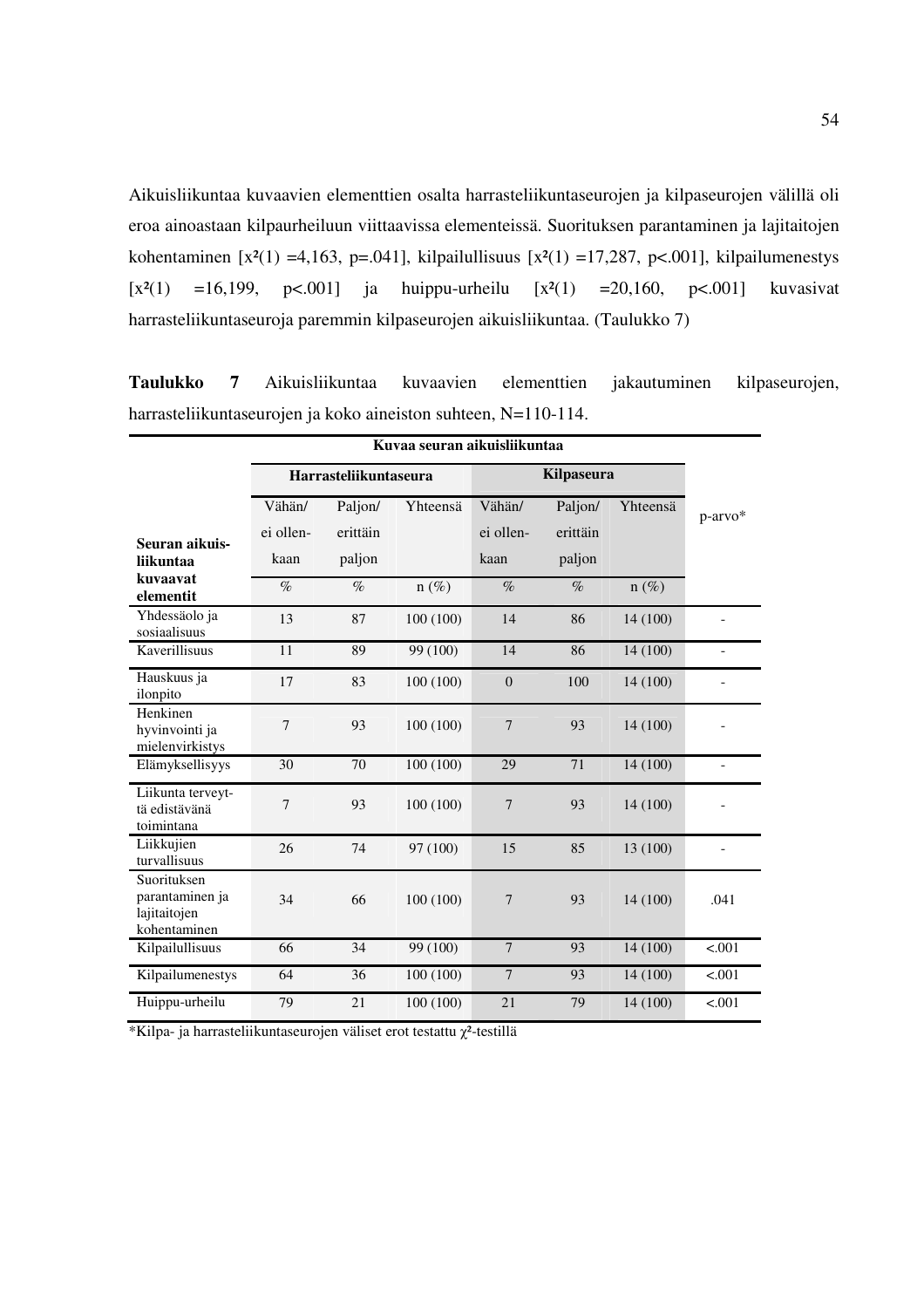## **8.1.3 Terveysliikunta liikuntaseuroissa**

Aikuisliikuntaa kuvaavista elementeistä muodostettiin terveysliikunnan summamuuttuja, jotta voitiin arvioida terveysliikunnan määrää ja asemaa Keski-Suomen liikuntaseuroissa. Terveysliikunnan summamuuttuja sisälsi 11 liikunnan elementtiä, joiden katsottiin viittaavan joko terveysliikuntaan tai kilpaurheiluun (terveysliikunnan summamuuttujan muodostaminen on selitetty analyysimenetelmät -kappaleessa). Terveysliikunnan summamuuttujan vaihteluväli oli 4- 11, keskiarvo oli 8 ja mediaani 8.

Terveysliikunnan aseman katsottiin olevan kohtalainen tai heikko niissä liikuntaseuroissa, joissa terveysliikunnan summamuuttujan arvo oli kahdeksan tai sitä pienempi (59 prosenttia vastanneista). Sen sijaan terveysliikunnan aseman katsottiin olevan vahva niissä liikuntaseuroissa, joissa terveysliikunnan summamuuttujan arvoksi saatiin 9-11 (41 prosenttia vastanneista). (Taulukko 8)

| Terveysliikunnan<br>summamuuttujan arvo | n               | $\%$ | Yhteensä<br>Terveysliikunnan asema<br>$n(\%)$<br>seurassa |           | Liikuntaseuran orientaatio                        |  |
|-----------------------------------------|-----------------|------|-----------------------------------------------------------|-----------|---------------------------------------------------|--|
| $\overline{4}$                          | 3               | 3    |                                                           |           |                                                   |  |
| 5                                       | 6               | 5    | Terveysliikunta heikossa<br>asemassa                      | 21 (18)   | Kilpailuorientoituneet<br>liikuntaseurat          |  |
| 6                                       | 12              | 10   |                                                           |           |                                                   |  |
| $\overline{7}$                          | 28              | 24   | Terveysliikunta                                           | 47(41)    |                                                   |  |
| 8                                       | 19              | 17   | kohtalaisessa asemassa                                    |           |                                                   |  |
| 9                                       | 17              | 15   |                                                           |           | Terveysliikunta-<br>orientoituneet liikuntaseurat |  |
| 10                                      | 23              | 20   | Terveysliikunta vahvassa<br>asemassa                      | 47(41)    |                                                   |  |
| 11                                      | $7\phantom{.0}$ | 6    |                                                           |           |                                                   |  |
| Yhteensä                                | 115             | 100  |                                                           | 115 (100) |                                                   |  |

**Taulukko 8** Terveysliikunnan summamuuttujan arvot ja jakautuminen aineistossa, N=115

Terveysliikunnan asemaa kuvaavaa summamuuttujaa käytettiin jatkossa taustamuuttujana. Niitä seuroja, joissa terveysliikunnan asema oli vahva, kutsuttiin terveysliikuntaorientoituneiksi liikuntaseuroiksi ja puolestaan kilpailuorientoituneita liikuntaseuroja olivat liikuntaseurat, joissa terveysliikunnan asema oli kohtalainen tai heikko.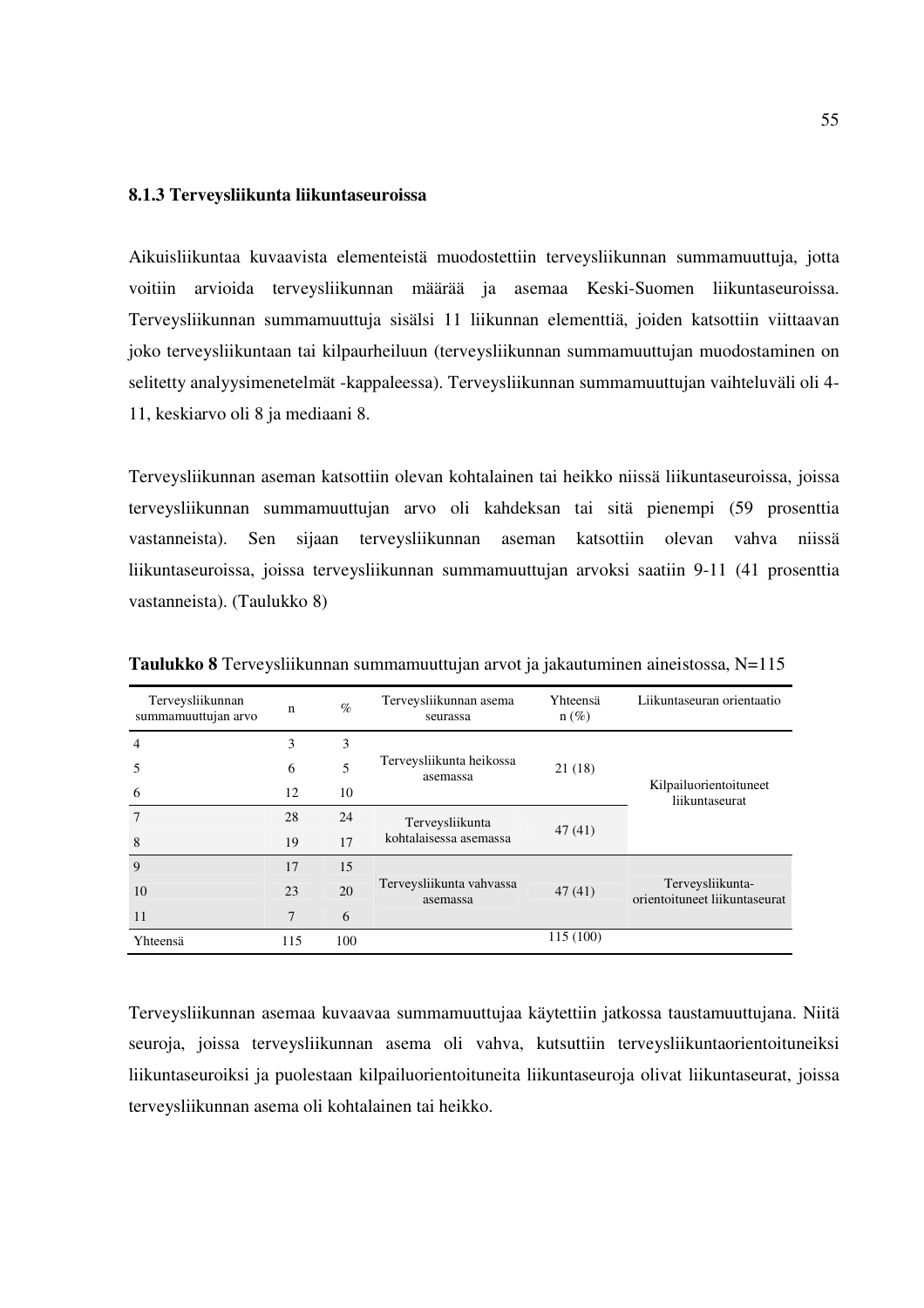Terveysliikunnan asema erosi seuramuotojen suhteen sillä terveysliikuntaa toteutettiin yleisseuroissa hieman laji- tai erikoisseuroja yleisemmin mutta tilastollinen merkitsevyys oli vain suuntaa antava (p=.054). Yleisseuroissa terveysliikunnan asema jakautui tasan, puolessa yleisseuroista terveysliikunnan asema oli heikko ja puolessa vahva. Sen sijaan laji- ja erikoisseuroissa terveysliikunnan asema oli heikko kahdessa kolmasosassa ja vahva vain kolmasosassa. (Taulukko 9)

|                        |        |      | Terveysliikunnan asema seurassa |    |          |      |          |
|------------------------|--------|------|---------------------------------|----|----------|------|----------|
|                        | Heikko |      | Vahva                           |    | Yhteensä |      | p-arvo * |
| Seuramuoto             | n      | $\%$ | n                               | %  | n        | $\%$ |          |
| Yleisseura             | 31     | 51   | 30                              | 49 | 61       | 100  | .054     |
| Laji- tai erikoisseura | 37     | 68   | 17                              | 32 | 54       | 100  |          |

**Taulukko 9** Terveysliikunnan asema seuramuodon suhteen

\*Terveysliikunnan aseman väliset erot testattu χ²-testillä

Terveysliikunnan asema oli keskimäärin hieman parempi jäsenmäärältään keski-suurissa liikuntaseuroissa. Keskisuurista liikuntaseuroista yli puolessa terveysliikunnan asema oli vahva. Kaikkein heikoin terveysliikunnan asema oli yli 300 jäsenen seuroissa, joissa vain kolmasosassa terveysliikunnan aseman oli vahva. Tilastollinen merkitsevyys seuran jäsenmäärän ja terveysliikunnan aseman suhteen oli vain suuntaa antavaa (p=.066). (Taulukko10)

|                   | Terveysliikunnan asema seurassa |      |             |      |          |      |          |
|-------------------|---------------------------------|------|-------------|------|----------|------|----------|
|                   | Heikko                          |      | Vahva       |      | Yhteensä |      | p-arvo * |
| Seuran jäsenmäärä | n                               | $\%$ | $\mathbf n$ | $\%$ | n        | $\%$ |          |
| 20-150            | 22                              | 63   | 13          | 37   | 35       | 100  |          |
| 151-300           | 10                              | 42   | 14          | 58   | 24       | 100  | .066     |
| 301-2850          | 27                              | 71   | 11          | 29   | 38       | 100  |          |

**Taulukko 10** Terveysliikunnan asema seuran jäsenmäärän suhteen

\*Terveysliikunnan aseman väliset erot testattu  $\chi^2$ -testillä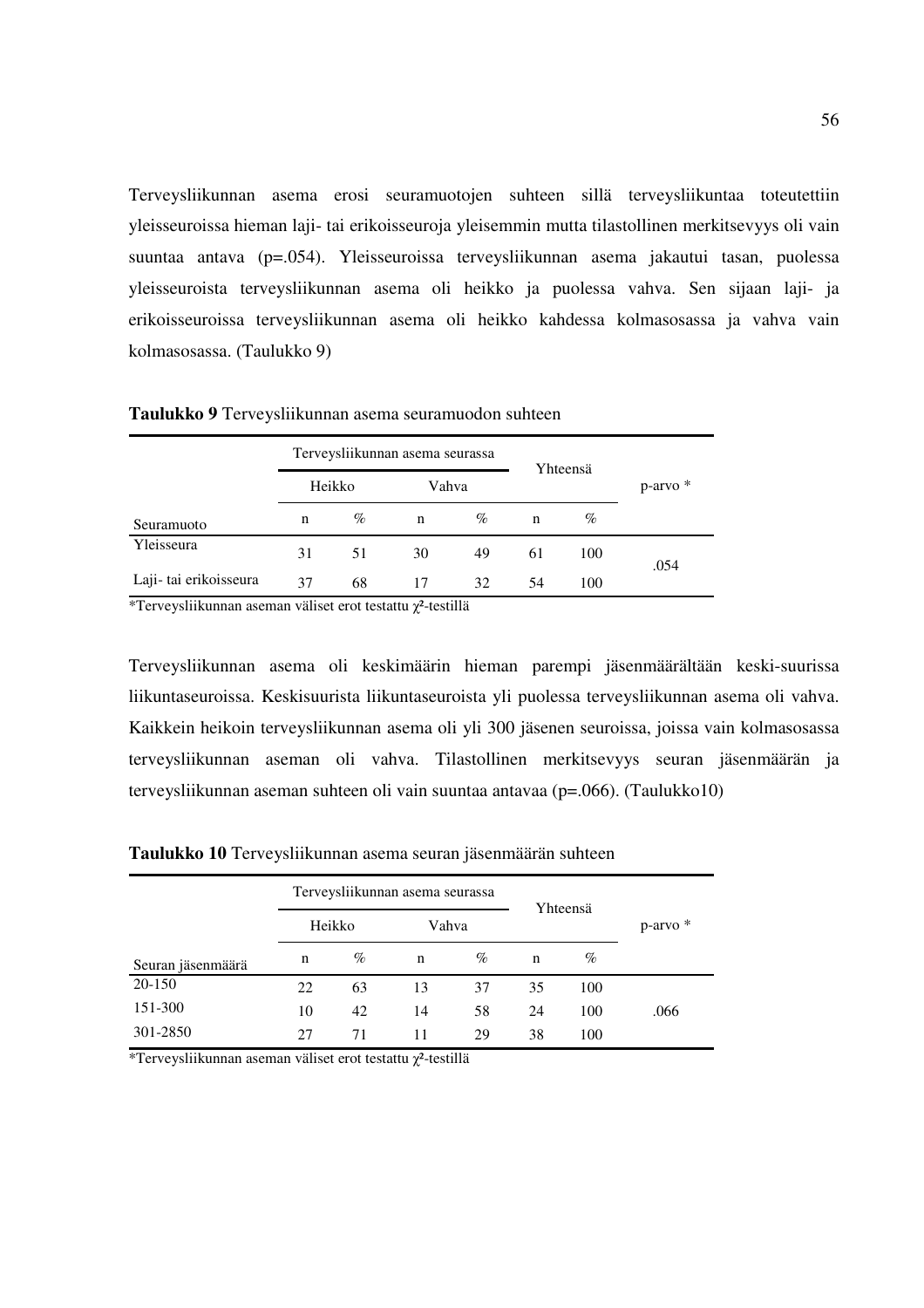Terveysliikunnan asema oli hieman parempi yli 10 000 asukkaan kunnissa ja heikoin keskisuurissa kunnissa. Liikuntaseurojen kotikuntien asukasluvulla ei kuitenkaan todettu olevan tilastollista merkitystä liikuntaseurojen terveysliikunnan aseman suhteen. (Taulukko 11)

|                   |        | Terveysliikunnan asema seurassa |       |      |    | Yhteensä |          |  |
|-------------------|--------|---------------------------------|-------|------|----|----------|----------|--|
|                   | Heikko |                                 | Vahva |      |    |          | p-arvo * |  |
| Kunnan asukasluku | n      | $\%$                            | n     | $\%$ | n  | %        |          |  |
| Alle 5000         | 12     | 60                              | 8     | 40   | 20 | 100      |          |  |
| 5001-10000        | 14     | 70                              | 6     | 30   | 20 | 100      | -        |  |
| Yli 10000         | 42     | 56                              | 33    | 44   | 75 | 100      |          |  |

**Taulukko 11** Terveysliikunnan asema kunnan asukasluvun suhteen

\*Terveysliikunnan aseman väliset erot testattu  $\chi^2$ -testillä

Liikuntaseurojen ilmoittamat harrasteliikunnan ja kilpa- tai huippu-urheilun osuudet seuran aikuisliikuntatoiminnasta olivat yhteydessä terveysliikunnan asemaan seurassa. Terveysliikunnan asema oli huomattavasti vahvempi niissä seuroissa, joissa harrasteliikunnan osuus oli vähintään puolet seuran aikuisliikunnasta  $[\chi^2(1)=10,378, p=.001, r=.309]$ . (Taulukko 12)

**Taulukko 12** Terveysliikunnan asema suhteessa seuran aikuisliikuntatoimintaan

|                                                        |    | Terveysliikunnan asema seurassa |          |          |    | Yhteensä |          |  |
|--------------------------------------------------------|----|---------------------------------|----------|----------|----|----------|----------|--|
| Harrasteliikunnan<br>osuus seuran<br>aikuisliikunnasta |    | Heikko                          |          | Vahva    |    |          | p-arvo * |  |
|                                                        | n  | $\%$                            | n        | $\%$     | n  | $\%$     |          |  |
| Alle puolet<br>harrasteliikuntaa                       | 13 | 100                             | $\theta$ | $\Omega$ | 13 | 100      |          |  |
| Vähintään puolet<br>harrasteliikuntaa                  | 51 | 53                              | 45       | 47       | 96 | 100      | .001     |  |

\*Terveysliikunnan aseman väliset erot testattu χ²-testillä

Seurojen toimintaohjelmassa olevilla liikuntalajeilla oli myös yhteyttä terveysliikunnan asemaan seurassa. Niissä seuroissa, joissa liikuntamuodoista oli mukana harrasteliikuntaa (U=1451,50, p=.030), luonto- tai retkeilyliikuntaa (U=1496,00, p=.036), tanssia (U=1485,50, p=.070) tai voimistelua (U=1441,00, p=.043) toteutettiin terveysliikuntaa muita seuroja yleisemmin. Tanssin osalta tilastollinen merkitsevyys oli vain suuntaa antavaa. (Taulukko 13)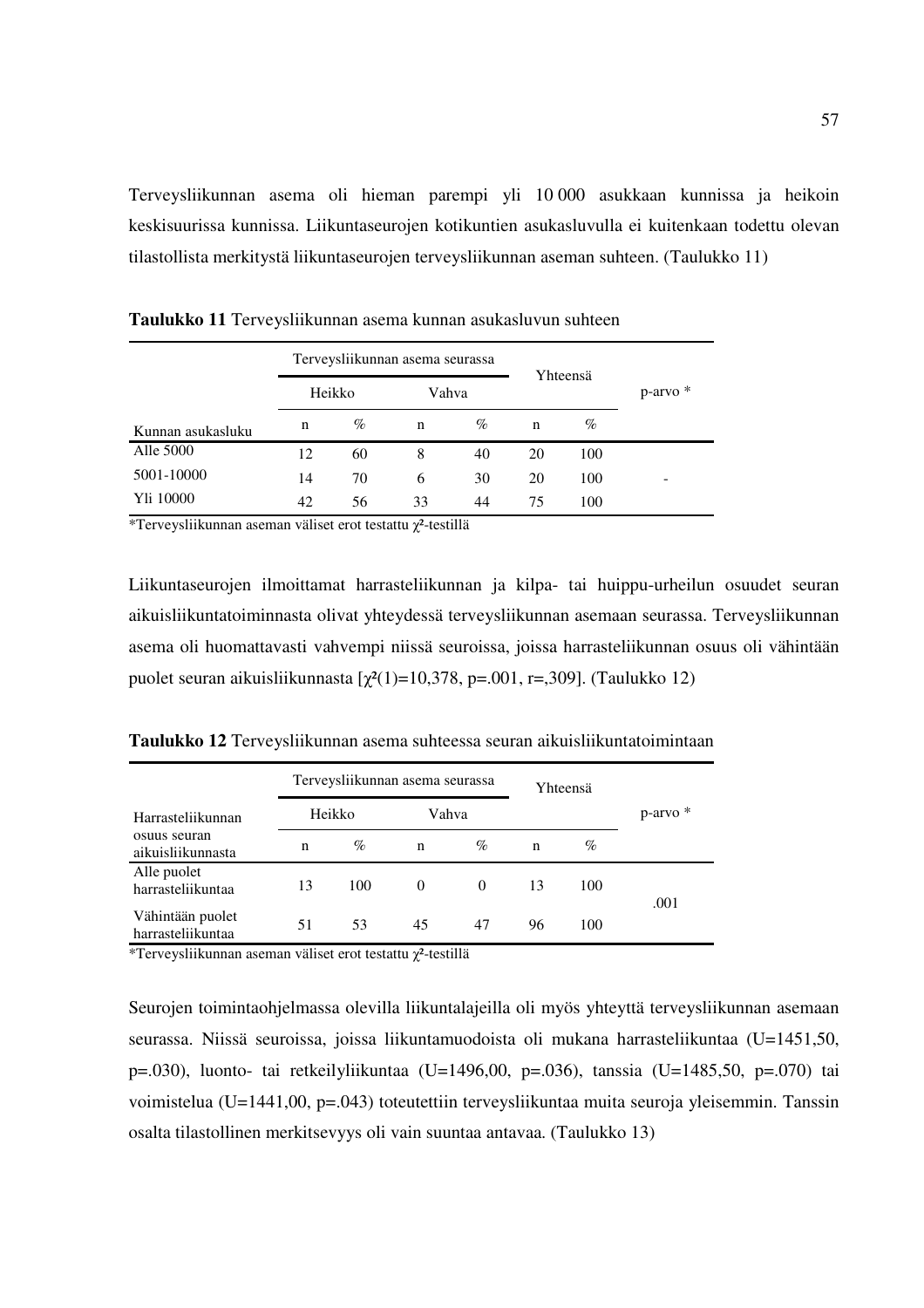|                                             | Terveysliikunnan summamuuttujan<br>keskiarvo   |                                                       |            |
|---------------------------------------------|------------------------------------------------|-------------------------------------------------------|------------|
| Liikuntalaji (mukana<br>seuran toiminnassa) | Kilpailuorientoituneet<br>liikuntaseurat, n=68 | Terveysliikuntaorientoituneet<br>liikuntaseurat, n=47 | $p-arrow*$ |
| Harrasteliikunta                            | 8,0                                            | 9,2                                                   | .030       |
| Luontoliikunta tai retkeily                 | 7.9                                            | 11,0                                                  | .035       |
| Tanssi                                      | 8,0                                            | 9,2                                                   | .069       |
| Voimistelu                                  | 9,1                                            | 7,9                                                   | .042       |

**Taulukko 13** Terveysliikunnan asema liikuntaseuran järjestämien liikuntalajien suhteen.

\*Terveysliikunnan aseman väliset erot testattu Mann-Whitneyn U-testillä

### **8.2 Liikuntaseuran toimintaorientaation yhteys terveysliikuntaan**

Seuraavissa kappaleissa selvitetään minkä tyyppiset liikuntaseurat toteuttavat aikuisten terveysliikuntaa Keski-Suomessa. Ensimmäisessä vaiheessa tarkastellaan liikuntaseurojen toimintaorientaatioita ja niiden yhteyttä terveysliikunnan asemaan. Tämän jälkeen liikuntaseurojen toimintaorientaatioita tarkastellaan suhteessa taustamuuttujiin ja pyritään selvittämään, onko seuratypologien mukaisella liikuntaseurojen jaottelulla yhteyttä terveysliikunnan asemaan liikuntaseurassa.

#### **8.2.1 Liikuntaseuran pääasialliset tavoitteet**

Vastauskeskiarvojen perusteella liikuntaseurojen aikuisliikuntatoiminnan pääasiallisina tavoitteina painottuivat eniten terveyden edistäminen, sosiaalisuus, elämyksien hakeminen ja yhteisön kehittäminen. Lähes puolet vastaajista piti terveyden edistämistä "erittäin paljon" aikuisliikunnan pääasiallisena tavoitteena. Vastaajista vain yhden prosentin mielestä terveyden edistäminen ei ollut lainkaan seuran aikuisliikunnan pääasiallinen tavoite. Kilpailutoiminta tai siihen tähtääminen ja menestykseen pyrkiminen kilpaurheilussa olivat seuran aikuisliikunnan pääasiallisina tavoitteina paljon tai erittäin paljon noin kolmasosalla vastanneista. Kaikkein vähiten vastauksissa painottui tiedotusvälineissä näkyminen ja kaupallisuus, sillä vain seitsemän prosenttia vastanneista koki sen olevan liikuntaseurassa suuressa roolissa. (Kuvio 5)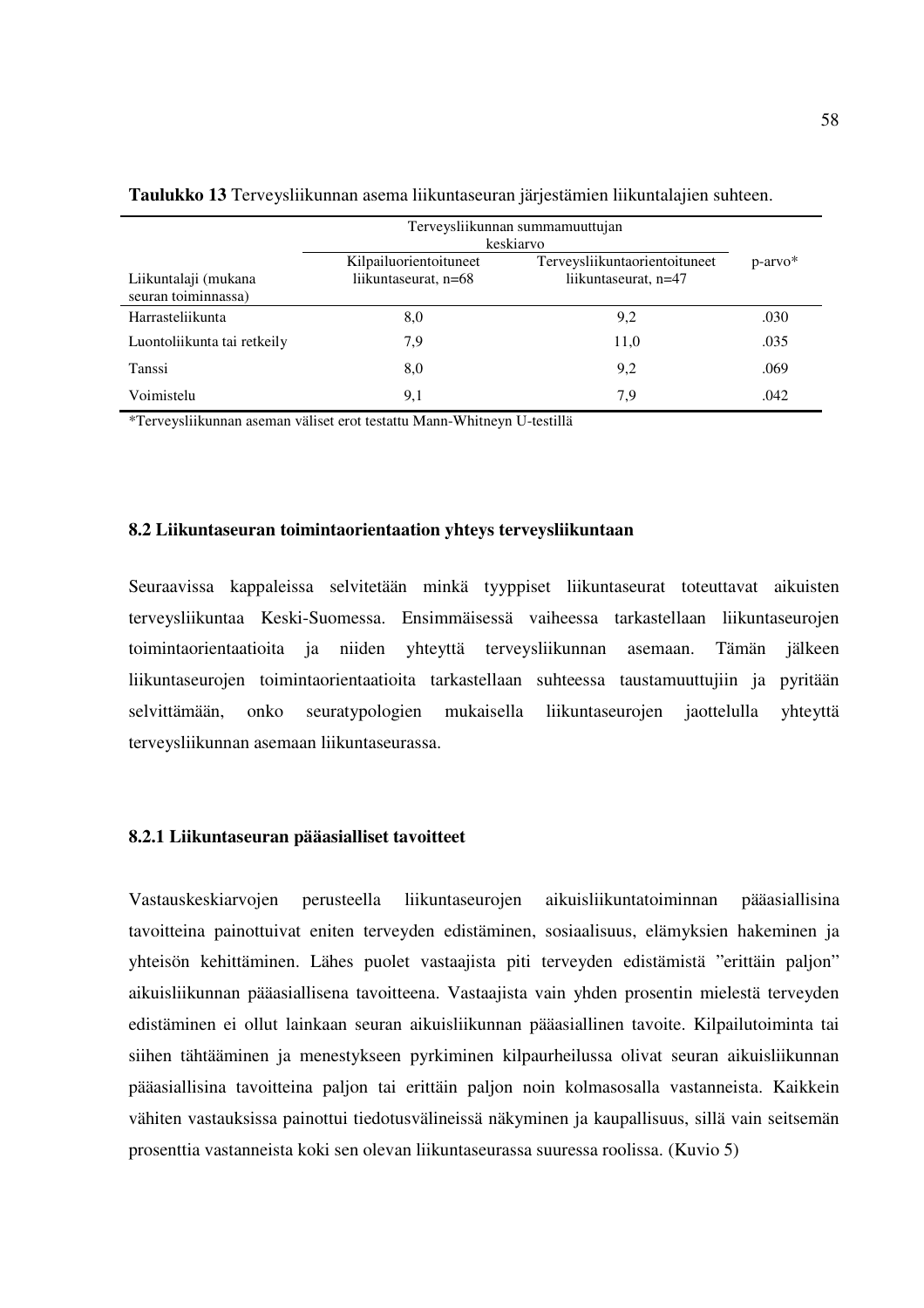

**Kuvio 5** Seuran aikuisliikunnan pääasialliset tavoitteet, N=120

### **8.2.2 Toimintaorientaationa kilpailutoiminta**

Terveysliikunnan asema oli heikompi niissä seuroissa, joissa seuran aikuisliikunnan pääasiallisena tavoitteena koettiin kilpailutoiminta tai siihen tähtääminen  $[\gamma^2(1)=30,083, \; p<.001,$ r=-,547]. Terveysliikuntaorientoituneista liikuntaseuroista 98 prosenttia koki kilpailutoiminnan tai siihen tähtäämisen kuvaavan seuran aikuisliikunnan tavoitteita vain jonkin verran tai ei ollenkaan. (Taulukko 14)

Laji- ja erikoisseuroissa pääasiallisena tavoitteina korostui yleisseuroja yleisemmin kilpailutoiminta tai siihen tähtääminen  $[x^2(1) = 4,983, p=.026]$ . Laji- tai erikoisseuroista kaksi viidesosaa piti kilpailutoimintaa tai siihen tähtäämistä seuran pääasiallisena tavoitteena, mutta yleisseuroista vain viidennes oli samaa mieltä. Seuran jäsenmäärällä ei ollut tilastollisesti merkitsevää eroa sen suhteen koettiinko kilpailutoimintaan tähtääminen seuran toimintaorientaationa. (Taulukko 14)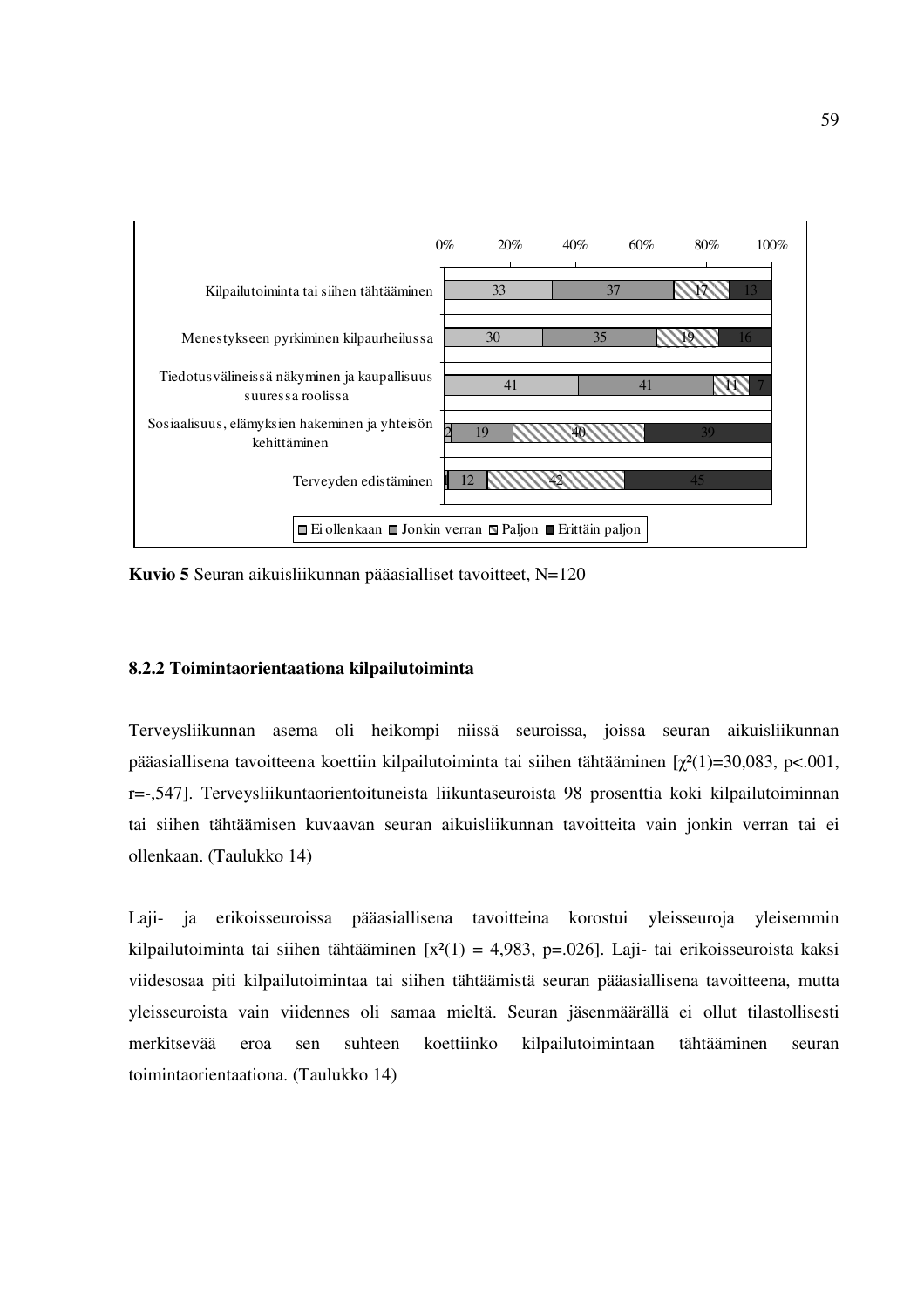**Taulukko 14** Kilpailutoiminta tai siihen tähtääminen seuran toimintaorientaationa suhteessa terveysliikunnan asemaan, seuramuotoon, seuran jäsenmäärään, kunnan asukaslukuun sekä harrasteliikunnan osuuteen seuran aikuisliikunnasta

|                               |                                                                                               | Seuran aikuisliikunta on pääasiassa<br>kilpailutoimintaa tai siihen tähtäävää |        |                |                               |             |          |               |  |  |
|-------------------------------|-----------------------------------------------------------------------------------------------|-------------------------------------------------------------------------------|--------|----------------|-------------------------------|-------------|----------|---------------|--|--|
|                               |                                                                                               | Jonkin verran<br>tai ei<br>ollenkaan                                          |        |                | Paljon tai<br>erittäin paljon |             | Yhteensä | p-<br>$arvo*$ |  |  |
|                               |                                                                                               | $\mathbf n$                                                                   | $(\%)$ | $\mathbf n$    | $(\%)$                        | $\mathbf n$ | $(\%)$   |               |  |  |
| Terveysliikun-<br>nan asema   | Heikko tai kohtalainen (kilpailu-<br>orientoituneet)                                          | 34                                                                            | (50)   | 34             | (50)                          | 68          | (100)    | < .001        |  |  |
| seurassa                      | Terveysliikunnan asema vahva<br>(terveysliikuntaorientoituneet)                               | 46                                                                            | (98)   | 1              | (2)                           | 47          | (100)    |               |  |  |
| <b>Seuramuoto</b>             | Yleisseura                                                                                    | 49                                                                            | (79)   | 13             | (21)                          | 62          | (100)    | .026          |  |  |
|                               | Laji-tai erikoisseura                                                                         | 35                                                                            | (60)   | 23             | (40)                          | 58          | (100)    |               |  |  |
| <b>Seuran</b><br>jäsenmäärä   | 20-150                                                                                        | 24                                                                            | (65)   | 13             | (35)                          | 37          | (100)    |               |  |  |
|                               | 151-300                                                                                       | 20                                                                            | (80)   | 5              | (20)                          | 25          | (100)    |               |  |  |
|                               | 301-2850                                                                                      | 28                                                                            | (70)   | 12             | (30)                          | 40          | (100)    |               |  |  |
| Kunnan                        | Alle 5000                                                                                     | 18                                                                            | (90)   | $\mathfrak{2}$ | (10)                          | 20          | (100)    |               |  |  |
| asukasluku                    | 5001-10000                                                                                    | 13                                                                            | (62)   | $\,$ 8 $\,$    | (38)                          | 21          | (100)    |               |  |  |
|                               | Yli 10000                                                                                     | 53                                                                            | (67)   | 26             | (33)                          | 79          | (100)    |               |  |  |
| Harrasteliikun<br>-nan osuus  | Alle puolet seuran aikuisliikunnasta<br>on harrasteliikuntaa (kilpaseura)                     | $\overline{c}$                                                                | (14)   | 12             | (86)                          | 14          | (100)    |               |  |  |
| seuran aikuis-<br>liikunnasta | Vähintään puolet seuran<br>aikuisliikunnasta on harrasteliikuntaa<br>(harrasteliikunta-seura) | 81                                                                            | (81)   | 19             | (19)                          | 100         | (100)    | < .001        |  |  |

\*Ryhmien väliset erot testattu  $\chi^2$ -testillä

Seuran harrasteliikunnan osuuden ja kilpailutoiminnan tai siihen tähtäämisen välillä oli merkitystä seuran toimintaorientaation näkökulmasta. Seuroissa, joissa harrasteliikunnan osuus seuran aikuisliikunnasta oli alle puolet, kilpailutoiminta tai siihen tähtääminen koettiin yleisemmin seuran pääasiallisena tavoitteena  $[x^2(1)=27,608, p<.001]$ . Kilpaseuroista yhdeksän kymmenestä ilmoitti kilpailutoiminnan tai siihen tähtäämisen kuvaavan seuran pääasiallisia tavoitteita paljon tai erittäin paljon. Kilpailutoiminta tai siihen tähtääminen koettiin aikuisliikunnan päätavoitteeksi yleisemmin myös asukasluvultaan suuremmissa kunnissa (r=,188), mutta tilastollista merkitsevyyttä ei ollut. Asukasluvultaan alle 5000 asukkaan kuntien liikuntaseuroista vain kymmenes ilmoitti kilpailutoiminnan tai siihen tähtäämisen kuvaavan paljon tai erittäin paljon seuran aikuisliikunnan tavoitteita.(Taulukko 14)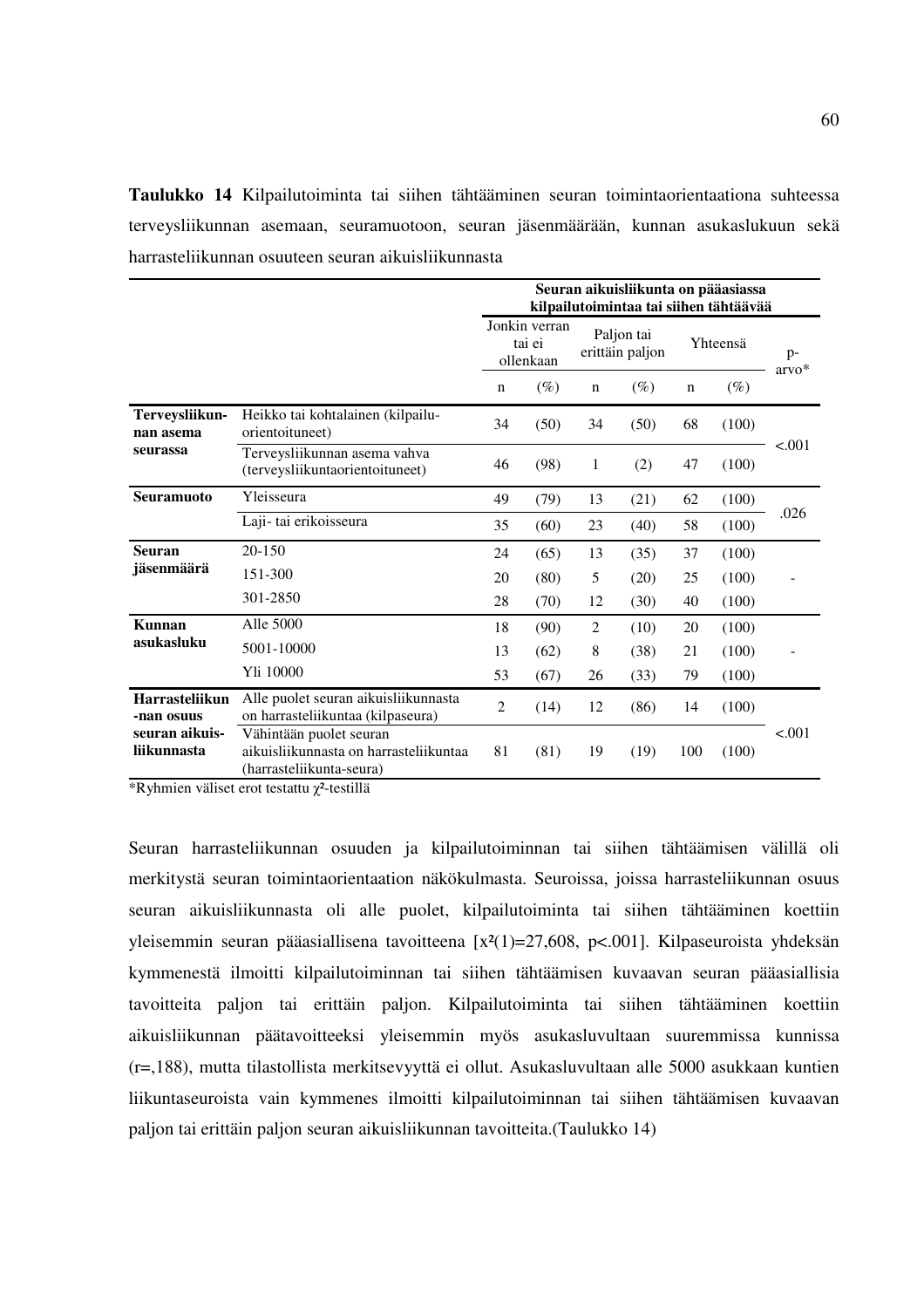## **8.2.3 Toimintaorientaationa vähintään maakunnalliseen menestykseen pyrkiminen**

Terveysliikunnan asema oli heikompi niissä seuroissa, joissa aikuisliikunnan pääasiallisena tavoitteena koettiin vähintään maakunnalliseen menestykseen pyrkiminen  $\lceil \chi^2(1) = 26,879, \, \text{pc}.001,$ r=-,559]. Terveysliikuntaorientoituneista liikuntaseuroista suurin osa (94 prosenttia) koki, että vähintään maakunnalliseen menestykseen pyrkiminen ei kuvaa seuran aikuisliikunnan tavoitteita juuri lainkaan. Sen sijaan kilpailuorientoituneista liikuntaseuroista noin puolet koki menestykseen pyrkimisen kuvaavan hyvin seuran aikuisliikunnan tavoitteita. (Taulukko 15)

**Taulukko 15** Vähintään maakunnalliseen menestykseen pyrkiminen seuran toimintaorientaationa ja sen suhde terveysliikunnan asemaan, seuramuotoon, seuran jäsenmäärään, kunnan asukaslukuun sekä harrasteliikunnan osuuteen seuran aikuisliikunnasta

|                                         |                                                                                               | Seuran aikuisliikunnan päätarkoitus on vähintään<br>kansalliseen tai maakunnalliseen menestykseen<br>pyrkiminen kilpaurheilussa |        |             |                               |             |          |                 |  |
|-----------------------------------------|-----------------------------------------------------------------------------------------------|---------------------------------------------------------------------------------------------------------------------------------|--------|-------------|-------------------------------|-------------|----------|-----------------|--|
|                                         |                                                                                               | Jonkin verran<br>tai ei<br>ollenkaan                                                                                            |        |             | Paljon tai<br>erittäin paljon |             | Yhteensä | $p-$<br>$arvo*$ |  |
|                                         |                                                                                               | $\mathbf n$                                                                                                                     | $(\%)$ | $\mathbf n$ | $(\%)$                        | $\mathbf n$ | $(\%)$   |                 |  |
| Terveysliikun-<br>nan asema<br>seurassa | Heikko tai kohtalainen (kilpailu-<br>orientoituneet)                                          | 32                                                                                                                              | (47)   | 36          | (53)                          | 68          | (100)    | < 0.001         |  |
|                                         | Terveysliikunnan asema vahva<br>(terveysliikuntaorientoituneet)                               | 44                                                                                                                              | (94)   | 3           | (6)                           | 47          | (100)    |                 |  |
| <b>Seuramuoto</b>                       | Yleisseura                                                                                    | 48                                                                                                                              | (77)   | 14          | (23)                          | 62          | (100)    | .003            |  |
|                                         | Laji-tai erikoisseura                                                                         | 30                                                                                                                              | (52)   | 28          | (48)                          | 58          | (100)    |                 |  |
| <b>Seuran</b>                           | 20-150                                                                                        | 24                                                                                                                              | (65)   | 13          | (35)                          | 37          | (100)    |                 |  |
| jäsenmäärä                              | 151-300                                                                                       | 17                                                                                                                              | (68)   | 8           | (32)                          | 25          | (100)    |                 |  |
|                                         | 301-2850                                                                                      | 23                                                                                                                              | (57)   | 17          | (43)                          | 40          | (100)    |                 |  |
| Kunnan                                  | Alle 5000                                                                                     | 16                                                                                                                              | (80)   | 4           | (20)                          | 20          | (100)    |                 |  |
| asukasluku                              | 5001-10000                                                                                    | 11                                                                                                                              | (52)   | 10          | (48)                          | 21          | (100)    |                 |  |
|                                         | Yli 10000                                                                                     | 51                                                                                                                              | (65)   | 28          | (35)                          | 79          | (100)    |                 |  |
| Harrasteliikun<br>-nan osuus            | Alle puolet seuran aikuisliikunnasta<br>on harrasteliikuntaa (kilpaseura)                     | 3                                                                                                                               | (21)   | 11          | (79)                          | 14          | (100)    |                 |  |
| seuran aikuis-<br>liikunnasta           | Vähintään puolet seuran<br>aikuisliikunnasta on harrasteliikuntaa<br>(harrasteliikunta-seura) | 71                                                                                                                              | (71)   | 29          | (29)                          | 100         | (100)    | < .001          |  |

\*Ryhmien väliset erot testattu  $\chi^2$ -testillä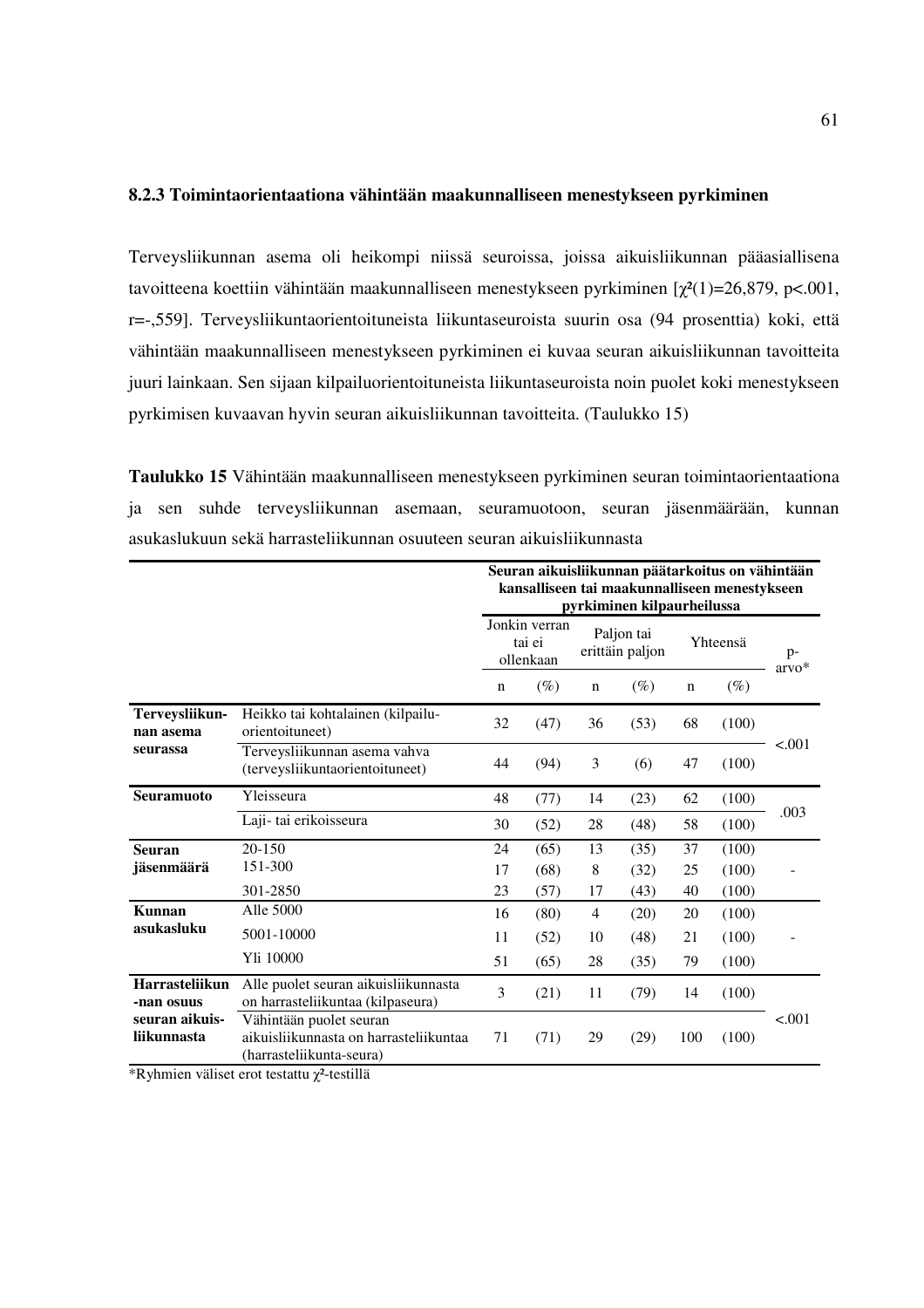Laji- ja erikoisseuroissa aikuisliikunnan pääasiallisena tavoitteena korostui yleisseuroja yleisemmin vähintään maakunnalliseen menestykseen pyrkiminen kilpaurheilussa  $[\chi^2(1)=8,697,$ p=.003]. Laji- tai erikoisseuroista lähes puolet piti menestykseen pyrkimistä seuran pääasiallisena tavoitteena, kun taas yleisseuroista tätä mieltä oli vain vajaa viidennes. Vähintään maakunnalliseen menestykseen pyrkiminen kuvasi aikuisliikunnan tavoitteita niissä seuroissa, joissa harrasteliikunnan osuus oli alle puolet seuran aikuisliikunnasta  $[\chi^2(1)=13,250, p<.001]$ . Kilpaseuroista neljä viidestä piti toimintaorientaatiota hyvin aikuisliikunnan tavoitteita kuvaavana, kun taas harrasteliikuntaseuroista vain vajaa kolmannes oli samaa mieltä. Seuran jäsenmäärällä tai kunnan asukasluvulla ei ollut tilastollisesti merkitsevää eroa sen suhteen miten maakunnalliseen menestykseen pyrkiminen koettiin seuran toimintaorientaationa. (Taulukko 15)

### **8.2.4 Toimintaorientaationa tiedotusvälineissä näkyminen ja kaupallisuus**

Terveysliikunnan asema oli heikompi niissä seuroissa, joissa tiedotusvälineissä näkyminen ja kaupallisuus olivat suuressa roolissa  $[\gamma^2(1)=10,446, \gamma^2(0)1, \gamma^2=0.01]$ . Terveysliikuntaorientoituneista liikuntaseuroista vain neljä prosenttia piti toimintaorientaatiota paljon tai erittäin paljon seuran tavoitteita kuvaavana. Tiedotusvälineissä näkyminen ja kaupallisuus olivat seuran pääasiallisia tavoitteita yleisseuroja yleisemmin laji- tai erikoisseuroissa  $[\chi^2(1)=6,419, p=.011]$ . Lajiseuroista lähes kolmannes piti tiedotusvälineissä näkymistä ja kaupallisuutta suuressa roolissa kun yleisseuroista vain kymmenesosa oli samaa mieltä. Jäsenmäärältään keskisuurissa tai suurissa seuroissa, asukasluvultaan yli 10000 asukkaan kunnissa sekä kilpaseuroissa tiedotusvälineissä näkyminen ja kaupallisuus koettiin olevan suuremmassa roolissa, mutta muuttujien välillä ei ollut tilastollista merkitsevyyttä. (Taulukko 16)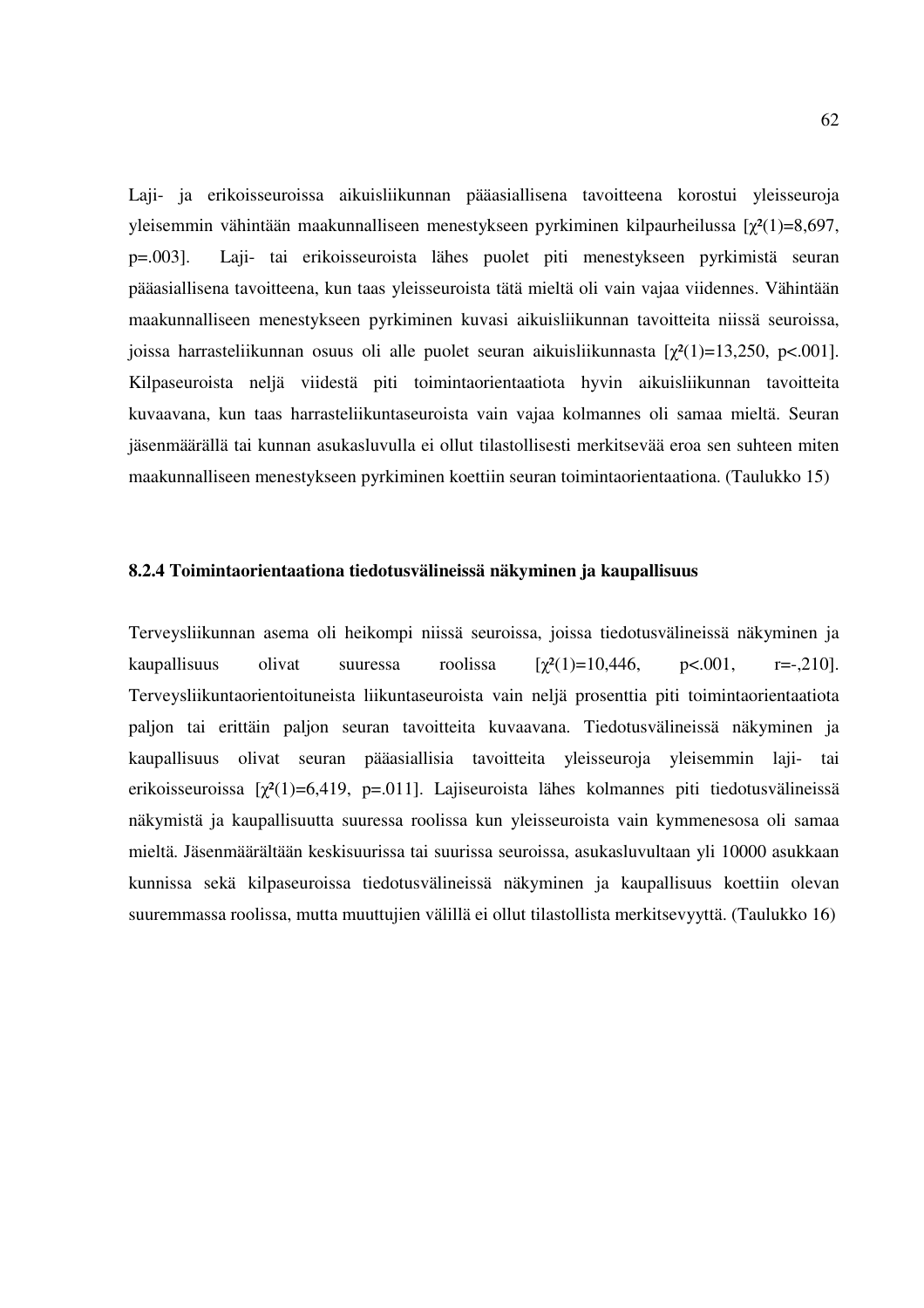**Taulukko 16** Tiedotusvälineissä näkymisen ja kaupallisuuden rooli suhteessa terveysliikunnan asemaan, seuramuotoon, seuran jäsenmäärään, kunnan asukaslukuun sekä harrasteliikunnan osuuteen seuran aikuisliikunnasta

|                               |                                                                                               | Seuran aikuisliikunnassa tiedotusvälineissä<br>näkyminen ja kaupallisuus ovat suuressa roolissa |                      |                |                               |                |                         |                 |  |  |
|-------------------------------|-----------------------------------------------------------------------------------------------|-------------------------------------------------------------------------------------------------|----------------------|----------------|-------------------------------|----------------|-------------------------|-----------------|--|--|
|                               |                                                                                               | Jonkin verran<br>tai ei<br>ollenkaan                                                            |                      |                | Paljon tai<br>erittäin paljon | Yhteensä       |                         | $p-$<br>$arvo*$ |  |  |
|                               |                                                                                               | n                                                                                               | $(\%)$               | $\mathbf n$    | $(\%)$                        | $\mathbf n$    | $(\%)$                  |                 |  |  |
| Terveysliikun-<br>nan asema   | Heikko tai kohtalainen (kilpailu-<br>orientoituneet)                                          | 49                                                                                              | (72)                 | 19             | (28)                          | 68             | (100)                   | .001            |  |  |
| seurassa                      | Terveysliikunnan asema vahva<br>(terveysliikuntaorientoituneet)                               | 45                                                                                              | (96)                 | $\overline{c}$ | (4)                           | 47             | (100)                   |                 |  |  |
| <b>Seuramuoto</b>             | Yleisseura                                                                                    | 56                                                                                              | (90)                 | 6              | (10)                          | 62             | (100)                   |                 |  |  |
|                               | Laji- tai erikoisseura                                                                        | 42                                                                                              | (72)                 | 16             | (28)                          | 58             | (100)                   | .011            |  |  |
| <b>Seuran</b><br>jäsenmäärä   | $20 - 150$<br>151-300<br>301-2850                                                             | 32<br>19<br>31                                                                                  | (86)<br>(76)<br>(77) | 5<br>6<br>9    | (14)<br>(24)<br>(23)          | 37<br>25<br>40 | (100)<br>(100)<br>(100) |                 |  |  |
| Kunnan<br>asukasluku          | Alle 5000<br>5001-10000<br>Yli 10000                                                          | 18<br>18<br>62                                                                                  | (90)<br>(86)<br>(78) | 2<br>3<br>17   | (10)<br>(14)<br>(22)          | 20<br>21<br>79 | (100)<br>(100)<br>(100) |                 |  |  |
| Harrasteliikun<br>-nan osuus  | Alle puolet seuran aikuisliikunnasta<br>on harrasteliikuntaa (kilpaseura)                     | 10                                                                                              | (71)                 | 4              | (29)                          | 14             | (100)                   |                 |  |  |
| seuran aikuis-<br>liikunnasta | Vähintään puolet seuran<br>aikuisliikunnasta on harrasteliikuntaa<br>(harrasteliikunta-seura) | 82                                                                                              | (82)                 | 18             | (18)                          | 100            | (100)                   |                 |  |  |

\*Ryhmien väliset erot testattu χ²-testillä

#### **8.2.5 Toimintaorientaationa sosiaalisuus, elämyksien hakeminen ja yhteisön kehittäminen**

Terveysliikunnan asema oli vahvempi niissä seuroissa, joissa seuran aikuisliikunnan tavoitteita kuvasi sosiaalisuus, elämyksien hakeminen ja yhteisön kehittäminen  $[\chi^2(1)=10,101, p=.001,$ r=,326]. Terveysliikuntaorientoituneista liikuntaseuroista peräti 94 prosenttia piti sosiaalisuutta, elämyksien hakemista ja yhteisön kehittämistä hyvin aikuisliikunnan tavoitteita kuvaavana. Toisaalta sosiaalisuus, elämyksien hakeminen ja yhteisön kehittäminen kuvasivat aikuisliikunnan tavoitteita hieman yleisemmin niissä seuroissa, joissa aikuisten harrasteliikunnan osuus oli alle puolet seuran liikuntatoiminnasta (kilpaseurat). Sosiaalisuus, elämyksien hakeminen ja yhteisön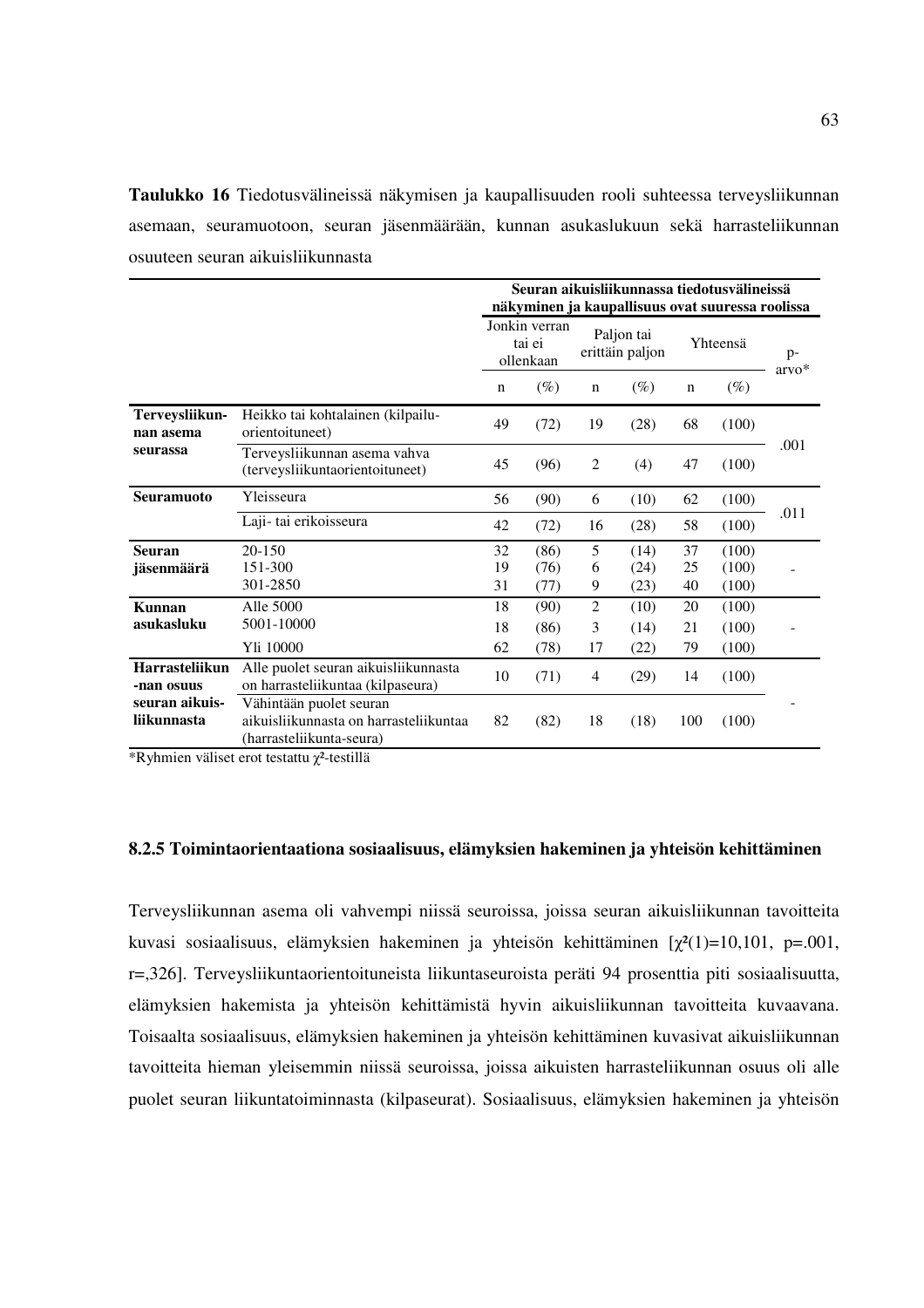kehittäminen sekä terveyden edistäminen nähtiin yhtä usein aikuisliikunnan pääasiallisina tavoitteina seuramuodosta riippumatta. (Taulukko 17)

**Taulukko 17** Sosiaalisuus, elämyksien hakeminen ja yhteisön kehittäminen suhteessa terveysliikunnan asemaan, seuramuotoon, seuran jäsenmäärään, kunnan asukaslukuun sekä harrasteliikunnan osuuteen seuran aikuisliikunnasta

|                                         |                                                                                                 | Seuran aikuisliikunnan pääasiallisena tavoitteena<br>on sosiaalisuus, elämyksien hakeminen ja yhteisön<br>kehittäminen |        |                               |        |             |        |            |  |
|-----------------------------------------|-------------------------------------------------------------------------------------------------|------------------------------------------------------------------------------------------------------------------------|--------|-------------------------------|--------|-------------|--------|------------|--|
|                                         |                                                                                                 | Jonkin verran<br>tai ei ollenkaan                                                                                      |        | Paljon tai<br>erittäin paljon |        | Yhteensä    |        | $p-arrow*$ |  |
|                                         |                                                                                                 | $\mathbf n$                                                                                                            | $(\%)$ | $\mathbf n$                   | $(\%)$ | $\mathbf n$ | $(\%)$ |            |  |
| Terveysliikun-<br>nan asema<br>seurassa | Heikko tai kohtalainen (kilpailu-<br>orientoituneet)                                            | 21                                                                                                                     | (31)   | 47                            | (69)   | 68          | (100)  | .001       |  |
|                                         | Terveysliikunnan asema vahva<br>(terveysliikuntaorientoituneet)                                 | 3                                                                                                                      | (6)    | 44                            | (94)   | 47          | (100)  |            |  |
| Seuramuoto                              | Yleisseura                                                                                      | 13                                                                                                                     | (21)   | 49                            | (79)   | 62          | (100)  |            |  |
|                                         | Laji-tai erikoisseura                                                                           | 12                                                                                                                     | (21)   | 46                            | (79)   | 58          | (100)  |            |  |
| <b>Seuran</b>                           | 20-150                                                                                          | 7                                                                                                                      | (19)   | 30                            | (81)   | 37          | (100)  |            |  |
| jäsenmäärä                              | 151-300                                                                                         | 3                                                                                                                      | (12)   | 22                            | (88)   | 25          | (100)  |            |  |
|                                         | 301-2850                                                                                        | 11                                                                                                                     | (28)   | 29                            | (72)   | 40          | (100)  |            |  |
| Kunnan                                  | Alle 5000                                                                                       | 5                                                                                                                      | (25)   | 15                            | (75)   | 20          | (100)  |            |  |
| asukasluku                              | 5001-10000                                                                                      | 5                                                                                                                      | (24)   | 16                            | (76)   | 21          | (100)  |            |  |
|                                         | Yli 10000                                                                                       | 15                                                                                                                     | (19)   | 64                            | (81)   | 79          | (100)  |            |  |
| <b>Harrasteliikun</b><br>-nan osuus     | Alle puolet seuran aikuisliikunnasta<br>on harrasteliikuntaa (kilpaseura)                       | 5                                                                                                                      | (36)   | 9                             | (64)   | 14          | (100)  |            |  |
| seuran aikuis-<br>liikunnasta           | Vähintään puolet seuran aikuis-<br>liikunnasta on harrasteliikuntaa<br>(harrasteliikunta-seura) | 18                                                                                                                     | (18)   | 82                            | (82)   | 100         | (100)  |            |  |

\*Ryhmien väliset erot testattu  $\chi^2$ -testillä

Seuramuodolla, seuran jäsenmäärällä, seuran kotikunnan asukasluvulla tai harrasteliikunnan osuudella ei ollut tilastollista merkitsevyyttä sen suhteen, koettiinko sosiaalisuus, elämyksien hakeminen ja yhteisön kehittäminen seuran toimintaorientaationa. (Taulukko 17)

### **8.2.6 Toimintaorientaationa terveyden edistäminen**

Terveysliikunnan asema oli vahvempi niissä seuroissa, joissa seuran aikuisliikunnan tavoitteita kuvasi terveyden edistäminen  $[\chi^2(1)=6,190, p=.013, r=.440]$ . Terveysliikuntaorientoituneista liikuntaseuroista 96 prosentin mielestä terveyden edistäminen kuvasi paljon tai erittäin paljon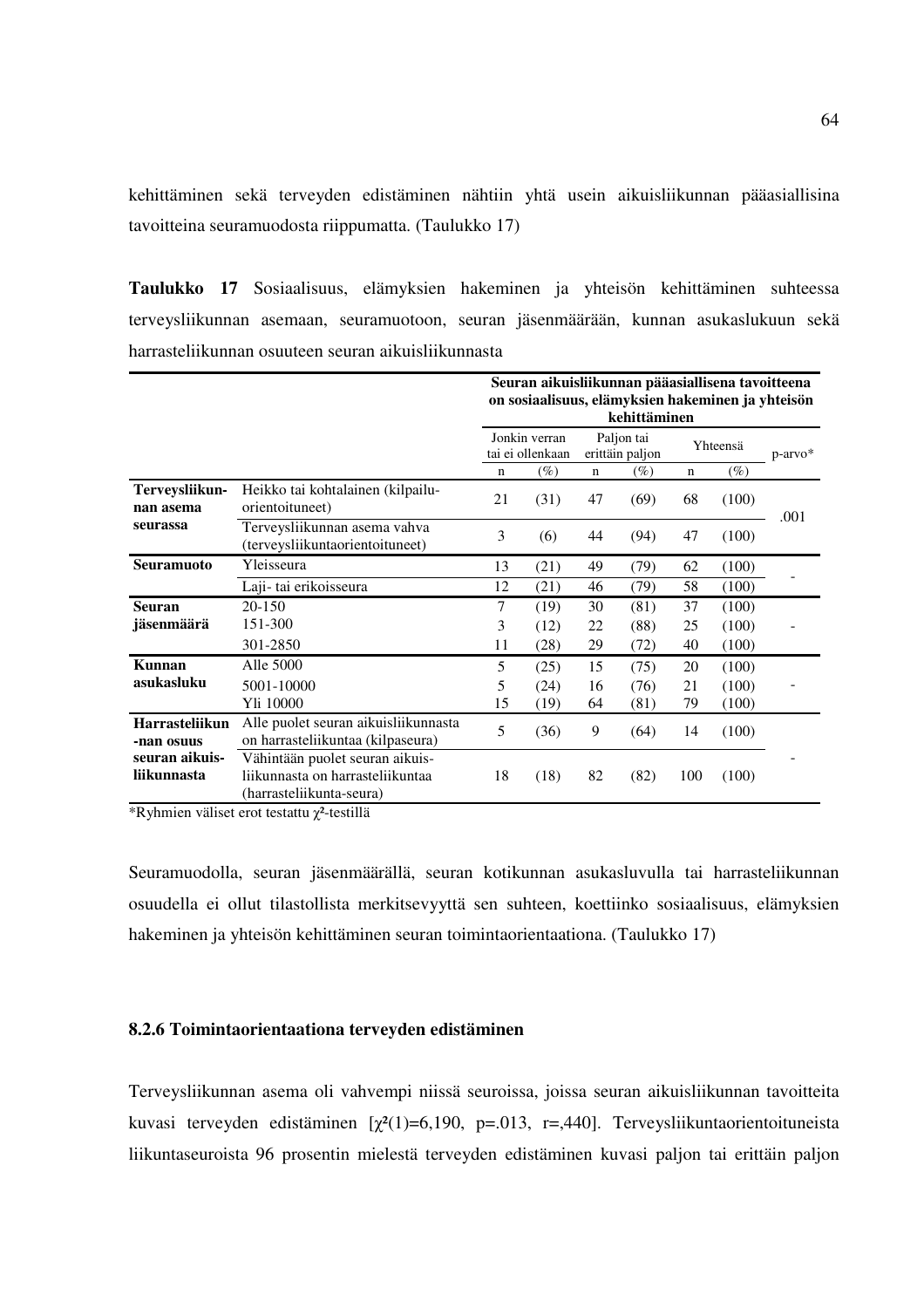seuran aikuisliikunnan tavoitteita. Huomioitavaa oli se, että myös kilpailuorientoituneista liikuntaseuroista 79 prosentin mielestä terveyden edistäminen kuvasi seuran aikuisliikuntaa paljon tai erittäin paljon. (Taulukko 18)

**Taulukko 18** Terveyden edistämisen toimintaorientaatio suhteessa terveysliikunnan asemaan, seuramuotoon, seuran jäsenmäärään, kunnan asukaslukuun sekä harrasteliikunnan osuuteen seuran aikuisliikunnasta

|                                         |                                                                                               | Seuran aikuisliikunnan pääasiallisena tavoitteena<br>on terveyden edistäminen |        |                               |        |             |        |                 |  |
|-----------------------------------------|-----------------------------------------------------------------------------------------------|-------------------------------------------------------------------------------|--------|-------------------------------|--------|-------------|--------|-----------------|--|
|                                         |                                                                                               | Jonkin verran<br>tai ei<br>ollenkaan                                          |        | Paljon tai<br>erittäin paljon |        | Yhteensä    |        | $p-$<br>$arvo*$ |  |
|                                         |                                                                                               | n                                                                             | $(\%)$ | $\mathbf n$                   | $(\%)$ | $\mathbf n$ | $(\%)$ |                 |  |
| Terveysliikun-<br>nan asema<br>seurassa | Heikko tai kohtalainen (kilpailu-<br>orientoituneet)                                          | 14                                                                            | (21)   | 54                            | (79)   | 68          | (100)  | .013            |  |
|                                         | Terveysliikunnan asema vahva<br>(terveysliikuntaorientoituneet)                               | 2                                                                             | (4)    | 45                            | (96)   | 47          | (100)  |                 |  |
| <b>Seuramuoto</b>                       | Yleisseura                                                                                    | 8                                                                             | (13)   | 54                            | (87)   | 62          | (100)  |                 |  |
|                                         | Laji- tai erikoisseura                                                                        | 8                                                                             | (14)   | 50                            | (86)   | 58          | (100)  |                 |  |
| <b>Seuran</b>                           | 20-150                                                                                        | 4                                                                             | (11)   | 33                            | (89)   | 37          | (100)  |                 |  |
| jäsenmäärä                              | 151-300                                                                                       | 4                                                                             | (16)   | 21                            | (84)   | 25          | (100)  |                 |  |
|                                         | 301-2850                                                                                      | 5                                                                             | (13)   | 35                            | (87)   | 40          | (100)  |                 |  |
| Kunnan                                  | Alle 5000                                                                                     | 3                                                                             | (15)   | 17                            | (85)   | 20          | (100)  |                 |  |
| asukasluku                              | 5001-10000                                                                                    | 3                                                                             | (14)   | 18                            | (86)   | 21          | (100)  |                 |  |
|                                         | Yli 10000                                                                                     | 10                                                                            | (13)   | 69                            | (87)   | 79          | (100)  |                 |  |
| Harrasteliik-<br>unnan osuus            | Alle puolet seuran aikuisliikunnasta on<br>harrasteliikuntaa (kilpaseura)                     | $\overline{2}$                                                                | (14)   | 12                            | (86)   | 14          | (100)  |                 |  |
| seuran aikuis-<br>liikunnasta           | Vähintään puolet seuran<br>aikuisliikunnasta on harrasteliikuntaa<br>(harrasteliikunta-seura) | 13                                                                            | (13)   | 87                            | (87)   | 100         | (100)  |                 |  |

\*Ryhmien väliset erot testattu χ²-testillä

Seuramuodolla, seuran jäsenmäärällä, kunnan asukasluvulla tai harrasteliikunnan osuudella ei ollut merkitystä sen suhteen, missä määrin terveyden edistäminen koettiin seuran aikuisliikunnan tavoitteena. (Taulukko 18)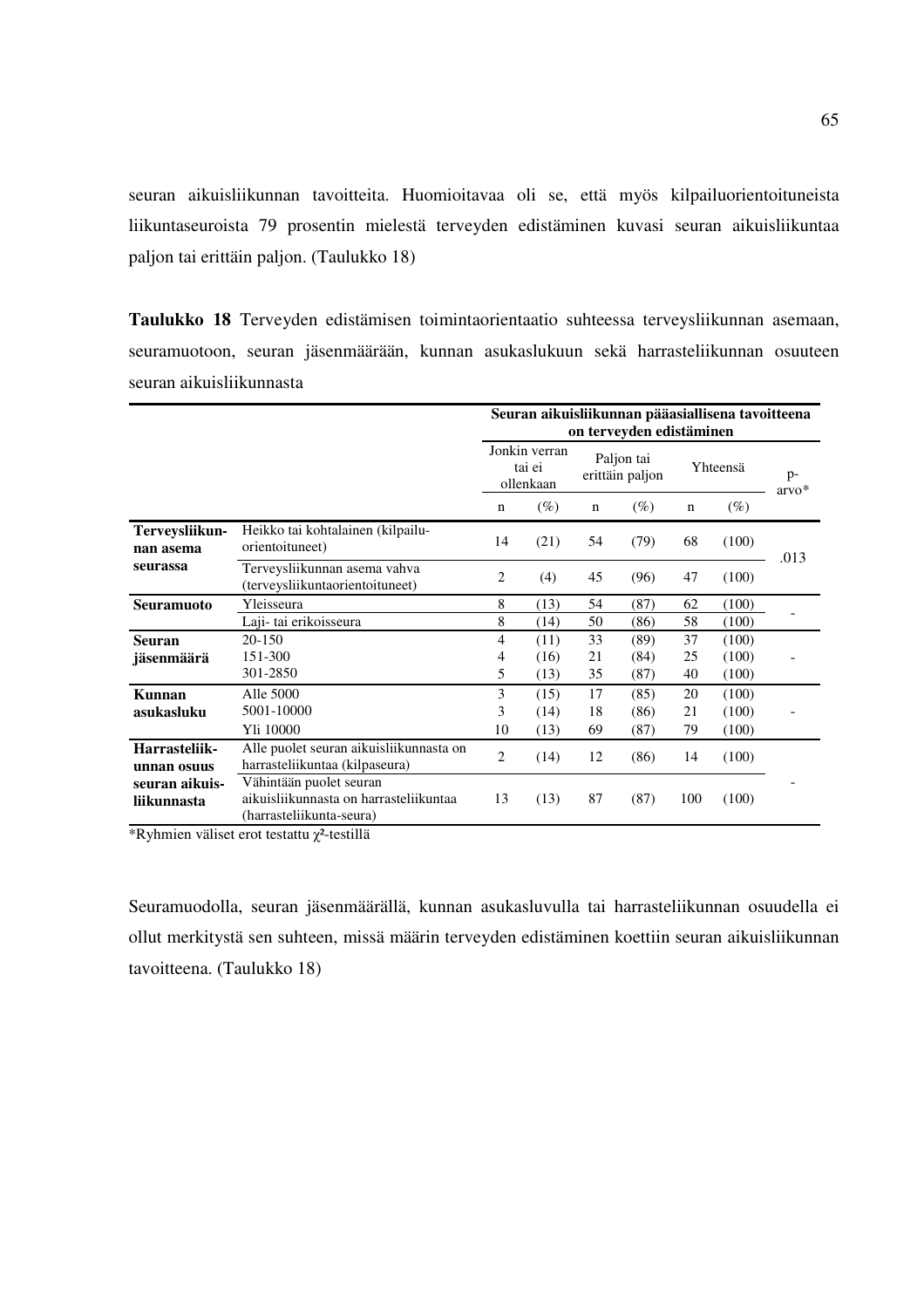## **8.3 Terveysliikunnan järjestäminen osana tulevaisuuden seuratoimintaa**

Liikuntaseurojen tulevaisuuden näkymiä harrasteliikunnan suhteen sekä heidän kokemiaan esteitä ja mahdollisuuksia aikuisten harrasteliikunnan järjestämiseen tiedusteltiin kaikilta kyselyssä mukana olleilta (n=126) eli myös niiltä, joiden seuratoiminnassa ei ennestään ollut lainkaan aikuisliikuntaa. Kyselyyn vastanneista 86 prosenttia oli kiinnostunut aikuisille suunnattujen harrasteliikuntaryhmien lisäämisestä tulevan viiden vuoden aikana. Vastaajista 13 prosenttia ei ollut kiinnostunut aikuisten harrasteliikunnan lisäämisestä seuratoiminnassa ja yksi prosentti vastaajista ei osannut sanoa kantaansa.

## **8.3.1 Liikuntaseurojen kokemat esteet aikuisten terveysliikunnan järjestämiselle**

Reilu kaksi viidesosaa vastaajista koki ohjaajien tai vapaaehtoisten puutteen olevan "paljon" tai "erittäin paljon" aikuisten harrasteliikuntaa estävä tekijä. Liikuntatilojen puute koettiin olevan merkittävästi aikuisten harrasteliikuntaa estävä tekijä noin kolmasosassa seuroista. Liikuntavälineiden puutetta, tiedonpuutetta aikuisten harrasteliikunnasta tai sopien ohjaajakoulutusten puutetta ei pidetty juuri lainkaan aikuisten harrasteliikuntaa estävinä tekijöinä. Liikuntaseuroista 82 prosentin mielestä taloudelliset puutteet olivat esteenä aikuisten harrasteliikunnan järjestämiselle vain vähän tai ei ollenkaan. (Kuvio 6)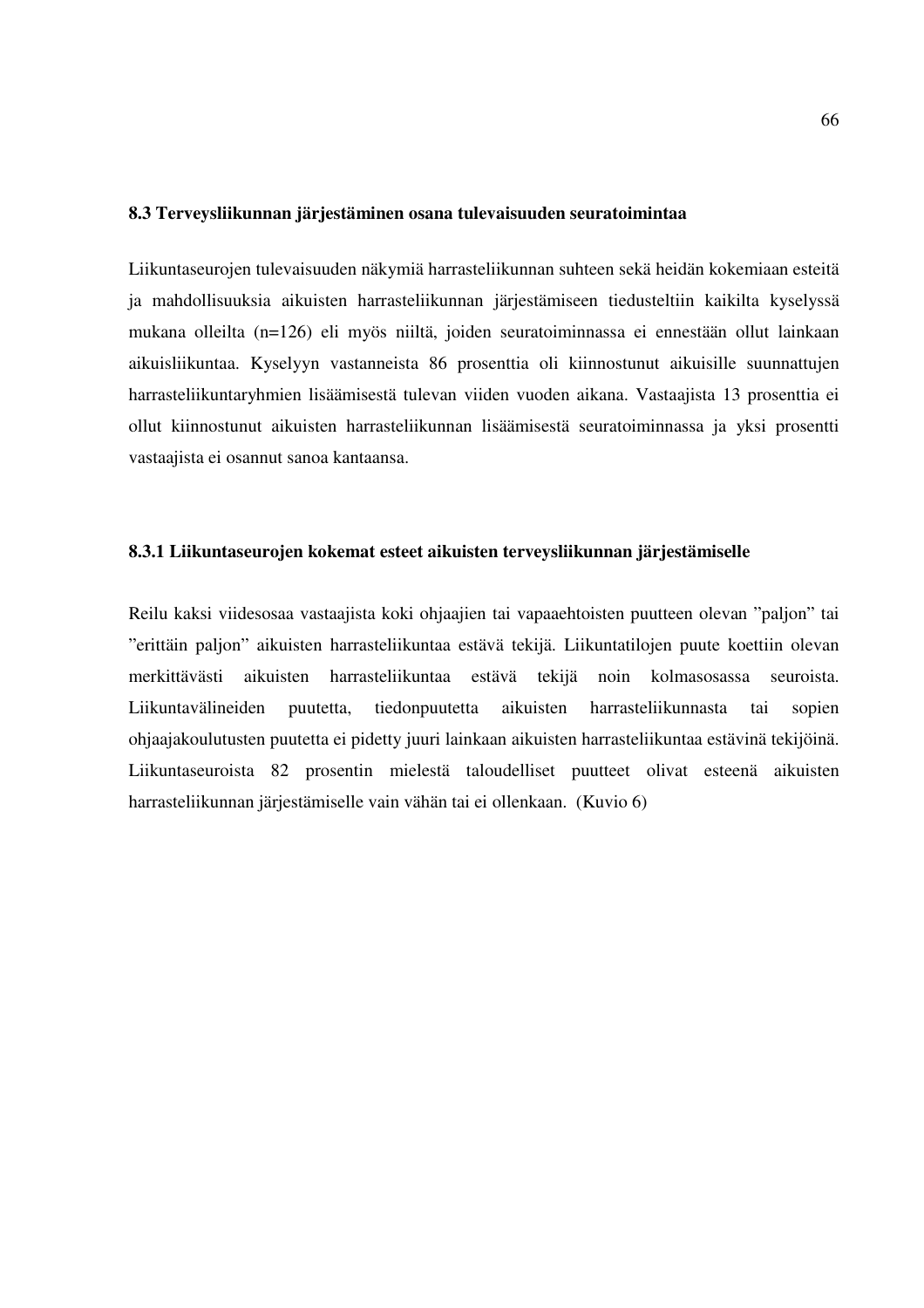

**Kuvio 6** Aikuisten harrasteliikunnan järjestämistä estävät tekijät (%), N= 122-126

Aikuisten harrasteliikuntaa estävien tekijöiden osalta suoritettiin faktorianalyysi Promaxrotaatiolla. Faktorianalyysillä haluttiin selvittää löytyykö muuttujista yhteisiä selittäviä tekijöitä. Faktorianalyysissä muuttujat latautuivat neljälle eri faktorille. Faktoreiden selitysosuudet olivat 29 (ohjaajien toiminta), 43 (resurssitekijät), 55 (fasiliteettien ja ohjaajien puute) ja 65 (koulutusten puute). Neljäs faktori (koulutusten puute) sai vain yhden muuttujan latauksen. Faktoreille 1-3 latautuneista muuttujista muodostettiin summamuuttujia. (Taulukko 19)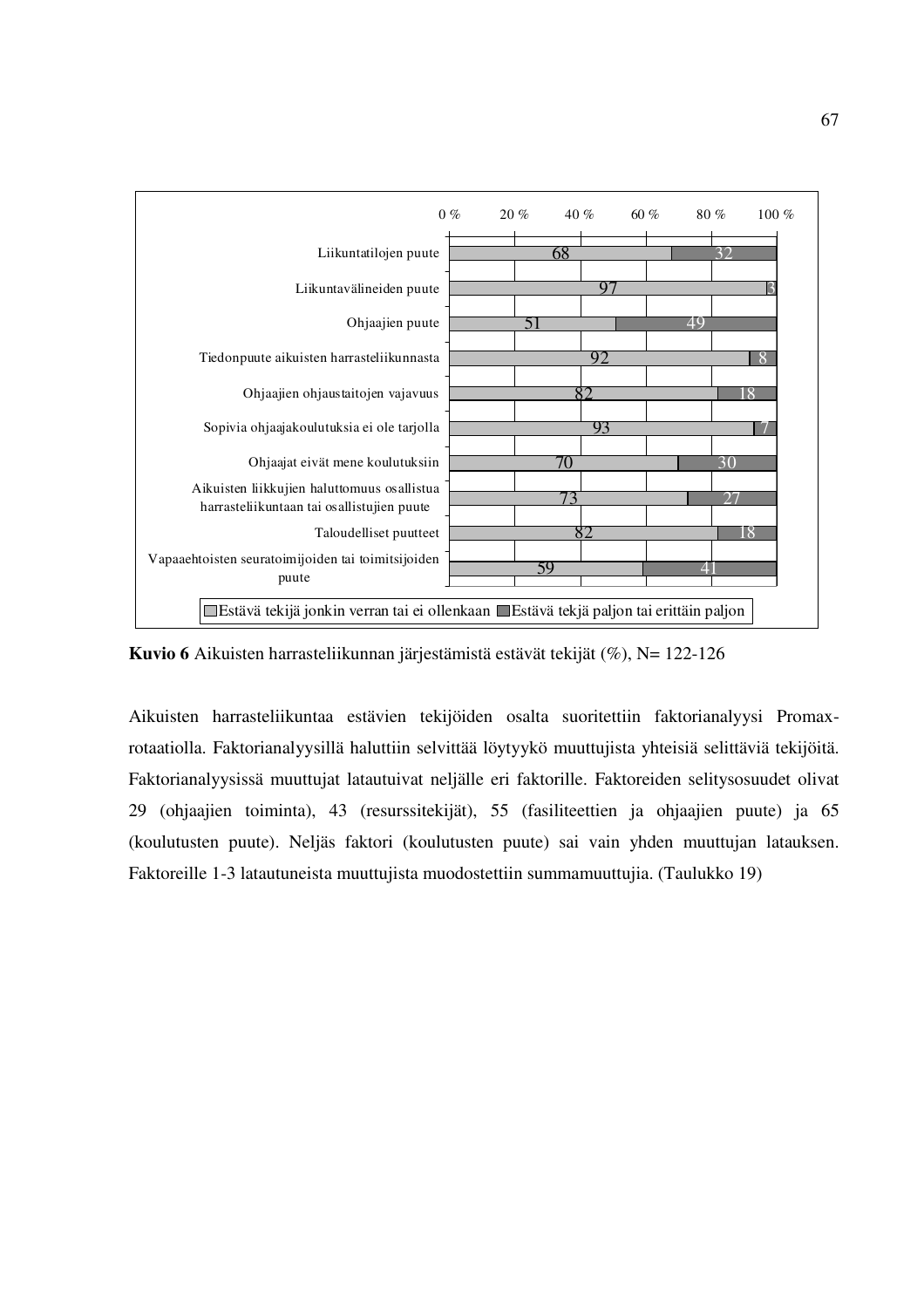|                                                                                                 | Kommu-<br>naliteetti | Faktori 1<br>Ohjaajien<br>toiminta | Faktori 2<br>Resurssitekijät | Faktori 3<br>Fasiliteettien ja<br>ohjaajien puute | Faktori 4<br>Koulutusten<br>puute |
|-------------------------------------------------------------------------------------------------|----------------------|------------------------------------|------------------------------|---------------------------------------------------|-----------------------------------|
| Liikuntatilojen puute                                                                           | ,28                  | $-14$                              | ,18                          | ,47                                               | $-0.07$                           |
| Liikuntavälineiden puute                                                                        | ,20                  | ,00                                | $-0.05$                      | ,47                                               | $-0.01$                           |
| Ohjaajien puute                                                                                 | .54                  | ,31                                | $-14$                        | ,56                                               | ,12                               |
| Tiedonpuute aikuisten<br>harrasteliikunnasta                                                    | ,29                  | ,19                                | ,33                          | $-0.09$                                           | ,29                               |
| Ohjaajien ohjaustaitojen<br>vajavuus                                                            | ,50                  | ,62                                | $-0.04$                      | .03                                               | ,16                               |
| Sopivia<br>ohjaajakoulutuksia ei ole<br>tarjolla                                                | ,63                  | $-15$                              | ,02                          | $-0.01$                                           | ,85                               |
| Ohjaajat eivät mene<br>koulutuksiin                                                             | ,59                  | ,84                                | ,12                          | $-0.04$                                           | $-27$                             |
| Aikuisten liikkujien<br>haluttomuus osallistua<br>harrasteliikuntaan tai<br>osallistujien puute | ,36                  | ,24                                | ,52                          | $-18$                                             | ,16                               |
| Taloudelliset puutteet                                                                          | .86                  | $-0.09$                            | ,87                          | ,19                                               | $-10$                             |
| Vapaaehtoisten<br>seuratoimijoiden tai<br>toimitsijoiden puute                                  | ,30                  | ,00                                | ,16                          | ,28                                               | ,27                               |

**Taulukko 19** Aikuisten harrasteliikunnan estävien tekijöiden kommunaliteetti, faktorirakenne ja lataukset faktoreittain (Promax-rotaatio), N=118-126

Liikuntatilojen puute, liikuntavälineiden puute ja tiedonpuute -muuttujien kommunaliteettiarvot olivat alle 0.30, mutta muuttujien sisällöllisen tärkeyden vuoksi ne pidettiin mukana faktorilatauksissa. Summamuuttujien reliabiliteettia tarkasteltiin Cronbachin Alfan arvojen perusteella. Cronbach'n Alfa faktorille yksi oli 0.607, faktorille kaksi 0.599, faktorille kolme 0.553. Faktorille neljä latautui vain yksi muuttuja joten sille ei voitu laskea Cronbach'n Alfan arvoa. Toisen ja kolmannen faktorin Cronbach'n Alfan arvot jäivät alle suositellun arvon 0.60. Koska muuttujien sisällöllistä tulkintaa voidaan tärkeänä ja heikoimpia latauksia poistamalla arvoja ei saatu nousemaan, pidettiin faktorilataukset alkuperäisessä muodossaan.

Ohjaajien toiminta (ohjaajien ohjaustaitojen vajavuus, ohjaajat eivät mene koulutuksiin) koettiin suurempana esteenä asukasluvultaan pienemmissä kunnissa  $[x^2(2) = 5,356, p=.069, r=.239]$  sekä seuroissa, joissa terveysliikunnan asema oli vahva (U=1278,50, p=.063, r=.143). Molempien osalta tilastollinen merkitsevyys oli kuitenkin vain suuntaa antavaa. (Taulukko 20)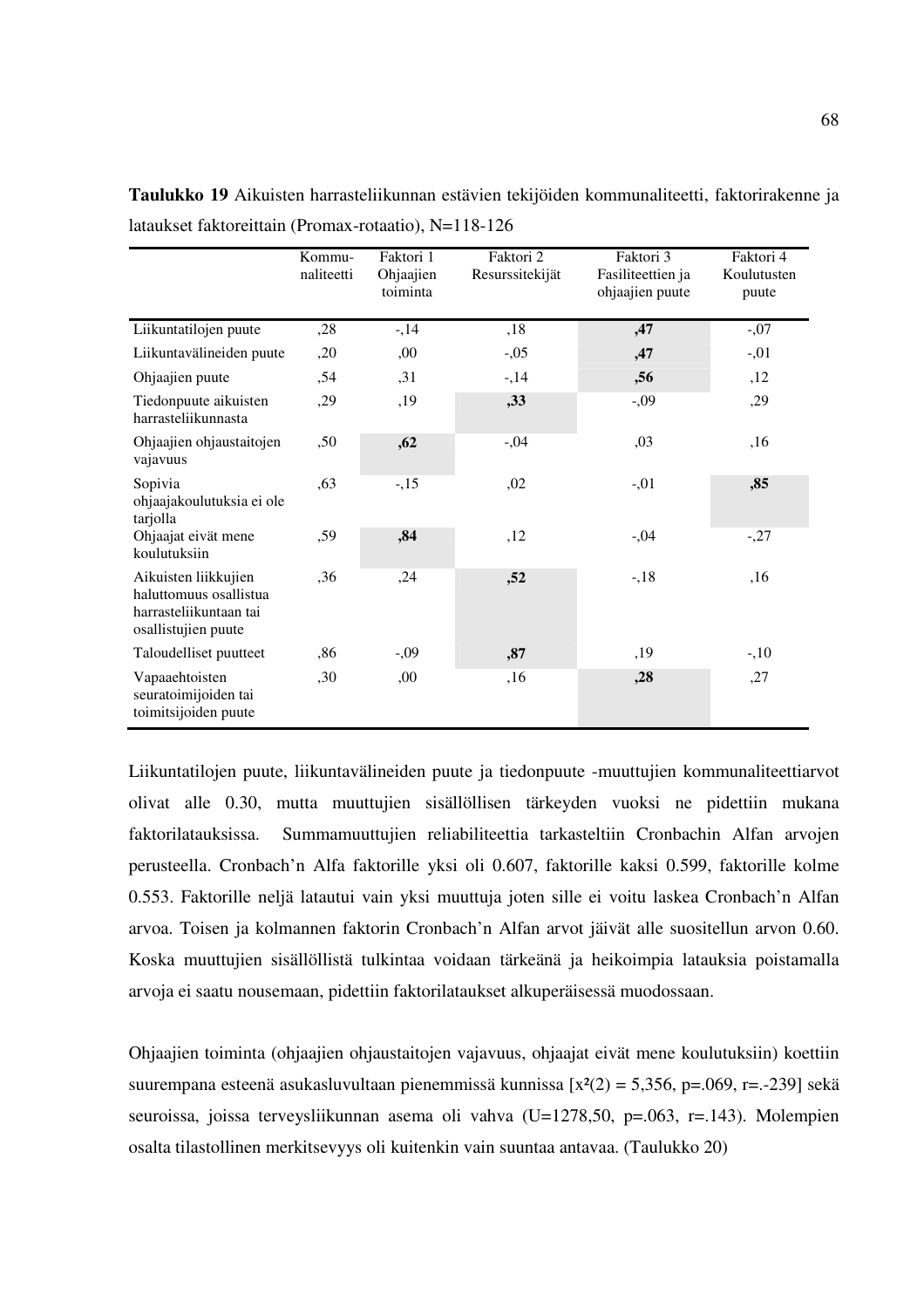Sopivien ohjaajakoulutusten puute koettiin yleisemmin aikuisten harrasteliikuntaa estävänä tekijänä seuroissa, joissa terveysliikunnan asema oli vahva (U=1163,00, p=.016, r=.256). Sopivien ohjaajakoulutusten puute koettiin aikuisten harrasteliikuntaa estävänä tekijänä myös niissä seuroissa, joissa seuran aikuisliikunnasta vähintään puolet oli harrasteliikuntaa (U=500,50, p=.047, r=.327). (Taulukko 20)

Fasiliteettien ja ohjaajien puute (liikuntatilojen, liikuntavälineiden, ohjaajien ja vapaaehtoisten seuratoimijoiden puute) koettiin hieman yleisemmin aikuisten harrasteliikuntaa estävänä tekijänä asukasluvultaan suuremmissa kunnissa, mutta tilastollista merkitsevyyttä ei ollut. Resurssitekijöillä (tiedonpuute aikuisten harrasteliikunnasta, aikuisten liikkujien puute ja taloudelliset puutteet) ei ollut tilastollista merkitsevyyttä yhdenkään taustamuuttujan suhteen. (Taulukko 20)

|                                                        |                                                                                                                                        | Faktori 1<br>Ohjaajien<br>toiminta | Faktori 2<br><b>Resurssi-</b><br>tekijät | <b>Faktori 3</b><br><b>Fasiliteetti</b><br>-tekijät | Faktori 4<br>Koulutusten<br>puute |
|--------------------------------------------------------|----------------------------------------------------------------------------------------------------------------------------------------|------------------------------------|------------------------------------------|-----------------------------------------------------|-----------------------------------|
|                                                        |                                                                                                                                        | p-arvo                             | p-arvo                                   | p-arvo                                              | p-arvo                            |
| Terveysliikunnan<br>asema seurassa                     | Kilpailuorientoituneet<br>Terveysiikuntaorientoituneet                                                                                 | $0,063*$                           |                                          |                                                     | $0.016*$                          |
| <b>Seuramuoto</b>                                      | Yleisseura<br>Laji- tai erikoisseura                                                                                                   |                                    |                                          |                                                     |                                   |
| Seuran jäsenmäärä                                      | 20-150<br>151-300<br>301-2850                                                                                                          |                                    |                                          |                                                     |                                   |
| Kunnan<br>asukasluku                                   | Alle 5000<br>5001-10000<br>Yli 10000                                                                                                   | ,069**                             |                                          |                                                     |                                   |
| Harrasteliikunnan<br>osuus seuran<br>aikuisliikunnasta | Alle puolet seuran aikuis-<br>liikunnasta on harrasteliikuntaa<br>Vähintään puolet seuran<br>aikuisliikunnasta on<br>harrasteliikuntaa |                                    |                                          |                                                     | $,047*$                           |

**Taulukko 20** Aikuisten harrasteliikunnan estävät tekijät terveysliikunnan aseman, seuramuodon, seuran jäsenmäärän, kunnan asukasluvun ja harrasteliikunnan osuuden suhteen.

\* Ryhmien väliset erot testattu Mann-Whitneyn -testillä (U-testi)

\*\* Ryhmien väliset erot testattu Kruskal-Wallisin -testillä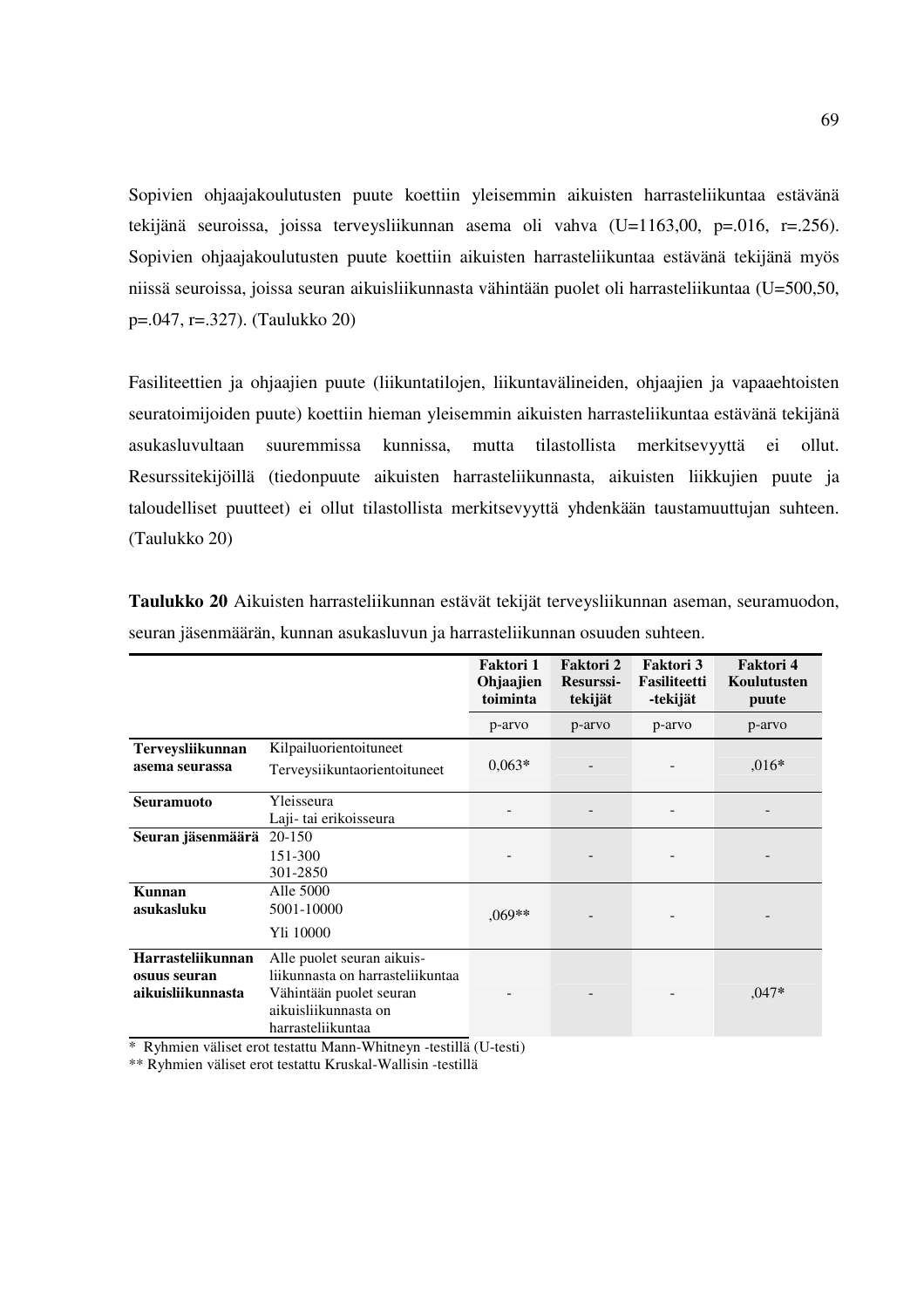#### **8.3.3 Liikuntaseurojen kokemat mahdollisuudet aikuisten terveysliikunnan järjestämiselle**

Vastaajista kolmasosa koki ohjaajien määrän lisäämisen mahdollistavan aikuisten harrasteliikunnan järjestämisen paljon tai erittäin paljon. Samoin kolmasosan mielestä uudet vapaaehtoistyöntekijät ja liikuntatilojen saatavuus mahdollistaisivat paljon tai erittäin paljon aikuisten harrasteliikunnan lisäämisen. Neljäsosa vastaajista koki avustusten mahdollistavan aikuisten harrasteliikunnan lisäämisen ja viidesosa piti tiedottamista olennaisena tekijänä ryhmien lisäämisessä. Lähes 90 prosentin mielestä koulutukset tai yhteistyö lisääminen kunnan tai yksityisen sektorin kanssa ei juuri mahdollistaisi aikuisten harrasteliikunnan lisäämistä seurassa. Yhteistyön lisäämistä yksityisen sektorin kanssa pidettiin kaikkein vähiten aikuisten harrasteliikunnan mahdollistavana tekijänä. (Kuvio 7)



**Kuvio 7** Aikuisten harrasteliikunnan lisäämisen mahdollistavat tekijät (%), N= 126

Myös aikuisten harrasteliikunnan mahdollistavien tekijöiden osalta suoritettiin faktorianalyysi promax-rotaatiolla. Faktorianalyysissä muuttujat latautuivat kolmelle eri faktorille joiden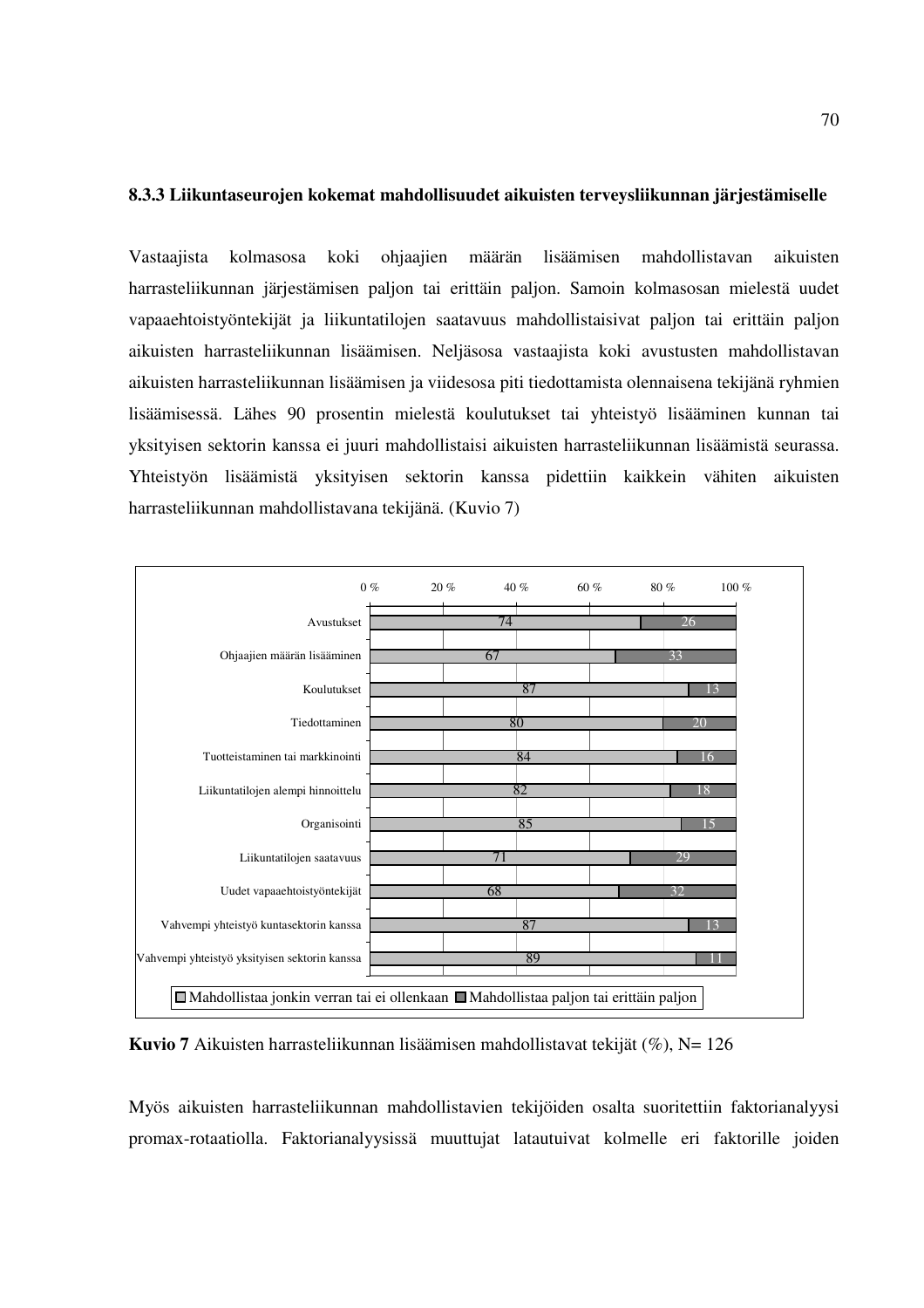selitysosuudet olivat 36 (seuran sisäinen toiminta), 52 (taloudelliset tekijät) ja 62 (yhteistyötekijät). (Taulukko 21)

Alkuperäisistä muuttujista avustukset-muuttujan kommunaliteetti oli vain 0.25, mutta se pidettiin mukana summamuuttujassa, sillä muuttujan katsottiin olevan tutkimuksen kanalta sisällöltään olennainen. Summamuuttujien reliabiliteettiä tarkasteltiin Cronbachin Alfan -kertoimien avulla. Summamuuttuja yksi sai Cronbachin Alfa kertoimen arvon 0.838, faktori kaksi 0.614 ja faktori kolme 0.601.

**Taulukko 21** Aikuisten harrasteliikunnan mahdollistavien tekijöiden kommunaliteetit, faktorirakenne ja lataukset faktoreittain (Promax-rotaatio), N=118-126

|                                                  | Kommu-<br>naliteetti | <b>Faktori 1 Seuran</b><br>sisäinen toiminta | Faktori 2<br>Taloudelliset tekijät | Faktori 3<br>Yhteistyötekijät |
|--------------------------------------------------|----------------------|----------------------------------------------|------------------------------------|-------------------------------|
| Avustukset                                       | ,25                  | ,20                                          | , 28                               | ,18                           |
| Ohjaajien määrän<br>lisääminen                   | ,60                  | ,85                                          | $-1,19$                            | $-0.07$                       |
| Koulutukset                                      | ,58                  | ,85                                          | $-27$                              | ,04                           |
| Tiedottaminen                                    | ,46                  | ,56                                          | ,22                                | $-0.08$                       |
| Tuotteistaminen tai<br>markkinointi              | ,49                  | ,49                                          | ,30                                | ,06                           |
| Liikuntatilojen alempi<br>hinnoittelu            | ,40                  | $-1,19$                                      | ,68                                | ,05                           |
| Organisointi                                     | ,46                  | ,62                                          | ,11                                | $-0.01$                       |
| Liikuntatilojen saatavuus                        | ,60                  | ,01                                          | ,80                                | $-13$                         |
| Uudet<br>vapaaehtoistyöntekijät                  | ,46                  | ,62                                          | ,11                                | ,01                           |
| Vahvempi yhteistyö<br>kuntasektorin kanssa       | ,36                  | ,16                                          | ,28                                | ,37                           |
| Vahvempi yhteistyö<br>yksityisen sektorin kanssa | .92                  | $-0.07$                                      | $-0.06$                            | ,98                           |

Terveysliikunnan asemalla seurassa ei ollut merkitystä aikuisten harrasteliikunnan mahdollistavien tekijöiden suhteen. Sen sijaan taloudelliset tekijät koettiin aikuisten harrasteliikunnan mahdollistavana tekijänä yleisemmin seuroissa, joissa aikuisten harrasteliikunnan osuus oli alle puolet seuran aikuisliikunnasta (U=45850, p=,034, r=-.195). (Taulukko 22)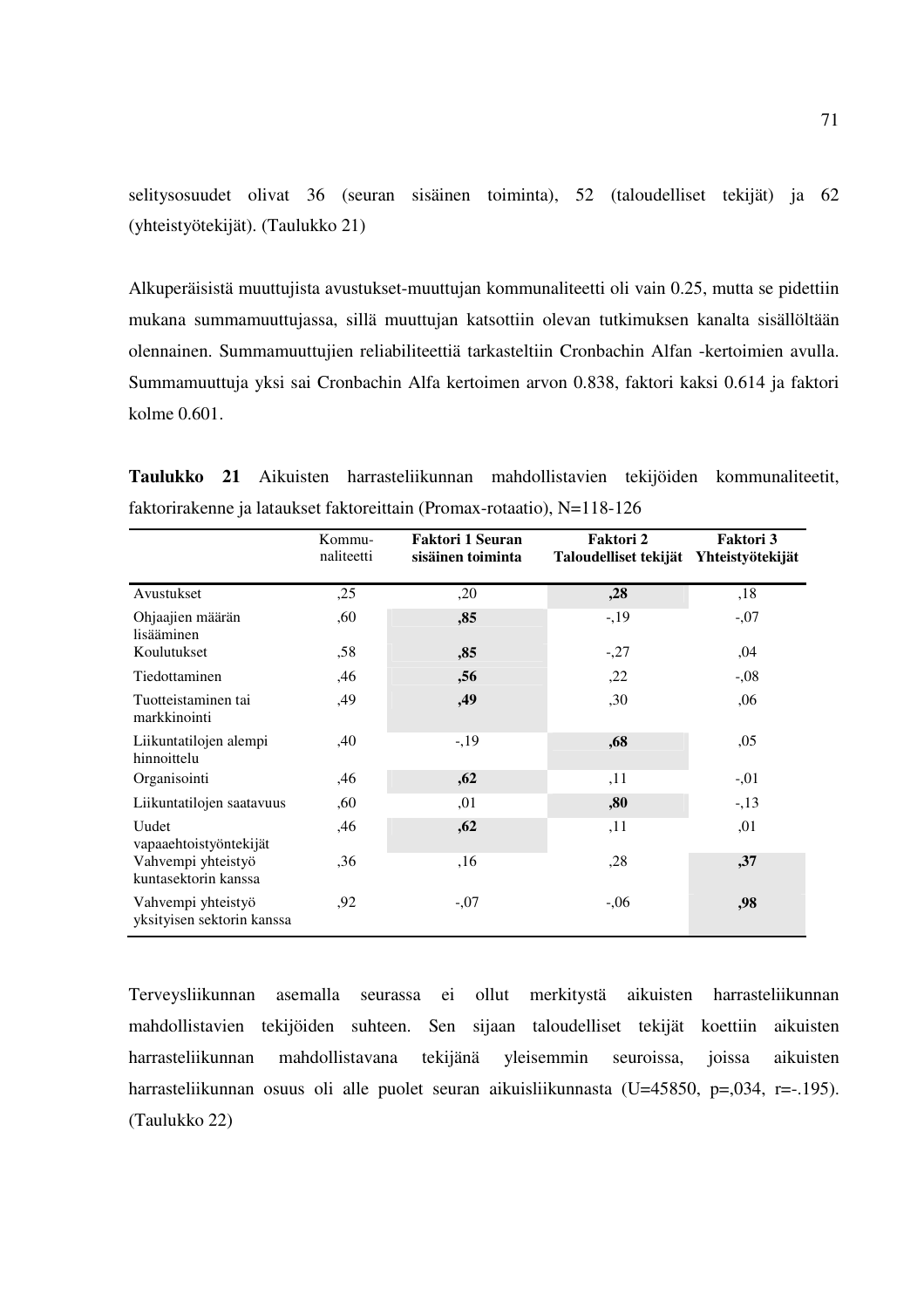Taloudelliset tekijät koettiin paremmin aikuisten harrasteliikunnan mahdollistavina tekijöinä asukasluvultaan suuremmissa kunnissa  $[x^{2}(2) = 19,441, p<.001, r=.410]$ . Yleisseuroja hieman yleisemmin taloudelliset tekijät koettiin aikuisten harrasteliikunnan mahdollistavana tekijänä myös laji- tai erikoisseuroissa, mutta tilastollinen merkitsevyys oli vain suuntaa antavaa (U=1587,50, p=,053, r=.173). (Taulukko 22)

Terveysliikunnan asemalla, seuramuodolla, seuran jäsenmäärällä, kunnan asukasluvulla tai harrasteliikunnan osuudella ei ollut yhteyttä seuran sisäisen toiminnan (ohjaajien määrän lisääminen, koulutukset, tiedottaminen, tuotteistaminen tai markkinointi, organisointi ja uudet vapaaehtoistyöntekijät) kokemiseen aikuisten harrasteliikunnan mahdollistavana tekijänä. (Taulukko 23)

|                                   |                                           | Faktori 1<br>Seuran sisäinen<br>toiminta | Faktori 2<br><b>Taloudelliset</b><br>tekijät | <b>Faktori 3</b><br>Yhteistyötekijät |
|-----------------------------------|-------------------------------------------|------------------------------------------|----------------------------------------------|--------------------------------------|
|                                   |                                           | p-arvo                                   | p-arvo                                       | p-arvo                               |
| Terveysliikunnan                  | Kilpailuorientoituneet                    |                                          |                                              |                                      |
| asema seurassa                    | Terveysiikunta-<br>orientoituneet         |                                          |                                              |                                      |
| Seuramuoto                        | Yleisseura                                |                                          |                                              |                                      |
|                                   | Laji-tai erikoisseura                     | $0.053*$                                 |                                              |                                      |
| Seuran jäsenmäärä                 | 20-150                                    |                                          |                                              |                                      |
|                                   | 151-300                                   |                                          |                                              |                                      |
|                                   | 301-2850                                  |                                          |                                              |                                      |
| Kunnan<br>asukasluku              | Alle 5000                                 |                                          |                                              |                                      |
|                                   | 5001-10000                                |                                          | $<001**$                                     |                                      |
|                                   | Yli 10000                                 |                                          |                                              |                                      |
| Harrasteliikunnan                 | Alle puolet seuran                        |                                          |                                              |                                      |
| osuus seuran<br>aikuisliikunnasta | aikuisliikunnasta on                      |                                          | $,034*$                                      |                                      |
|                                   | harrasteliikuntaa                         |                                          |                                              |                                      |
|                                   | Vähintään puolet seuran                   |                                          |                                              |                                      |
|                                   | aikuisliikunnasta on<br>harrasteliikuntaa |                                          |                                              |                                      |
|                                   |                                           |                                          |                                              |                                      |

**Taulukko 22** Aikuisten harrasteliikunnan mahdollistavat tekijät terveysliikunnan aseman, seuramuodon, seuran jäsenmäärän, kunnan asukasluvun ja harrasteliikunnan osuuden suhteen.

\* Ryhmien väliset erot testattu Mann-Whitneyn -testillä (U-testi)

\*\* Ryhmien väliset erot testattu Kruskal-Wallisin -testillä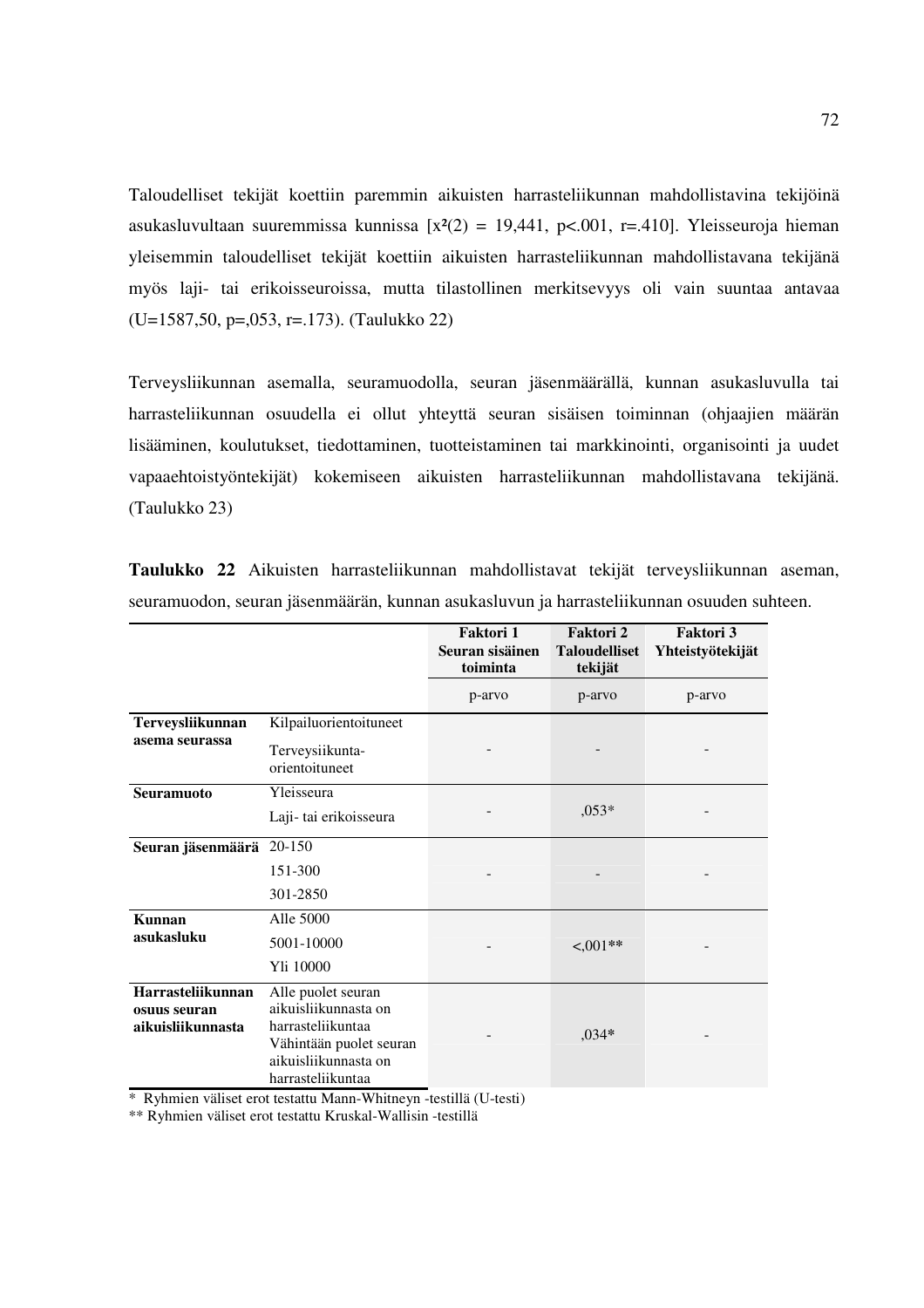## **9 POHDINTA**

#### **9.1 Tutkimuksen luotettavuus**

Perinteisesti tutkimuksen luotettavuutta kuvataan kahdella eri käsitteellä: reliabiliteetilla ja validiteetilla. Reliabiliteetilla kuvataan tutkimuksen toistettavuutta. Mikäli mittari on reliaabeli, eri mittauskertojen tulisi antaa lähes samanlaisia tuloksia. Tutkimuksen validiteetista puhutaan silloin kun arvioidaan onko tutkimuksella tutkittu sitä mitä on haluttu tutkia. Validiteetti voidaan jakaa ulkoiseen ja sisäiseen validiteettiin. Ulkoisella validiteetilla tarkoitetaan tutkimuksen yleistettävyyttä mahdollisiin ryhmiin, jolloin tutkimusasetelma ja otanta ovat ratkaisevassa asemassa luotettavuuden uhkia minimoitaessa. Sisäisellä validiteetilla tarkoitetaan tutkimuksen omaa luotettavuutta. Tutkimuksen sisäistä luotettavuutta voidaan parantaa tutkimusasetelman, oikeiden käsitteiden, otannan ja teorian sopivuudella. (Erätuuli ym. 1994, 99, Alkula ym. 1999, 88-92, Metsämuuronen 2005, 57, 109.)

Metsämuurosen (2005, 109) mukaan tutkimuksen luotettavuus on verrannollinen mittarin luotettavuuteen. Mittarin luotettavuutta ja toimivuutta pyrittiin parantamaan pilotti-tutkimuksen avulla joka suoritettiin toukokuun alussa 2007. Pilottitutkimuksessa oli mukana kymmenen liikuntaseuratoimijaa. Pilottitutkimuksen perusteella todettiin, että puhelinhaastatteluna suoritettu aineistonkeruu oli haasteellinen niin tiedon kerääjälle kuin vastaajalle. Pilottitutkimuksen jälkeen kyselykaavaketta pyrittiin selkeyttämään muuttamalla kysymysten viisiportaiset Likert-asteikot neliportaisiksi, joiden lisäksi mukana oli "en osaa sanoa" vaihtoehtovastaus. Tilastollisissa testeissä "en osaa sanoa" vastaukset luokiteltiin puuttuviksi tiedoiksi.

Pilottitutkimuksessa oli mukana kaksi avointa kysymystä jotka nauhoitettiin. Pilottitutkimus kuitenkin osoitti, että avoimien kysymysten pitäminen mukana kysymyspatteristossa ei ollut mahdollista, sillä tutkimuksen resurssit todettiin riittämättömiksi puheluiden pitkittymisen vuoksi. Avointen kysymysten johdosta puhelut pitkittyivät jopa yli tunnin mittaisiksi, sillä seuratoimijat olivat pääosin innokkaita kertomaan seuratoiminnasta.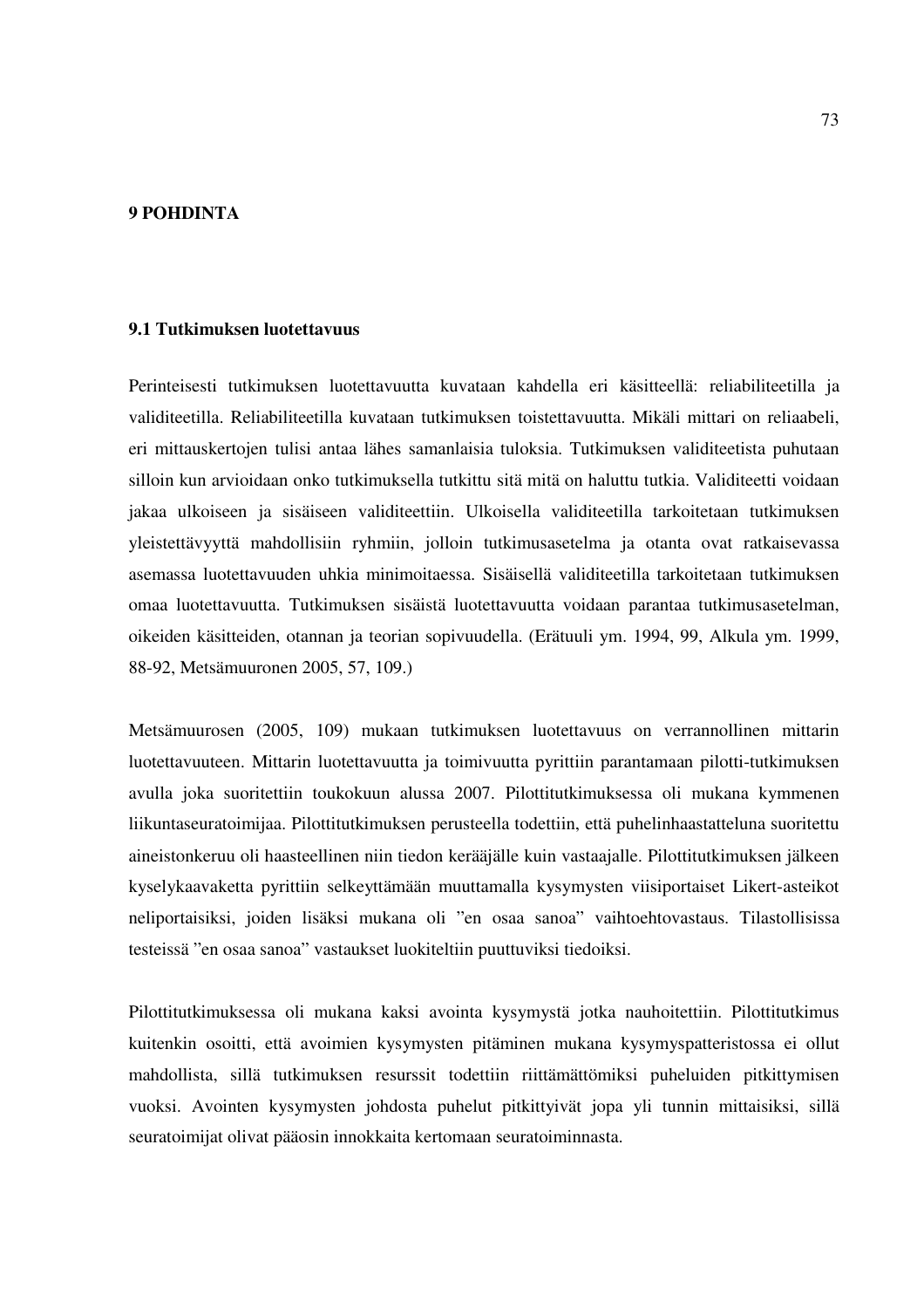Tutkimuksen aineiston keruussa käytettiin puhelinavusteista CATI-ohjelmaa joka Lavrakasin (1993) mukaan tarkoituksenmukaisissa tutkimuksissa oikein toteutettuna parantaa puhelinhaastattelututkimuksen validiteettia. Aholan (2003) mukaan tietokone tekee haastattelusta sosiaalisesti etäisemmän, mutta toisaalta se antaa vastaajalle paremman anonymiteetin.

Aholan (2003) mukaan erilaiset tiedonkeruumenetelmät asettavat vastaajalle erityyppisiä kognitiivisia vaatimuksia kuten kuuleminen, ohjeiden seuraaminen ja numeroiden hahmottaminen. Puhelinhaastatteluun vaikuttaa mahdollinen aikapaine, mutta myös se, että se on kuuloon perustuva eikä vastaaja ei näe kysymyksiä ja hyödy näin kysymysten samanaikaisesta silmäilystä. Tutkimusten mukaan puhelinhaastatteluissa vastaajat valitsevat myös useammin positiivisen vaihtoehdon tai kieltävät negatiivisten asioiden olemassaolon.

## **9.1.1 Validiteetti**

Keskisuomalaisista liikuntaseuroista ei ollut saatavilla yhtenäistä ja kattavaa liikuntaseurarekisteriä, joten tutkimuksessa päädyttiin niin sanottuun harkinnanvaraiseen otokseen. Harkinnanvaraisen otoksen vuoksi tutkimuksen ulkoisen validiteettiin voidaan katsoa heikentyneen ja näin ollen otoksen yleistettävyyttä keskisuomalaisiin liikuntaseuroihin voidaan pitää alentuneena. Tutkimuksen sisäiseen validiteettiin voidaan katsoa suurimmalta osin vaikuttaneen tutkimusaineiston heterogeenisuus, joka johtui eri asemassa olevista seuratoimijoista mutta myös seurojen laajasta skaalasta liikuntalajien mutta myös seuramuotojen suhteen.

Tutkimuksen lähtökohtana oli selvittää, missä määrin aikuisten terveysliikuntaa järjestetään Keski-Suomen liikuntaseuroissa. Terveysliikunta käsitteen monimerkityksellisyys aiheutti kuitenkin ongelmia niin tutkimustulosten tulkitsemisen kuin niiden esittämisenkin näkökulmasta. Tutkimuksessa käytettiin terveysliikunta-käsitteen sijasta harrasteliikunta-käsitettä, jonka voidaan katsoa vaikuttavan tutkimuksen validiteettiin. Terveysliikunnan asemaa liikuntaseurassa kuvannut summamuuttuja määriteltiin aikuisliikuntaa kuvaavien elementtien perusteella. Näin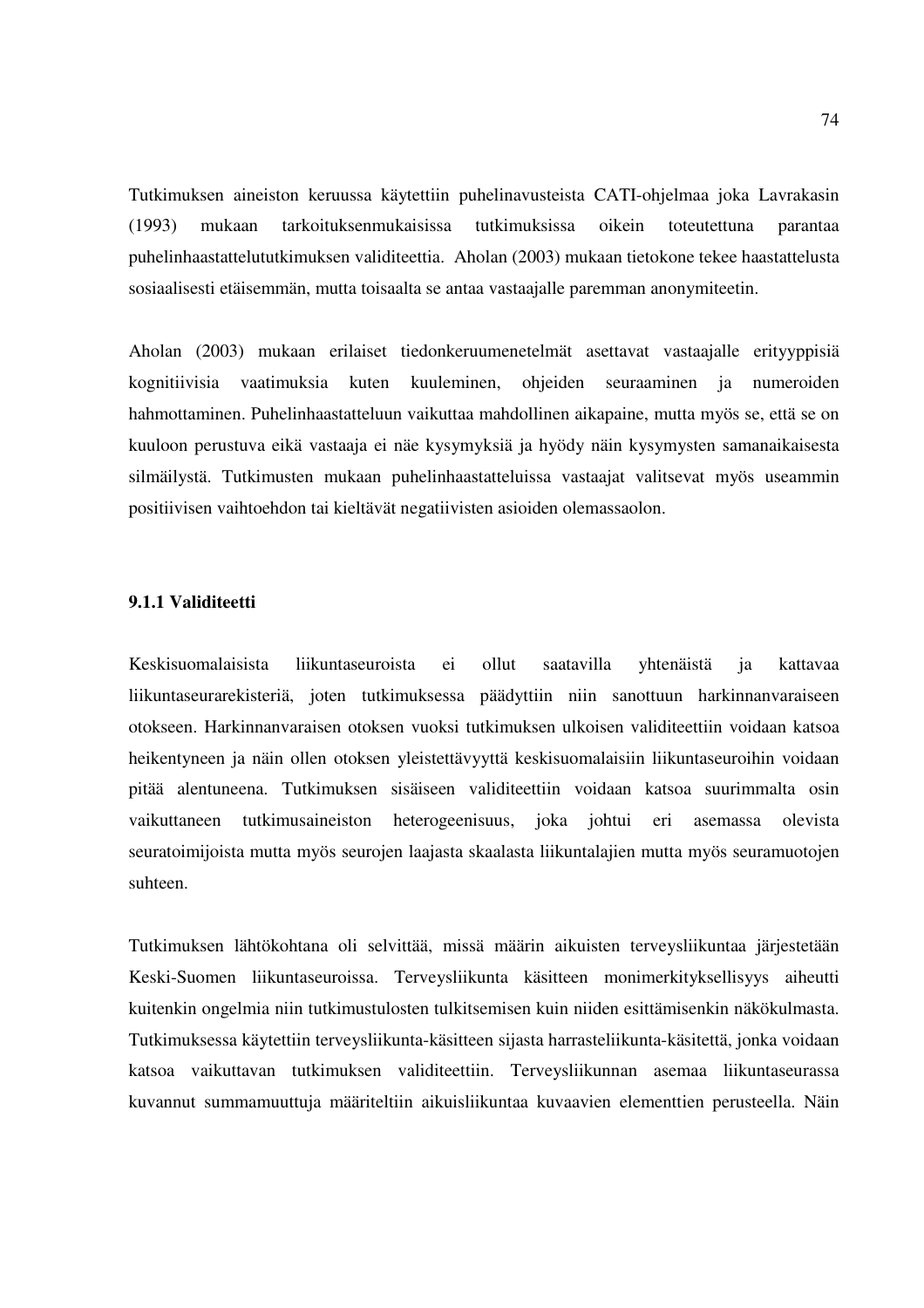saatiin minimoitua terveysliikunta-käsitteen ymmärtämiseen liittyvä monimerkityksellisyys ja summamuuttuja saatiin kuvaamaan tutkijan näkemystä terveysliikunnasta.

Tutkimusaineistossa oli mukana seuran toiminnanjohtajia, seuran puheenjohtajia, lajijaostojen puheenjohtajia mutta myös muita aktiivisia seuratoimijoita. Seuran puheenjohtajia ja toiminnan johtajia pyydettiin vastaamaan kysymyksiin koko seuran näkökulmasta, kun taas muut pyrkivät vastaamaan omalla vastuullaan olevasta alueesta eli yleensä tietyn lajijaoston näkökulmasta. Tällöin yleisseuran lajijaoston puheenjohtajan vastauksen katsottiin olevan verrannollinen lajiseurojen vastauksiin. Seuramuotojen osalta vastauksien vertaamisessa ja yleistettävyydessä on huomioitava, että tässä tutkimuksessa oli mukana sekä laji- että yleisseuroja jolloin seurojen toimintatavoissa ja ennen kaikkea lajien määrässä oli vaihtelua.

Vastaajan aseman merkitsevyyttä testattiin vertaamalla muuttujien jakaumia vastaajan aseman suhteen. Tulosten mukaan vastaajan asemalla oli tilastollinen merkitys ainoastaan yhden muuttujan suhteen (organisointi harrasteliikuntaa mahdollistavana tekijänä) joten tutkimuksen luotettavuuden näkökulmasta vastaajan aseman ei katsottu vaikuttavan tutkimustuloksiin kovin paljoa alentavasti. Luotettavuuden näkökulmasta oli huomioitava, että seuran toiminnan- ja puheenjohtajat eivät välttämättä ole pystyneet antamaan "keskimääräistä" arviota koko seuran tilanteesta. Näin ollen on mahdollista, että seuran puheenjohtajat ovat vastauksissaan painottaneet esimerkiksi itselleen kaikkein tutuinta osa-aluetta tai tiettyä lajia.

Kyselykaavakkeen laatiminen vaati erityistä huolellisuutta, sillä kysymyksenasettelulla tuli ottaa huomioon kaikki liikuntamuodot erilaisine seuratoimintamalleineen yksilöurheilusta joukkuepeleihin. Tutkimuksen aikana tuli esille, että tietyissä itsepuolustuslajeissa taistellaan "tosissaan" lajimerkkien saavuttamiseksi, mutta lajin harrastajat eivät koe tätä kilpailuna, mutta eivät myöskään harrasteliikuntana. Näin ollen jako kilpa- tai harrasteliikuntaan ei toiminut tämän lajin osalta ja voitiin todeta että validin kyselyn laatiminen laajalle ja heterogeeniselle perusjoukolle oli haastava eikä tässä täysin onnistuttu. Myös se, onko seuran liikuntatoiminta "järjestettyä liikuntaa", "ohjattua liikuntaa" vai yleisesti "aikuisten liikuntaa" aiheutti ongelmallisia rajanvetoja, sillä seurojen toimintamallit sisälsivät ymmärrettävästi hyvin moninaisia toimintamuotoja.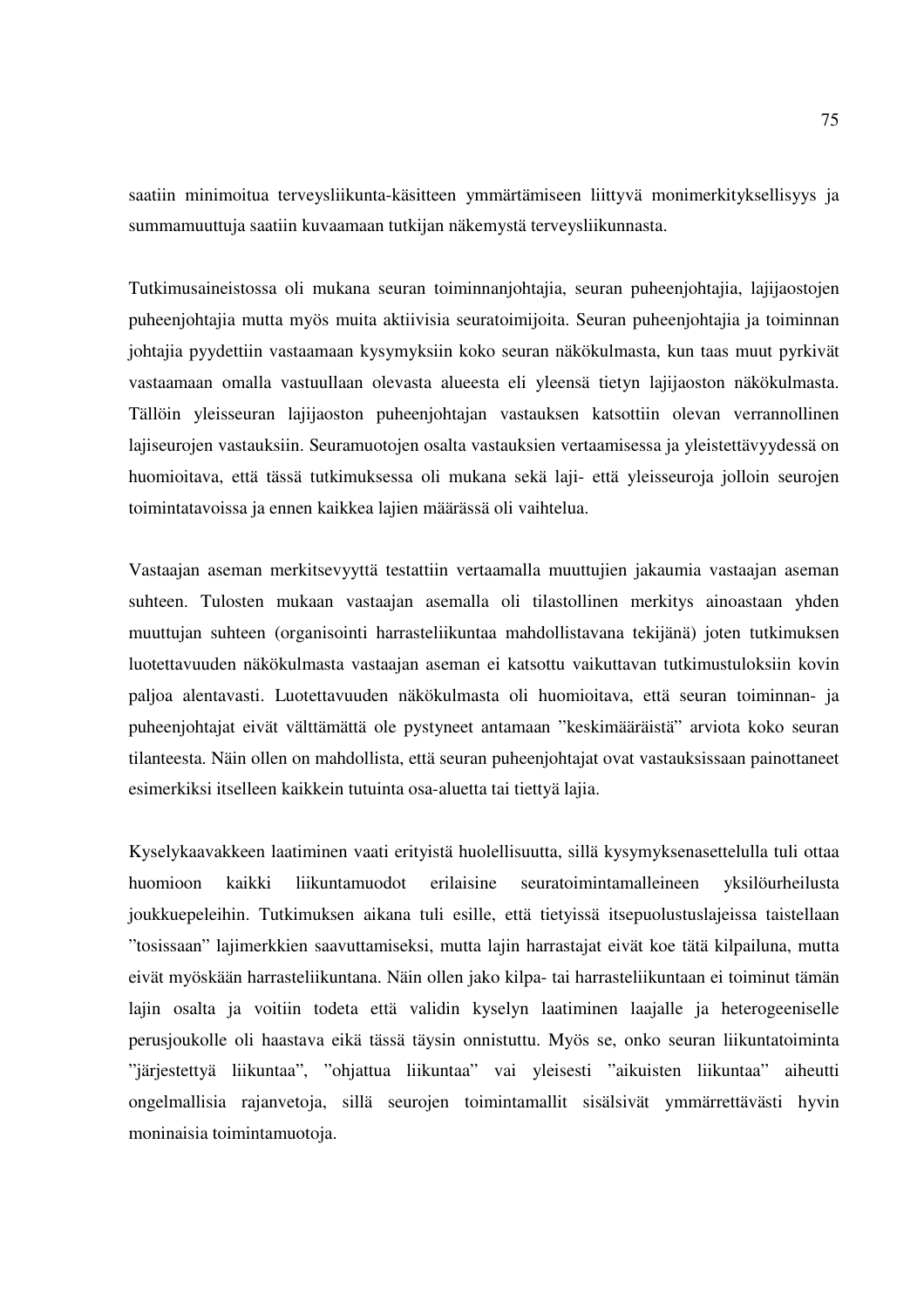Liikuntaseuran aikuisliikunnan pääasiallisia tavoitteita kysyttäessä ei rajattu sitä, kuinka montaa osa-aluetta vastaaja piti seuran pääasiallisena tavoitteena, vaan vastaajia ainoastaan pyydettiin arvioimaan väittämät Likertin neliportaisella asteikolla. Näin ollen vastaaja saattoi kokea usean eri väittämän seuran "erittäin paljon" pääasialliseksi tavoitteeksi mikä aiheutti toisaalta vastausten kasaantumista mutta myös sen että kysymys ei erotellut liikuntaseuran pääasiallisia tavoitteita riittävästi. Vastausten perusteella myös ne seurat, joissa kilpa- ja huippu-urheilu oli suuressa roolissa, arvioivat toiminnan pääasiallisen tavoitteen olleen "paljon tai erittäin paljon" sekä terveyttä edistävää, että sosiaalista, elämyksien hakemiseen ja yhteisön kehittämiseen pyrkivää mutta myös kilpailullis- kaupallista toimintaorientaatiota korostavaa.

## **9.1.2 Reliabiliteetti**

Tämän tutkimuksen reliabiliteettiin vaikuttivat tiedonkeruumenetelmänä olleeseen puhelinhaastatteluun liittyneet erityisvaatimukset kuten kuuleminen ja hahmottaminen. Näihin tekijöihin pystyttiin osittain vaikuttamaan kiinnittämällä huomiota kysymysten asetteluun, selkeyteen, äänenkäyttöön sekä suorittamalla haastattelut rauhallisessa paikassa.

Tulokseen katsotaan sisältyvän yleensä myös satunnaisvirheitä jotka vaikuttavat tuloksen reliabiliteettiin alentavasti (Alkula ym. 1999, 89, 94). Tässä tutkimuksessa mahdollisten satunnaisvirheiden syitä voivat olla muun muassa mittaajan huolimattomuudesta johtuvat virheet kuten näppäilyvirheet aineistoa tietokoneelle tallennettaessa, vastaajan tai mittaajan kuulemiseen liittyneet ongelmat ja haastateltavan muistamattomuudesta tai virheellisesti hahmottamisesta johtuneet virheet.

Nummenmaan (2004, 339) mukaan alle 0.30 jäävät kommunaliteettiarvot eivät kykene selittämään muuttujien arvojen vaihtelua tyydyttävästi. Alkuperäismuuttujista neljä sai faktorilatauksissa kommunaliteettiarvon joka oli alle 0.30, mutta alkuperäismuuttujat pidettiin mukana summamuuttujissa, sillä muuttujien sisällöllistä tulkintaa voitiin pitää tutkimuksen näkökulmasta olennaisena. Tutkimuksessa käytettyjen summamuuttujien sisäistä konsistenssia tarkasteltiin Cronbachin Alfa -kertoimen avulla. Cronbachin Alfa -kertoimen arvon suositellaan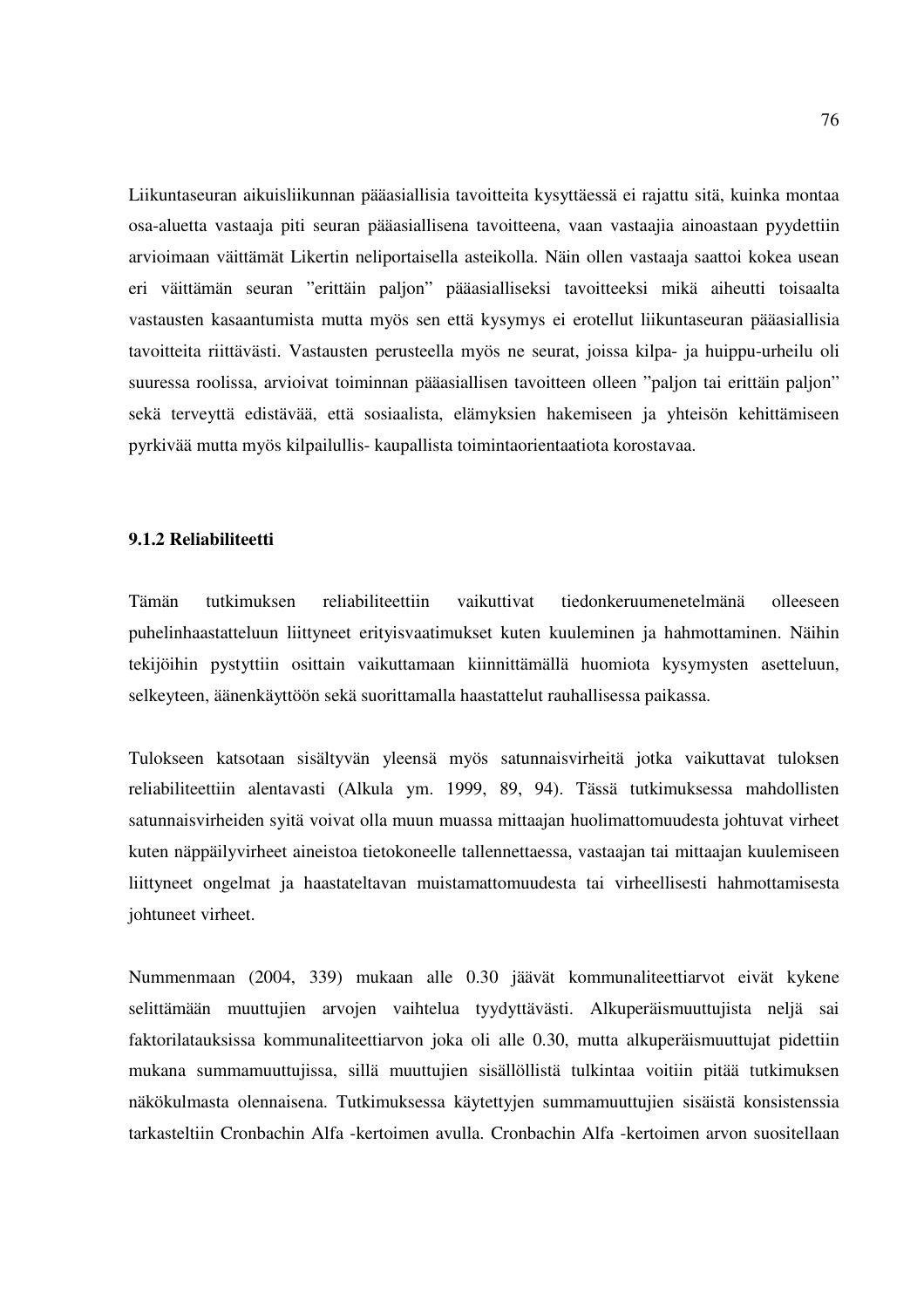olevan yli 0.60 ja tämän arvon alle jääviin tulisi suhtautua varauksella (Metsämuuronen 2005). Aikuisten harrasteliikunnan estäviä tekijöitä kuvaavista faktoreista resurssitekijä sekä fasiliteettitekijä jäivät Cronbachin Alfa -kertoimen arvolta hieman alle 0.60, joten näiden faktoreiden osalta reliabiliteetin voidaan katsoa olevan alentunut.

Tutkimusaineisto ei ollut suurimmalta osin normaalisti jakautunut, joten testeinä käytettiin parametrittomia testejä. Tutkimuksen toteutuksen näkökulmasta voidaan arvioida, että neliportainen Likert-asteikko ei kenties ollut riittävän erotteleva, ja näin ollen vastaukset painottuivat samoihin vastausvaihtoehtoihin. Toisaalta tutkimusasetelma ja toteutus puhelinhaastatteluna pakottivat pyrkimään selkeään ja helposti hahmotettavissa olevaan kysymyspatteristoon ja pilottivaiheessa vielä käytössä ollut viisiportainen Likert-asteikko jouduttiin pienentämään neliportaiseksi kysymyspatteriston selkiyttämiseksi. Neliportainen Likert-asteikko selkiytti puhelinhaastattelua, mutta rajasi myös "kultaisen keskitien" pois vastauksista.

#### **9.2 Tutkimustulosten pohdinta ja johtopäätökset**

Liikuntaseuratoiminta on perinteisesti nojannut niin lasten ja nuorten liikuntaan kuin kilpa- ja huippu-urheiluun. Tämän tutkielman toteuttaminen oli lähtökohdiltaan haasteellista sillä aikuisten terveysliikuntaan on tietyiltä osin suhtauduttu hyvinkin kriittisesti. Kilpa- ja huippu-urheilun, lasten- ja nuorten liikunnan tai aikuisten terveysliikunnan arvottaminen ja tärkeysjärjestykseen laittaminen on herättänyt kiivasta keskustelua etenkin tulosohjauksen käyttöönoton jälkeen. Vaikka tämän tutkielman lähtökohtana oli selvittää aikuisten terveysliikunnan asemaa Keski-Suomen liikuntaseuroissa, antoi tutkimus suhteellisen laajan käsityksen keskisuomalaisten liikuntaseurojen tämän hetkisistä toimintamalleista. Tässä pohdintaosiossa pyrin tuomaan esille millainen aikuisten terveysliikunnan asema oli Keski-Suomen liikuntaseuroissa ja miten terveysliikunnan asemaa voidaan jatkossa parantaa ja kehittää osana liikuntaseuratoimintaa.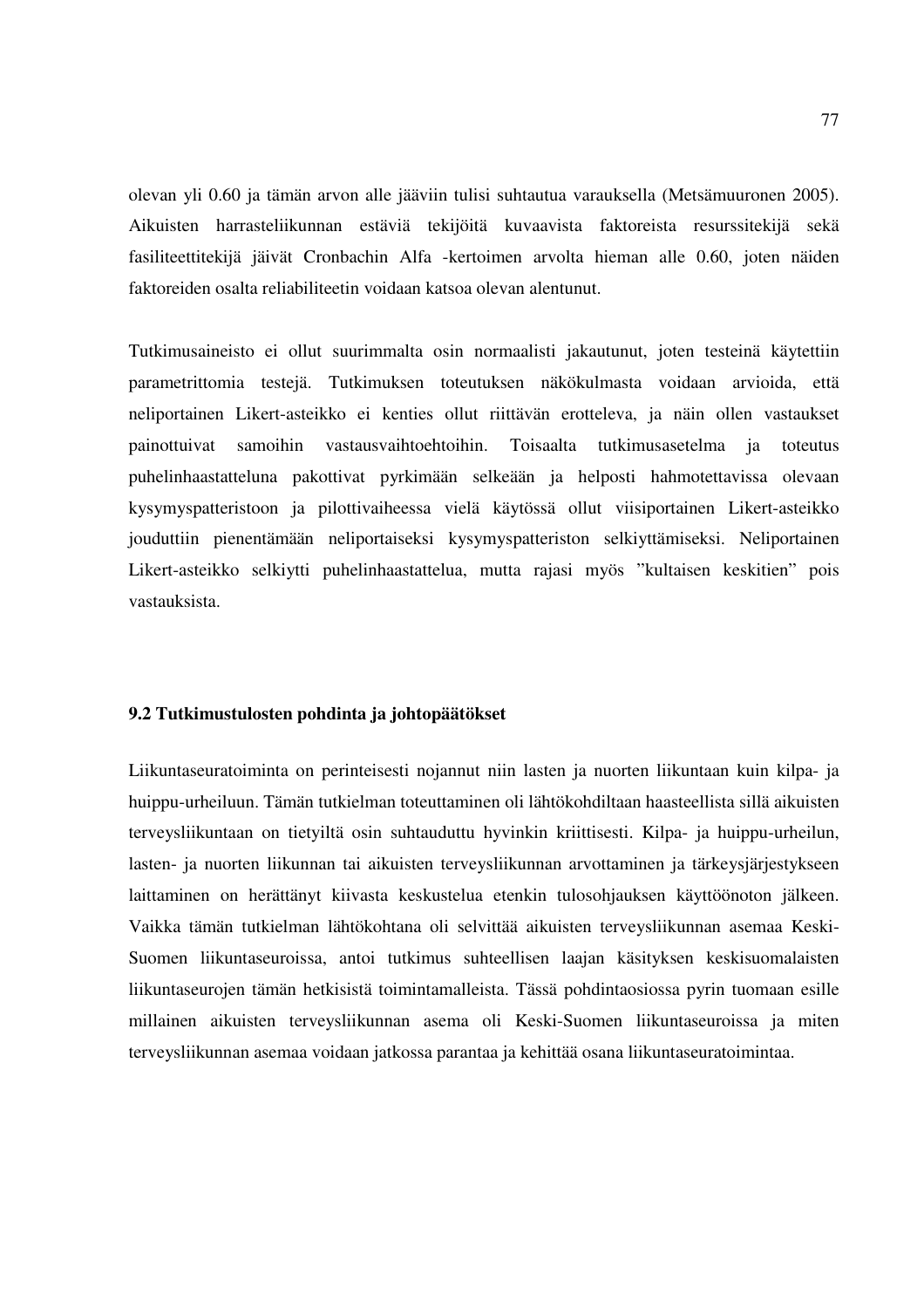#### **9.2.1 Aikuisten terveysliikunta Keski-Suomen liikuntaseuroissa**

Tämän tutkimuksen mukaan liikuntaseuratoiminta jakautui lähes tasan alle 18-vuotiaiden ja 18 vuotiaiden tai sitä vanhempien liikuntatoimintaan. Perinteisesti lasten ja nuorten liikuttamiseen sekä kilpa- ja huippu-urheiluun painottuneiden liikuntaseurojen liikuntatoiminnassa oli kuitenkin tämän tutkimuksen mukaan kohtalaisen paljon aikuisten harrasteliikuntaa sillä kaikissa yli 18 vuotiaiden ikäluokissa harrasteliikunnan osuus oli kilpaurheilua suurempi. Vain noin kymmenesosa liikuntaseuroista ilmoitti aikuisten harrasteliikunnan osuuden olevan alle puolet seuran aikuisliikunnasta. Vaikka lasten ja nuorten urheilu on edelleen liikuntaseuratoiminnassa merkittävässä asemassa, voidaan aikuisten harrasteliikkujien osuutta pitää aikuisten terveysliikunnan näkökulmasta rohkaisevana. Myös Kuntourheiluliitto (2004) on ennakoinut kunto- ja terveysliikunnan aseman kohentuvan lähitulevaisuudessa.

Seuratoimijoiden arvion mukaan seuran aikuisten harrasteliikunnan piirteissä korostuivat fyysisen kunnon kohentuminen sekä henkinen hyvinvointi ja mielenvirkistys. Liikuntatoiminnan lähtökohtana on usein fyysisen kunnon kohentaminen ja myös terveysliikunnan määrittelyissä liikunnan sosiaalisten ja psyykkisten terveysvaikutusten arvioimisen vaikeus on nostettu esille (Vuori 2007). Terveysvaikutuksia arvioidaan usein fyysisestä näkökulmasta ja terveysliikunnan yhteydessä puhutaankin ajoittain terveyskunnosta, jota riittävän rasittava ja pitkäkestoinen fyysinen aktiivisuus parantaa (mm. Fogelholm ja Vuori 2005, Vuori 2007). Tämän vuoksi liikunnan terveysvaikutusten näkeminen fyysisiä vaikutuksia laajemmin on haasteellista terveysvaikutusten todistettavuuden näkökulmasta. Tämän tutkimuksen perusteella näyttäisi kuitenkin siltä, että liikuntaa arvioidaan liikuntaseuroissa myös laajempien terveysvaikutusten näkökulmasta sillä henkistä hyvinvointia ja mielen virkeyttä pidettiin fyysisen kunnon kohentamisen ohella aikuisten harrasteliikuntaa kuvaavana piirteenä.

Tässä tutkielmassa liikuntaseurojen aikuisliikunta määriteltiin terveysliikunnaksi silloin, kun se ei ollut kilpaurheilua, arki- tai hyötyliikuntaa, eikä sisältänyt suurta vammautumisen tai sairastumisen vaaraa (Foster 2000, Sosiaali- ja terveysministeriö 2000, Ståhl ym. 2001a, Vuori 2004b). Terveysliikunnan määrittelyssä ei ole päästy selkeään ja yksimieliseen ratkaisuun ja edelleen määrittelyissä on havaittavissa mielipide ja näkemyseroja. Viime vuosina käsitteen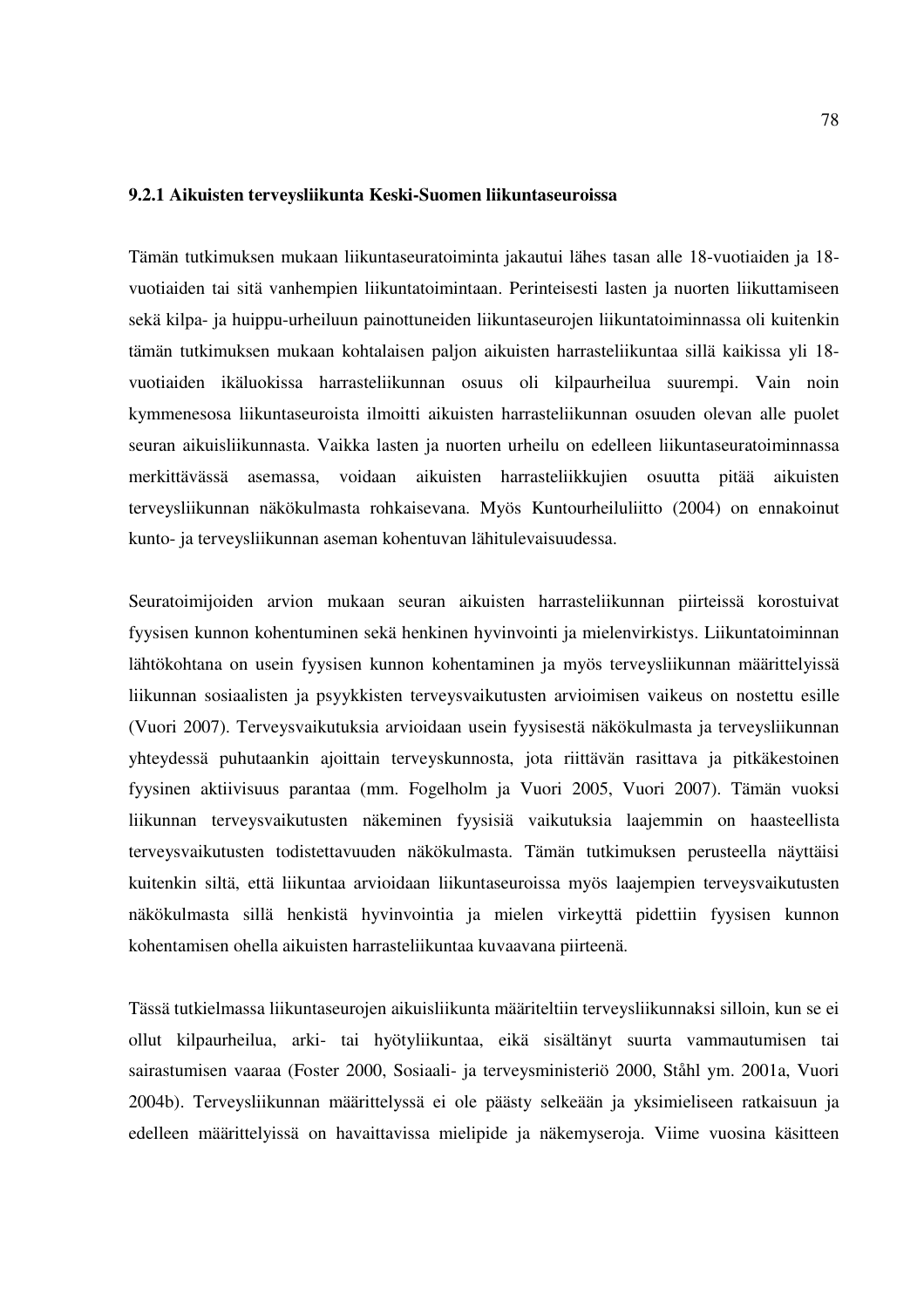määrittelyä on sekoittanut myös kaksi rinnakkaista käsitettä, sillä usein "terveysliikunta" ja "terveyttä edistävä liikunta" kulkevat rinnakkain jopa samaa tarkoittavina sanoina. Vielä vuosituhannen alussa opetusministeriön julkaisuissa käytettiin terveyttä edistävä liikunta käsitettä, kun taas uusimmassa julkaisussa käytetään terveysliikunta-käsitettä. On todettu, että terveysliikunta voidaan ymmärtää monimerkityksellisesti (Ståhl ym. 2001a). Tämän tutkimuksen mukaan liikunta koettiin terveyttä edistäväksi niin kilpa- kuin harrasteliikuntaseuroissa. Tutkimustulos tukee Ståhlin ym. (2003) tutkimusta jonka mukaan huippu- ja kilpaurheilijoiden liikuntaa pidettiin liikuntajärjestöissä terveysliikuntana. Fyysisen aktiivisuuden on todettu kohentavan terveyttä (USDHHS 1996, Booth ym. 2002, Haskell 2007). Liikuntaseurojen näkemystä voidaankin pitää tältä osin oikeutettuna, sillä kilpa- ja huippu-urheilu edellyttää erinomaista fyysistä kuntoa ja näin ollen myös hyvää terveyttä. Sen sijaan terveysliikunnan toteuttamisen näkökulmasta olisi tärkeää selkeyttää käsitettä siltä osin, että kilpa- ja huippuurheilussa loukkaantumisen riskin kasvaessa terveysvaikutukset vähenevät (Fogelholm ja Vuori 2005, Vuori 2007).

Kun tuloksissa huomioitiin seuran liikuntatoiminnan painottuminen kilpa- tai huippu-urheiluun terveysliikunnan asemaa heikentävä tekijänä, terveysliikunnan asema oli kohtalainen tai vahva noin kahdessa viidesosassa liikuntaseuroista. Liikuntaseurojen perinteinen toimintamalli huomioon ottaen osuutta voitaneen pitää terveysliikunnan tulevaisuuden suhteen lupauksia antavana. Tutkimustulokset osoittivat että terveysliikunnan asema oli parempi yleisseuroissa, yli 10000 asukkaan kunnissa ja jäsenmäärältään keski-suurissa seuroissa. Terveysliikunnan vahvempaa asemaa yleisseuroissa selittänee osittain liikuntalajien monipuolisuus. Yleisseuroissa liikuntakulttuurin monimuotoistuminen ja lajikirjon kasvaminen näkyy selkeämmin. Viime vuosina yleisseurojen liikuntatoimintaan on tullut mukaan muun muassa harraste- ja kuntoliikunta omina lajijaostoinaan.

Kurikan ja Borodulin (1997) sekä von Bruunin (2005) mukaan suomalaisen kuntakentän monimuotoisuus näkyy ongelmien moninaisuutena suurten ja pienten kuntien kamppaillessa erilaisten ongelmien kanssa. Terveysliikunnan vahvempi asema asukasluvultaan suurimmissa kunnissa voi osittain selittyä palveluntarjonnan vaatimusten kasvulla. Myös Kurikan ja Borodulin (1997) mukaan suurten kuntien ongelmaksi on nousemassa väestön keskittymisen ja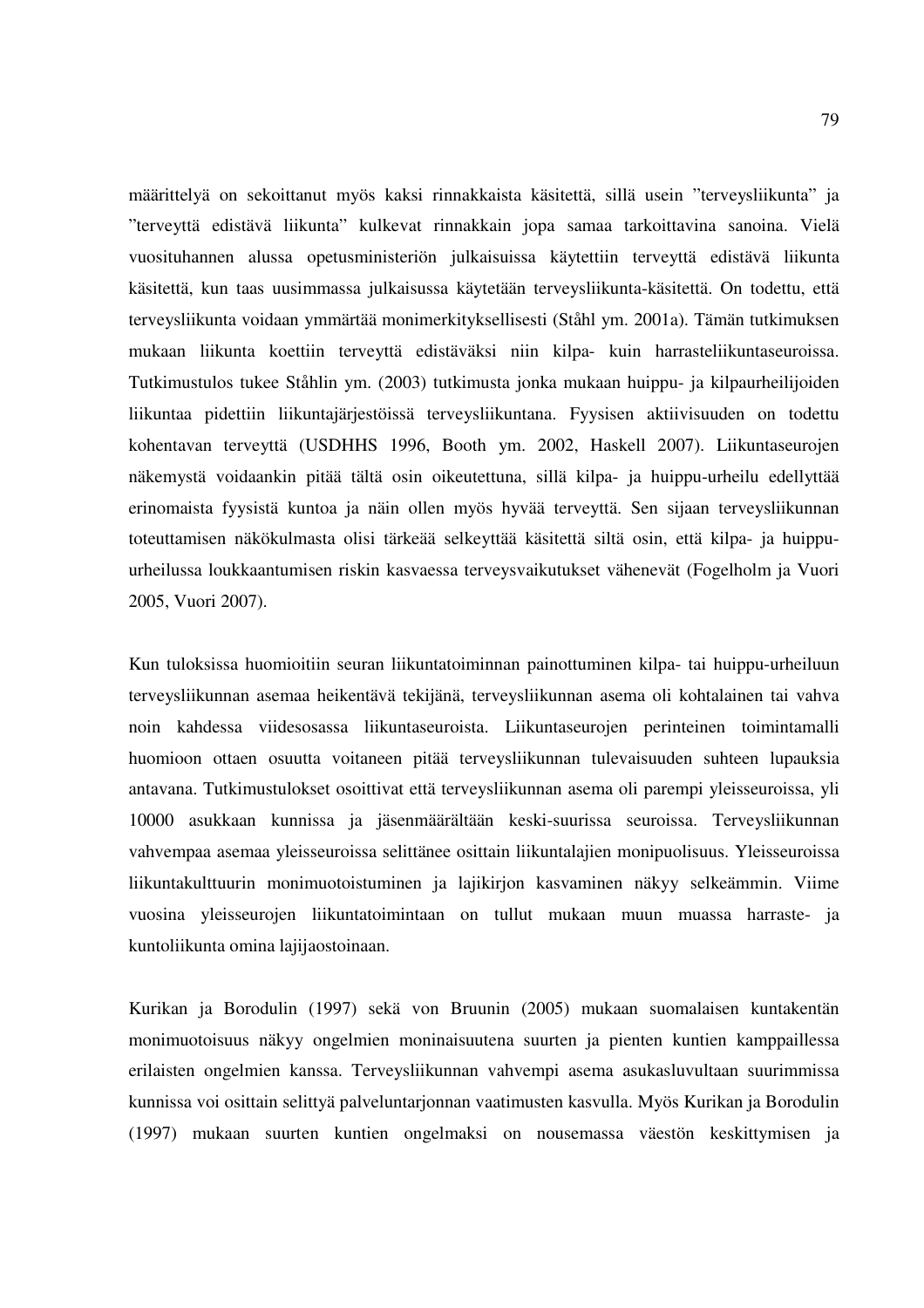muuttoliikkeen aiheuttama palvelutason säilyttämisen paine. Suuremmissa kunnissa liikuntaseurat ovat kenties lähteneet kehittämään toimintaansa aktiivisemmin ja erikoistumalla pyrkineet erottumaan suuresta tarjonnasta laajan lajitarjonnan avulla. Toisaalta liikuntaseuraavustuksiin vaikuttavat tulosohjauksen painotukset vaihtelevat kunnittain ja myös tämä on voinut vaikuttaa siten että liikuntaseurat ovat muovanneet toimintaansa tietyiltä osin avustuksia vastaaviksi.

#### **9.2.2 Liikuntaseuran toimintaorientaatio terveysliikunnan aseman määrittelijänä**

Liikuntaseurojen toimintaorientaatioiden jaottelussa käytettiin Itkosen (1996, 2000) määrittelemää seuratypologiaa. Seuratypologian mukaisella luokittelulla haluttiin selvittää minkä tyyppiset liikuntaseurat terveysliikuntaa Keski-Suomessa järjestävät. Lähtökohtana oli Kokon ym. (2004) käsitys siitä, että terveyden edistämisen mahdollisuuksien koettiin olevan suurimmillaan sosiokulttuurisissa seuroissa ja alimmillaan urheilullis-suorituksellisissa seuroissa, joissa toiminta tähtää kilpaurheiluun ja taloudellisiin seikkoihin.

Harrasteliikuntaseurat ja kilpaseurat kokivat seuran aikuisliikunnan pääasiallisena tavoitteenaan sosiaalisuuden, elämyksien hakemisen ja yhteisön kehittämisen sekä terveyden edistämisen. Myös tämä tulos vahvistaa Ståhlin ym. (2003) käsitystä siitä, että aikuisliikunta koetaan terveysliikuntana myös silloin kun kyseessä on kilpa- tai huippu-urheilu. Toisaalta tässä tutkimuksessa kilpaseurat kokivat aikuisliikunnan pääasiallisina tavoitteina yhtä aikaa kilpailutoiminnan tai siihen tähtäämisen, menestykseen pyrkimisen, tiedotusvälineissä näkymisen, sosiaalisuuden ja elämysten hakemisen sekä terveyttä edistävän liikunnan.

Kokon ym. (2004) mukaan terveysliikunta mahdollistuu ja sitä järjestetään yleisemmin niissä sosiokulttuurisissa seuroissa, joissa toimintaorientaatiossa korostuu sosiaalisuus, elämyksien ja yhteisön kehittäminen tai terveyden edistäminen. Vaikka kilpaseurat kokivat tässä tutkimuksessa oman toimintansa yhtenä pääasiallisena tavoitteena terveyden edistämisen, näkyi kilpa- tai huippu-urheilun suuri osuus liikuntatoiminnasta terveysliikunnan aseman heikentymisenä. Terveysliikunnan asema oli huonompi seuroissa, joissa aikuisliikunnan toimintaorientaationa oli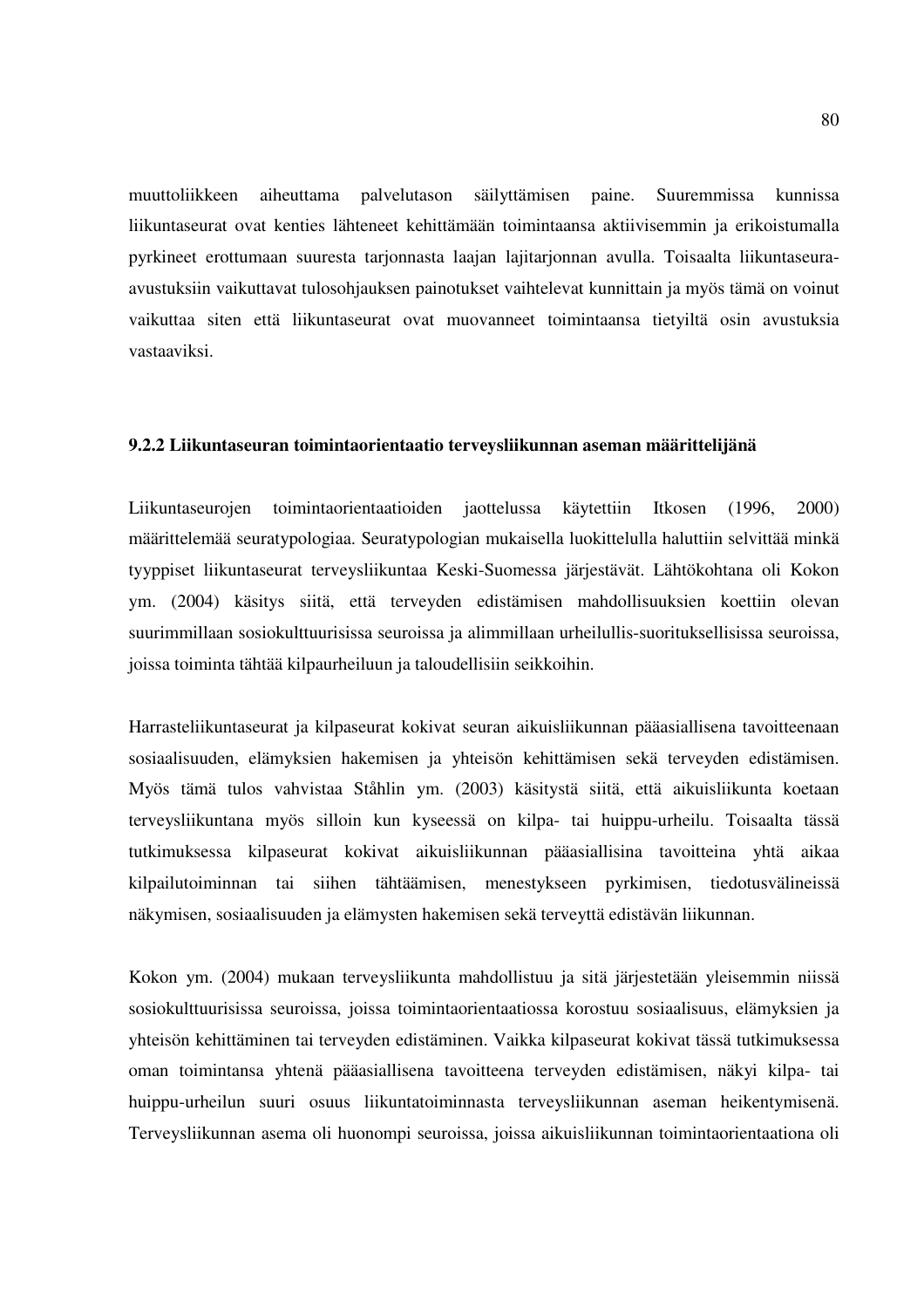kilpailutoiminta tai siihen tähtääminen, vähintään maakunnalliseen menestykseen pyrkiminen tai mikäli tiedotusvälineissä näkyminen ja kaupallisuus olivat liikuntaseurassa suuressa roolissa. Sen sijaan terveysliikunnan asema oli vahva niissä seuroissa, joissa seuran toimintaorientaationa oli sosiaalisuus, elämyksien hakeminen ja yhteisön kehittämisen tai terveyden edistäminen. Tulos tukee Kokon ym. (2004) mukaista hypoteesia, jonka mukaan terveysliikunta mahdollistuu todennäköisemmin niissä sosiokulttuurisissa seuroissa, joiden toimintaorientaatiossa korostuu sosiaalisuus, elämyksien ja yhteisön kehittäminen tai terveyden edistäminen.

#### **9.2.3 Aikuisten terveysliikunnan tulevaisuus Keski-Suomen liikuntaseuroissa**

Liikuntaseurat ovat tulevaisuudessa suurien haasteiden edessä (Harju 2004) ja keskustelua on herättänyt seurakentän huoli toiminnan jatkumisesta tulevaisuudessa. Tästäkin huolimatta liikuntatoiminnan kehittäminen ja laajentaminen terveysliikunnan suuntaan koetaan haastavana ja terveysliikunnan korostaminen on otettu ristiriitaisesti vastaan (Opetusministeriö 2008). Tämän tutkimuksen mukaan suurin osa Keski-Suomen liikuntaseuroista oli kiinnostunut aikuisten harrasteliikunnan lisäämisestä lähitulevaisuudessa. Tältä osin tulosta voidaan pitää rohkaisevana, sillä seurojen suhtautumista aikuisten terveysliikunnan järjestämiseen on osittain epäilty samalla kun odotukset seuroja kohtaan valtiolliselta taholta ovat kasvaneet (mm. Sosiaali- ja terveysministeriö 2001a, von Bruun 2005, Karimäki 2006). Tutkimustuloksen voidaan katsoa olevan samassa linjassa myös Kuntourheiluliiton (2004) tutkimuksen kanssa, jonka mukaan seurapäättäjistä neljä viidesosaa uskoi kunto- ja terveysliikunnan merkityksen lähitulevaisuudessa merkittäväksi tai erittäin merkittäväksi.

Suurimpina esteinä aikuisten harrasteliikunnan järjestämiselle liikuntaseurat kokivat ohjaajien ja vapaaehtoisten seuratoimijoiden puutteen. Tutkimustulokset olivat samansuuntaisia Kuntourheiluliiton (2004) tutkimuksen kanssa, jossa vapaaehtoistyöntekijöiden vähyys arvioitiin suurimmaksi uhaksi kunto- ja terveysliikunnan järjestämiselle. Heikkalan (1998, 45) mukaan kulttuurin muutos, perhe-elämän vaatimukset, kiireinen työelämä sekä kilpailevat vapaa-ajan harrastukset rajaavat vapaaehtoistyössä toimimisen rooleja ja toiminnassa mukanaoloaikaa (Heikkala 1998, 45). Harjun (2004) mukaan aktiivisten järjestötoimijoiden ikääntyminen tulee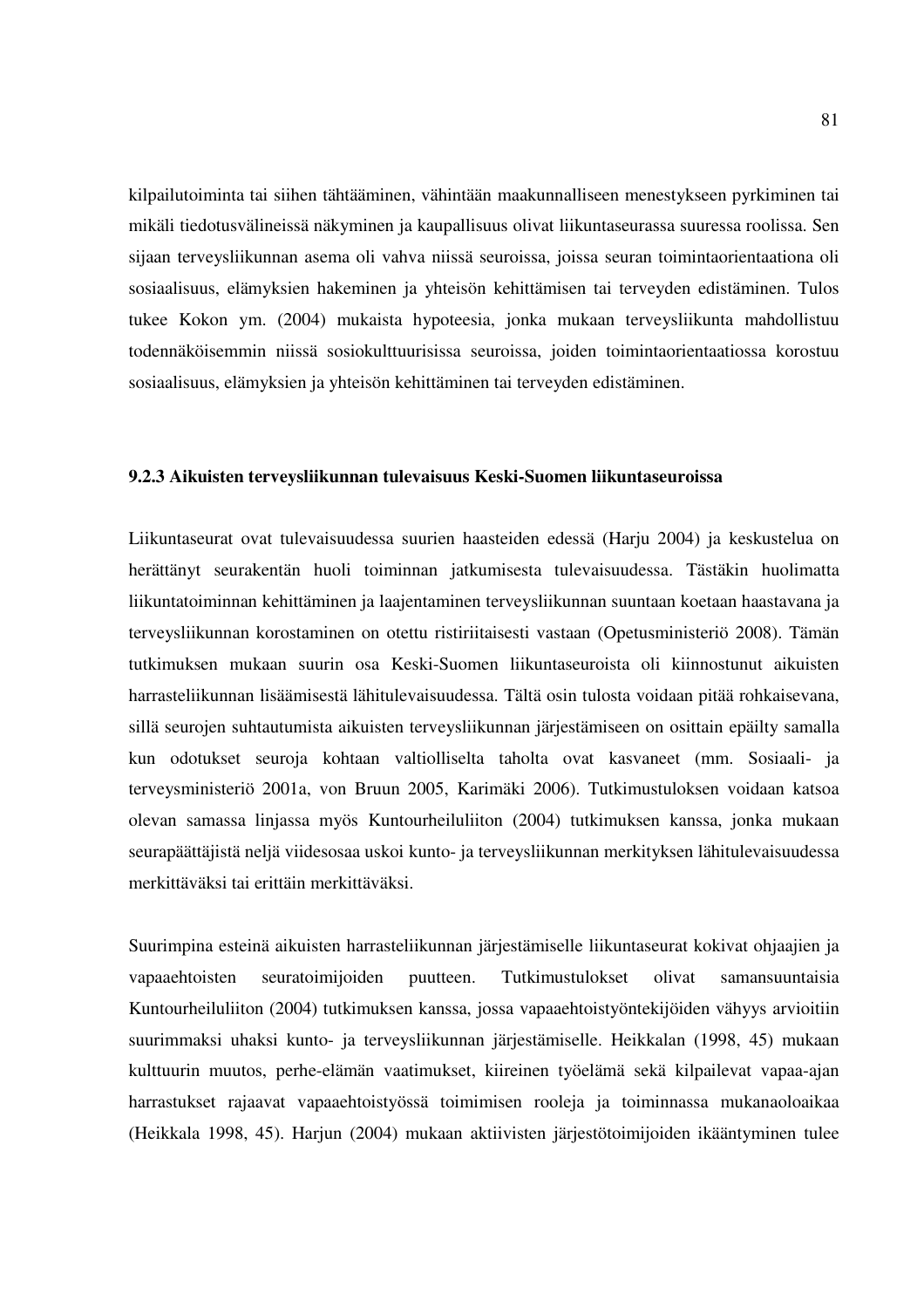aiheuttamaan myös jatkossa pulaa toimijoista ja ongelmana nähdään nuorten houkutteleminen yhdistysten vastuutehtäviin. Seuratoimijoiden ikääntyminen ja toimijapula koskettaa lähes kaikkia liikuntaseuroja, mutta pienemmillä muuttotappiosta kärsivillä paikkakunnilla ongelmaksi nousevat myös nuorten ikäluokkien vähyys ja näin ollen seuratoimijoiden löytäminen voi olla vieläkin haasteellisempaa. Harjun (2004) mukaan tulevaisuudessa vapaaehtoisten rekrytoinnin, ohjaamisen, motivoinnin ja palkitsemisen odotetaan vaativan aikaisempaa suurempaa panostusta ja tämän odotetaan tuovan lisää haasteita seurakentälle.

Kosken ja Variksen (1997) tutkimuksessa liikuntaseurat kokivat suurimpana ongelmanaan liikuntavuorojen ja sisäliikuntatilojen vähyyden. Tässä tutkimuksessa liikuntatilojen puute koettiin merkittäväksi aikuisten harrasteliikunnan estäväksi tekijäksi noin kolmasosassa liikuntaseuroista. Kosken ja Variksen (1997) tutkimuksessa vuorojen ja tilojen vähyyden todettiin olevan useammin esteenä jäsenmäärältään suuremmissa seuroissa sekä vähiten esteenä keskisuurissa kunnissa kun taas tässä tutkimuksessa vastaavaa yhteyttä ei löydetty. Sen sijaan tässä tutkimuksessa fasiliteetti ja ohjaaja -tekijät koettiin hieman yleisemmin aikuisten harrasteliikuntaa estävänä tekijänä asukasluvultaan suurissa kunnissa.

Ohjaajien toimintaan liittyvät tekijät (ohjaajien ohjaustaitojen vajavuus, ohjaajat eivät mene koulutuksiin) koettiin hieman suurempina ongelmina asukasluvultaan pienemmissä kunnissa. Pienten kuntien ongelmana voidaan nähdä rajallinen halukkaiden ohjaajien määrä, jolloin seurat joutuvat kenties turvautumaan useammin ohjaustaidoiltaan kokemattomimpiin ohjaajiin. Ohjaajakoulutukset järjestetään pääosin suuremmissa kaupungeissa, jolloin koulutuksiin matkaaminen voidaan kokea ongelmallisena pienillä paikkakunnilla ja tästä syystä ohjaajat eivät mahdollisesti ole halukkaita osallistumaan koulutuksiin. Toisaalta nuorten ja lasten liikuttamisen sekä kilpa- ja huippu-urheilun parissa toimineet ohjaajat ovat aikuisten harrasteliikunnan edessä täysin uudella toimintakentällä. Mikäli seuralla ei ole mahdollisuutta kouluttaa ohjaajiaan, voi ohjaajien ohjaustaitojen vajavuus nousta pienten paikkakuntien ongelmaksi suurempia kuntia yleisemmin.

Ohjaajien toimintaan liittyvät tekijät sekä sopien ohjaajakoulutusten puute koettiin suurempina esteinä seuroissa, joissa terveysliikunnan asema oli vahva. Perinteisesti kilpailutoimintaa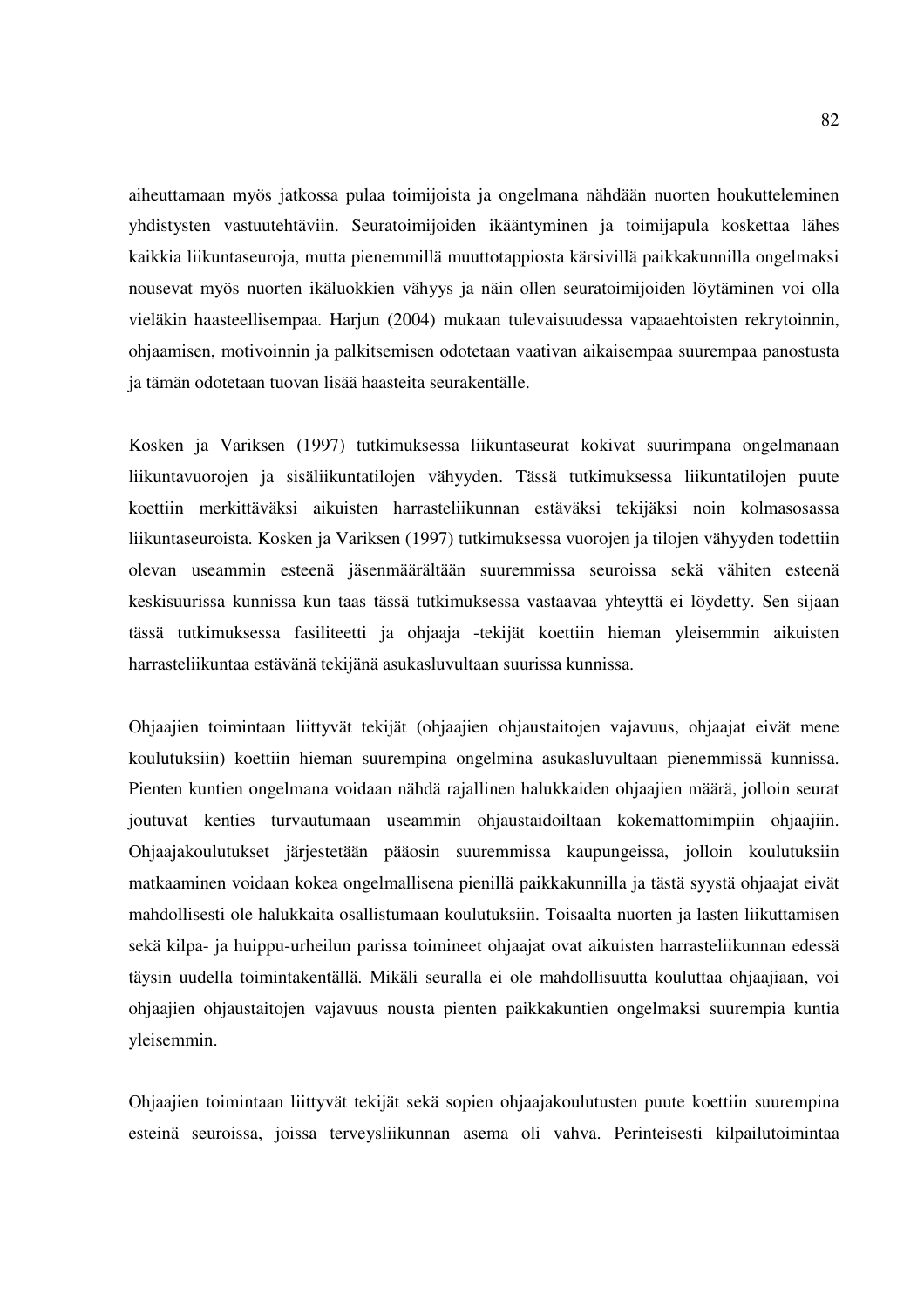nojaavassa liikuntaseuratoiminnassa on pitkälle kehittynyt ja laaja valmentajakoulutusjärjestelmä, mutta terveysliikunnan puolella koulutuksia ei vielä kovinkaan paljon ole tarjolla ja ne lähes puuttuvat täysin pienimiltä paikkakunnilta. Harjun (2004) mukaan järjestöllistä koulutusta on tarjolla, mutta se ei vastaa kaikkia järjestöjen kehittämishaasteita. Kilpa- ja huippu-urheiluun keskittyneen koulutusjärjestelmän rinnalle kenties kaivataankin liikuntaseuroissa yleisemmin myös terveysliikuntaan painottuvaa ohjaajakoulutusta.

Seurat ovat tietoisia kansalaistoiminnan luonteen muuttumisesta ja seuratoimijoiden harventuvat rivit kaipaavat paikoittain pikaista korjausta, mutta keinot tuntuvat olevan seurakentällä vähissä. Tämän tutkimuksen mukaan Keski-Suomen liikuntaseuroissa ohjaajien määrän lisääminen, uudet vapaaehtoistyöntekijät, liikuntatilojen saatavuus ja avustukset nähtiin eniten aikuisten harrasteliikuntaa mahdollistavina tekijöinä. Vastauksista kävi kuitenkin ilmi että liikuntaseuratoimijat eivät kokeneet mikään yksittäisen tekijän mahdollistavan aikuisten harrasteliikunnan lisäämistä. Keskimäärin liikuntaseuratoimijat arvioivat annettujen vastausvaihtoehtojen mahdollistavan aikuisten harrasteliikunnan lisäämisen vain "jonkin verran". Liikuntaseuroillakaan ei näin ollen näyttäisi olevan tietoa siitä, mitkä tekijät mahdollistaisivat aikuisten harrasteliikunnan lisäämisen.

Opetusministeriön (2008) kansallista liikuntaohjelmaa työstänyt toimikunta antoi suosituksen valtion suoran kehittämistuen aloittamisesta liikuntaseurojen toimintaedellytysten parantamiseksi. Toteutuessaan tuen uskotaan avaavan uusia mahdollisuuksia seuratoiminnan kehittämiselle. Tässä tutkimuksessa avustusten ei kuitenkaan nähty mahdollistavan aikuisten harrasteliikunnan lisäämistä juuri lainkaan. Kun vastauksia tarkasteltiin taustamuuttujien suhteen, taloudelliset tekijät kuten avustukset, liikuntatilojen alempi hinnoittelu ja liikuntatilojen saatavuus koettiin aikuisten harrasteliikunnan mahdollistavina tekijöinä useimmin asukasluvultaan suuremmissa kunnissa. Tutkimustulosta vääristää paikkakuntakohtaiset erot, sillä tutkimuksessa oli mukana paikkakuntia joissa liikuntatilat ovat liikuntaseuroille ilmaisia myös aikuisliikunnan osalta. Toisaalta suurempien kuntien tilannetta voi selittää liikuntaseurojen suuri määrä, joka aiheuttanee pulaa edullisista liikuntatiloista.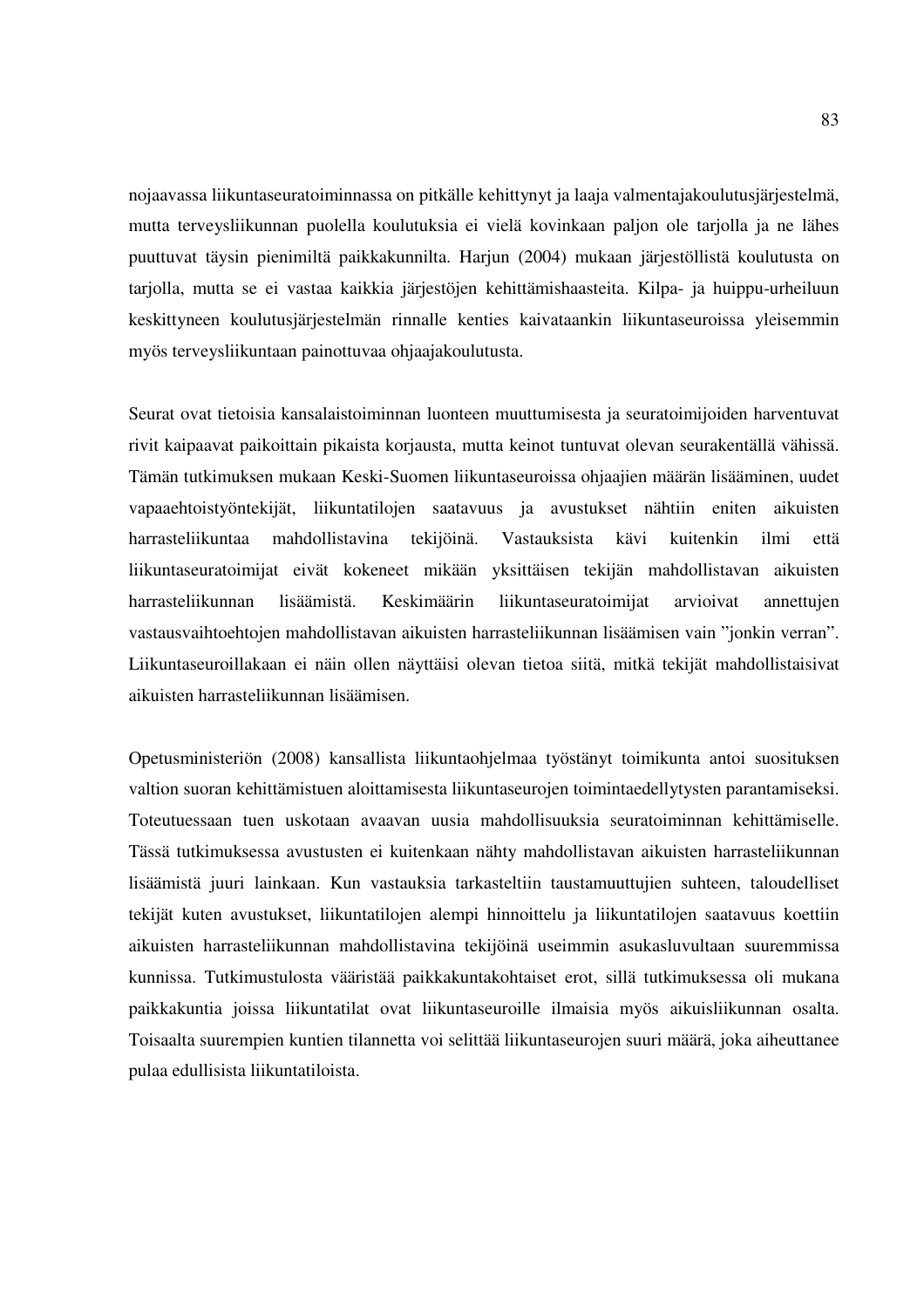Taloudelliset tekijät koettiin aikuisten harrasteliikunnan mahdollistavina tekijöinä useimmin myös niissä seuroissa, joissa aikuisten harrasteliikunnan osuus oli ennestään pieni. Opetusministeriön (2008) uusin toimenpidesuositus pitää sisällään liikuntaseurojen toimintaedellytysten parantamiseen tarkoitetun suoran tuen, mutta nähtäväksi jää mihin toimintaedellytyksiin vaikuttaviin tekijöihin liikuntaseuroille kohdistettu tuki suunnataan.

Suomen Kuntaliiton (2007) mukaan liikuntatoiminnan edellytysten luominen vaatii sekä yksittäistä panosta että yhteistyötä muiden paikallisten tahojen kanssa. Kuntasektorilla yhteistyön kansalaisjärjestöjen kanssa odotetaan tulevaisuudessa lisääntyvän, mutta tämän tutkimuksen perusteella liikuntaseurat eivät kokeneet yksityisen tai kunnan kanssa tehtävän yhteistyön mahdollistavan juurikaan aikuisten harrasteliikunnan lisäämistä.

#### **9.3 Toimenpidesuositukset**

Terveysliikuntaa ollaan tuomassa valtionhallinnon keinoin osaksi liikuntaseuratoimintaa, mutta terveysliikunnan saaminen osaksi liikuntaseuratoimintaa on hidas prosessi, joka vaatii myös valtiolta ja kunnilta liikuntaseuratoimintaan perehtymistä ja seurakentän tuntemusta. Tämän tutkimuksen mukaan liikuntaseurat järjestivät aikuisille suunnattua terveysliikuntaa, mutta liikuntaseuroissa liikuntatoiminta koettiin terveyttä edistäväksi niin kilpa- kuin harrasteliikuntaseuroissakin. Liikuntaseurojen tulevaisuus, seuratoiminnan jatkuminen ja liikuntatoiminnan lisääminen puhuttaa seurakenttää. Tämän tutkimuksen mukaan liikuntaseurojen huolena oli puute ohjaajista ja vapaaehtoistyöntekijöistä. Seuratoiminnan jatkuvuuden edellytysten luominen on tärkeää niin perinteisen seuratoiminnan kuin terveysliikuntatoiminnan kehittämisen näkökulmasta.

Terveysliikunnan aseman parantamiseksi liikuntaseuroissa ehdotan seuraavia toimenpiteitä:

#### • **Terveysliikunta-käsitteen selkiyttäminen ja käsitteen käytön yhtenäistäminen**

**-** Terveysliikunta koetaan liikuntaseuroissa edelleen monimerkityksellisesti, joten terveysliikunta-käsitteen käyttöön tulisi kiinnittää enemmän huomiota kun valtionhallinnossa pohditaan suuntaviivoja liikuntaseuratoiminnan tulosohjaukseen.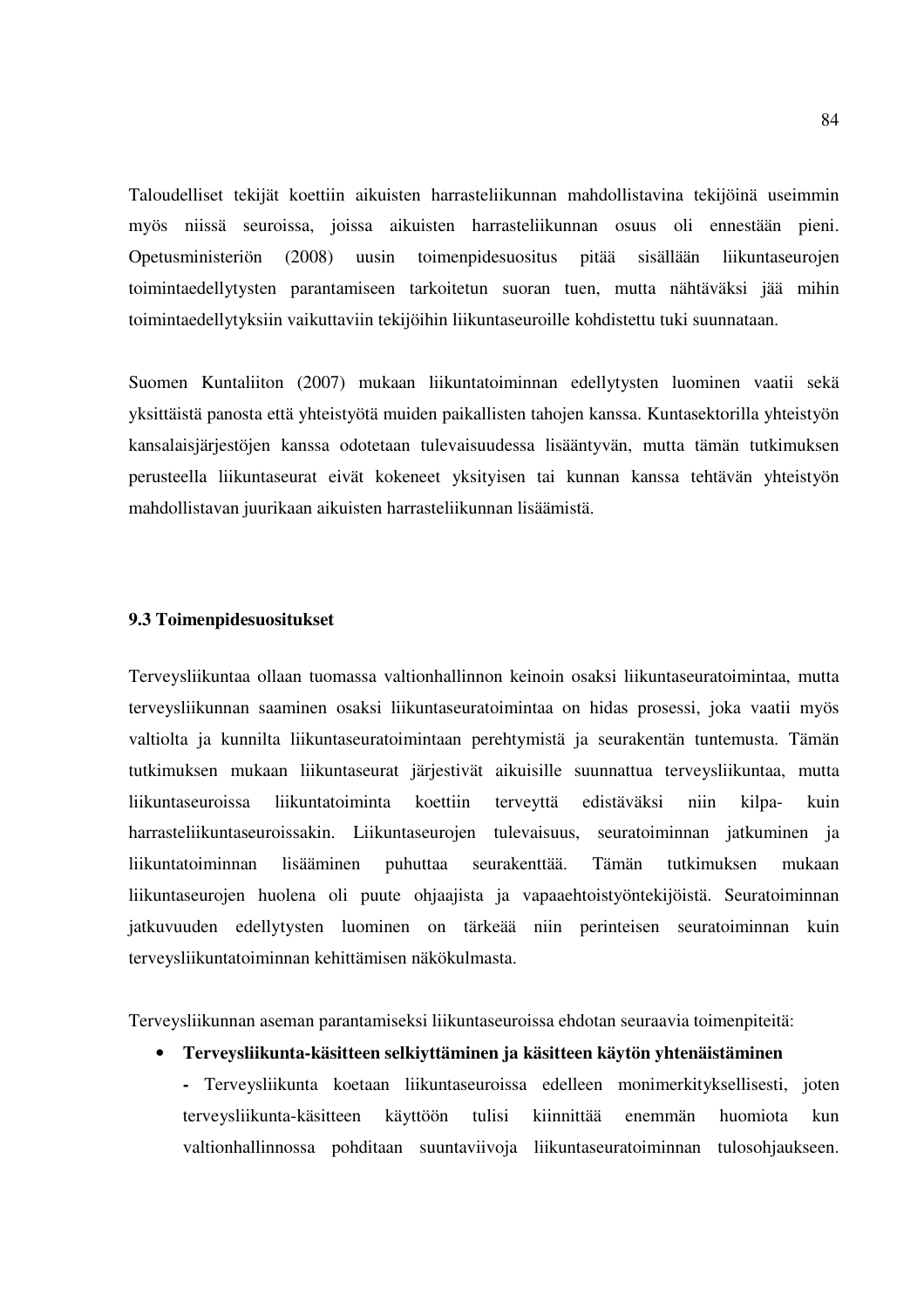Liikuntaseuratoiminnan ohjauspolitiikkaa pohdittaessa julkisen sektorin tulisi puhua liikuntaseuroille "heidän omalla kielellään". Terveysliikunta-käsitteen käytöstä tulee laatia selkeä määritelmä, jota käytetään liikuntaseuratoimintaa koskevissa toimenpideohjeissa ja julkaisuissa.

## • **Liikuntaseurojen ohjeistaminen terveysliikunnan tavoitteista**

- Myös liikuntaseurojen tulisi tunnistaa terveysliikunta osana muuta seuratoimintaa. Terveysliikunta käsitteen osittain medikalisoitunut kaiku on voinut pelästyttänyt liikuntaseurat pohtimaan oman lajin mahdollisuuksia terveysliikunnan järjestämisessä, joten olisi ensiarvoisen tärkeää "markkinoida" terveysliikuntaa useimpiin lajiin soveltuvana aikuisten liikuntamuotona. Liikuntaseuroista löytyy asiantuntemusta, mutta terveysliikunnan suhteen asiantuntemus täytyy vain kääntää kansankielelle.

## • **Valtionhallinnon tuki liikuntaseuroille tulisi ohjata liikuntaseurojen tarpeita vastaavasti**

Kuntakoosta riippumatta ohjaaja- ja toimijapula koettelee liikuntaseuroja. Tutkimuksen mukaan seurat olivat halukkaita järjestämään aikuisten harrasteliikuntaa, mutta esille nousivat liikuntaseurojen kokemat puutteet ohjaajista ja vapaaehtoistyöntekijöistä. Seuran liikuntatoiminnan laajentaminen terveysliikunnan suuntaan on haasteellista, mikäli seuralla ei ole resursseja pyörittää edes perinteistä liikuntaseuratoimintaa. Valtionhallinnon keinoin tulisikin puuttua seurojen kokemiin ongelmiin toiminnan järjestämisen suhteen. Kansalaistoimintaan ja vapaaehtoistyöhön perustunut liikuntaseuratoiminta kaipaa tulevaisuudessa taloudellisen tuen ohella keinoja ohjaajien ja vapaaehtoistyöntekijöiden rekrytoimiseen.

#### • **Valtakunnallinen koulutusjärjestelmä terveysliikunnan ohjaajille**

Liikuntaseurojen toiminnan monimuotoistuessa kilpa- ja huippu-urheiluun keskittynyt ohjaajakoulutusjärjestelmä kaipaa rinnalleen myös yhtenäistä ja kattavaa terveysliikunnan ohjaajakoulutusjärjestelmää. Yhtenä ratkaisuna voidaan pitää myös vertaisohjaajakoulutusten lisäämistä, jolla voidaan vaikuttaa myös liikuntaseurojen ohjaajapulaan ja parantaa terveysliikunnan asemaa seuratoiminnassa. Halukkaiden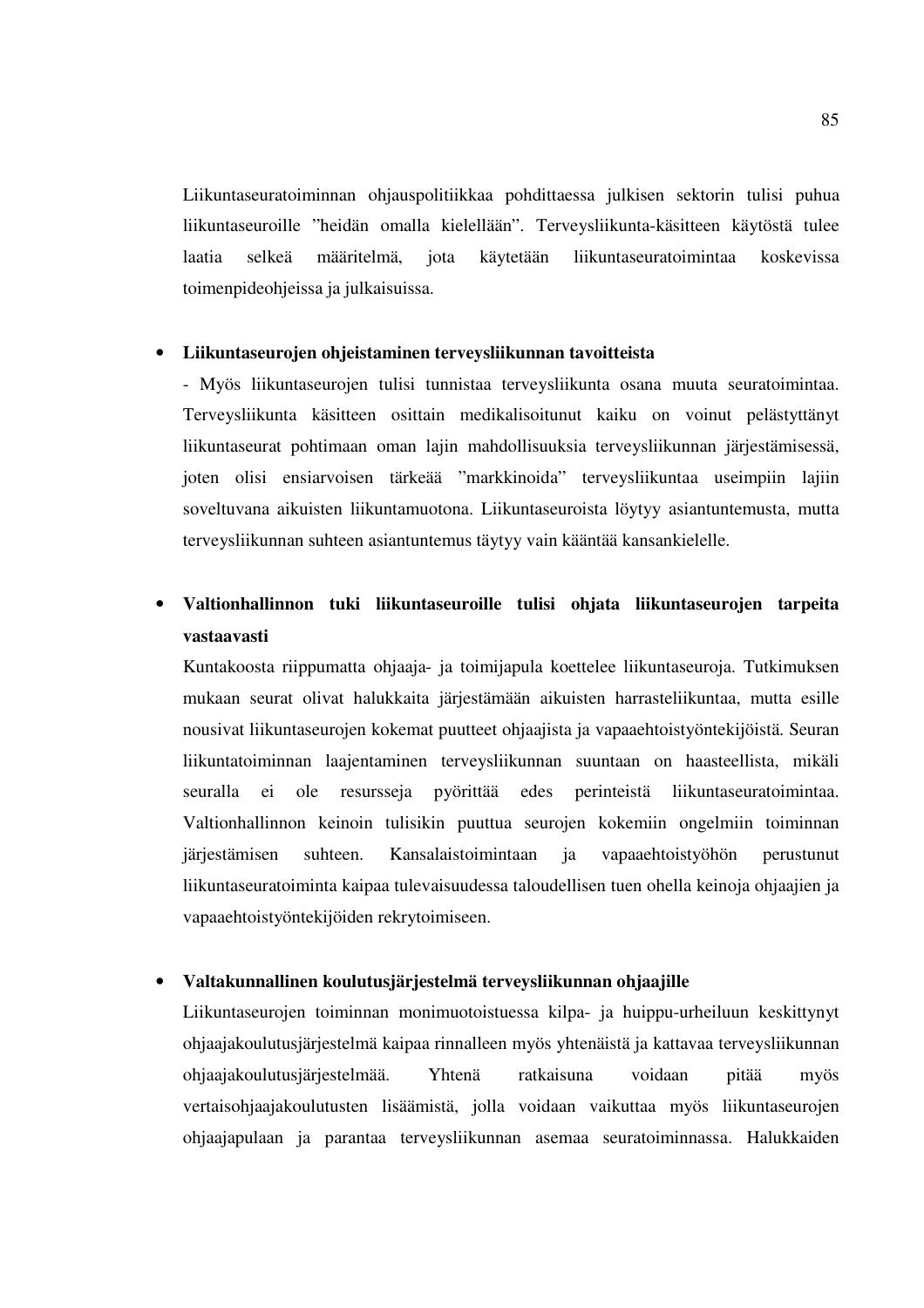liikkujien kokoaminen ja toiminnan mahdollistaminen liikuntaseuran riveissä voi onnistua myös vertaisohjauksella. Liikuntaseurojen näkökulmasta kyse lienee enemmän seurojen perinteisen ohjaaja-valmentaja näkemyksen laajentamisesta ja palvelutarjonnan monipuolistamisesta. Toki osa kuluttajista vaatii osaavaa, asiantuntevaa ja kokenutta ohjaajaa, mutta vertaisohjaajien rooli voisi painottua niiden pienten ryhmien ohjaamiseen joissa sosiaalisuus ja yhdessä tekeminen korostuvat.

#### • **Yhteistyön lisääminen ja verkostoituminen**

Yhteiskunnan muutos vaikeuttaa perinteisen liikuntaseuratoiminnan ylläpitämistä ja tulevaisuudessa liikuntaseuroilta vaaditaan yhä enemmän kekseliäisyyttä ja uusia toimitapoja. Liikuntaseuroilta vaaditaan tulevaisuudessa innovatiivisuutta mutta myös vahvempaa verkostoitumista ja yhteistyötahojen lisäämistä kunnan, yksityisen sektorin ja muiden kansalaisjärjestöjen kanssa jotta liikuntaseuratoiminnan tulevaisuus voidaan turvata.

### **9.4 Jatkotutkimusehdotuksia**

Terveysliikunnan ulottuminen liikuntaseuratoimintaan on uusi ja vasta kehittymässä oleva toimialue ja pääasiassa terveysliikunta-käsitettä aikuisten liikuntatoiminnastaan käyttävät vasta voimisteluseurat. Liikuntaseurojen perinteisen toiminnan muuttaminen vaatii aikaa ja kärsivällisyyttä, mutta myös lisätutkimuksia siitä millä keinoin terveysliikunta saadaan osaksi liikuntaseuratoimintaa. Liikuntaseurojen näkemyksiä terveysliikunnan suhteen tulisikin tutkia huomattavan paljon enemmän.

Vaikka Ståhl ym. (2003) ovat terveysliikunnan käsitteen ymmärtämistä jo osittain myös järjestöpuolella tutkineet, mutta tutkimuksesta on jo kulunut vuosia ja terveysliikunta-käsite on muovautunut tuona aikana. Valtionhallinnon virallisissa julkaisuissa terveysliikunnan käsite on jo otettu käyttöön, mutta kaipaisin edelleen lisätutkimusta käsitteen ymmärtämisestä sekä seurakentällä että valtion ja kuntien hallinnossa. Julkinen sektori on keskeisessä roolissa niin avustuskriteerien määrittelijöinä kuin avustusten jakajana, joten olisi tärkeää, että terveysliikunta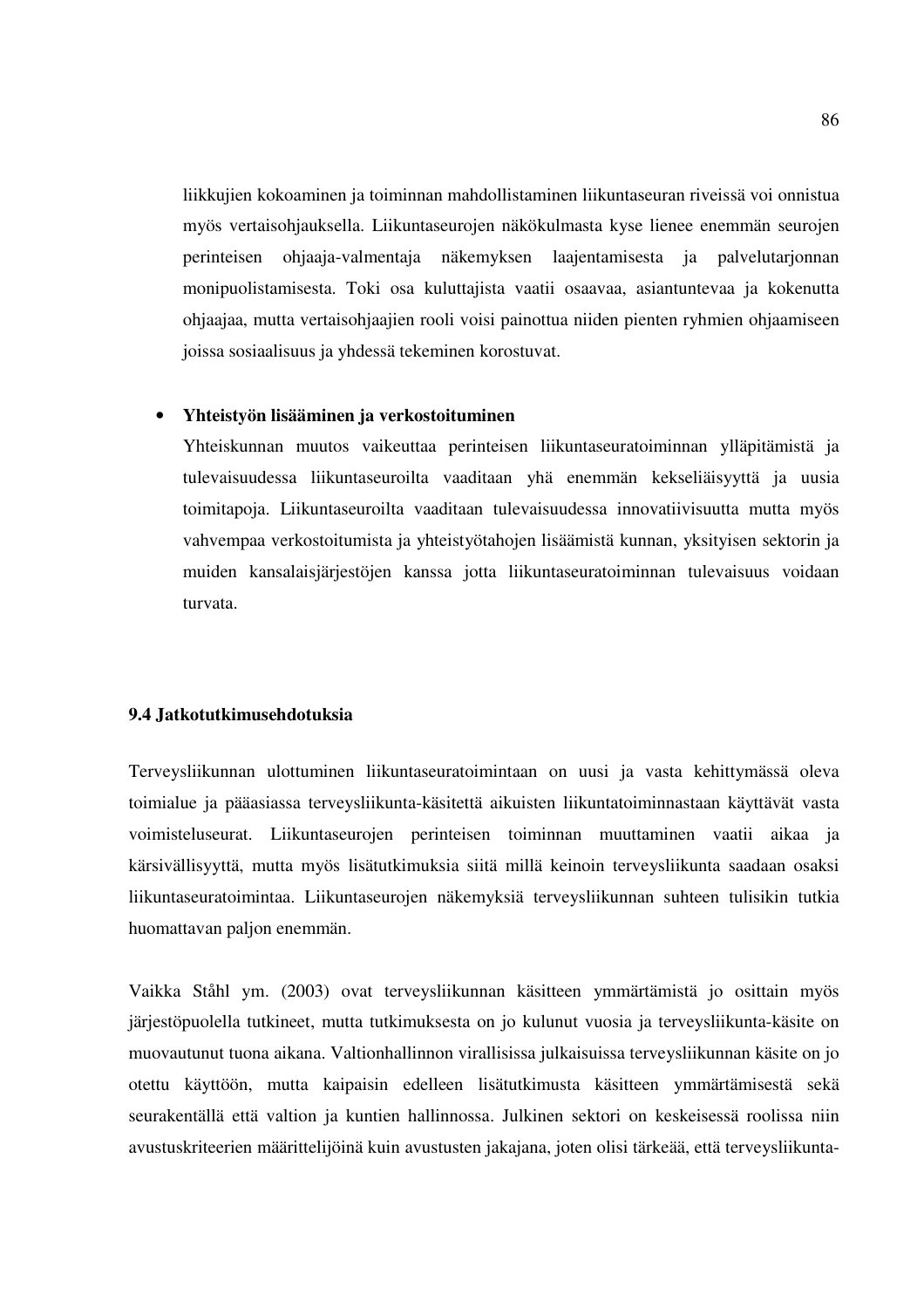käsite ymmärrettäisiin yhtäläisesti seurankentän toimijoiden kanssa. Myös liikuntaseurojen mahdollisuuksista ja halukkuudesta terveysliikunnan järjestämiseen kaivataan syvällisempää tutkimusta jotta valtionohjausta voidaan kehittää terveysliikuntatoimintaa tukevampaan suuntaan.

Seurakentän suhtautumista terveyttä edistävään liikuntaan tulisi myös tutkia terveyden eri näkökulmista käsin. Kiinnostavaa on, ajatellaanko seurakentällä kilpa- ja huippu-urheilu terveyttä edistävänä fyysisen kunnon kohentumisen näkökulmasta, ja miten terveyttä edistävänä nähdään liikunta jonka pääpainotuksena on sosiaalisuus ja henkinen hyvinvointi? Toisaalta terveysliikunta-käsitteen ymmärtämistä olisi otollista tutkia myös siitä näkökulmasta, miten liikuntaseurat kokevat eri liikuntalajien sopivan terveysliikunnan järjestämiseen ja mitkä tekijät liikuntaseurojen näkökulmasta määrittävät terveysliikunnan?

Tämän tutkimuksen perusteella avustuksia ei juurikaan pidetty aikuisten harrasteliikuntaa mahdollistavana tekijänä vaan ennen kaikkea seuratoimijoiden huolena oli puute ohjaajista ja vapaaehtoistyöntekijöistä. Mikäli Opetusministeriön (2008) toimikunnan kaavailema suora tuki liikuntaseuroille toteutuu, näkisin mielenkiintoisena tutkimusalueena myös sen, miten seurat kokevat valtion tuen auttavan terveysliikuntatoiminnan kehittämisessä ja mille osa-alueille tuki suunnataan. Lisätutkimuksella voitaisiin kerätä liikuntaseurojen näkemyksiä myös siitä, miten liikuntaseuratoiminta turvataan tulevaisuudessa.

Valtiollisen ohjauksen tehostuminen tarkoittaa kuntien roolin kasvamista liikuntaseurojen toiminnan ohjaamisessa, jolloin liikuntaseurat joutuvat mahdollisesti miettimään uudelleen toimintansa suuntaamista. Toisaalta liikuntatarjonnan kasvaminen yksityisen sektorin ja työterveyden parissa tulee kaventamaan liikuntaseurojen toimintakenttää aikuisten terveysliikunnassa. Liikuntaseurojen toiminnan pysyminen elinvoimaisena tuleekin mahdollisesti tarkoittamaan uusien yhteistyötahojen etsimistä, mutta myös liikuntatoiminnan suuntaamista enemmän tarjontakeskeiseen suuntaan. Liikuntaseurojen halukkuus yhteistyön kehittämiseen olisi myös mielenkiintoinen jatkotutkimuskohde. Tässä tutkimuksessa liikuntaseurat eivät yhteistyön lisäämisen mahdollistavan aikuisten harrasteliikunnan lisäämistä, mutta toisaalta yhteistyötahojen kartoittaminen ja selvitystyön tekeminen voisi auttaa liikuntaseuroja löytämään uusia toimintatapoja terveysliikunnan kehittämisessä ja lisäämisessä osana seuratoimintaa. Tulisiko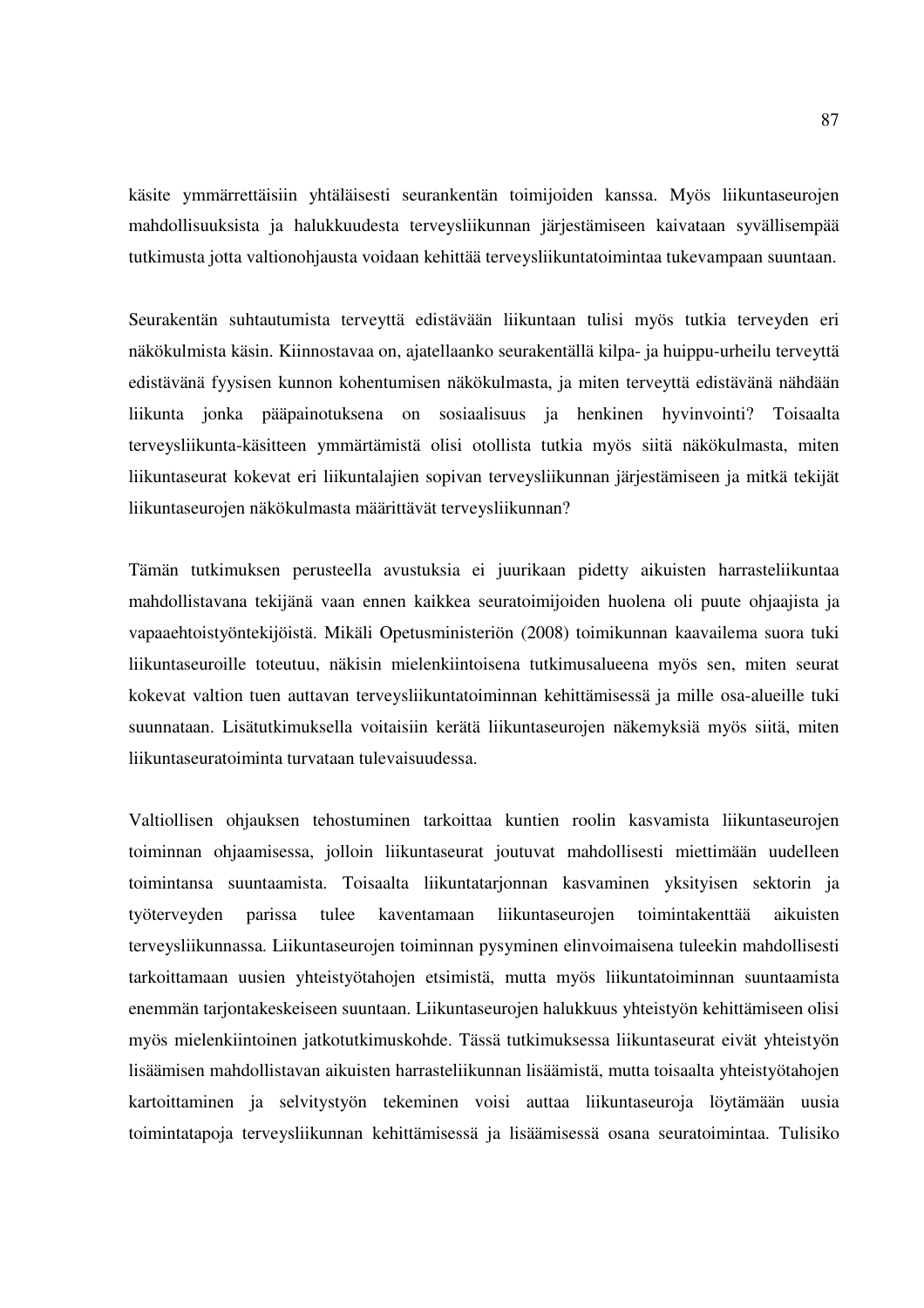kunnallinen ohjaus suunnata kohdistetusti niille seuroille jotka ovat halukkaita ja innokkaita aikuisten terveysliikunnan järjestäjiä, ja mikä olisi näiden seurojen näkemys uusien yhteistyömallien luomisesta yksityisen sektorin kanssa?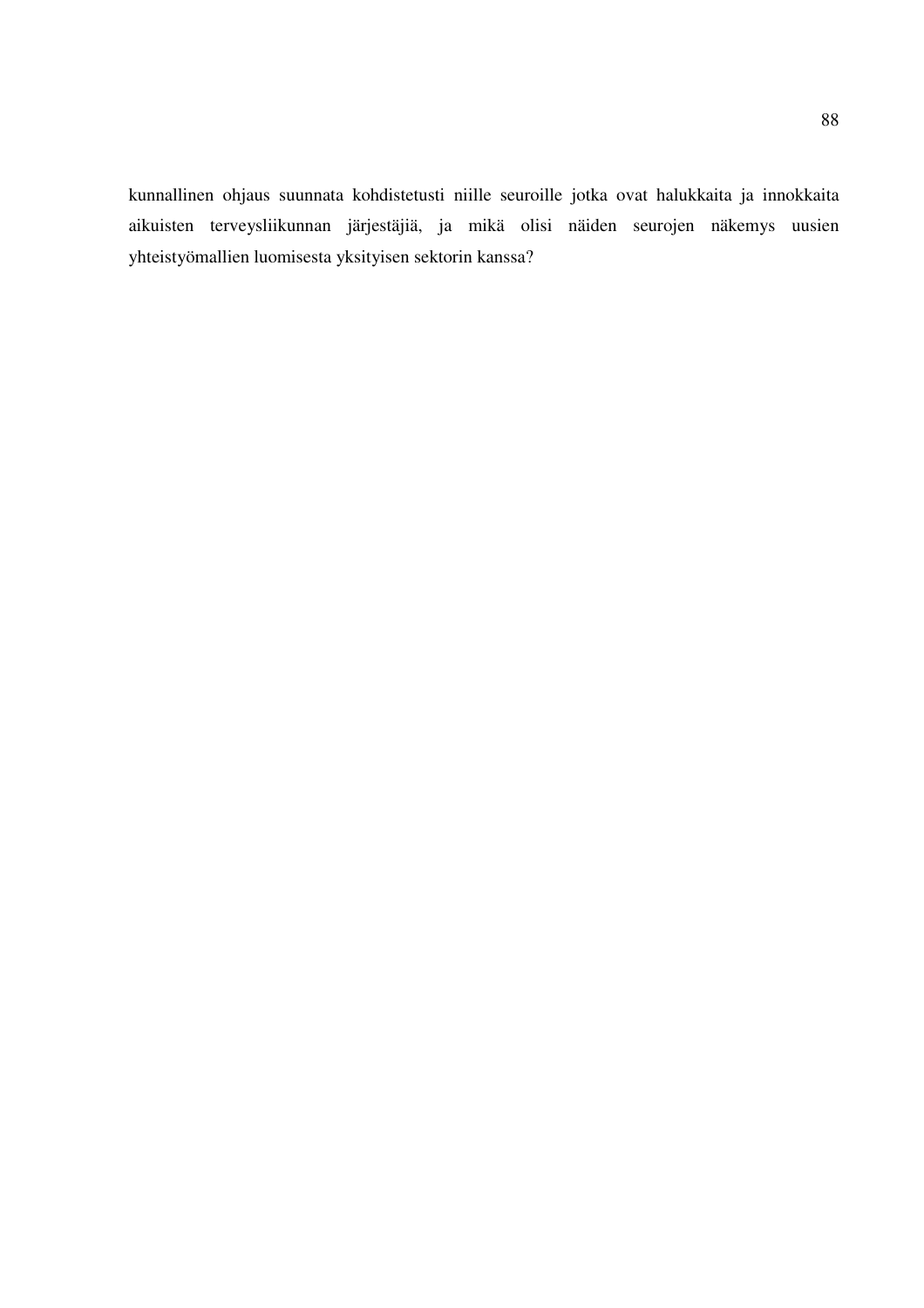## **LÄHTEET**

Ahola A. Massahaastattelumenetelmien erot väestön hyvinvoinnin kuvaamisessa. Hyvinvointikatsaus 2003; 4: 46-52

Ahola A. Postikysely ja puhelinhaastattelu työolobarometriin vastaamisessa. Hyvinvointikatsaus 2004; 4: 47-52

Alkula T, Pöntinen S ja Ylöstalo P. Sosiaalitutkimuksen kvantitatiiviset menetelmät. Juva: WSOY 1999: 89-94

Anttila R. Kunnossa kaiken ikää -ohjelman arviointi. Jyväskylä: Liikunnan ja kansanterveyden julkaisuja 1999;119.

Barriball KL, Christian SL, While AE ja Bergen A. The telephone survey method: A discussion paper. Journal of Advanced Nursing 1996; 24: 115-121

Biemer, P. Measuring Data Quality. Teoksessa Telephone survey methodology (toim.) Groves R, Biemer P, Lyberg L, Massey J, Nicholls II W ja Waksberg J. New York: Wiley series in probability and mathematical statistics, 1988

Booth FW, Chakravarthy MV, Gordon SE ja Spangenburg EE. Waging war on physical activity for older adults. Journal of Applied Physiology 2002; 93: 3-30

Bucksch J ja Schlicht W. Heatlh-enhancing physical activity and the prevention of chronic diseases – An epidemiological review. Social and Preventive Medicine 2006; 51: 281-301

De Knop P, Van Meerbeek R, Vanreusel B, Laporte W, Theeboom M, Wittock H ja De Martelaer K. Sport Clubs in Crisis? The Flemish Situation. European Journal for Sport Management 1996 (2): 36-51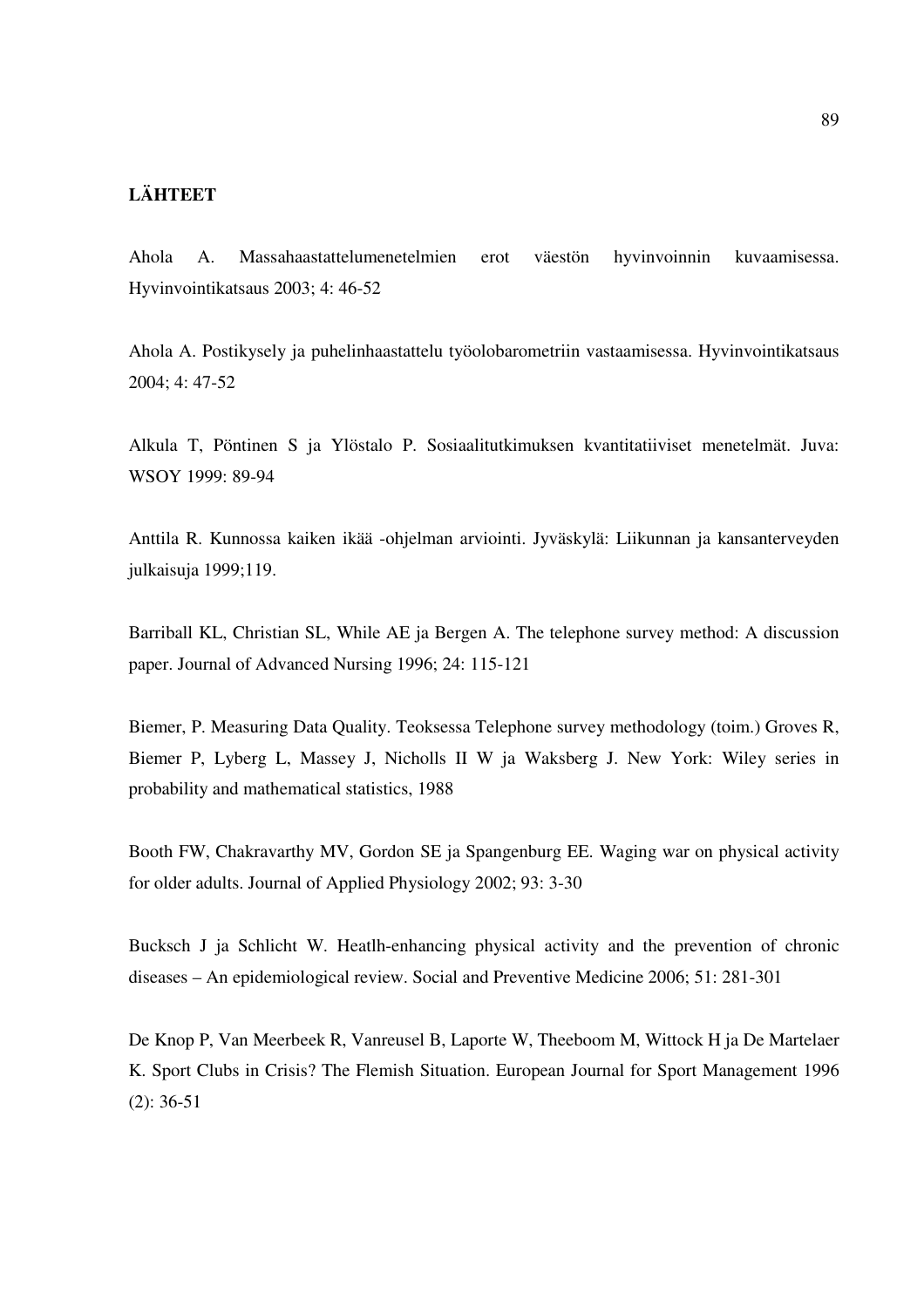Eime R, Warren P ja Harvey J. Making sporting clubs healthy and welcoming environments: A strategy to increase participation. Journal of Science and Medicine in Sport 2007: 1-9

Erätuuli M, Leino J ja Yi-Luoma P. Kvantitatiiviset analyysimenetelmät ihmistieteissä. Rauma: Kirjayhtymä, 1994: 99

Ewles L ja Simnett I. Terveyden edistämisen opas. Keuruu: Otava, 1995: 5-6

Fogelholm M. Liikunta ja fyysinen aktiivisuus. Teoksessa Prättälä R ja Paalonen L. (Toim.) Elintavat ja niiden väestöryhmäerot Suomessa. Terveys 2000- tutkimus. Kansanterveyslaitoksen julkaisuja B2/2007. Helsinki: Kansanterveyslaitos 2007: 45

Fogelholm M ja Oja P. Terveysliikuntasuositukset. Teoksessa Fogelholm M ja Vuori I (Toim.) Terveysliikunta, fyysinen aktiivisuus terveyden edistämisessä. Jyväskylä: Duodecim, 2005

Fogelholm M ja Vuori I. Terveysliikunta, fyysinen aktiivisuus terveyden edistämisessä. Jyväskylä: Duodecim, 2005

Fogelholm M , Paronen O ja Miettinen M. Liikunta, hyvinvointipoliittinen mahdollisuus. Suomalaisten terveysliikunnan tila ja kehittyminen 2006. Helsinki: Sosiaali- ja terveysministeriö, opetusministeriö ja UKK-instituutti. Sosiaali- ja terveysministeriön selvityksiä 2007;1: 4-89

Foster C. Guidelines for health-enhancing physical activity promotion programmes. University of Oxford: British Heart Foundation Health Promotion Research Group, 2000: 9

Hallituksen esitys 236/1997. Hallituksen Esitys Eduskunnalle liikuntalaiksi 11.12.1997. (http://www.finlex.fi/fi/esitykset/he/1997/19970236)

Harju A. Aktiivisten kansalaisten Suomi. Keskustelunavaus järjestöllisen koulutuksen tehostamisesta. Hallituksen politiikkaohjelma, kansalaisvaikuttaminen. Oikeusministeriön julkaisu 2004;11: 118-122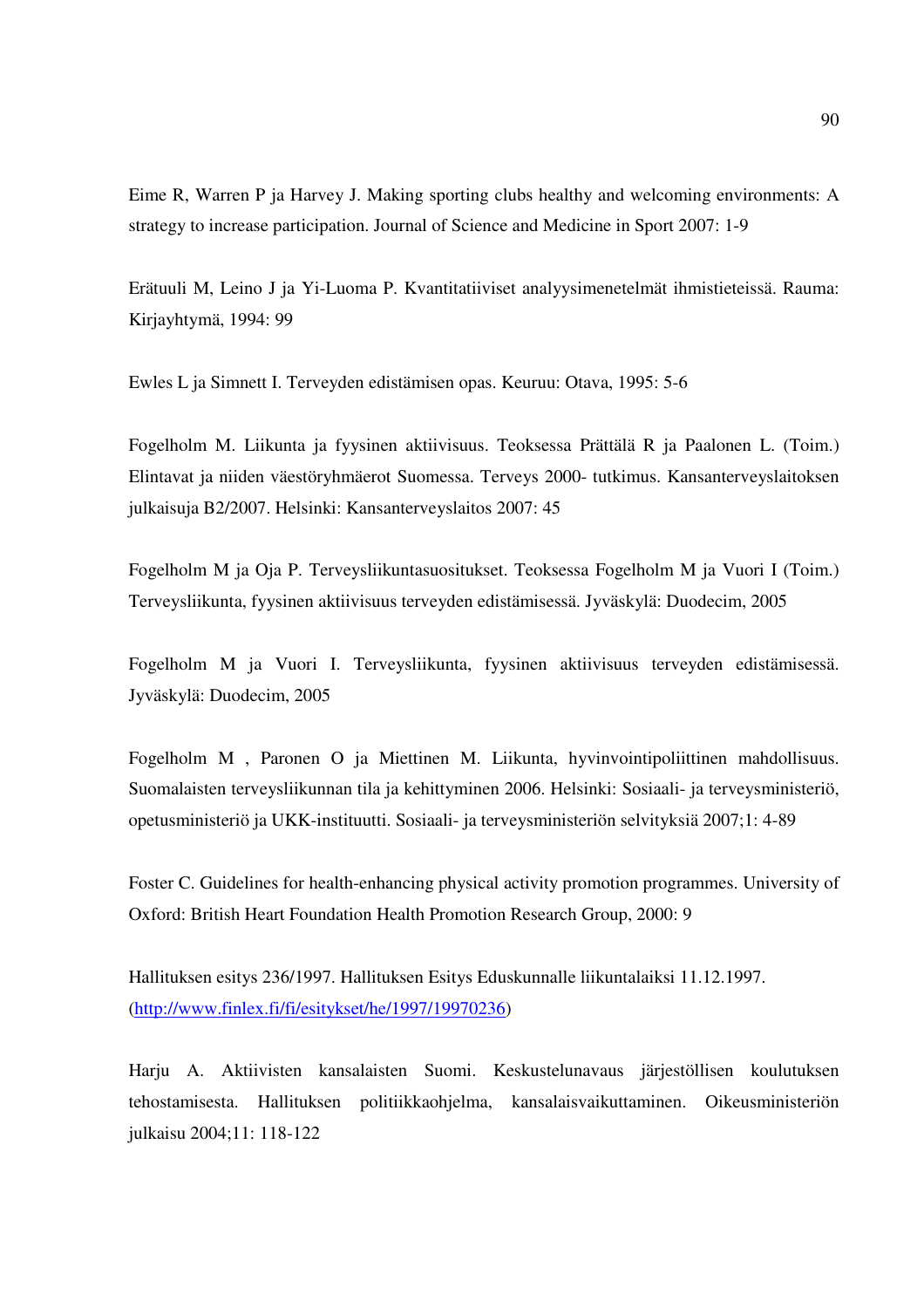Haskel W, Lee IM, Pate R, Powell K, Blair S, Franklin B, Macera C, Heath G, Thompson P, Bauman A. Physical activity and Public Health: Updated Recommendation for Adults from the American College of Sports Medicine and the American Health Association. Official Journal of the American College of Sports Medicine, Special Reports 2007: 1423-1434

Heaney CA ja Israel BA. Social networks and social support. Teoksessa Health behavior and health education. Theory, research and practice (toim.) Glanz K, Lewis FM ja Rimer BK. 2. painos. San Francisco: Jossey-Bass Publishers, 1997: 179-205

Heikkala J. Ajolähtö turvattomiin kotipesiin, liikunnan järjestökentän muutos 1990- luvun Suomessa. Tampereen Yliopisto; Acta Universitatis Tamperensis 1998;641:12

Heikkala J. Liikunnan järjestökentän muutokset ja toimintaympäristö. Teoksessa Itkonen H, Heikkala J, Ilmanen K ja Koski P (toim.) Liikunnan kansalaistoiminta -muutokset, merkitykset ja reunaehdot. Helsinki: Liikuntatieteellisen seuran julkaisu 2000;152

Heikkala J ja Koski P. Järjestöt kolmen merkitysulottuvuuden – vapaaehtoisuuden, valtion ja markkinoiden – leikkauspisteessä. Teoksessa Itkonen H, Heikkala J, Ilmanen K ja Koski P (toim.) Liikunnan kansalaistoiminta -muutokset, merkitykset ja reunaehdot. Helsinki: Liikuntatieteellisen seuran julkaisu 2000;152

Heinemann, K. Sport Clubs in Europe. A contribution to intercultural comparative sports sociology. Teoksessa Sport Clubs in Various European Countries (toim.) Heinemann K. Schattauer: Series Club of Cologne Vol 1. 1999

Heinilä K. Liikuntaseura sosiaalisena organisaationa. Jyväskylän Yliopisto. Liikuntasuunnittelun laitos. Tutkimuksia No 38/1986. Jyväskylä; 1986: 126-128

Heinilä K ja Koski P. Suomalainen liikuntaseura. Helsinki: Liikuntatieteellisen seuran julkaisu 125, 1991: 1-118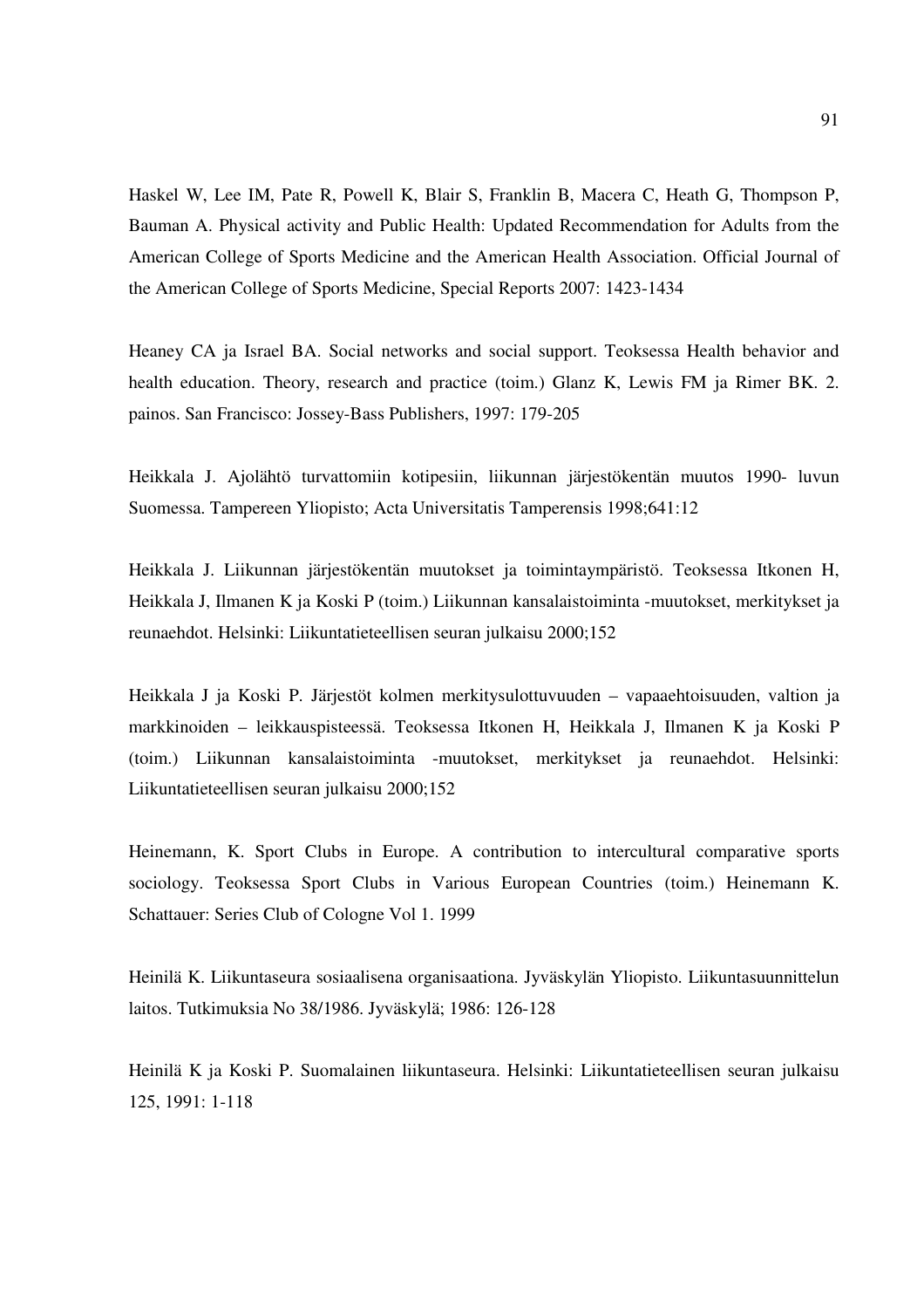Hentilä S. Urheilu kansanliikkeenä. Teoksessa Itkonen H, Nevala A (toim.) Urheiluseura. Juuret mullassa, tukka tuulessa. Jyväskylän yliopisto. Liikunnan sosiaalitieteiden laitos. Tutkimuksia No 58. Jyväskylä 1993: 26

Hirsjärvi S, Remes P ja Sajavaara P. Tutki ja kirjoita. 10. painos. Helsinki: Tammi, 2003: 182- 185

Holopainen K. Terveysliikunnan asema kunnissa: Selvitys terveyttä edistävän liikunnan esiintymisestä eri viranomaisten toiminnoissa ja asiakirjoissa sekä sen aiheuttamista toimenpiteistä kunnissa. Jyväskylä: Suomen Kuntaliitto. Liikunnan ja kansanterveyden julkaisuja; 158, 2004:12-23

Hu FB, Manson JE, Stampfer MJ, Colditz G, Liu S, Solomon CG ja Willett WC. Diet, Lifestyle, and the Risk of Type 2 Diabetes Mellitus in Women. The New England journal of medicine 2001; 345:790-797

Hyyppä M ja Mäki J. Edistääkö sosiaalinen pääoma terveyttä? Pohjanmaan rannikon suomen- ja ruotsinkielisen väestön kansalaisaktiivisuuden ja terveyden vertailu. Suomen Lääkärilehti 2000; 55: 821- 826

Itkonen H. "Tarmompa poekija ollaan". Tutkimus suomalaisen urheiluseuran muutoksesta. Joensuu: Joensuun yliopisto. Kasvatustieteiden tiedekunnan tutkimuksia. Sosiologia n:o 35, 1991: 189-191

Itkonen H. Urheiluseuran tulevaisuus -värikäs, vallaton ja kimmoisa. Teoksessa Itkonen H ja Nevala A (toim.) Urheiluseura. Juuret mullassa, tukka tuulessa. Jyväskylä: Jyväskylän yliopisto, Liikunnan sosiaalitieteiden laitos. Tutkimuksia No 58, 1993

Itkonen H. Kenttien kutsu, tutkimus liikuntakulttuurin muutoksesta. Tampere: Gaudeamus, 1996: 29-90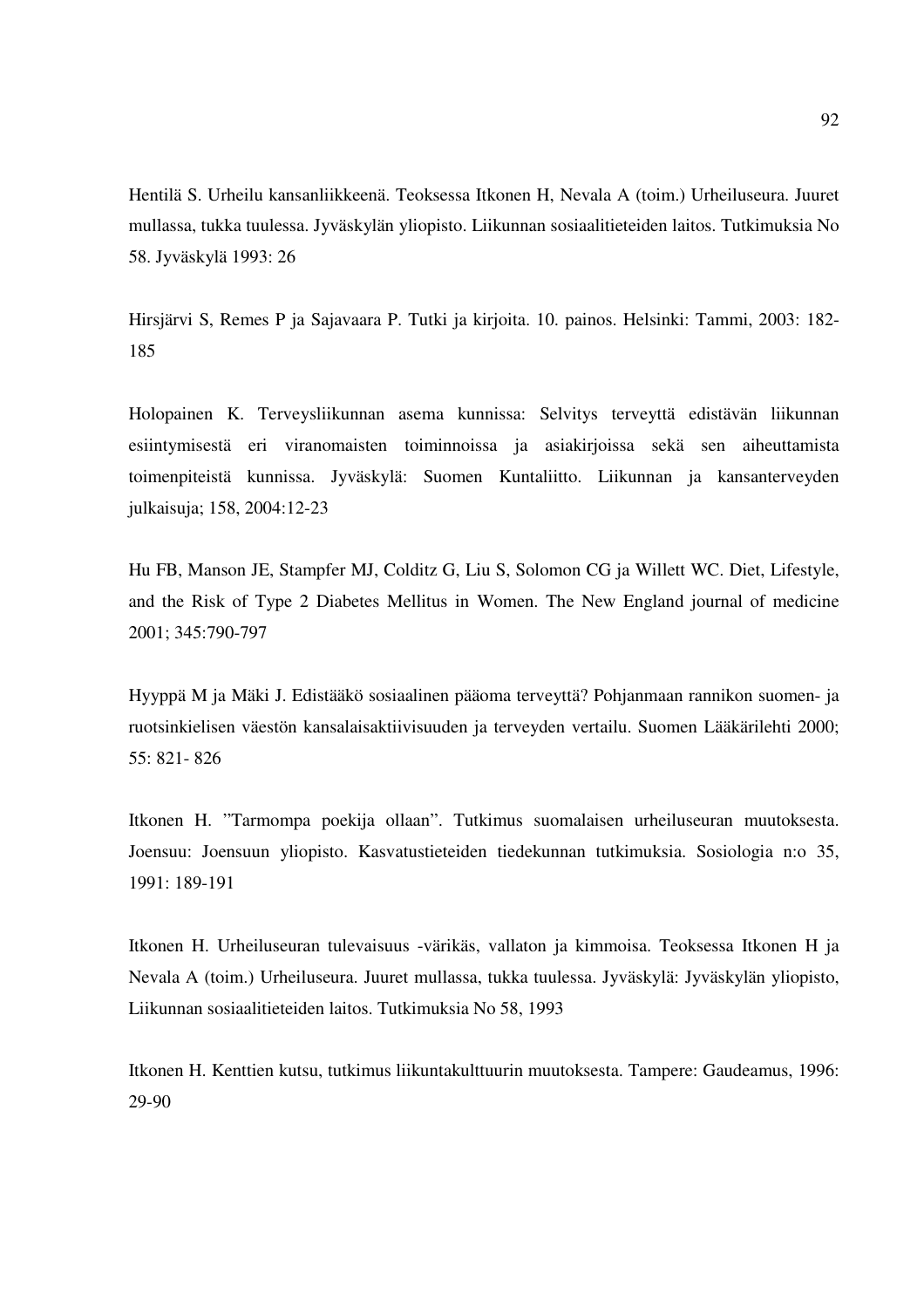Itkonen H. Kansalaistoiminnan suuri linja. Teoksessa Itkonen H, Heikkala J, Ilmanen K ja Koski P (toim.) Liikunnan kansalaistoiminta -muutokset, merkitykset ja reunaehdot. Helsinki: Liikuntatieteellisen seuran julkaisu 2000;152

Ilmanen K ja Itkonen H. Kansalaisten liikuttajat. Kansalaistoimijat ja kunnat liikuntapalvelujen tuottajina Pohjois-Karjalassa. Joensuu: Itä-Suomen lääninhallituksen liikuntatoimi, Pohjois-Karjalan Liikunta (POKALI) ry, Joensuun yliopisto Karjalan tutkimuslaitos, 2000:18-25

Kalmari P, Simonen M, Niemi P ja Karvinen E. Voimaa vanhuuteen -ohjelman seurantaraportti 2006. Voimaa vanhuuteen -julkaisuja 2. Helsinki: Ikäinstituutti, 2007: 24

Karimäki A. Kuntaremontti haastaa liikuntapalvelut. Liikunta & Tiede 2006; 43: 19-20

Keeler EB, Manning WG, Newhouse JP, Sloss EM, Wasserman J. The external cost of a sedentary life-style. American Journal of Public Health; 1989: 79, 975-981

Kohl III HW. Physical activity and cardiovascular disease: evidence for a dose response. Medicine and Science in Sports and Exercise 2001; 33 (Supplement June): 472-483

Kokko S, Kannas L ja Itkonen H. Urheiluseura lasten ja nuorten terveyden edistäjänä. Liikunta & Tiede 2004; 4: 107

Kokko S. Lasten ja nuorten terveyden edistäminen urheiluseurassa. XVI Valtakunnalliset terveysliikuntapäivät. Liikkuuko lapsi luonnostaan? Luentolyhennelmät. 25.-26.9.2006 Tampere: UKK-instituutti, 2006a

Kokko S. Urheilujärjestöjen terveysilmapiirissä positiivista värinää. Liikunta ja Tiede 2006b; 43: 15

Kokko S, Kannas L ja Villberg J. The health promoting sports club in Finland – a challenge for the setting-based approach. Health Promotion International 2006; 21: 219-229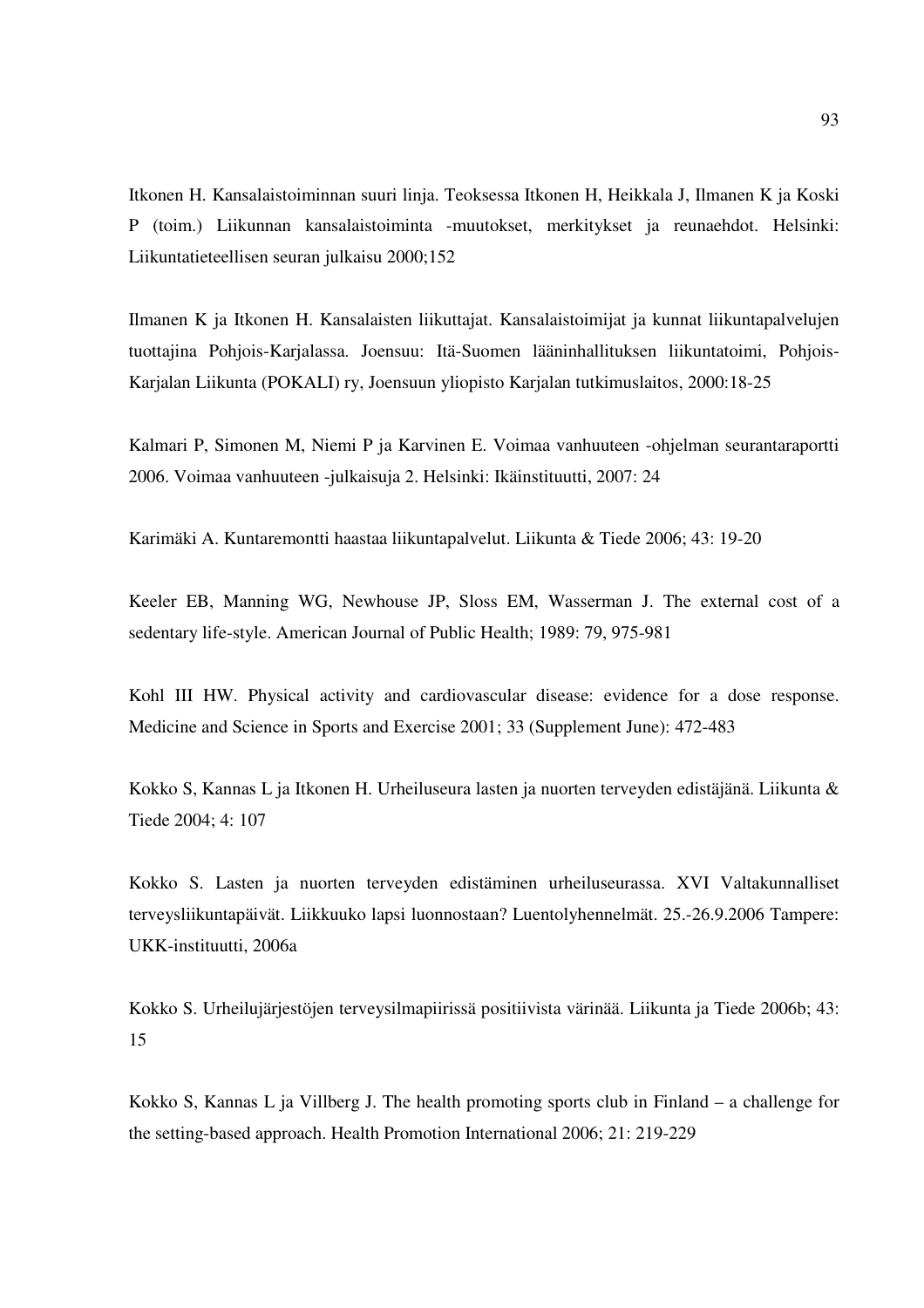Kokkonen J ja Pyykkönen T. Liikuntamatka kansalaisyhteiskuntaan. Tampere: Liikuntatieteellisen Seuran Impulssi 1996; 8: 8

Koski P. Liikuntaseura toimintaympäristössään. Jyväskylän Yliopisto, 1994: 12-140

Koski P. Characteristics and Contemporary Trends on Sports Clubs in the Finnish Context. Teoksessa: Heinemann K (toim.) Sport Clubs in Various European Countries. Series Club of Cologne 1999

Koski P. Maailma muuttuu, muuttuvatko seurat. Jyväskylän Yliopisto: Liikunnan Kehittämiskeskus, 2000: 6-85

Koski P. Liike 2000, liikunta turkulaisten hyvinvoinnin välineenä. Tampere: Turun kaupunki, Liikuntavirasto, 2001: 6-80

Koski P ja Heikkala J. Suomalaisten urheiluorganisaatioiden muutos, lajiliitot professionaalistumisen prosessissa. Jyväskylän yliopisto, Liikunnan sosiaalitieteiden laitos, tutkimuksia No 63, 1998: 12

Koski P ja Varis M. Liikuntaseurat sisäliikuntatilojen käyttäjinä. Helsinki: Suomen Kuntaliitto, 1997; 21-30

Kuntourheiluliitto. Suomen Kuntourheiluliiton urheiluseurat ja kunnat kunto- ja terveysliikunnan tuottajina -barometri. Helsinki: Suomen Kuntourheiluliitto, 2004: 3-17

Kurikka P ja Borodulin K. Kunta liikuttajana, tutkimus liikunnan tilasta, tiloista ja tulevaisuudesta. Helsinki: Suomen Kuntaliitto, 1997: 11-12

Laaksonen DE, Niskanen L, Laakso M, Eriksson JG, Aunola S, Lindström J, Lakka TA, Wikström K ja Keinnen-Kiukaanniemi S. Physical activity in the prevention of type 2 diabetes: the Finnish diabetes study. Diabetes 2005; 54: 158-165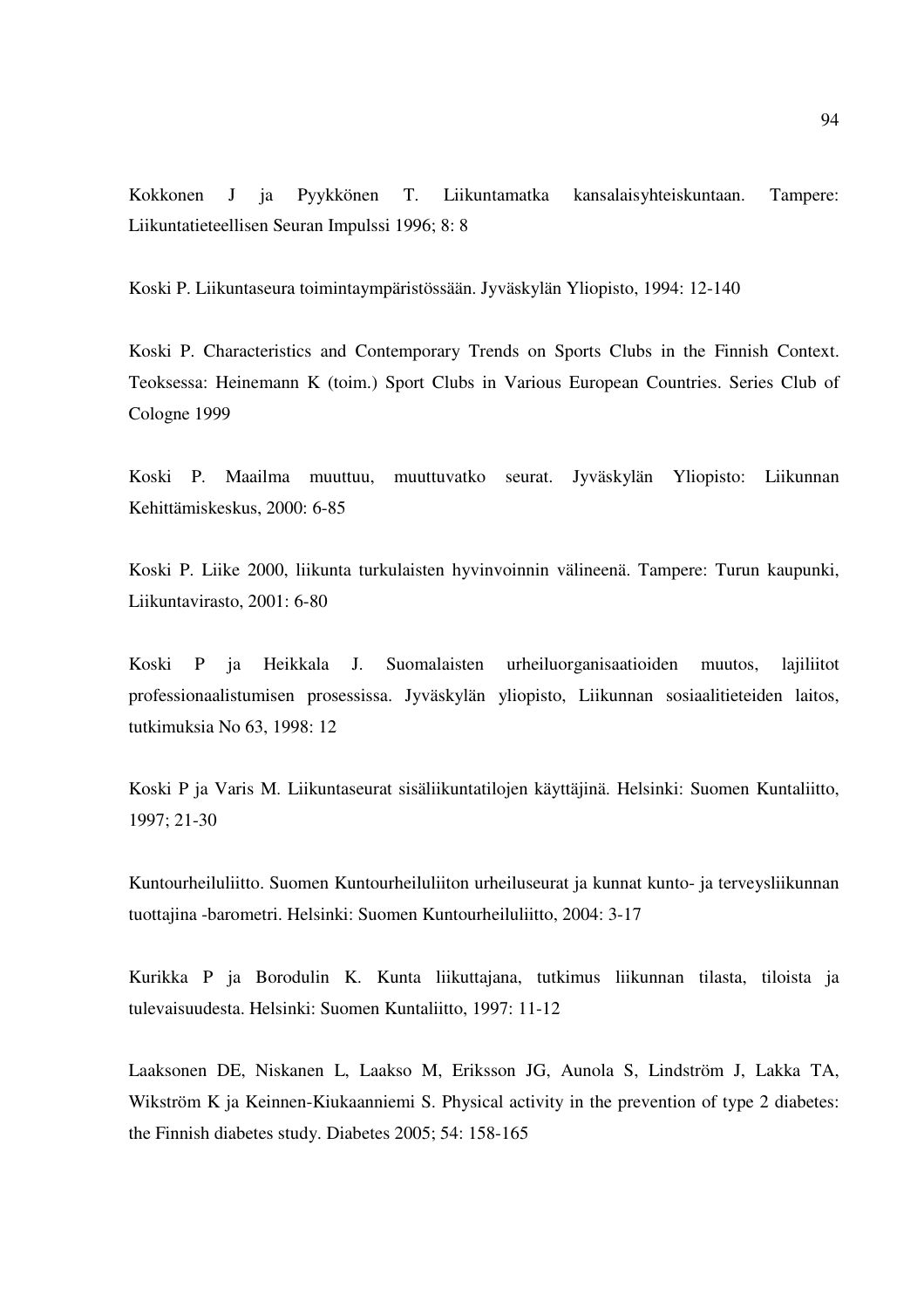Lavrakas P. Telephone survey methods. Sampling, selection and supervision. 2. pianos. Newbury Park: Applied Social Research Methods Series Vol 7; 1993: 17

Lee I.M ja Skerrett P.J. Physical activity and all-cause mortality: What is the dose-response relation? Medicine and science in sports and exercise 2001;33 (Supplement June): 459-471

Liikunta-asetus 1055/1998. 18.12.1998. [WWW-dokumentti] [viitattu 21.9.2006] http://www.finlex.fi/fi/laki/ajantasa/1998/19981055

Liikuntalaki 1054/1998. [WWW-dokumentti] [viitattu 21.9.2006] http://www.finlex.fi/fi/laki/ajantasa/1998/19981054

Liikuntalaki 1054/1998. 18.12.1998. [WWW-dokumentti] [viitattu 21.9.2006] http://www.finlex.fi/fi/laki/alkup/1998/19981054?search%5Btype%5D=pika&search%5Bpika%5 D=liikuntalaki

Metsämuuronen J. Tutkimuksen tekemisen perusteet ihmistieteissä. 3.laitos. Jyväskylä: Gummerus, 2005: 48-133

Moisio P. Mikä tekee liikunnasta terveysliikuntaa? Fysioterapia 1999.;46: 5

Nummenmaa L. Käyttäytymistieteiden tilastolliset menetelmät. Helsinki: Tammi, 2004: 339

Oikeusministeriö 2005. Kohti aktiivista kansalaisuutta. Kansalaisyhteiskunta 2006 –toimikunnan raportti. Oikeusministeriön julkaisu 14/2005:78-80

Opetusministeriö 2004. Liikuntajärjestöjen tulosohjauksen kehittäminen. Liikuntajärjestöjen avustustyöryhmä IV:n muistio. Helsinki: Opetusministeriön työryhmämuistioita ja selvityksiä 2004; 33: 11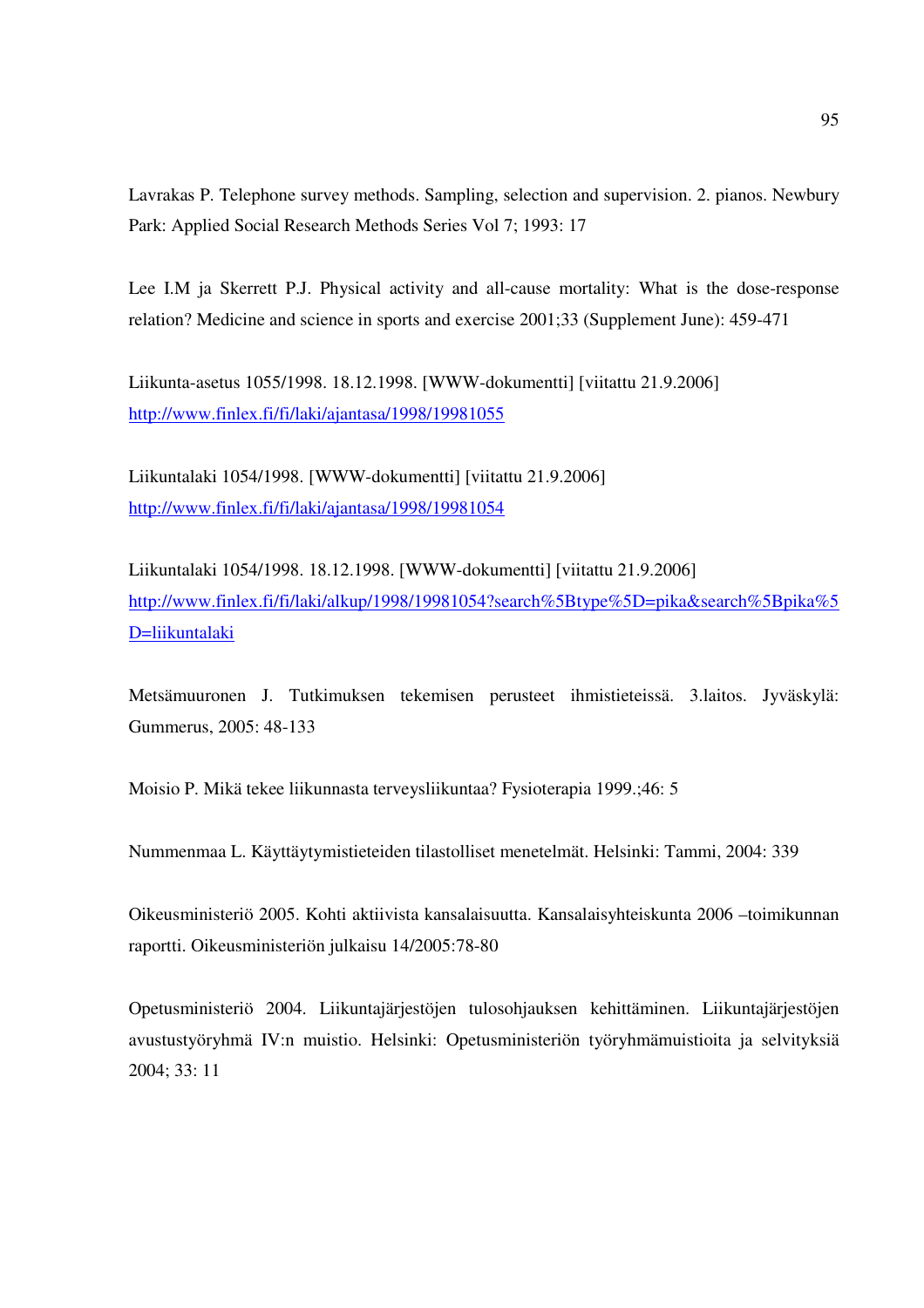Opetusministeriö 2008. Liikkuva ja hyvinvoiva Suomi 2010-luvulla. Ehdotus kansalliseksi liikuntaohjelmaksi julkisen ohjauksen näkökulmasta. Opetusministeriön työryhmämuistioita ja selvityksiä 2008;14:

Ottawa Charter 1986. Ottawa Charter for Health Promotion. [WWW-dokumentti] (viitattu 18.3.2008) http://www.who.int/hpr/NPH/docs/ottawa\_charter\_hp.pdf

Pate RR, Pratt M, Blair SN. Physical activity and public health: a recommendation from the Centers for Disease Control and Prevention and the American College of Sports Medicine. Journal of the American Medical Association 1995; 273: 402-407

Pekkala J ja Heikkala J. Liikunnan kansalaisliikkeen 'neljäs tie'? Näkökulmia yhteiskunnan ja liikunnan kansalaistoiminnan tulevaisuuteen. SLU 2007: 3

Pratt M, Macera CA ja Wang G. Higher direct medical costs associated with physical inactivity. The physician and sportsmedicine 2000; 28: 63-70

Pyykkönen T. Kansallinen liikuntaohjelma, taustaselvitys. Helsinki: Opetusministeriö, 2006: 4- 28

Rissanen P, Valtonen H ja Asikainen K. Liikunta lamassa, lama liikunnassa? Liikunnan talous 1990-luvulla. Tampere: Liikuntatieteellisen Seuran Impulssi 1995; 7: 15

Sallis JF, Frank LD, Saelens BE ja Kraft MK. Active transportation and physical activity: Opportunities for collaboration on transportation and public health research. Transportation Research Part A 2004; 38: 249-268

Sarje A. An Alternative Form of Exercise for Aged Women. Teoksessa Itkonen H, Salmikangas A-K ja McEvoy E (toim.) The Changing Role of Public Civic and Private Sectors in Sport Culture. University of Jyväskylä, 2007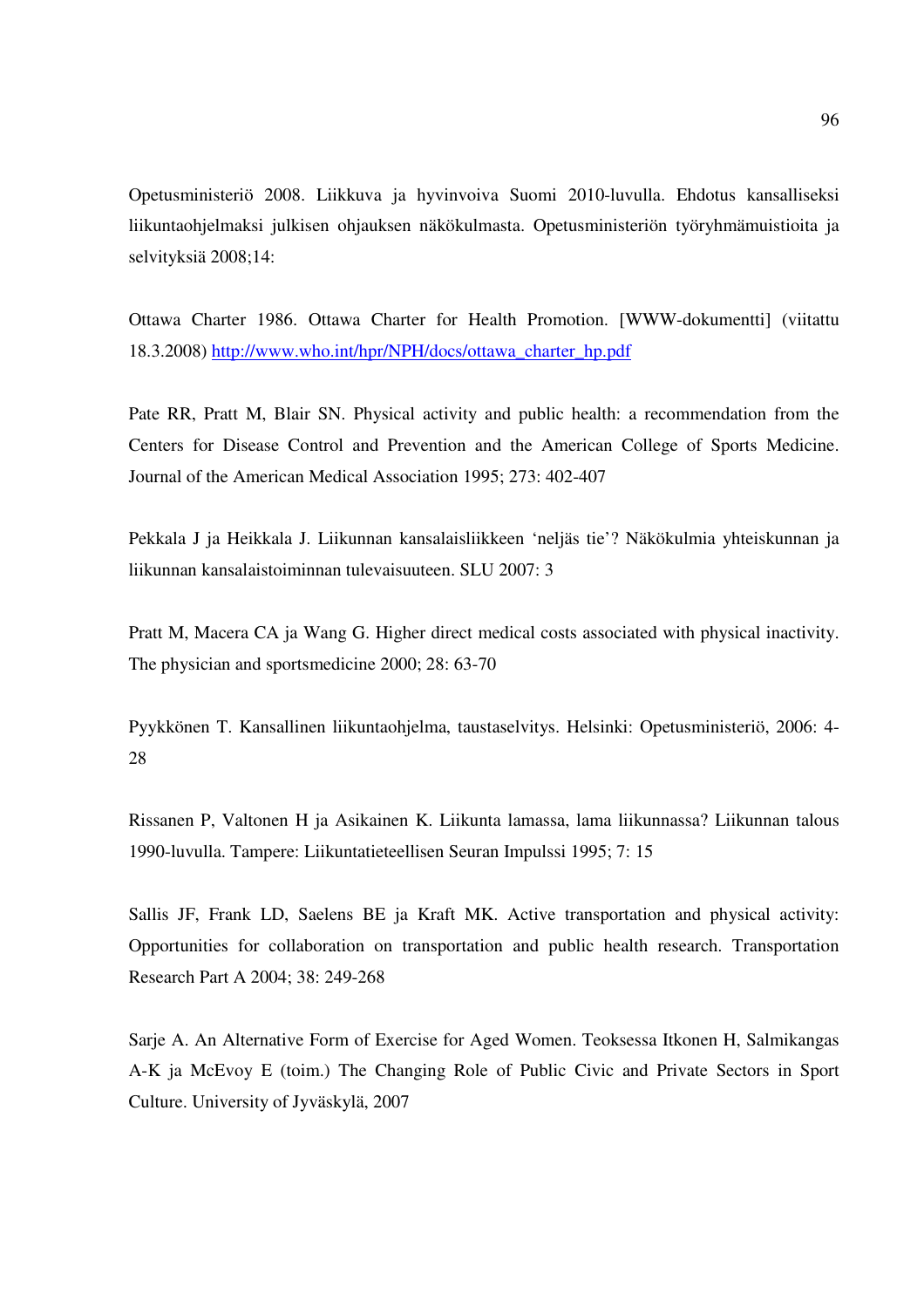Schulz W. The Relevance of Sports in the Context of Quality of life and Consequences for Social Policy. Teoksessa: Itkonen H, Salmikangas A-K ja McEvoy E (toim.) The Changing Role of Public Civic and Private Sectors in Sport Culture. University of Jyväskylä, 2007

Seippel  $\emptyset$ . The Word According to Voluntary Sport Organizations. Vlountary, Economy and facilities. Iternational Review for Sociology of Sport 2004; 39 (2): 223-232

Seitsamo J, Tuomi K ja Martikainen R. Activity, functional capacity and well-being in ageing Finnish workers. Occupational Medicine 2007; 57(2):85-91

Seppälä Vesa-Matti. Yhteispelillä tuloksiin. Liikuntatoimi – yhteistyössä yli toimintarajojen. Helsinki: Suomen Kuntaliitto 2002:34-36

Siisiäinen M. Yhteiskunnalliset liikkeet, yhdistykset ja hyvinvointivaltio. Teoksessa Matthes A-L, Kotakari U ja Nylund M (toim.) Välittävät verkostot. Jyväskylä 1996: 33-37

Siisiäinen M. Something old and something new: Finnish Voluntary Assosiations around the Turn of Millenium. Teoksessa Itkonen H, Salmikangas A-K ja McEvoy E (toim.) The Changing Role of Public Civic and Private Sectors in Sport Culture. University of Jyväskylä, 2007

Siltaniemi A, Perälahti A, Eronen A ja Londen P. Hyvinvointi, palvelut ja elämänlaatu Keski-Suomessa. Helsinki: Sosiaali- ja terveysturvan keskusliitto ry, 2007: 58

Skirstad B. Norwegian Sport at the Crossroad. Teoksessa Sport Clubs in Various European Countries (toim.) Heinemann K. Schattauer: Series Club of Cologne Vol 1. 1999

SLU 2006. Kansallinen liikuntatutkimus 2005-2006, aikuisliikunta. Suomen Kuntourheiluliitto: SLU:n julkaisusarja 2006; 4: 38-42

SLU 2007. Slu:n jäsenjärjestöt, 2007. [WWW-dokumentti] (viitattu 11.4.2007) http://www.slu.fi/yhteystiedot/jasenjarjestot/#2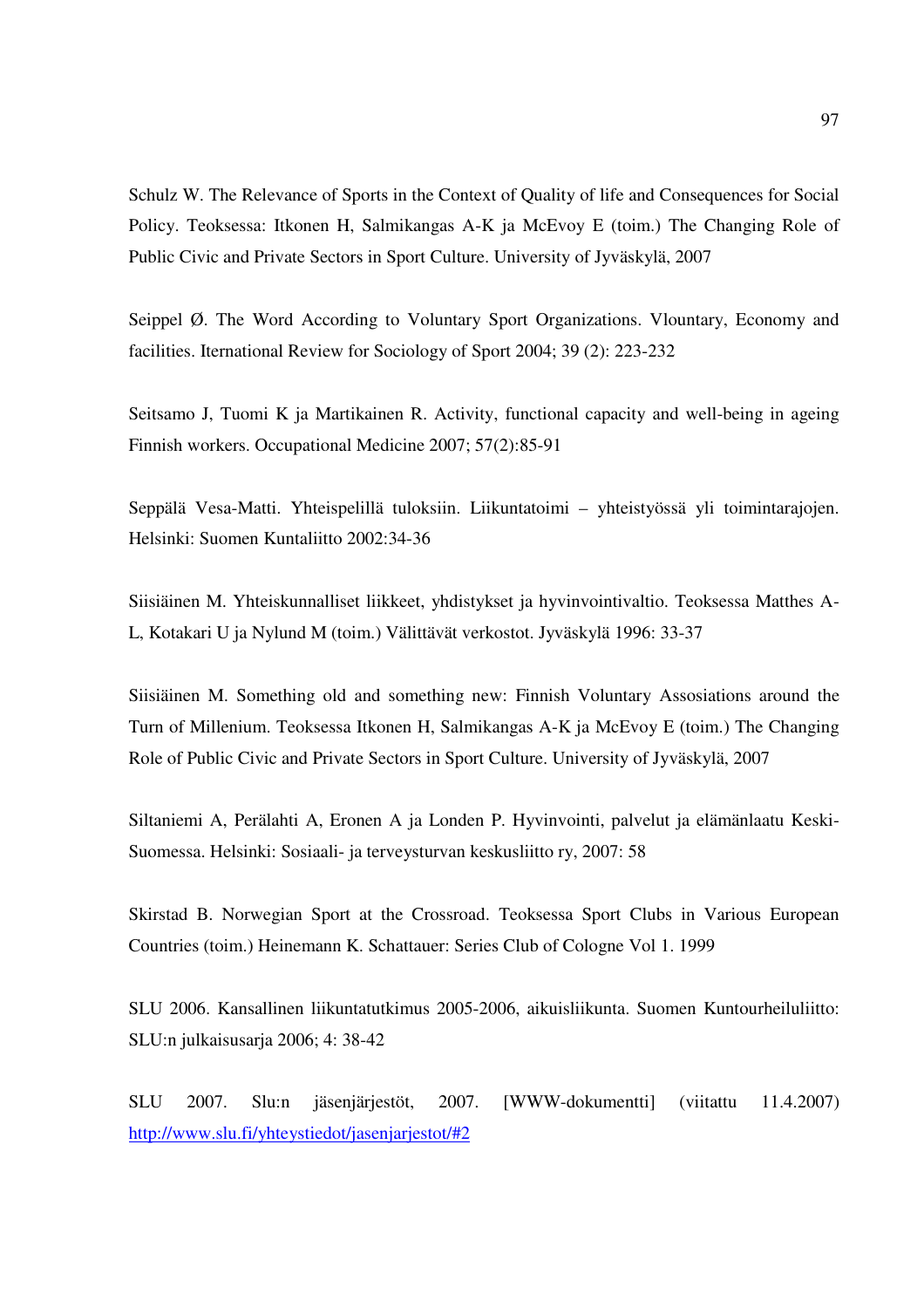Smith A ja Bird S. From evidence to policy: reflections on emerging themes in health-enhancing physical activity. Journal of Sport Sciences 2004; 22: 791-799

Sosiaali- ja terveysministeriö. Terveysliikunnan paikalliset suositukset. Helsinki: Sosiaali- ja terveysministeriön julkaisuja 2000; 1: 6-37

Sosiaali- ja terveysministeriö. Terveyttä edistävän liikunnan kehittämistoimikunnan mietintö. Helsinki: Komiteamietintö 2001a; 12: 17-46

Sosiaali- ja terveysministeriö. Valtioneuvoston periaatepäätös Terveys 2015 kansanterveysohjelmasta. Helsinki: Sosiaali- ja terveysministeriön julkaisuja 2001b;4:

Ståhl T, Kannas L, Perttilä K. Mitä päättäjät ymmärtävät terveysliikunnalla? –Analyysi terveysliikuntapuheen jäsentymisestä. Liikunta &Tiede 2001a; 2: 44

Ståhl T, Rütten A, Nutbeam D, Bauman A, Kannas L, Abel T, Lüschen G, Rodriquez D, Vinck J ja van der Zee J. The importance of the social environment for physically active lifestyle – results from an international study. Social Science and Medicine 2001b;52:1-10

Ståhl T. Liikunnan toimintapolitiikan arviointia terveyden edistämisen kontekstissa. Sosiaalisen tuen, fyysisen ympäristön ja poliittisen ympäristön yhteys liikunta-aktiivisuuteen. Jyväskylän Yliopisto, 2003: 11-50.

Suomen Kuntaliitto. Sivistyksen suunta. Suomen Kuntaliiton sivistyspoliittinen ohjelma. 2. painos. Helsinki: Suomen Kuntaliitto, 2007: 54-56

Taks M, Renson R ja Vanreusel B. Organised Sport in Transition: Development, Structure and Trends of Sports Clubs in Belgium. Teoksessa Sport Clubs in Various European Countries (toim.) Heinemann K. Schattauer: Series Club of Cologne Vol 1. 1999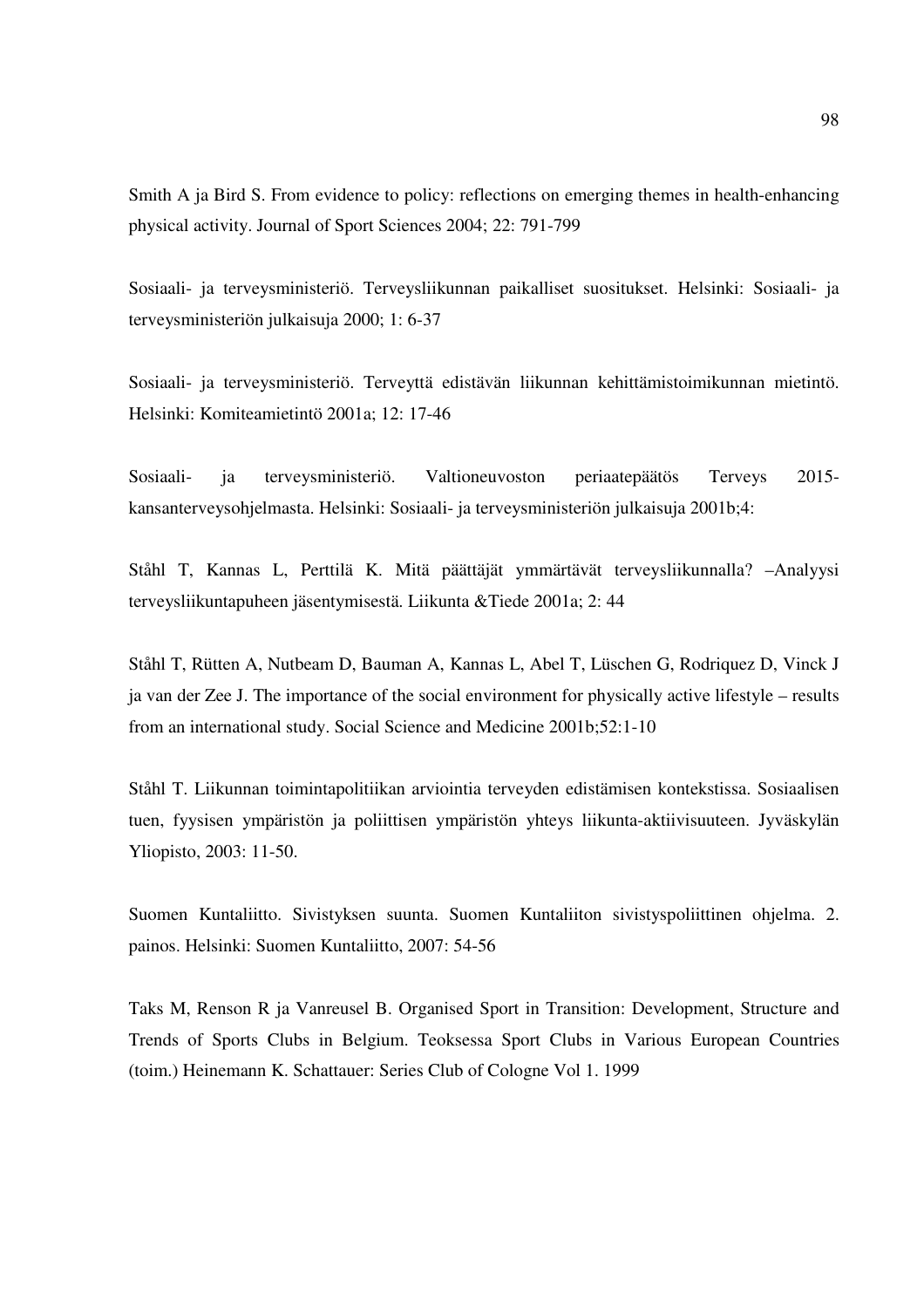TERLI. Jyväskylän seudun terveys- ja erityisliikunta. 2006. [WWW-dokumentti] Päivitetty 5.10.2006. (viitattu 5.12.2006) http://www.jyvaskylanseutu.fi/sivu.php/terveyserityisliikunta

Thune I ja Furberg AS. Physical activity and cancer risk: dose-response and cancer, all sites and site specific. Medicine and science in sports and exercise 2001;33 (Supplement June): 530-550

Tilastokeskus 2004. [WWW-dokumentti] Päivitetty 30.8.2004. (viitattu 5.12.2006) http://www.stat.fi/tup/kuntapuntari/kuntap\_2\_2004\_tyolliset.html

Tilastokeskus 2006. [WWW-dokumentti] (viitattu 5.12.2006) http://statfin.stat.fi/statweb/start.asp?LA=fi&DM=SLFI&lp=catalog&clg=vaesto

UKK-instituutti 2008. [WWW-dokumentti] (viitattu 20.3.2008) http://www.ukkinstituutti.fi/upload/5rqqtows.pdf

USDHHS (US Department of Health and Human Services). Physical Activity and Health. A Report of the Surgeon General. U.S Department of health and human services. Atlanta (GA), International Medical Publishing, 1996

Valtionavustuslaki 688/2001. [WWW-dokumentti] (viitattu 30.1.2008) http://www.finlex.fi/fi/laki/smur/2001/20010688

von Bruun S. Kuntien tulevaisuus, kuntajohdon ja asiantuntijoiden näkemyksiä kuntien tulevaisuudesta. Helsinki: Suomen Kuntaliitto, 2005: 5-16

Vuori I, Oja P ja Ståhl T. Promotion of health-enhancing physical activity. Development of a European strategy, network and program. A preparatory European meeting. Tampere: European Commission, 1996: 10

Vuori I. Tavoitteena terveys, välineenä terveysliikunta. Liikunta & Tiede 1999; 6: 38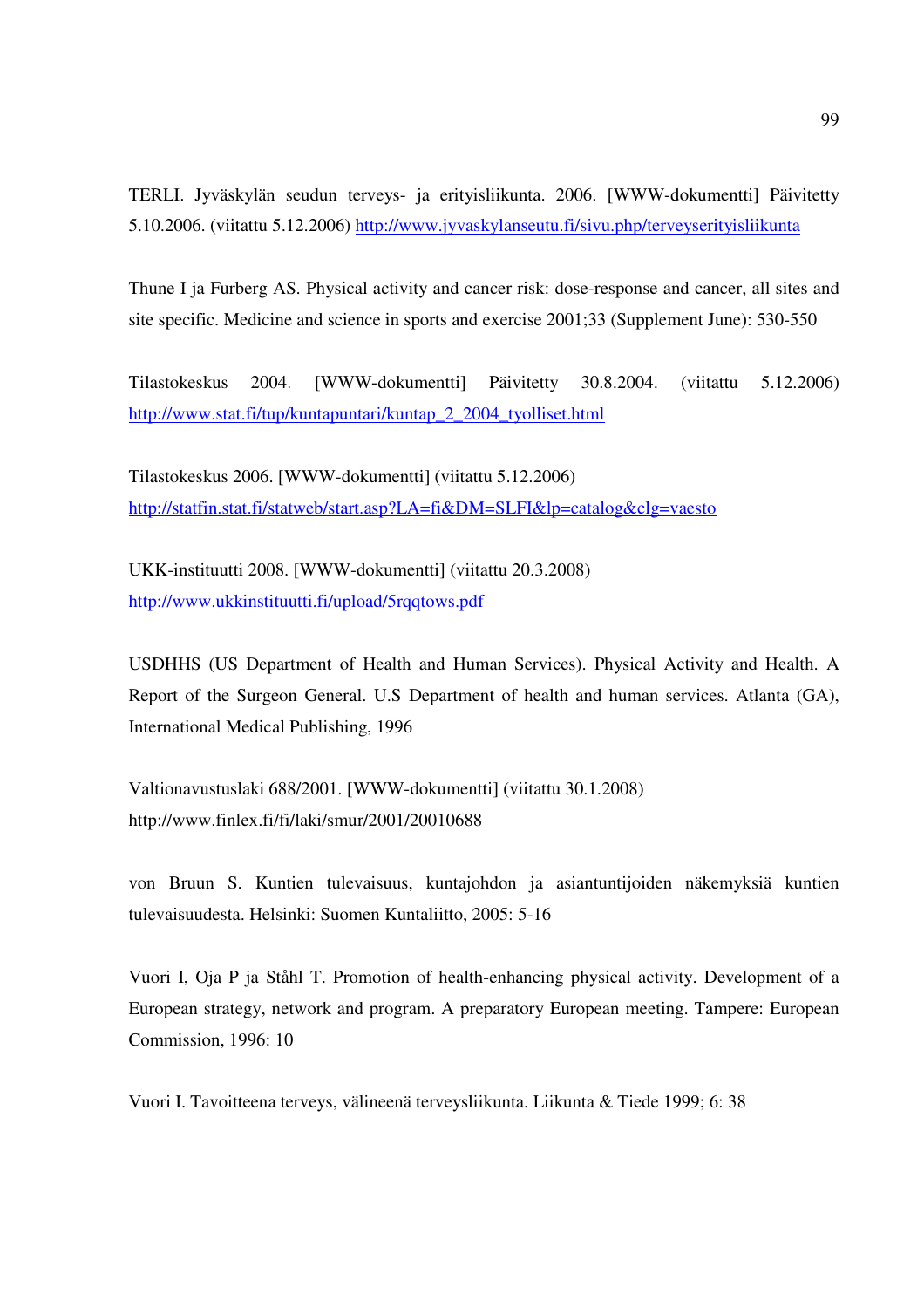Vuori I. Tehokas ja turvallinen terveysliikunta. Terveysliikunnan opas. 3. painos. Tampere: UKK- instituutti, 2001: 12-15

Vuori I. Physical inactivity as a disease risk and health benefits of increased physical activity. Teoksessa Oja P ja Borms J (toim.) Health enhancing physical activity. Oxford: Meyer & Meyer Sport, 2004a

Vuori I. Terveysliikunta otettiin käyttöön liikunnan markkinoimiseksi. Liikunta & Tiede 2004b;  $2: 9$ 

Vuori I. Terveys-, pätkä- ja arkiliikunta tehokkainta. Ovatko nykyiset suositukset kohdallaan? Duodecim 2007; 123 (24): 2983-90

Vuori I, Oja P ja Ståhl T. Promotion of health-enhancing physical activity, development of a European strategy, network and action program. European Comission´s Directorate-General V. Tampere: UKK- instituutti, 1996: 1-7

Vuori I, Paronen O ja Oja P. How to develop local physical activity promotion programmes with national support: the Finnish experience. Patient Education and Counseling 1998; 33: 111-120

Wannamethee SG ja Sharper AG. Physical Activity in the Prevention of Cardiovascular Disease: An Epidemiological Perspective. Sports Medicine 2001; 31: 101- 114

Warburton D, Nicol CW ja Bredin S. Health Bebefits of Physical Activity: The Evidence. CMAJ 2006; 174: 801-809

Whitlaw S, Baxendale A, Bryce C, Machardy L, Young I ja Witney E. 'Setting' based health promotion: a review. Health Promotion International 2001;16(4):339-353

Wuolio T. Tulosohjaus ontuu lajiliittojen valtionavuissa. Liikunta & Tiede 2000; 37: 9-11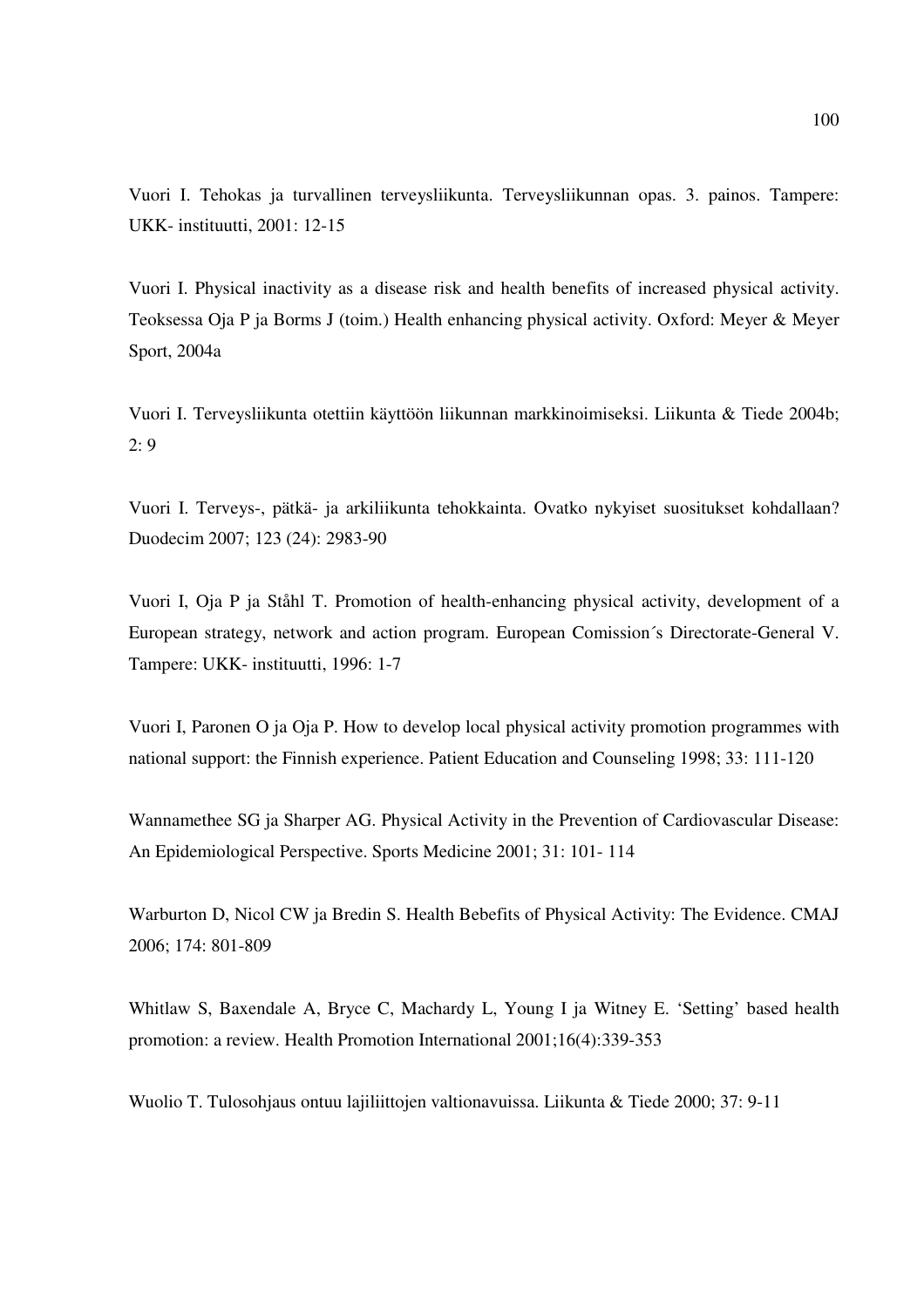Wuolio T. Haukilahti T; Terveysliikunta EU-maiden urheilujärjestöille suuri mahdollisuus (Timo Haukilahden haastattelu). SLU, Liikunnan ja urheilun maailma 2006;15 [WWW- dokumentti] Päivitetty 2.11.2006 [viitattu 23.11.2006] http://www.slu.fi/verkkolehti/artikkeli/?ARTIKKELI\_NUM=38360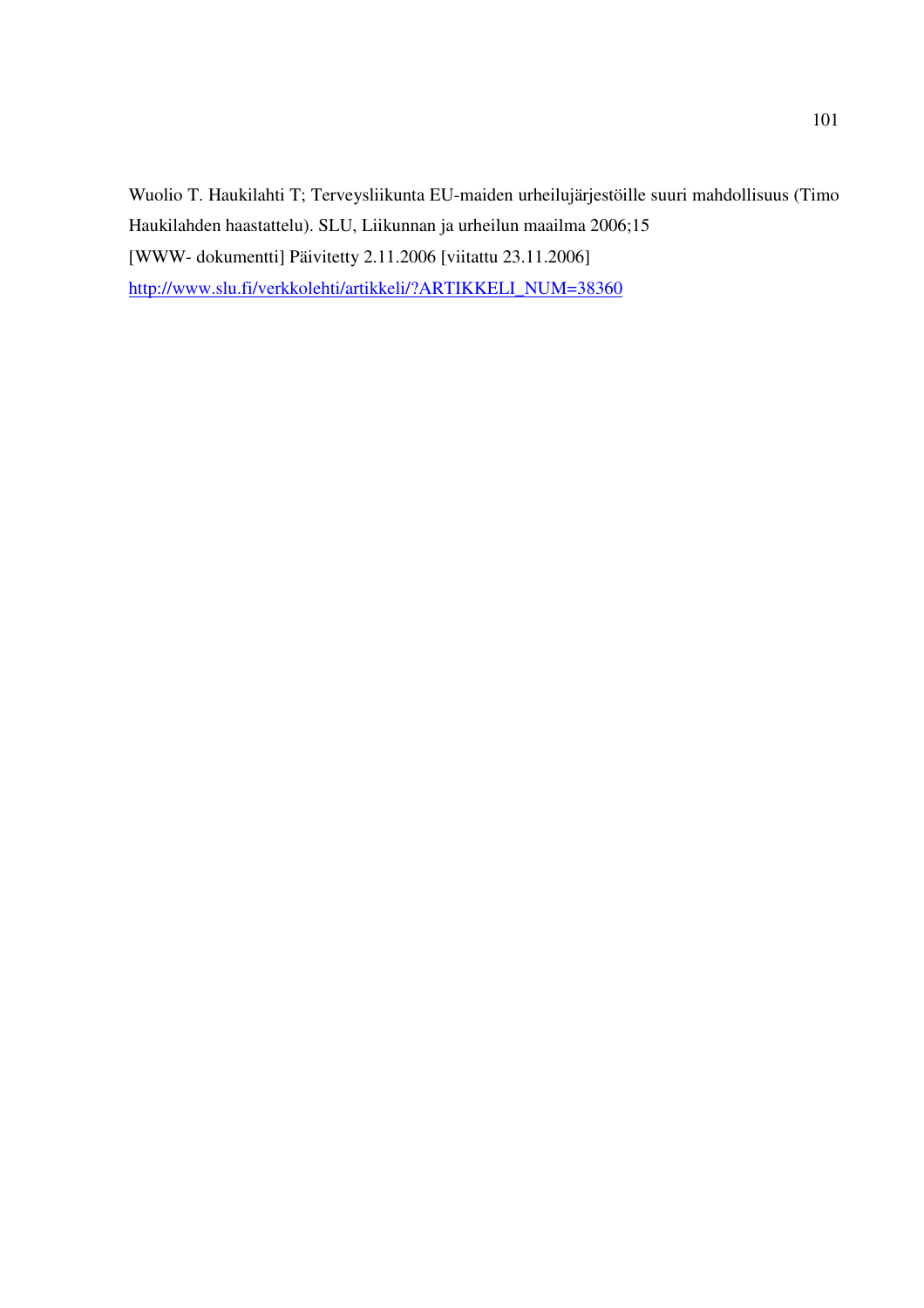## **LIITE 1**

Puhelinhaastattelun kysymykset (Alkuperäinen kyselykaavake on SPSS Data Entry –muodossa)

## **1 Seuran nimi**

## **2 Vastaajan sukupuoli**

## **3 Vastaajan asema seuraorganisaatiossa**

- \_Toiminnanjohtaja \_Seuran puheenjohtaja \_Lajijaoston puheenjohtaja
- \_Jokin muu, mikä?

## **4 Seuran kotikunta**

## **5 Seuramuoto**

\_Yleisseura \_Laji- tai erikoisseura

## **6 a Seuran päälaji 6 b Seuran sivulaji**

**7 Vastaajan ikä** 

## **8 Kuinka kauan olette toimineet nykyisessä tehtävässä**

## **9 Koulutuksenne**

- \_\_kansakoulu
- \_\_perus-/ keskikoulu
- \_\_ammattikoulu tai muu keskiasteen koulu
- \_\_ylioppilas
- \_\_opistoasteen tutkinto
- \_\_ammattikorkeakoulu
- \_\_yliopisto tai korkeakoulu

# **10 Oletteko suorittaneet liikunta- urheilu- tai valmennuskoulutuksia**

-Kyllä / ei

## **11 Liikunta-aktiivisuustaso: kuinka monta tuntia viikossa tavallisesti harrastat liikuntaa niin että hengästyt ja hikoilet**

\_\_en lainkaan

- \_\_noin yhden tunnin tai vähemmän
- \_\_noin 2-3 tuntia
- \_\_noin 4-6 tuntia
- \_\_noin 7tuntia tai enemmän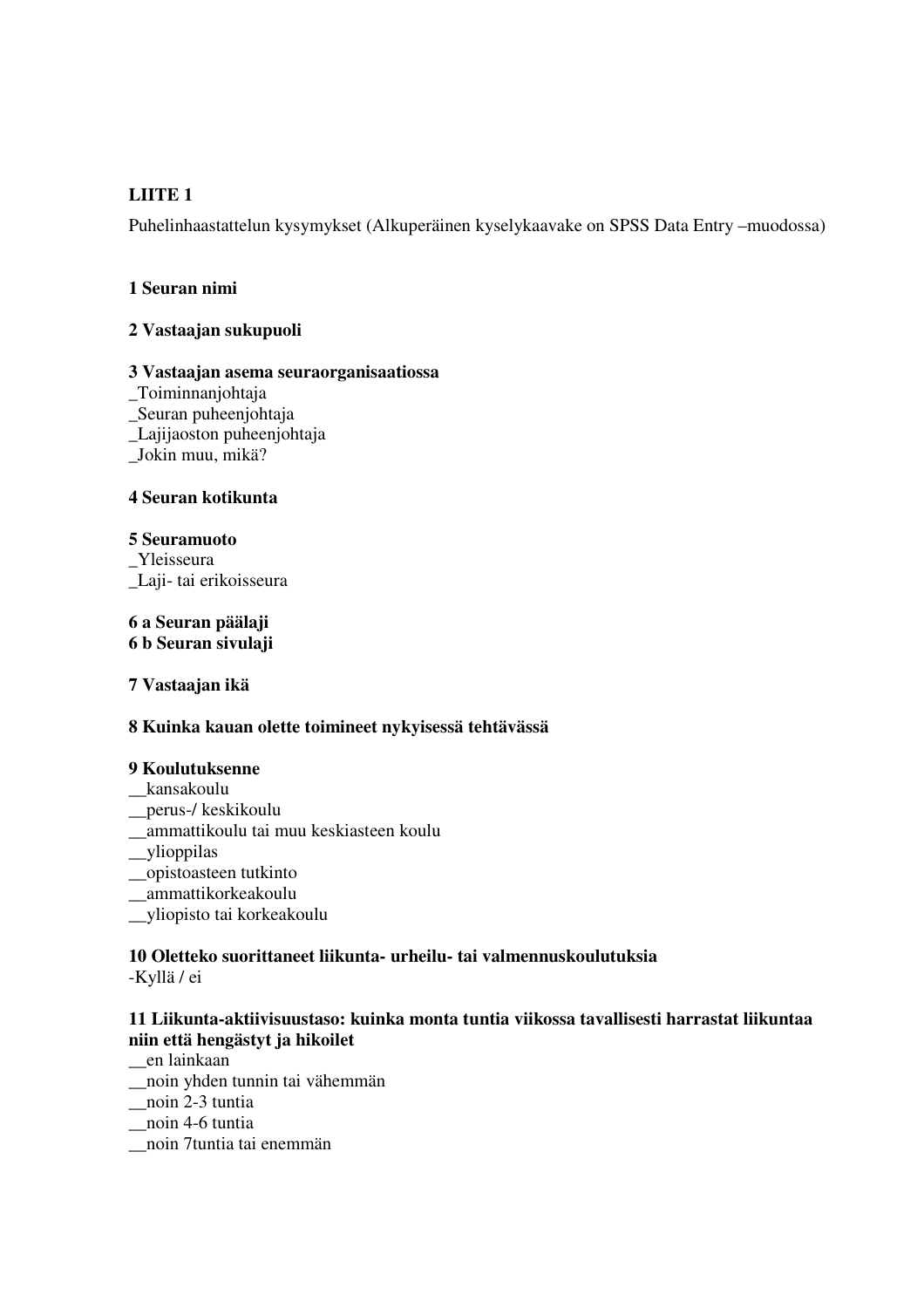## **12 Seuraavaksi pyydän teitä arvioimaan seurassanne/jaostossanne liikkuvien ikäluokkien osuutta koko seuratoiminnasta?** Arvio noin 5 prosentin tarkkuudella:

- alle 18 -vuotiaat

- 18-34 -vuotiaat
- 35-59 -vuotiaat
- 60-vuotiaat tai vanhemmat

(=> Mikäli yli 18-vuotiaiden liikuntaa ei ollenkaan, siirry kysymykseen numero 18)

**13 Arvioikaa seuraavaksi millaiselta osin seuranne/jaostonne järjestämä aikuisliikunta on kilpa- tai huippu-urheilua tai siihen tähtäävää liikuntatoimintaa?** Arvio noin 5 prosentin tarkkuudella:

- 18-34 -vuotiaat

- 35-59 -vuotiaat
- 60-vuotiaat tai vanhemmat

## **14 Arvioikaa seuraavaksi millaiselta osin seuranne/jaostonne järjestämä aikuisliikunta on harrastuksen omaista liikuntaa?** Arvio noin 5 prosentin tarkkuudella:

- 18-34 -vuotiaat

- 35-59 -vuotiaat

- 60-vuotiaat tai vanhemmat

## **15 Millaiselta osin seuraavat väittämät sopivat seuranne/jaostonne**

**aikuisliikuntatoimintaan?** (Arvio asteikolla 1-4 (tai "en osaa sanoa"); 1= ei ollenkaan, 2= jonkin verran, 3= paljon, 4= erittäin paljon)

15.1 Seuran aikuisliikunta on pääasiassa kilpailutoimintaa tai siihen tähtäävää?

15.2 Seuran aikuisliikunnan päätarkoitus on vähintään kansalliseen tai maakunnalliseen menestykseen pyrkiminen kilpaurheilussa?

15.3 Seuran aikuisliikunnassa tiedotusvälineissä näkyminen ja kaupallisuus ovat suuressa roolissa?

15.4 Seuran aikuisliikunnan pääasiallisena tavoitteena on sosiaalisuus, elämyksien hakeminen ja yhteisön kehittäminen?

15.5 Seuran aikuisliikunnan pääasiallisena tavoitteena on terveyden edistäminen?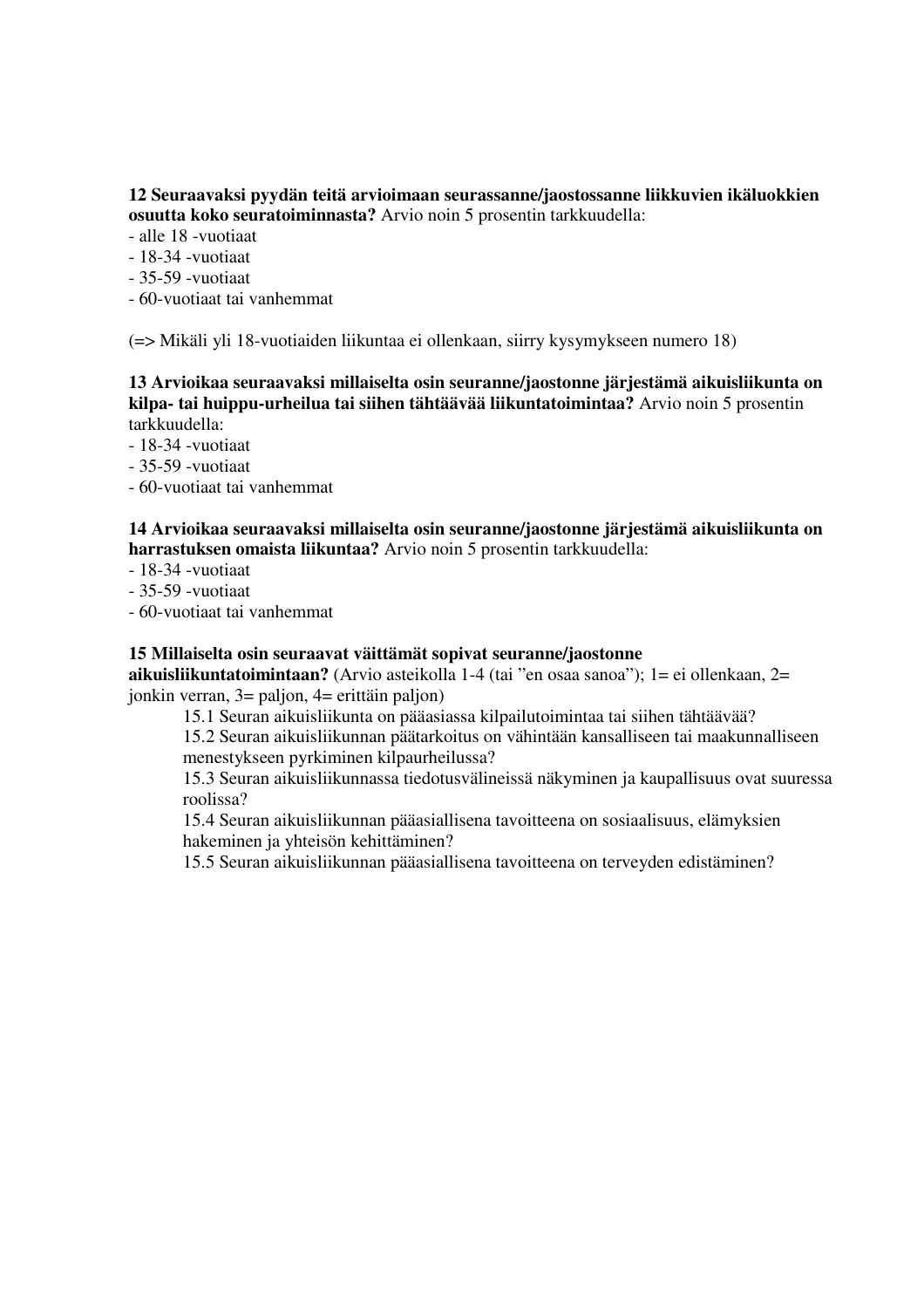### **16 Missä määrin seuraavat elementit kuvaavat seuranne/jaostonne järjestämää aikuisliikuntaa ja sen yhdessä sovittuja tavoitteita?** (Arvio asteikolla 1-4 (tai "en osaa sanoa"); 1=ei ollenkaan , 2=jonkin verran, 3=paljon, 4=erittäin paljon)

16.1 Yhdessäolo ja sosiaalisuus

# 16.2 Kaverillisuus

16.3 Hauskuus ja ilonpito

16.4 Henkinen hyvinvointi ja mielenvirkistys

16.5 Elämyksellisyys

16.6 Liikunta terveyttä edistävänä toimintana

16.7 Liikkujien turvallisuus

16.8 Suorituksen parantaminen ja lajitaitojen kohentaminen

16.9 Kilpailullisuus

16.10 Kilpailumenestys

16.11 Huippu-urheilu

### **17 Onko seuranne/jaostonne tämänhetkisessä aikuisliikuntatoiminnassa mukava seuraavanlaisia aikuisliikkujia tai ryhmiä?** Kyllä/Ei

A huippu-urheilussa mukana olevat

B kilpailusarjoissa ja kilpailujärjestelmissä mukana olevat

C harrastuspainotteiset aikuisliikkujat/ryhmät

 $\Rightarrow$  Jos C kyllä.

**17.1 Mikä seuraavista kuvaa parhaiten seuranne aikuisten harrasteliikkujia/-ryhmiä?**  (valitse yksi)

- Sosiaalisuus

- Fyysinen kunnon kohentaminen

- Henkinen hyvinvointi ja mielenvirkistys

## **18 Onko seuranne/jaostonne kiinnostunut aikuisille suunnattujen harrasteliikuntaryhmien lisäämisestä tulevan viiden vuoden aikana?**

(Kyllä/Ei/En osaa sanoa)

### **19 Missä määrin koette että seuraavat tekijät ovat esteinä aikuisten harrasteliikunnan**

**järjestämiselle seurassanne?** (Arvio asteikolla 1-4 (tai "en osaa sanoa"); 1=ei ollenkaan , 2=jonkin verran, 3=paljon, 4=erittäin paljon)

19.1 Liikuntatilojen puute

19.2 Liikuntavälineiden puute

19.3 Ohjaajien puute

19.4 Tiedonpuute aikuisten harrasteliikunnasta

19.5 Ohjaajien ohjaustaitojen vajavuus

19.6 Sopivia ohjaajakoulutuksia ei ole tarjolla

19.7 Ohjaajat eivät mene koulutuksiin

19.8 Aikuisten liikkujien haluttomuus osallistua harrasteliikuntaan tai osallistujien puute

19.9 Taloudelliset puutteet

19.10 Vapaaehtoisten seuratoimijoiden tai toimitsijoiden puute

-Tuleeko mieleenne muita tekijöitä?